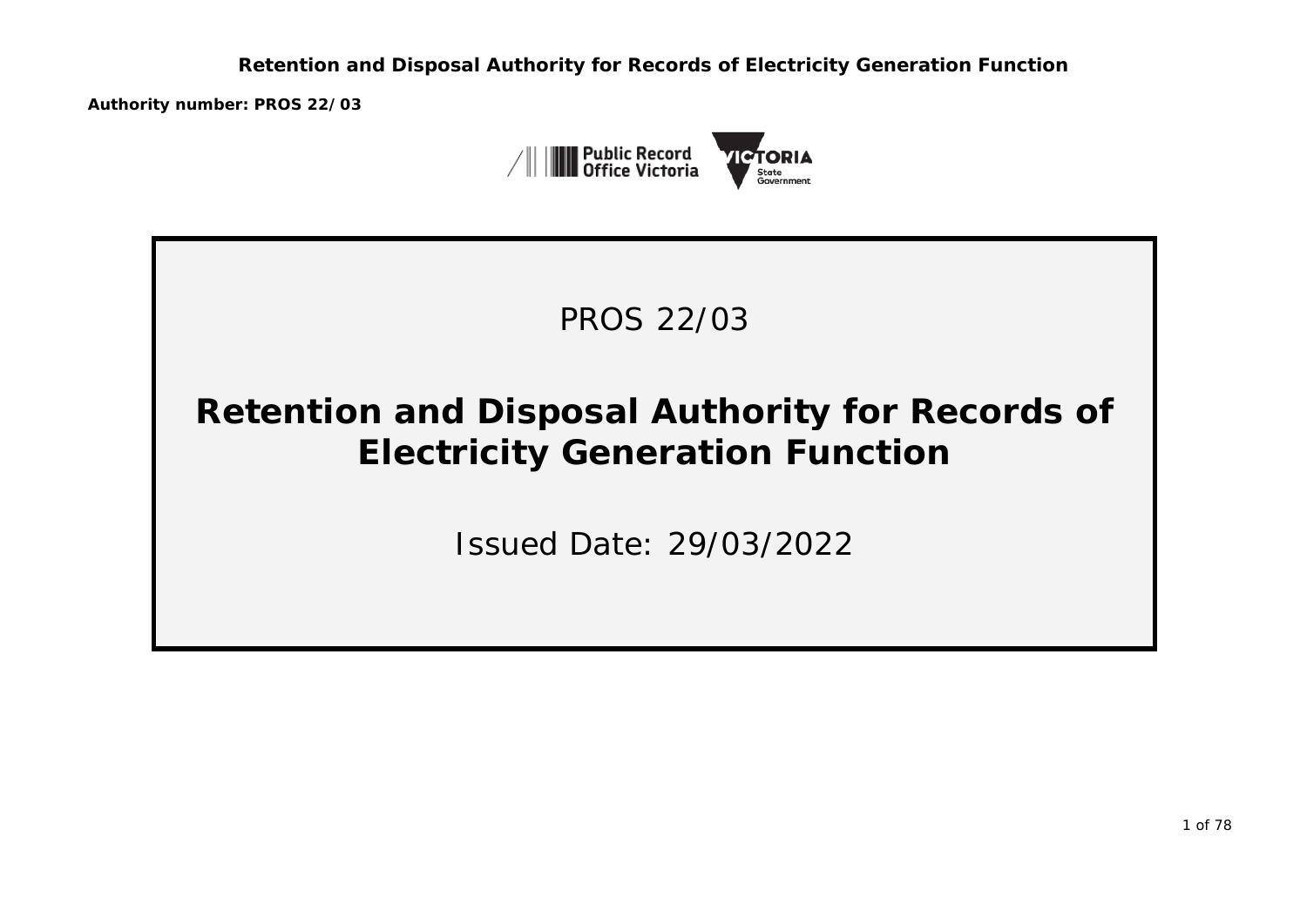**Authority number: PROS 22/03**

# **Copyright Statement**

© State of Victoria 2022



Except for any logos, emblems, and trade marks, this work (PROS 22/03 Electricity Generation Function) is licensed under a Creative Commons Attribution 4.0 International license, to the extent that it is protected by copyright. Authorship of this work must be attributed to the Public Record Office Victoria. To view a copy of this license, visit http://creativecommons.org/licenses/by/4.0/

Public Record Office Victoria acknowledges the substantial use of DA175 Functional Retention and Disposal Authority: Delta Electricity held under copyright by the State Records Authority of New South Wales. Use of any of this content must comply with NSW State Records copyright policy: http://www.records.nsw.gov.au/about-us/copyright-policy

# **Disclaimer**

The State of Victoria gives no warranty that the information in this version is correct or complete, error free or contains no omissions. The State of Victoria shall not be liable for any loss howsoever caused whether due to negligence or otherwise arising from the use of this Standard.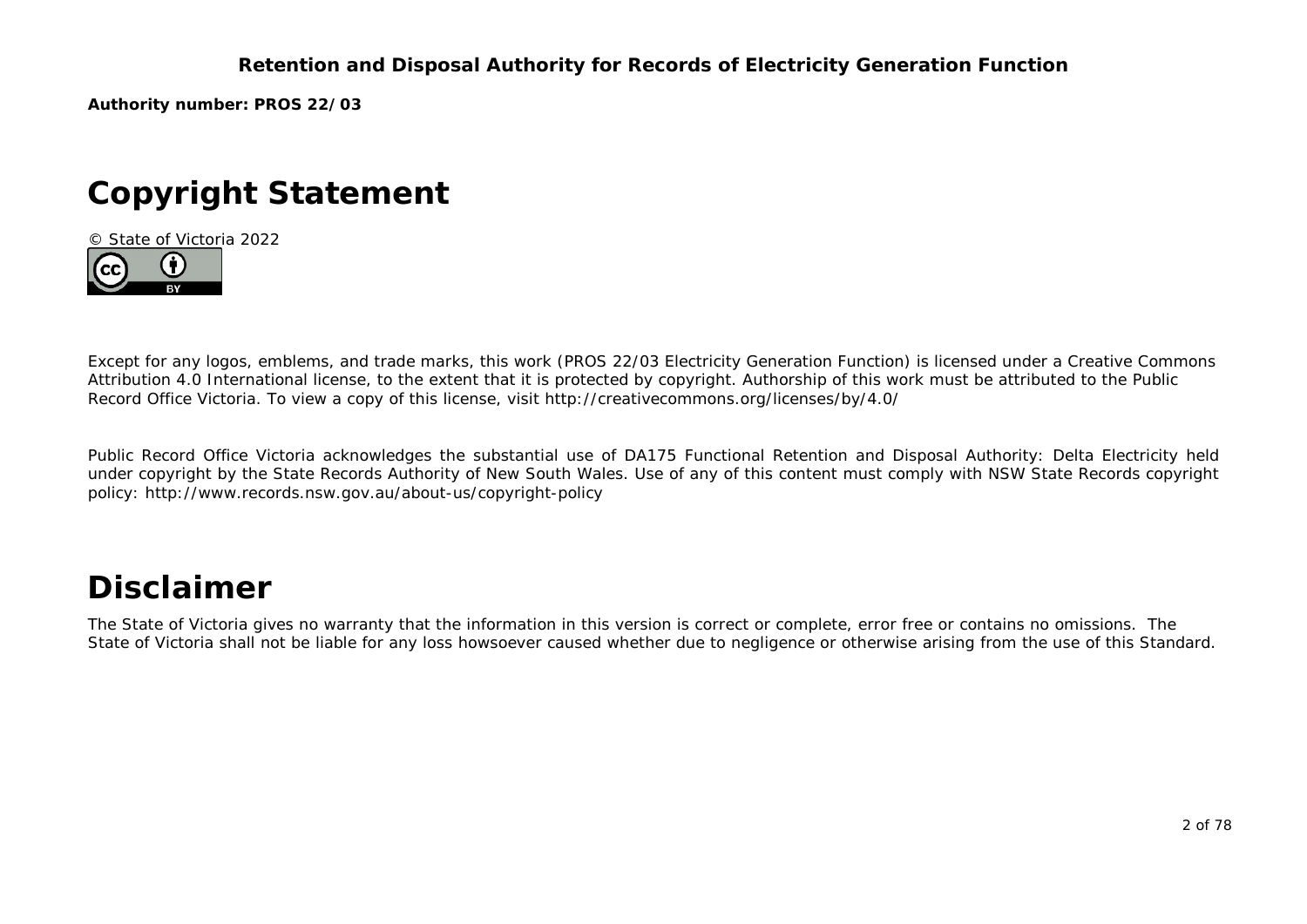**Authority number: PROS 22/03**

**Retention and Disposal Authority for Records of Electricity Generation Function**

| <b>Retention and Disposal</b><br><b>Authority No</b> | <b>PROS 22/03</b> |
|------------------------------------------------------|-------------------|
|------------------------------------------------------|-------------------|

| <b>Scope</b> | This RDA authorises the disposal of records documenting the function of electricity generation created by the |
|--------------|---------------------------------------------------------------------------------------------------------------|
|              | former Victorian Government agency, State Electricity Commission of Victoria.                                 |

| <b>Status</b> | ued by Keeper,<br>100<br>- DOUCH<br>the contract of the contract of the contract of the contract of the contract of the contract of the contract of |
|---------------|-----------------------------------------------------------------------------------------------------------------------------------------------------|
|---------------|-----------------------------------------------------------------------------------------------------------------------------------------------------|

| <b>Issue Date</b> | 29/03/2022 |
|-------------------|------------|
|-------------------|------------|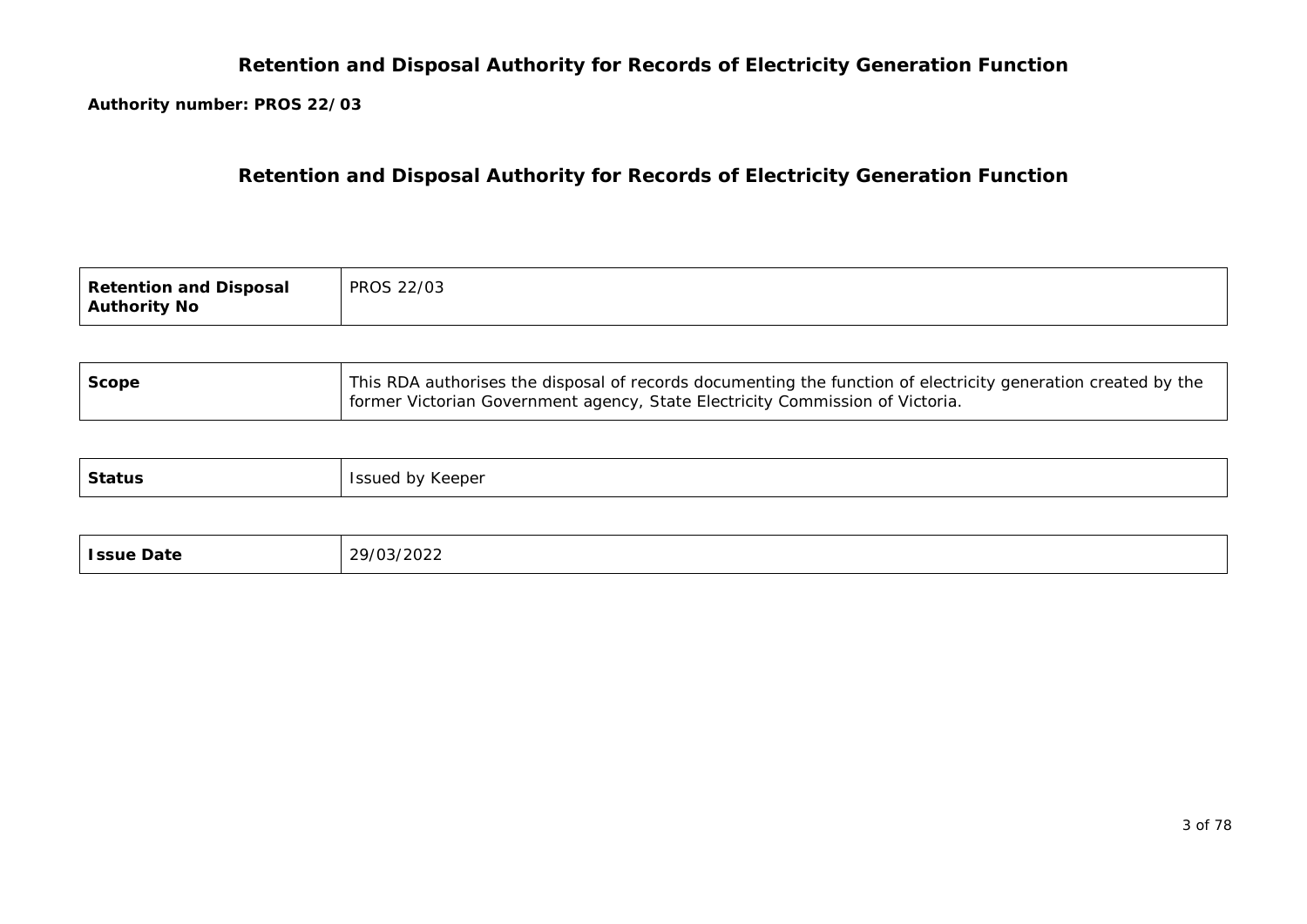### **Authority number: PROS 22/03**

| Reference      | <b>Function</b>          | Activity                            | Page |
|----------------|--------------------------|-------------------------------------|------|
| 1              | ASSET MANAGEMENT (PLANT) |                                     | 16   |
| 1.1            |                          | Auditing                            | 16   |
| 1.2            |                          | Compliance                          | 17   |
| 1.3            |                          | Decommissioning                     | 18   |
| 1.4            |                          | Design, Construction & Modification | 18   |
| 1.5            |                          | Disposal                            | 19   |
| 1.6            |                          | Maintenance                         | 20   |
| 1.7            |                          | Meetings                            | 20   |
| 1.8            |                          | Planning                            | 21   |
| 1.9            |                          | Plant History                       | 22   |
| 1.10           |                          | Plant Investigation                 | 22   |
| 1.11           |                          | Reporting                           | 23   |
| 1.12           |                          | Risk Management                     | 23   |
| 1.13           |                          | Standards & Procedures              | 24   |
| $\overline{c}$ | <b>BOARD</b>             |                                     | 25   |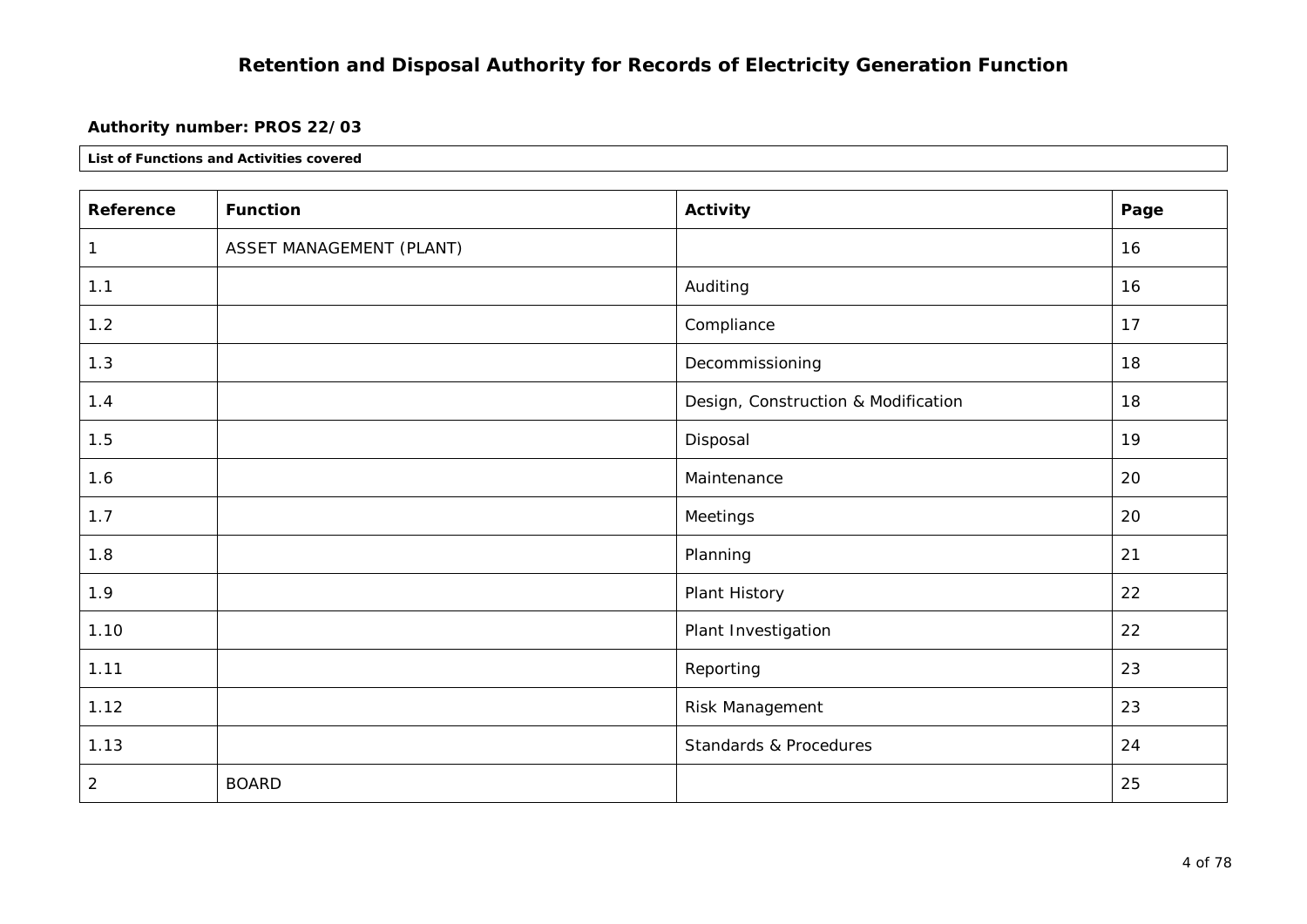### **Authority number: PROS 22/03**

| Reference | <b>Function</b>            | Activity               | Page |
|-----------|----------------------------|------------------------|------|
| 2.1       |                            | Board Membership       | 25   |
| 2.2       |                            | Liaison                | 26   |
| 2.3       |                            | Meetings               | 26   |
| 2.4       |                            | Performance Management | 27   |
| 2.5       |                            | Presentations          | 27   |
| 2.6       |                            | Remuneration           | 27   |
| 2.7       |                            | Resolutions            | 28   |
| 3         | <b>COMMUNITY RELATIONS</b> |                        | 28   |
| 3.1       |                            | Meetings               | 29   |
| 3.2       |                            | Planning               | 29   |
| 3.3       |                            | Reporting              | 29   |
| 4         | CONTRACTING SERVICES       |                        | 30   |
| 4.1       |                            | Agreements             | 30   |
| 4.2       |                            | Auditing               | 31   |
| 4.3       |                            | Meetings               | 32   |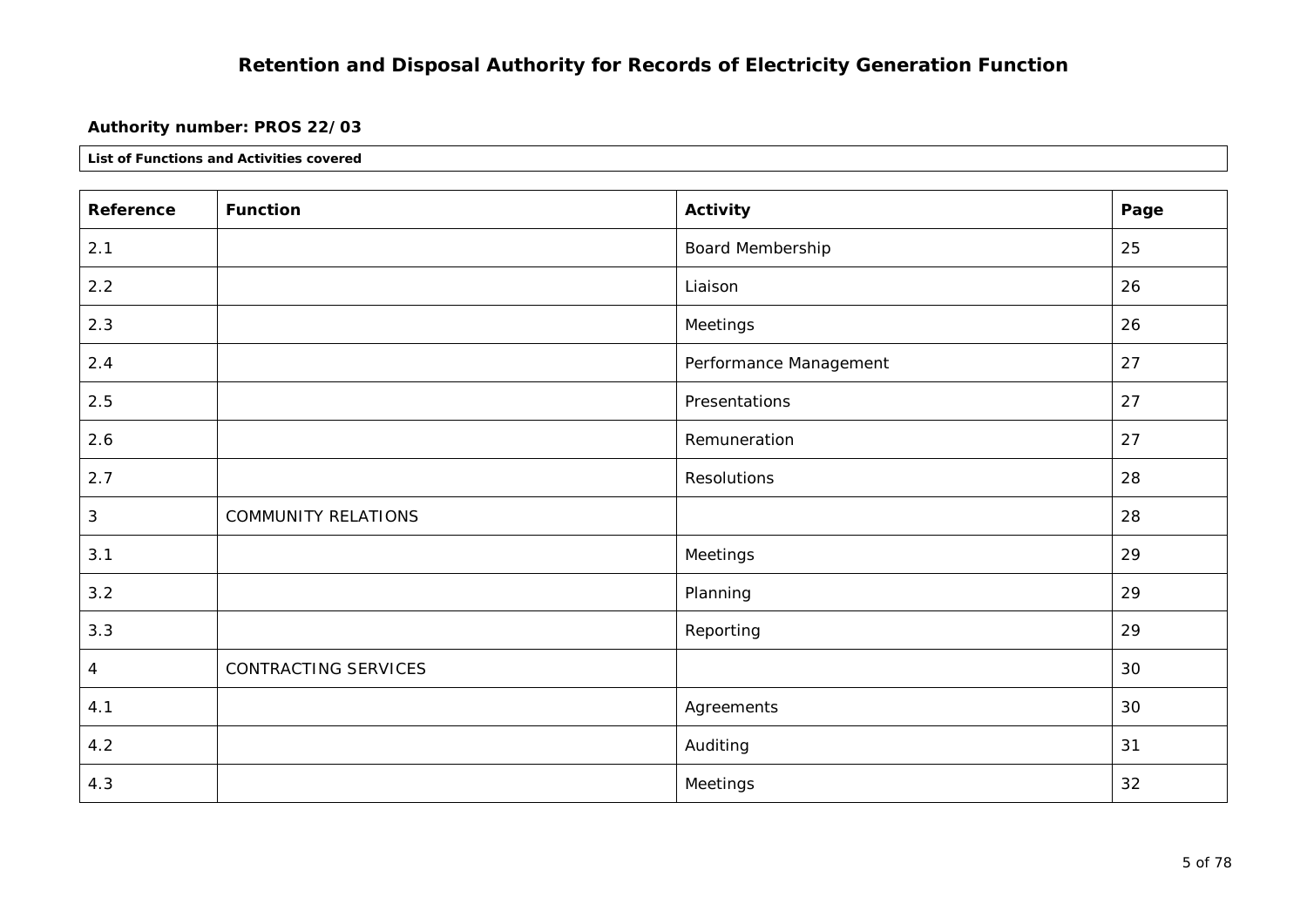### **Authority number: PROS 22/03**

| Reference   | <b>Function</b>            | Activity                    | Page |
|-------------|----------------------------|-----------------------------|------|
| 4.4         |                            | Policy                      | 32   |
| 4.5         |                            | Pricing                     | 33   |
| 4.6         |                            | Standards & Procedures      | 33   |
| 4.7         |                            | Tendering                   | 34   |
| $\mathbf 5$ | <b>ELECTRICITY MARKETS</b> |                             | 34   |
| $5.1$       |                            | Bidding                     | 35   |
| $5.2$       |                            | Compliance                  | 35   |
| 5.3         |                            | Contracts (ISDA & non-ISDA) | 36   |
| 5.4         |                            | <b>Customer Relations</b>   | 38   |
| 5.5         |                            | Major Electricity Offers    | 38   |
| 5.6         |                            | Market Development          | 38   |
| 5.7         |                            | Market Research             | 39   |
| 5.8         |                            | Policy                      | 40   |
| 5.9         |                            | Pricing                     | 40   |
| 5.10        |                            | Reporting                   | 41   |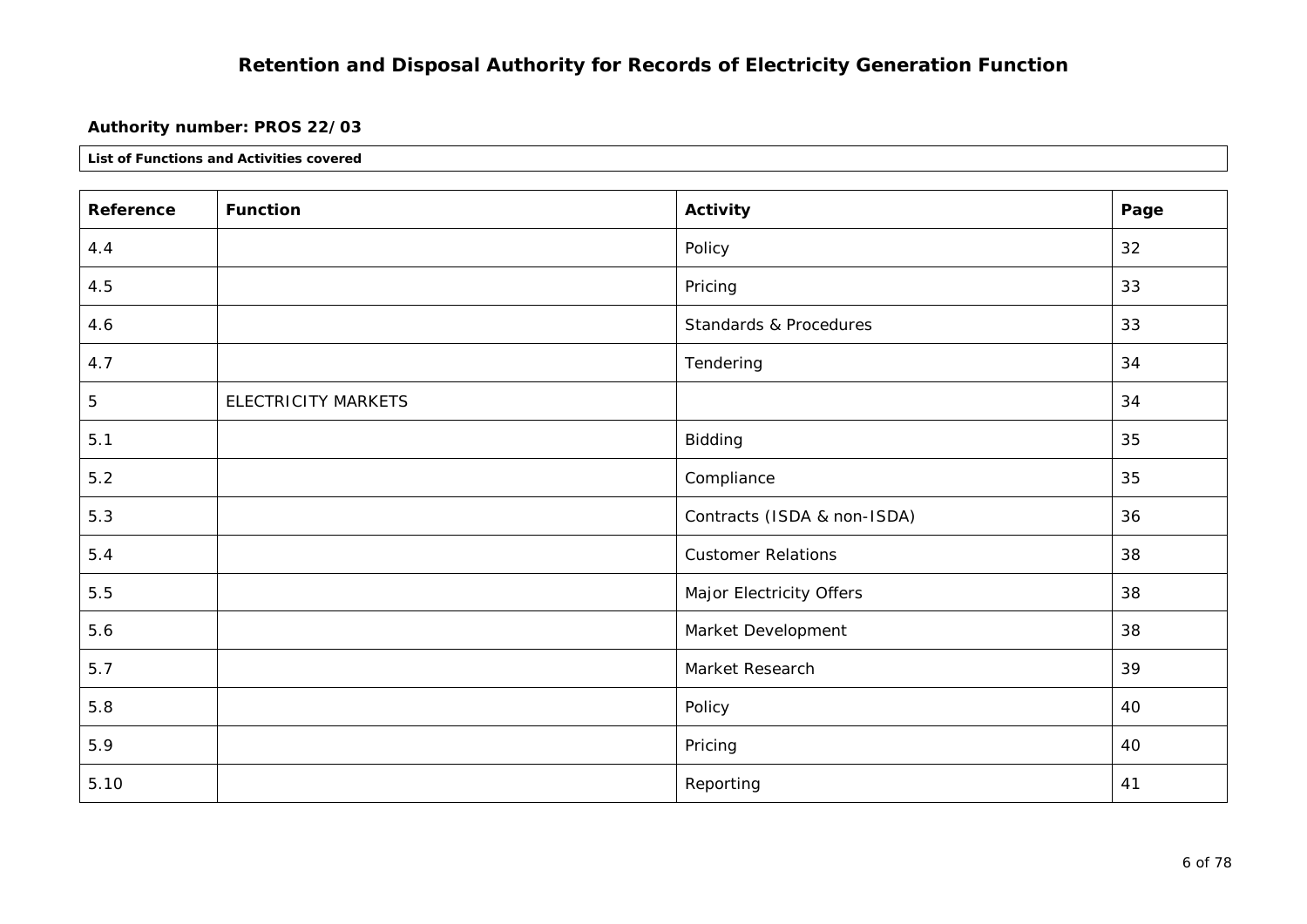### **Authority number: PROS 22/03**

| Reference      | <b>Function</b>            | <b>Activity</b>           | Page |
|----------------|----------------------------|---------------------------|------|
| 5.11           |                            | Settlements               | 41   |
| 5.12           |                            | Standards & Procedures    | 42   |
| 6              | ENERGY PROJECT DEVELOPMENT |                           | 42   |
| 6.1            |                            | Agreements                | 42   |
| 6.2            |                            | Authorisation             | 43   |
| 6.3            |                            | Planning                  | 43   |
| 6.4            |                            | Research                  | 44   |
| $\overline{7}$ | ENVIRONMENT MANAGEMENT     |                           | 44   |
| 7.1            |                            | Auditing                  | 45   |
| 7.2            |                            | Authorisation             | 46   |
| 7.3            |                            | Compliance                | 46   |
| 7.4            |                            | <b>Emergency Response</b> | 47   |
| 7.5            |                            | Enquiries                 | 47   |
| 7.6            |                            | <b>External Studies</b>   | 48   |
| 7.7            |                            | Incidents                 | 48   |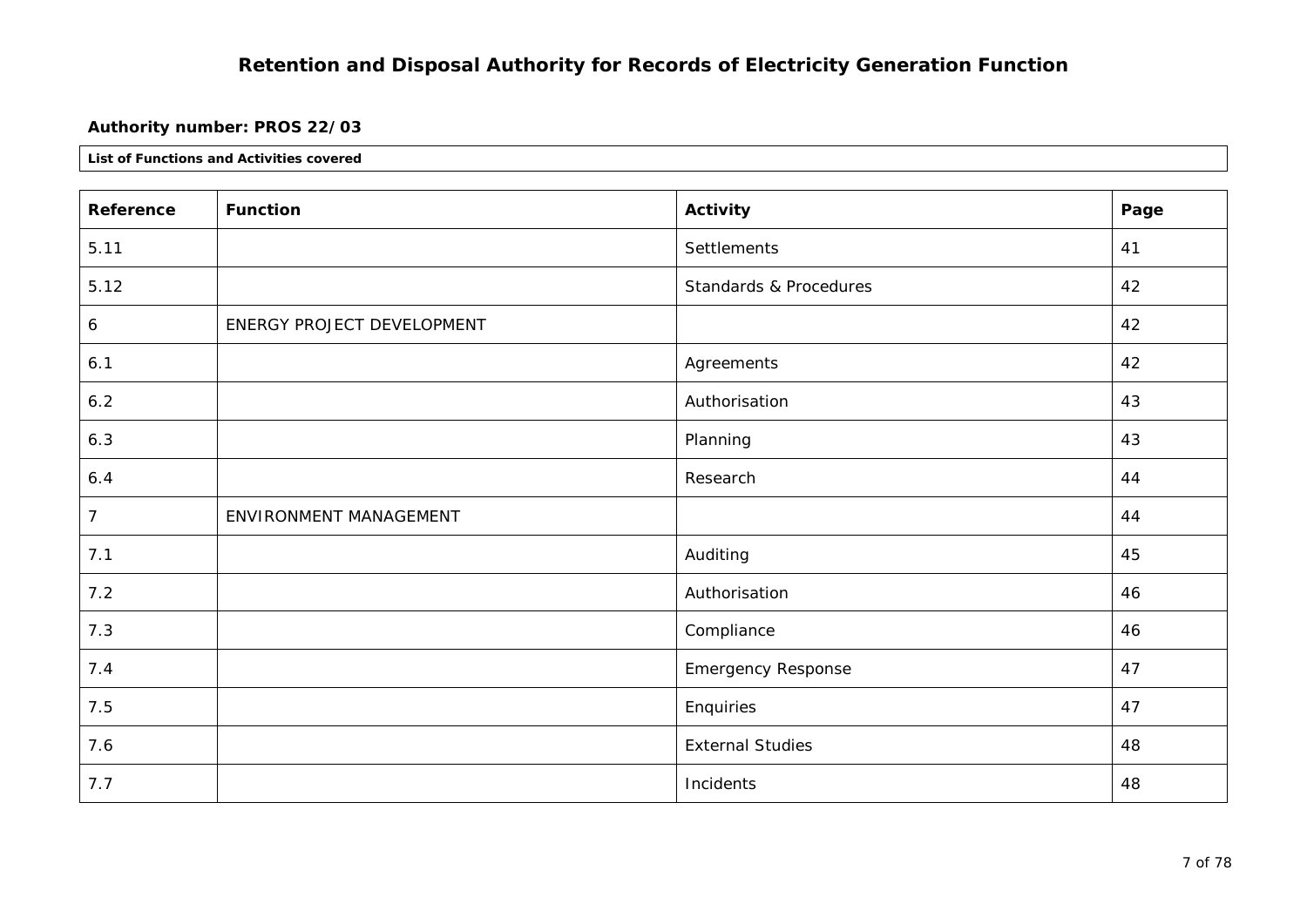#### **Authority number: PROS 22/03**

| Reference | <b>Function</b>  | <b>Activity</b>                   | Page |
|-----------|------------------|-----------------------------------|------|
| 7.8       |                  | Land Management                   | 49   |
| 7.9       |                  | Liaison                           | 49   |
| 7.10      |                  | Monitoring                        | 50   |
| 7.11      |                  | Planning                          | 50   |
| 7.12      |                  | Policy                            | 51   |
| 7.13      |                  | Reporting                         | 51   |
| 7.14      |                  | Risk Management                   | 52   |
| 7.15      |                  | <b>Standards &amp; Procedures</b> | 53   |
| 8         | FLEET MANAGEMENT |                                   | 53   |
| 8.1       |                  | Reporting                         | 53   |
| 9         | FUEL MANAGEMENT  |                                   | 54   |
| 9.1       |                  | Accounting (Fuel)                 | 54   |
| 9.2       |                  | Compliance                        | 55   |
| 9.3       |                  | Forecasting                       | 56   |
| 9.4       |                  | Market Analysis                   | 56   |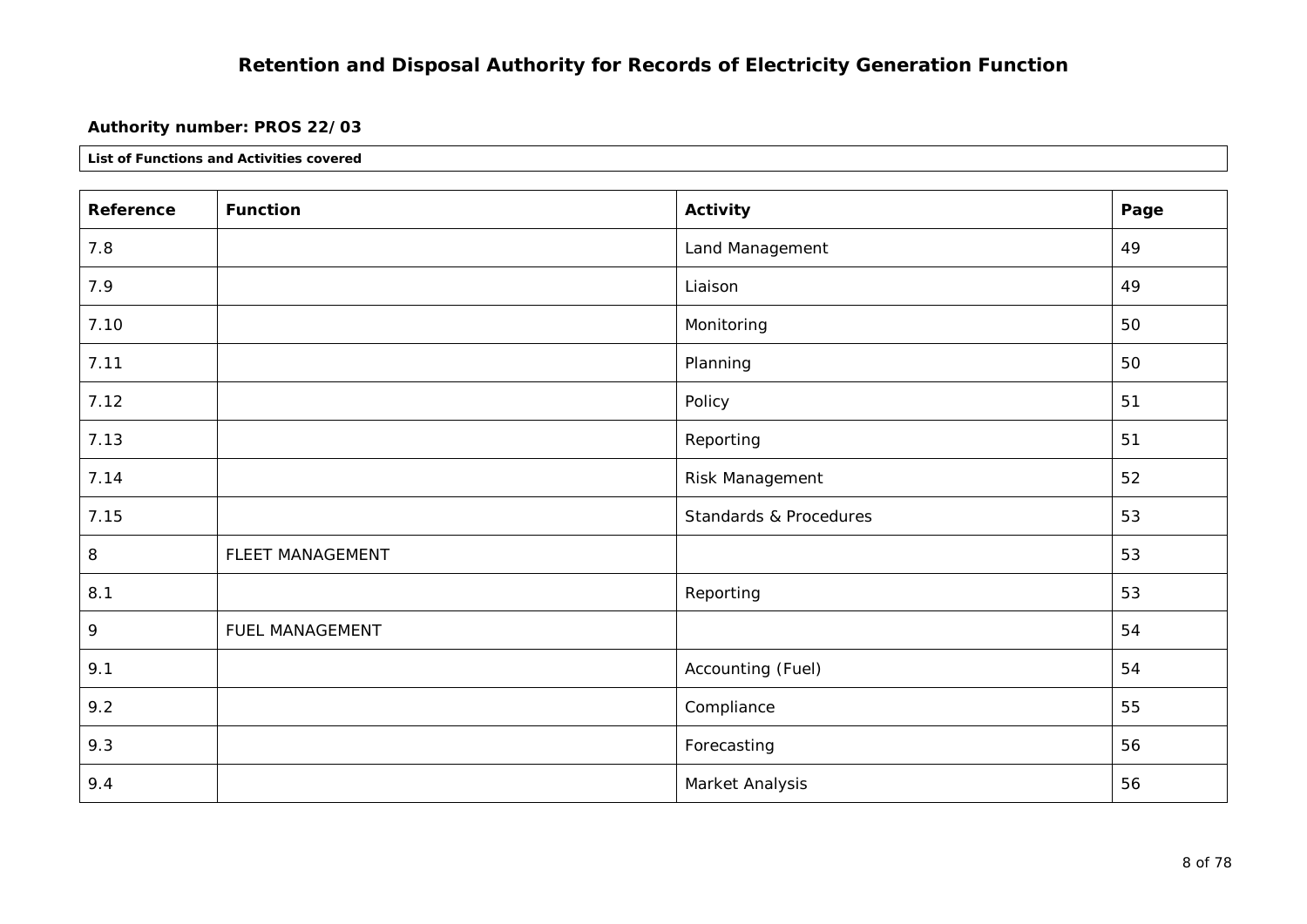### **Authority number: PROS 22/03**

| Reference | <b>Function</b>               | <b>Activity</b>        | Page |
|-----------|-------------------------------|------------------------|------|
| 9.5       |                               | Reporting              | 56   |
| 9.6       |                               | Resource Development   | 57   |
| 9.7       |                               | Standards & Procedures | 57   |
| 10        | <b>GOVERNMENT RELATIONS</b>   |                        | 58   |
| 10.1      |                               | Meetings               | 58   |
| 11        | HUMAN RESOURCES               |                        | 59   |
| 11.1      |                               | Reporting              | 59   |
| 11.2      |                               | Research               | 60   |
| 12        | <b>INDUSTRIAL RELATIONS</b>   |                        | 60   |
| 12.1      |                               | Planning               | 61   |
| 13        | <b>INFORMATION MANAGEMENT</b> |                        | 61   |
| 13.1      |                               | Conservation           | 61   |
| 13.2      |                               | Implementation         | 62   |
| 13.3      |                               | Meetings               | 62   |
| 13.4      |                               | Research               | 63   |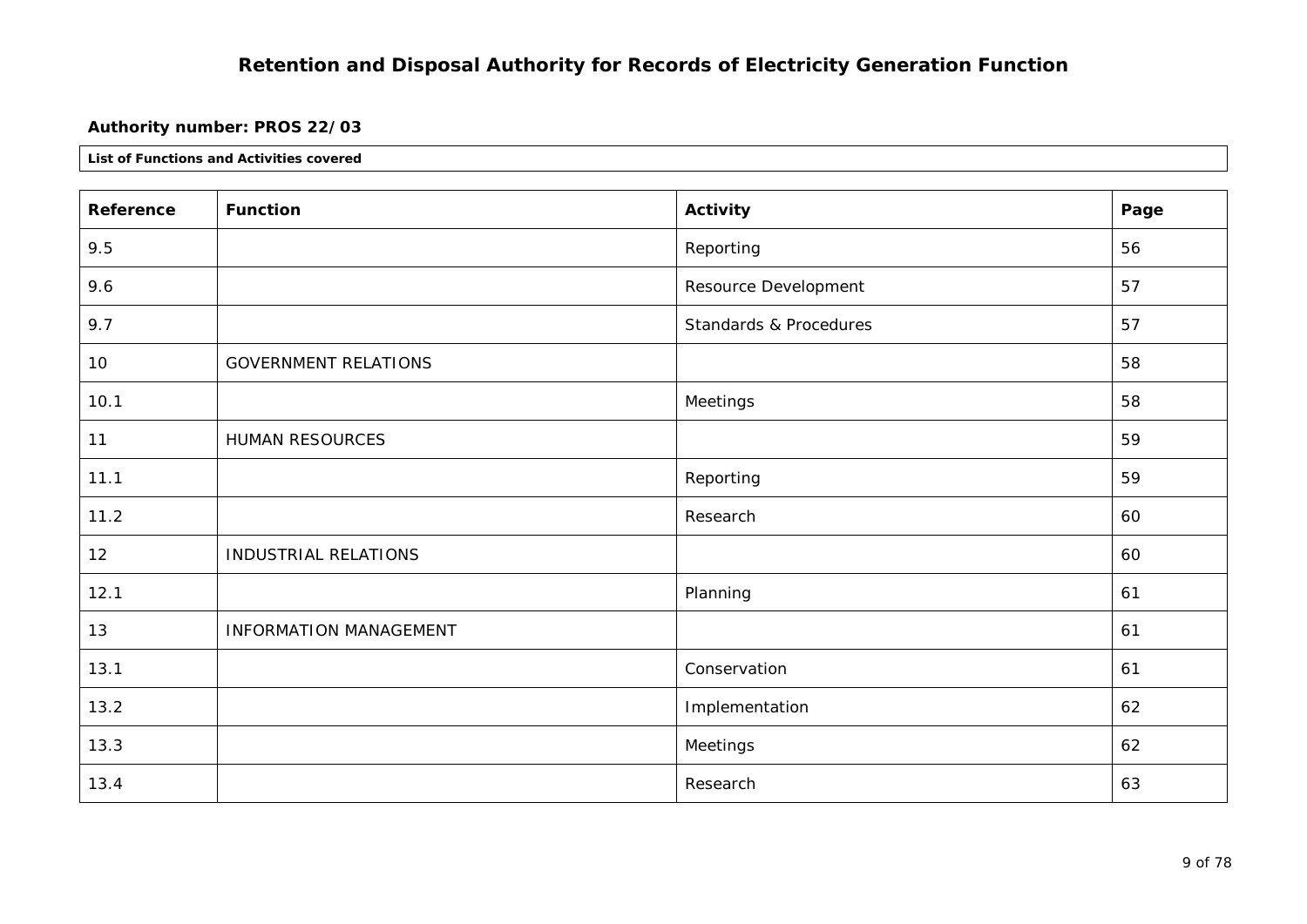#### **Authority number: PROS 22/03**

| Reference | <b>Function</b>                     | <b>Activity</b>                          | Page |
|-----------|-------------------------------------|------------------------------------------|------|
| 14        | LEGAL SERVICES                      |                                          | 63   |
| 14.1      |                                     | Meetings                                 | 64   |
| 14.2      |                                     | Reporting                                | 64   |
| 15        | OCCUPATIONAL HEALTH & SAFETY (OH&S) |                                          | 65   |
| 15.1      |                                     | Meetings                                 | 65   |
| 15.2      |                                     | Planning                                 | 66   |
| 15.3      |                                     | Reporting                                | 66   |
| 15.4      |                                     | Research                                 | 67   |
| 16        | PLANT OPERATIONS                    |                                          | 67   |
| 16.1      |                                     | Authorisation                            | 68   |
| 16.2      |                                     | <b>Chemical Analysis &amp; Treatment</b> | 68   |
| 16.3      |                                     | Compliance                               | 68   |
| 16.4      |                                     | Incidents                                | 69   |
| 16.5      |                                     | Monitoring                               | 70   |
| 16.6      |                                     | Reporting                                | 71   |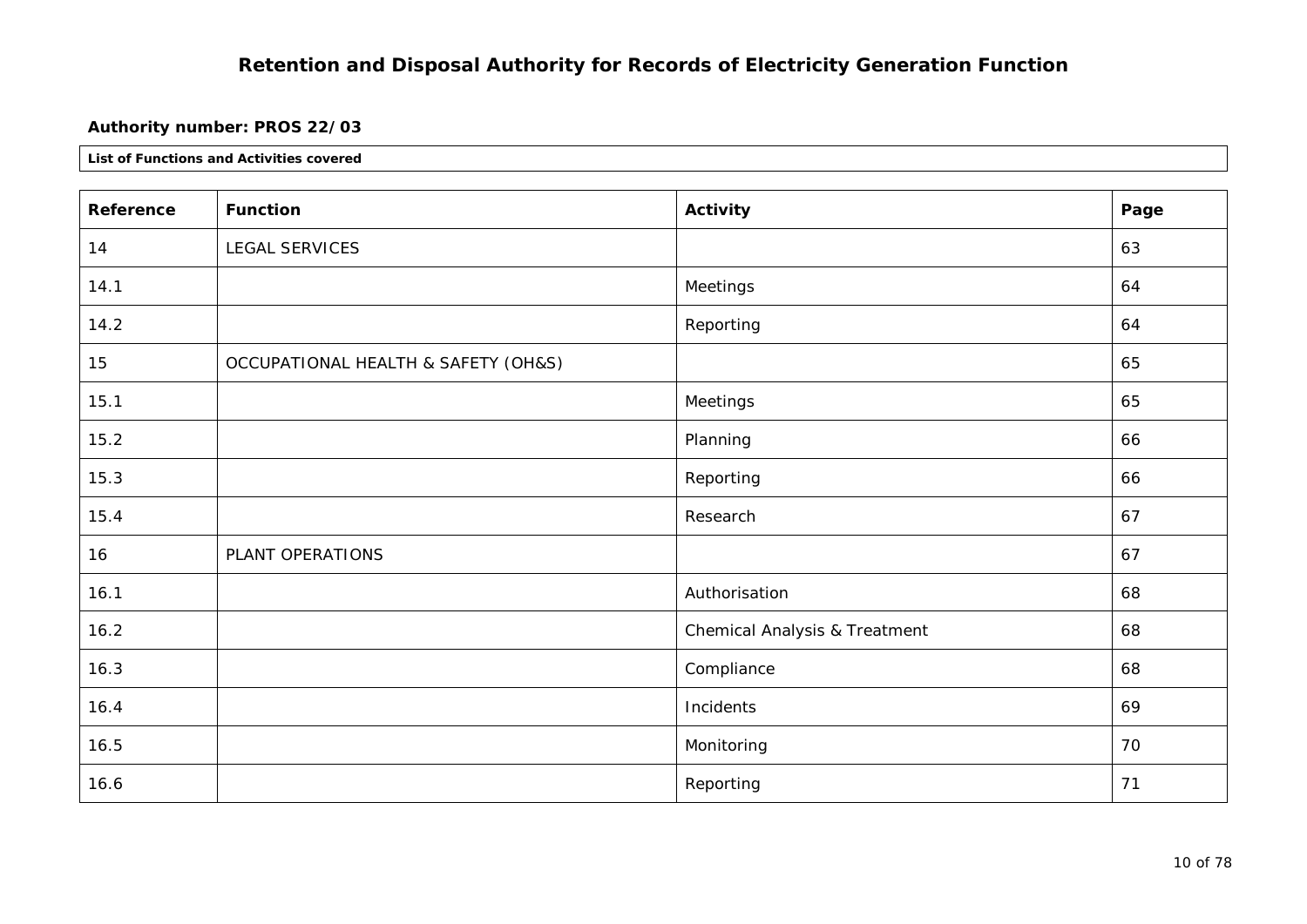### **Authority number: PROS 22/03**

| Reference | <b>Function</b>        | Activity               | Page |
|-----------|------------------------|------------------------|------|
| 16.7      |                        | Risk Management        | 72   |
| 16.8      |                        | Standards & Procedures | 72   |
| 17        | STRATEGIC MANAGEMENT   |                        | 73   |
| 17.1      |                        | Compliance             | 73   |
| 17.2      |                        | Meetings               | 74   |
| 17.3      |                        | Reporting              | 75   |
| 17.4      |                        | Research               | 75   |
| 18        | TRAINING & DEVELOPMENT |                        | 76   |
| 18.1      |                        | Planning               | 76   |
| 18.2      |                        | Programs               | 77   |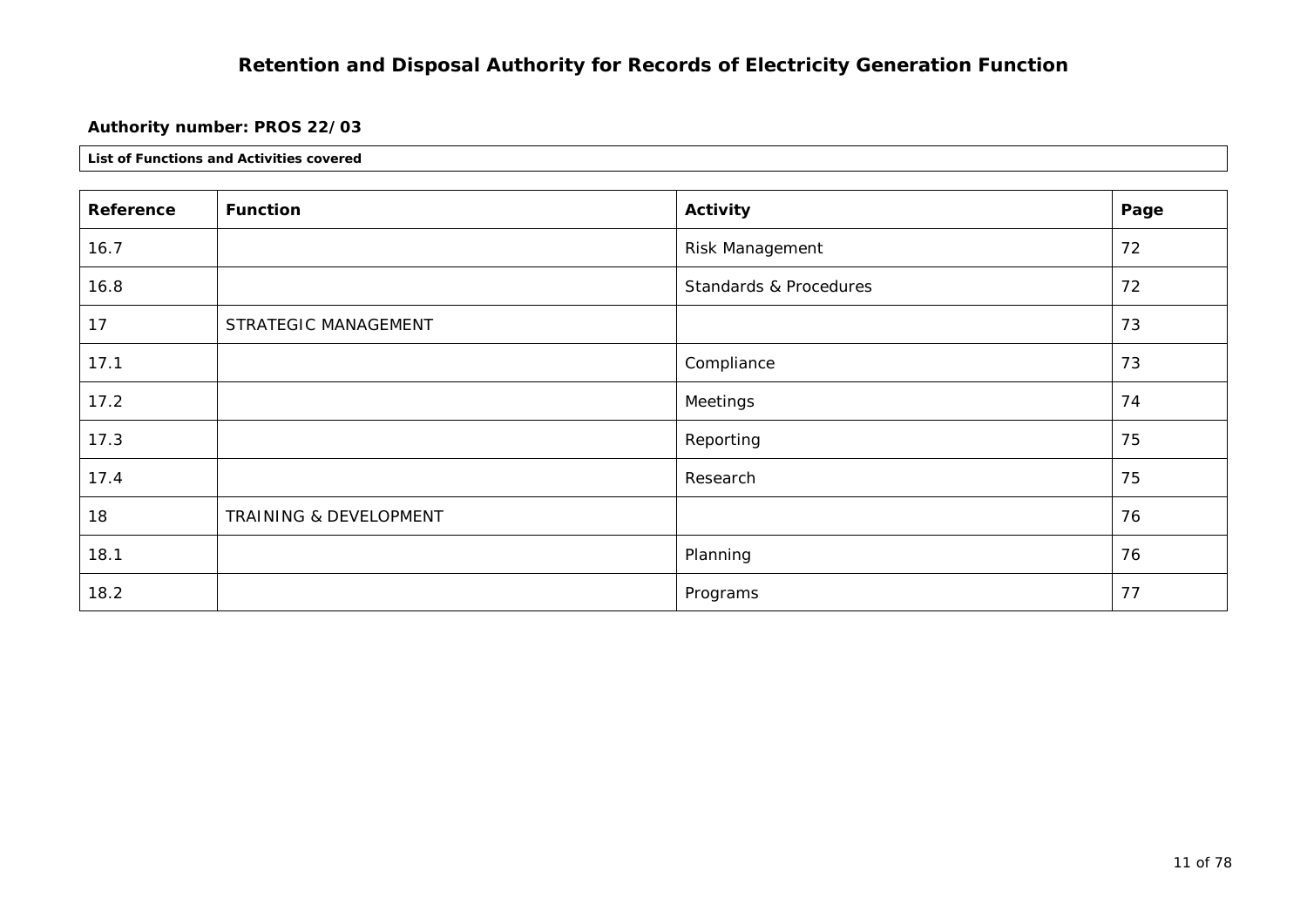**Authority number: PROS 22/03**

# **Introduction**

#### **Purpose of this Authority**

The purpose of this Authority is to provide a mechanism for the disposal of public records in accordance with the *Public Records Act 1973.*  The Authority:

- identifies records which are worth preserving permanently as part of Victoria's archival heritage
- prevents the premature destruction of records which need to be retained for a specified period to satisfy legal, financial and other requirements of public administration, and
- authorises the destruction of those records not required permanently.

#### **Context of this Authority**

#### **Public Record Office Victoria Standards**

This Authority should be used in conjunction with the Standards issued by the Keeper of Public Records under Section 12 of the *Public Records Act 1973.* Copies of all relevant PROV standards, specifications and regulatory advice can be downloaded from www.prov.vic.gov.au. These documents set out the procedures that must be followed by Victorian public offices.

#### **Disposal of records identified in the Authority**

Disposal of public records identified in this Authority must be undertaken in accordance with the requirements of Public Record Office Standard PROS 10/13 *Disposal.* 

```
It is a criminal offence to unlawfully destroy a public record under s 19(1) of the Public Records Act 1973.
```
The destruction of a public record is not unlawful if done in accordance with a Standard established under s 12 of the *Public Records Act 1973.* 

This Standard (also known as an Authority) authorises the disposal of public records as described within its provisions. However, disposal is **not** authorised under this Standard if it is reasonably likely that the public record will be required in evidence in a current or future legal proceeding.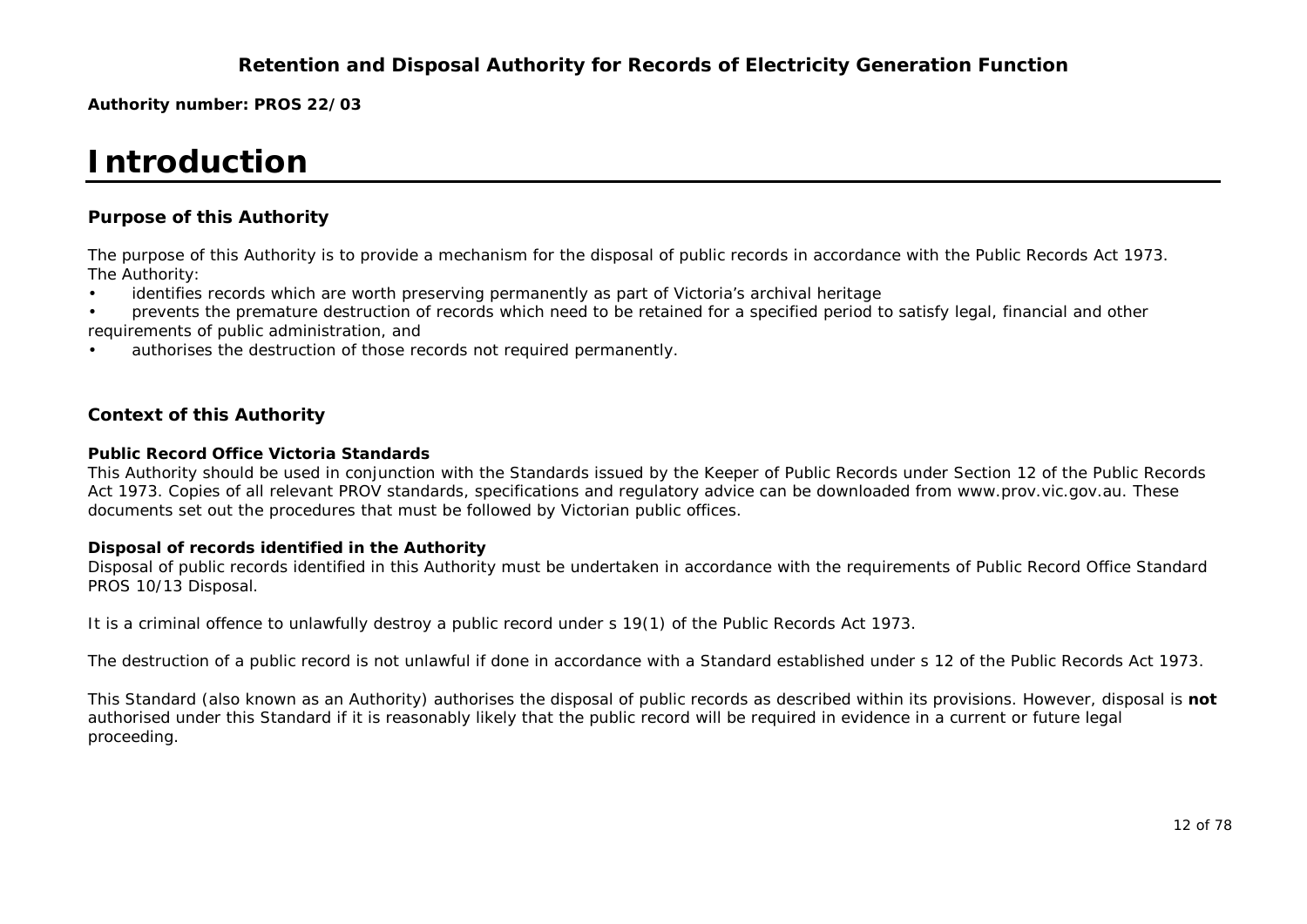#### **Authority number: PROS 22/03**

For the purposes of this Retention and Disposal Authority, a 'legal proceeding' has the same meaning as the *Evidence (Miscellaneous Provisions) Act 1958*, and includes any civil, criminal or mixed proceeding and any inquiry in which evidence is or may be given before any court or person acting judicially, including a Royal Commission or Board of Inquiry under the *Inquiries Act 2014.*

If the public office identifies that public records must be retained under other applicable legislation for a period that exceeds the retention period specified under the Standards, then the longer retention period must apply.

#### **Normal Administrative Practice**

The destruction of some public records is permitted without final authorisation under normal administrative practice (NAP). NAP covers the destruction of ephemeral material of a facilitative nature created, acquired or collected by public officers during the course of their duties.

The following material may be destroyed under NAP:

 • working papers consisting of rough notes and calculations used solely to assist in the preparation of other records such as correspondence, reports and statistical tabulations

 • drafts not intended for retention as part of the office's records, the content of which has been reproduced and incorporated in the public office's record keeping system

• extra copies of documents and published material preserved solely for reference.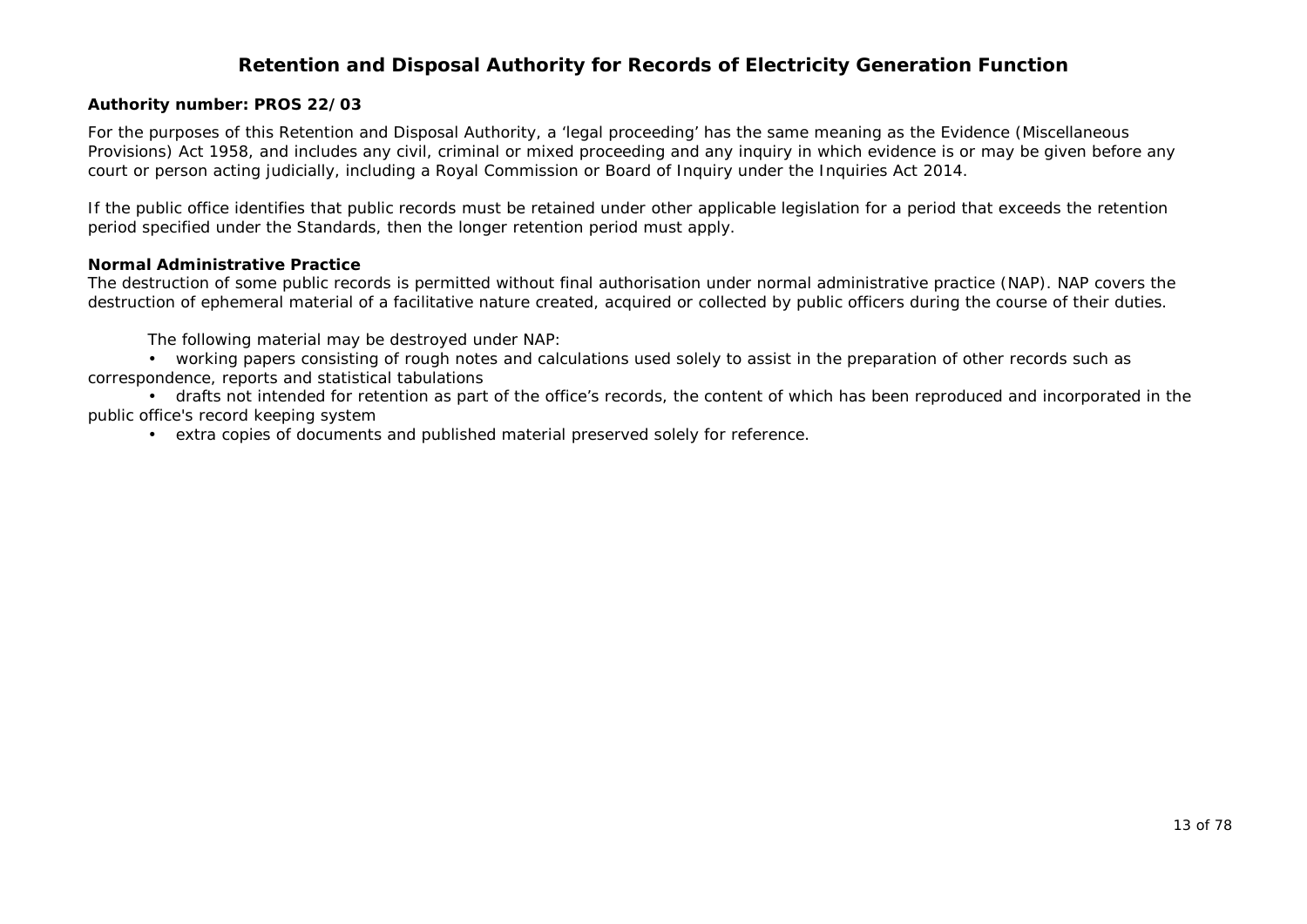#### **Authority number: PROS 22/03**

#### **Transfer of records to Public Record Office Victoria**

Contact Public Record Office Victoria for further information on procedures for transferring permanent records to archival custody.

#### **Use of Other Authorities**

In applying the disposal sentences set out in this Authority, reference should be made to other current Authorities where applicable. Where there is a conflict between two Authorities (for instance this Authority and the General Retention and Disposal Authority for Records of Common Administrative Functions), consult the Public Record Office Victoria for advice.

#### **Explanation of Authority Headings**

#### **Class Number**

The class number or entry reference number provides citation and ease of reference.

#### **Description**

The description of each record class is specified in this entry. A record class is a group of records that relate to the same activity, function or subject and require the same disposal action.

#### **Status**

This entry provides the archival status of each class - either permanent or temporary.

#### **Custody**

This entry specifies whether the records are to be retained by the public office or transferred to the Public Record Office Victoria. Permanent records must be managed and transferred in accordance with PROV Standards.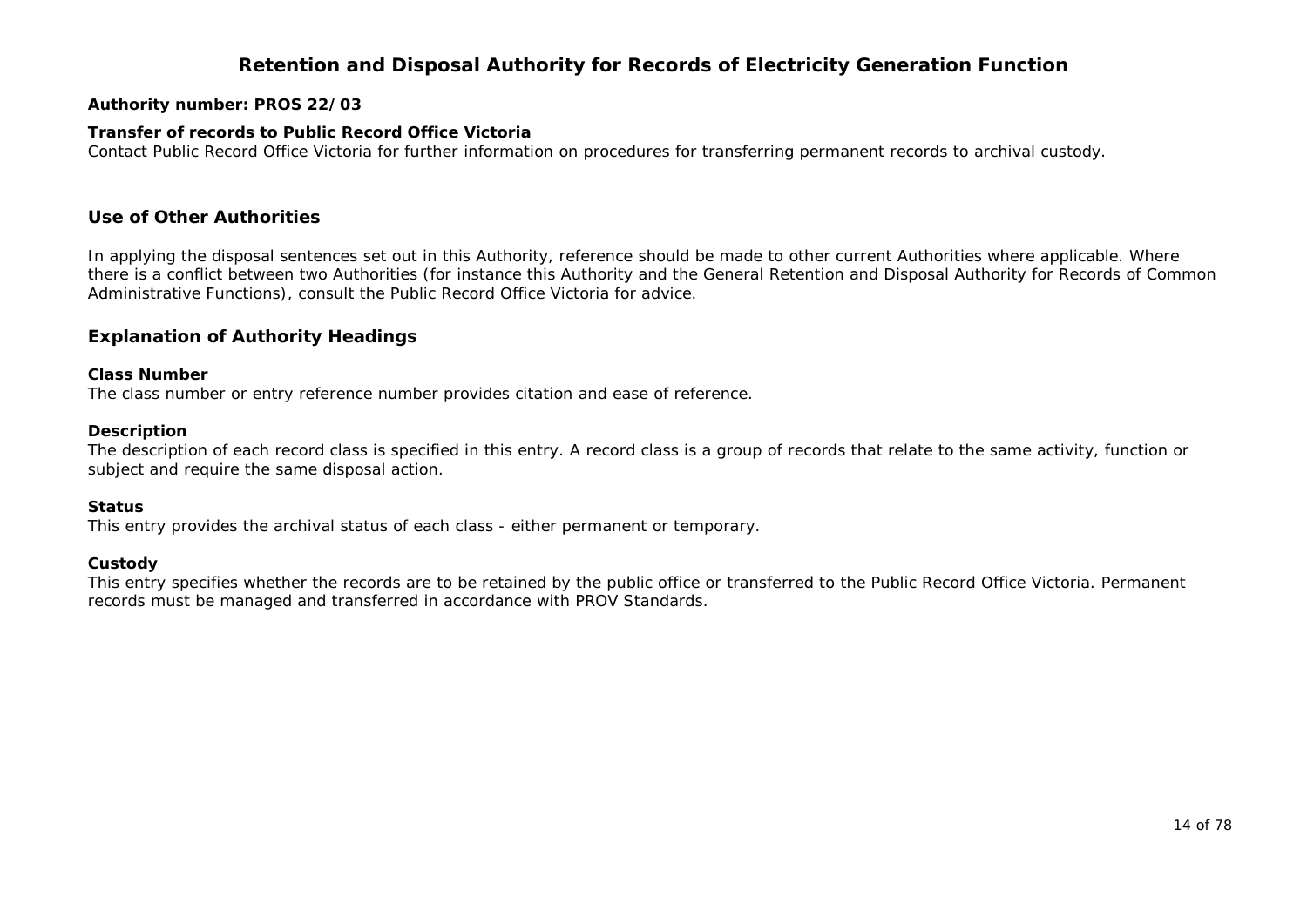**Authority number: PROS 22/03**

#### **Establishment of Standard**

Pursuant to Section 12 of the *Public Records Act 1973*, I hereby establish these provisions as a Standard (also known as a Retention and Disposal Authority) applying to the records of Electricity Generation Function. This standard as varied or amended from time to time, shall have effect from the date of issue unless revoked.

[Approved]

**Justine Heazlewood,** Keeper of Public Records Date of Issue: 29/03/2022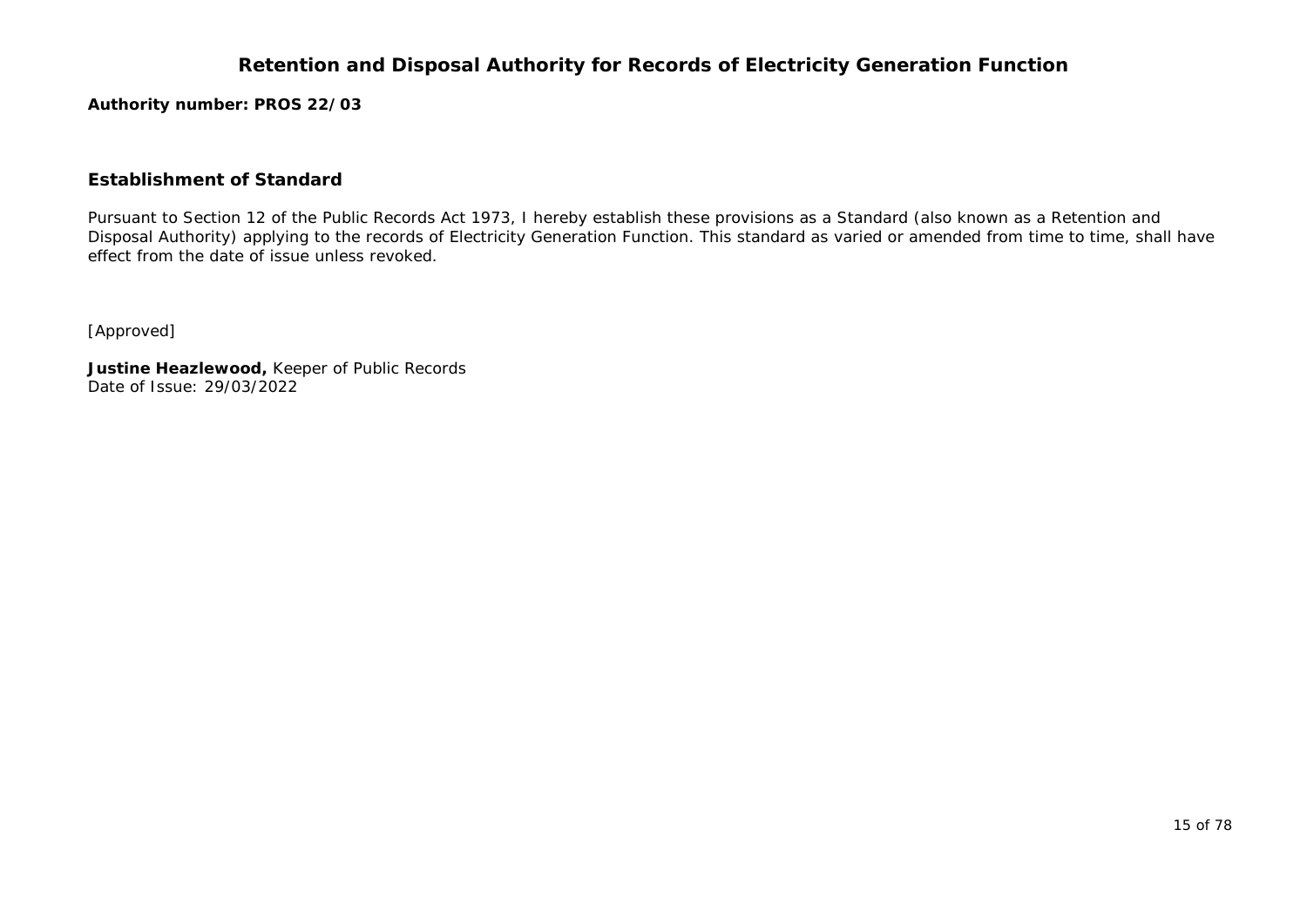<span id="page-15-1"></span><span id="page-15-0"></span>

| <b>No</b> | <b>Function/Activity</b>           | Description                                                                                                                                                                                                                                                                                                                                                                                                                                                                                                                                                                                                                                                                                                                                                                                                                                                                                      | <b>Status</b> | <b>Disposal Action</b> |
|-----------|------------------------------------|--------------------------------------------------------------------------------------------------------------------------------------------------------------------------------------------------------------------------------------------------------------------------------------------------------------------------------------------------------------------------------------------------------------------------------------------------------------------------------------------------------------------------------------------------------------------------------------------------------------------------------------------------------------------------------------------------------------------------------------------------------------------------------------------------------------------------------------------------------------------------------------------------|---------------|------------------------|
|           |                                    |                                                                                                                                                                                                                                                                                                                                                                                                                                                                                                                                                                                                                                                                                                                                                                                                                                                                                                  |               |                        |
|           | <b>ASSET MANAGEMENT</b><br>(PLANT) | The function of providing technical support and long-<br>range strategies for whole of life plant operations and<br>maintenance. Includes managing construction and<br>maintenance projects, cost control tracking, time<br>management and quality assurance. For the<br>management of the day-to-day operations of the<br>plant, see PLANT OPERATIONS. For the management<br>of fuel stocks used by the plant, see FUEL<br>MANAGEMENT. For monitoring and reporting in<br>relation to environmental requirements, including<br>environmental licensing, see ENVIRONMENT<br>MANAGEMENT. See Records of Common<br>Administrative Functions CONTRACTING-OUT for<br>records documenting the management of contracts;<br>EQUIPMENT & STORES for records documenting<br>materials supply; and PROPERTY MANAGEMENT for<br>records documenting land and office accommodation<br>on power station sites. |               |                        |
| 1.1       | Auditing                           | The activities associated with officially checking<br>financial, quality assurance and operational records<br>to ensure they have been kept and maintained in<br>accordance with agreed or legislated standards and<br>correctly record the events, processes and business<br>of the organisation in a specified period. Includes<br>compliance audits, financial audits, operational<br>audits, recordkeeping audits, skills audits, system<br>audits and quality assurance audits. For audit reports<br>produced as a result of compliance requirements, see<br>ASSET MANAGEMENT - Reporting.                                                                                                                                                                                                                                                                                                  |               |                        |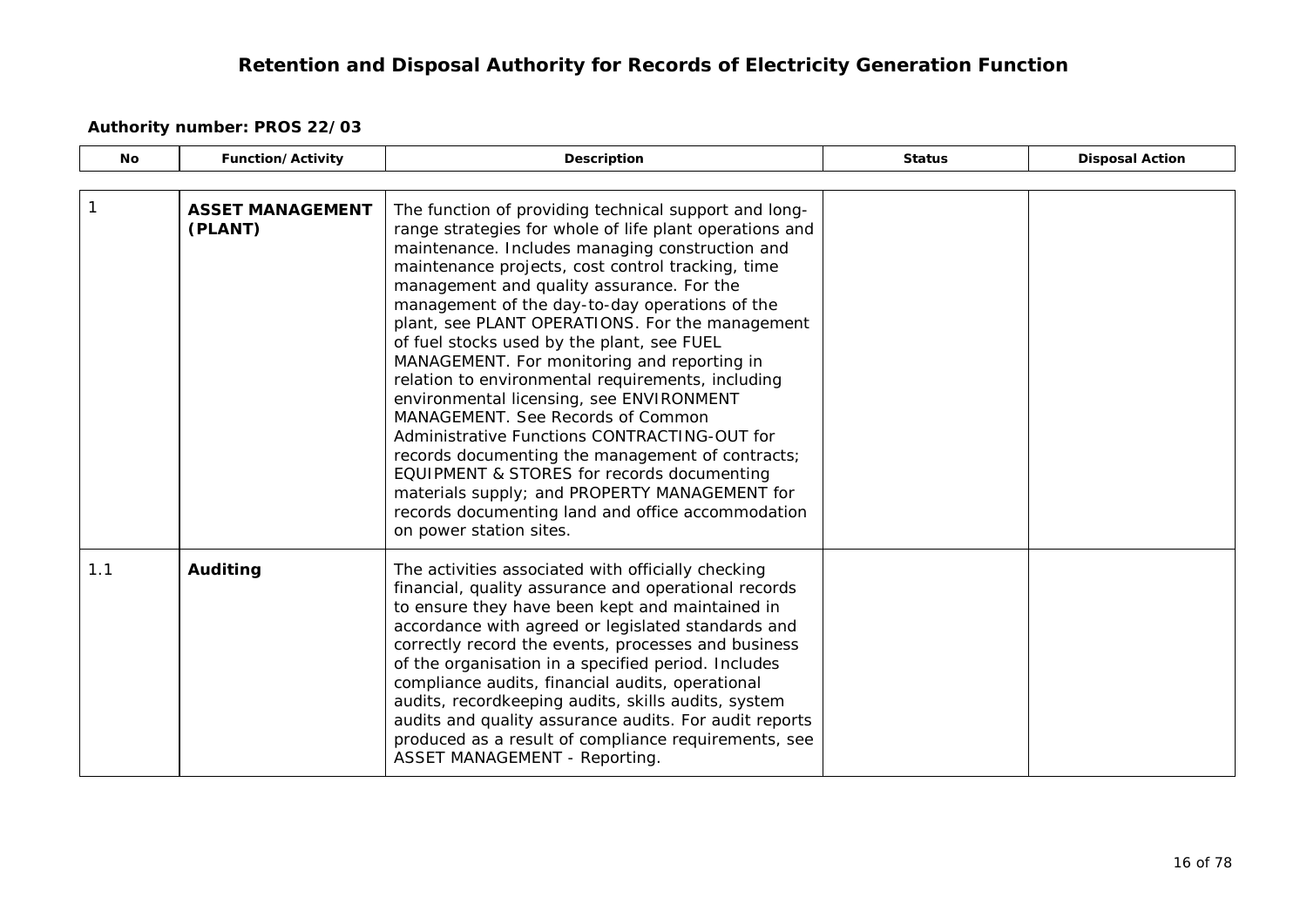<span id="page-16-0"></span>

| <b>No</b> | Function/Activity                   | Description                                                                                                                                                                                                                                                                                                                                                                                                                                                                                                                                                                                                                                                                                            | <b>Status</b> | <b>Disposal Action</b>                                  |  |  |  |
|-----------|-------------------------------------|--------------------------------------------------------------------------------------------------------------------------------------------------------------------------------------------------------------------------------------------------------------------------------------------------------------------------------------------------------------------------------------------------------------------------------------------------------------------------------------------------------------------------------------------------------------------------------------------------------------------------------------------------------------------------------------------------------|---------------|---------------------------------------------------------|--|--|--|
|           | ASSET MANAGEMENT (PLANT) - Auditing |                                                                                                                                                                                                                                                                                                                                                                                                                                                                                                                                                                                                                                                                                                        |               |                                                         |  |  |  |
| 1.1.1     |                                     | Final reports of major internal or external audits<br>relating to the Asset Management function (e.g.<br>engineering audits) that result in significant or<br>substantial changes to agency policies.                                                                                                                                                                                                                                                                                                                                                                                                                                                                                                  | Permanent     | Retain as State<br>Archives, Transfer to<br><b>PROV</b> |  |  |  |
| 1.1.2     |                                     | Other audit reports relating to the Asset Management<br>function.                                                                                                                                                                                                                                                                                                                                                                                                                                                                                                                                                                                                                                      | Temporary     | Destroy 7 years after<br>last action.                   |  |  |  |
| 1.1.3     |                                     | Records relating to the planning and conduct of<br>internal and external audits. Includes arrangements<br>made to carry out the audit, liaison with auditing<br>bodies, audit schedules, draft reports and<br>background information.                                                                                                                                                                                                                                                                                                                                                                                                                                                                  | Temporary     | Destroy 2 years after<br>last action.                   |  |  |  |
| 1.2       | Compliance                          | The activities associated with complying with<br>mandatory or optional accountability, fiscal, legal,<br>regulatory or quality standards or requirements to<br>which the organisation is subject. Includes<br>compliance with internal policies, legislation and with<br>national and international standards, such as the ISO<br>9000 series. For records of audits undertaken to<br>validate compliance, see ASSET MANAGEMENT -<br>Auditing. For reports produced as a result of<br>compliance requirements, see ASSET MANAGEMENT<br>- Reporting. See Records of Common Administrative<br>Functions OCCUPATIONAL HEALTH & SAFETY (OH&S)<br>- COMPLIANCE for other records relating to<br>compliance. |               |                                                         |  |  |  |
| 1.2.1     |                                     | Records relating to serious breaches or failures of an<br>agency to meet compliance requirements, e.g.                                                                                                                                                                                                                                                                                                                                                                                                                                                                                                                                                                                                 | Permanent     | Retain as State<br>Archives, Transfer to                |  |  |  |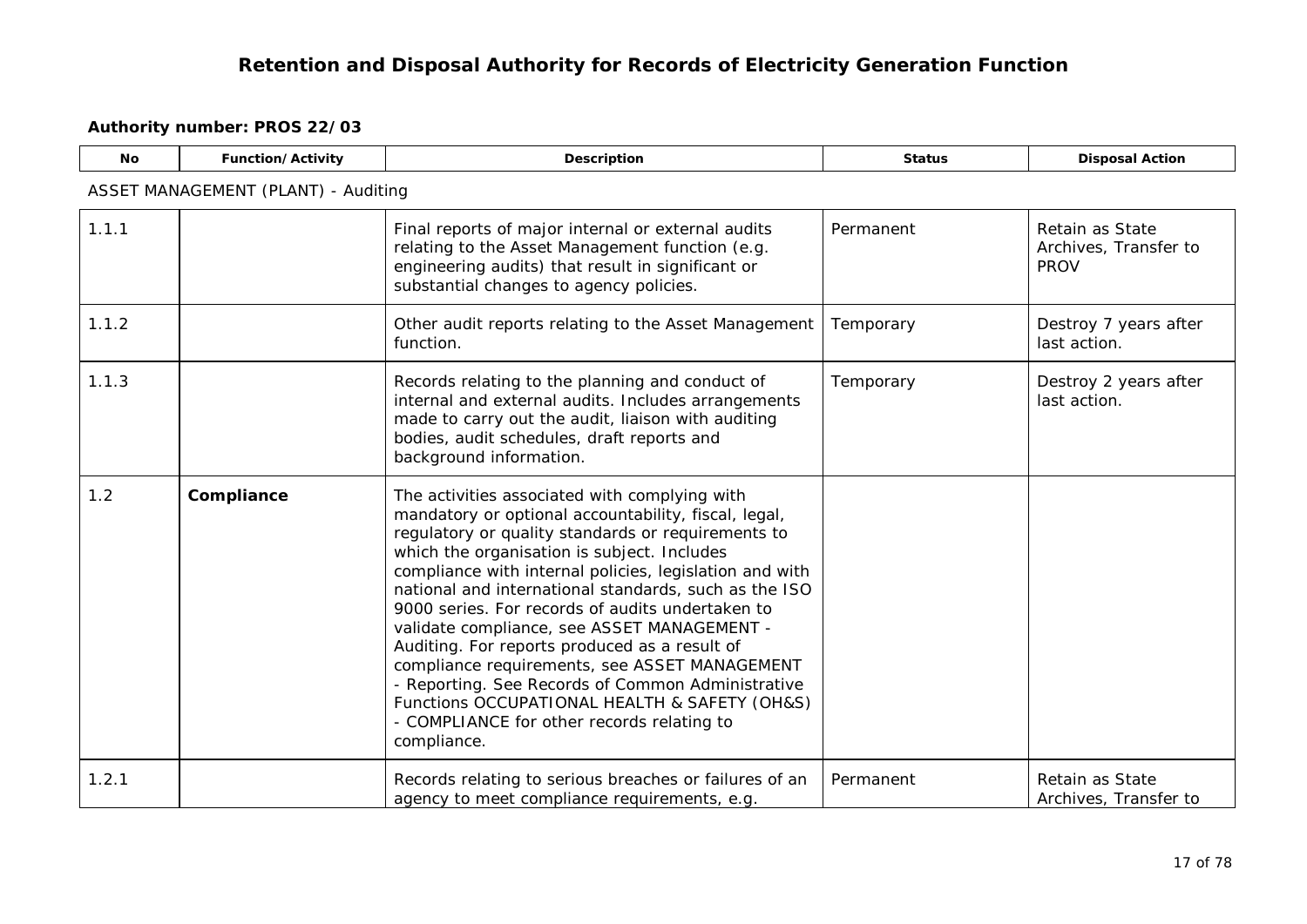<span id="page-17-1"></span><span id="page-17-0"></span>

| <b>No</b> | Function/Activity                            | Description                                                                                                                                                                                                                                                | <b>Status</b> | <b>Disposal Action</b>                                                                                       |
|-----------|----------------------------------------------|------------------------------------------------------------------------------------------------------------------------------------------------------------------------------------------------------------------------------------------------------------|---------------|--------------------------------------------------------------------------------------------------------------|
|           | <b>ASSET MANAGEMENT (PLANT) - Compliance</b> |                                                                                                                                                                                                                                                            |               |                                                                                                              |
|           |                                              | breaches which results in significant penalties from<br>regulatory bodies.                                                                                                                                                                                 |               | <b>PROV</b>                                                                                                  |
| 1.2.2     |                                              | Records relating to minor breaches or failures to<br>meet compliance requirements                                                                                                                                                                          | Temporary     | Destroy 7 years after<br>last action.                                                                        |
| 1.2.3     |                                              | Records relating to proof of compliance for plant and<br>equipment relating to the Asset Management<br>function. Includes pressure vessel certificates and<br>proof of compliance for storage tanks in relation to<br>fitness for purpose and maintenance. | Temporary     | Destroy 7 years after<br>plant/equipment is<br>disposed of or<br>otherwise permanently<br>ceases to be used. |
| 1.3       | Decommissioning                              | The activity of withdrawing equipment or sites from<br>use or service. For records relating to the monitoring<br>of a decommissioned site see ENVIRONMENTAL<br>MANAGEMENT - Monitoring.                                                                    |               |                                                                                                              |
| 1.3.1     |                                              | Final reports and heritage studies relating to<br>decommissioned power station sites.                                                                                                                                                                      | Permanent     | Retain as State<br>Archives, Transfer to<br><b>PROV</b>                                                      |
| 1.3.2     |                                              | Records relating to the decommissioning of plant and<br>equipment. Includes decommissioning reports.                                                                                                                                                       | Temporary     | Destroy 7 years after<br>plant/equipment is<br>disposed of or<br>otherwise permanently<br>ceases to be used. |
| 1.3.3     |                                              | Routine correspondence relating to the<br>decommissioning of plant and equipment.                                                                                                                                                                          | Temporary     | Destroy 2 years after<br>last action.                                                                        |
| 1.4       | <b>Design, Construction</b>                  | The process of specifying, designing, building or                                                                                                                                                                                                          |               |                                                                                                              |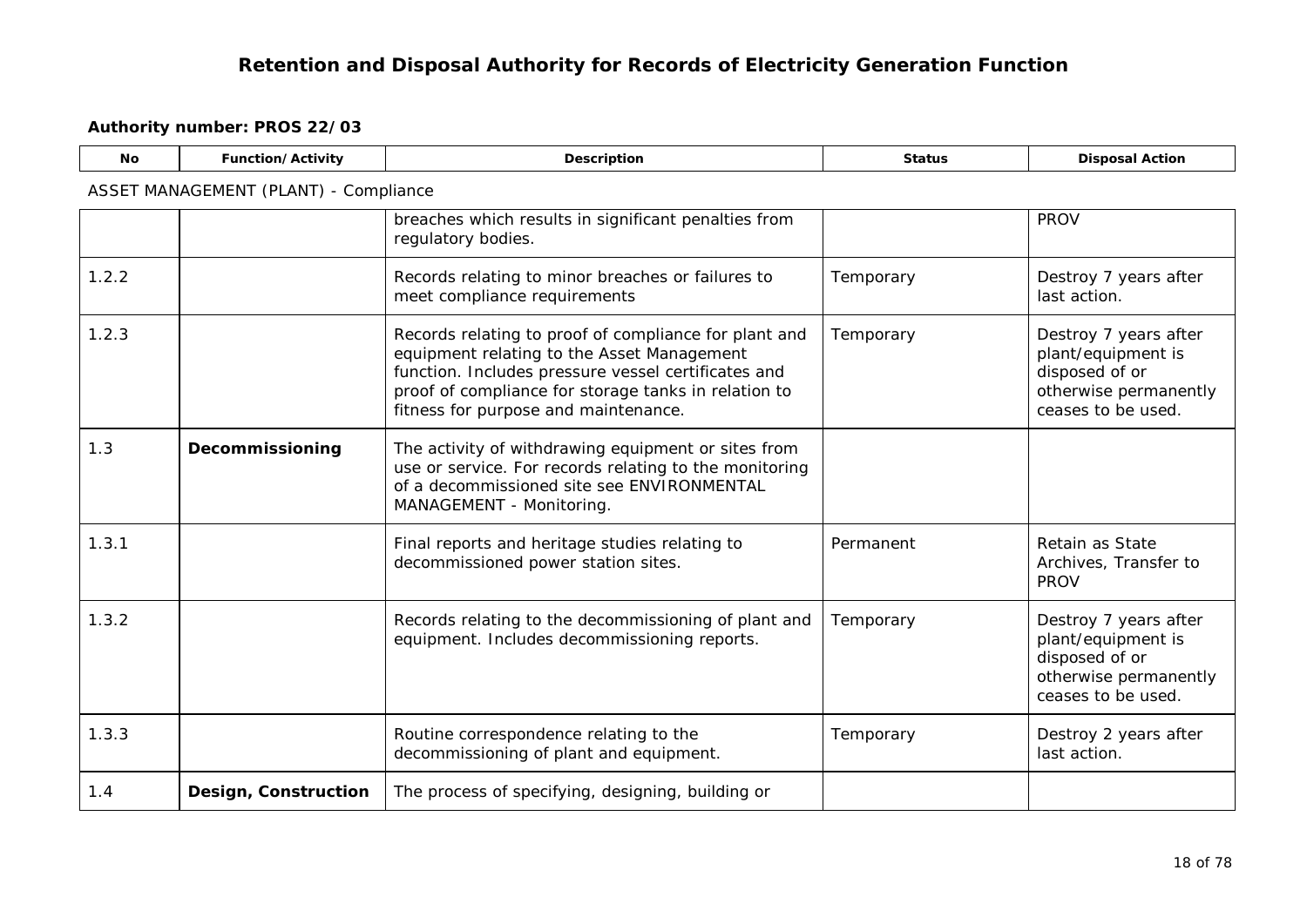#### **Authority number: PROS 22/03**

 $\Gamma$ 

<span id="page-18-0"></span>

| No.   | <b>Function/Activity</b>                                       | <b>Description</b>                                                                                                                                                                                                                                                                                                                                                                                                                    | <b>Status</b> | <b>Disposal Action</b>                                                                                       |  |  |  |
|-------|----------------------------------------------------------------|---------------------------------------------------------------------------------------------------------------------------------------------------------------------------------------------------------------------------------------------------------------------------------------------------------------------------------------------------------------------------------------------------------------------------------------|---------------|--------------------------------------------------------------------------------------------------------------|--|--|--|
|       | ASSET MANAGEMENT (PLANT) - Design, Construction & Modification |                                                                                                                                                                                                                                                                                                                                                                                                                                       |               |                                                                                                              |  |  |  |
|       | & Modification                                                 | modifying objects.                                                                                                                                                                                                                                                                                                                                                                                                                    |               |                                                                                                              |  |  |  |
| 1.4.1 |                                                                | Records relating to the design and commissioning of<br>power stations and associated plant and equipment.<br>This includes concept design drawings, specifications,<br>commissioning records, checksheets, heritage<br>studies and planning approvals and consents.                                                                                                                                                                   | Permanent     | Retain as State<br>Archives, Transfer to<br><b>PROV</b>                                                      |  |  |  |
| 1.4.2 |                                                                | As built drawings and plans: \n- of the physical<br>layout and use of the site. This includes survey plans,<br>above and below ground site plans and plans<br>documenting the location of hazardous materials<br>such as asbestos dumps. \n- of general arrangements<br>of major plant and equipment, and their layout \n-<br>block diagrams providing an overview of plant flow,<br>arrangements and layouts                         | Permanent     | Retain as State<br>Archives, Transfer to<br><b>PROV</b>                                                      |  |  |  |
| 1.4.3 |                                                                | Other records relating to the design, construction<br>and installation of plant and equipment                                                                                                                                                                                                                                                                                                                                         | Temporary     | Destroy 7 years after<br>plant/equipment is<br>disposed of or<br>otherwise permanently<br>ceases to be used. |  |  |  |
| 1.5   | <b>Disposal</b>                                                | The process of disposing of property and items no<br>longer required by the organisation by sale, transfer,<br>termination of lease, auction, or destruction. Includes<br>the sale of plant equipment, destruction or transfer<br>of records to archives, and the program of activities<br>to facilitate the orderly transfer of semi-active and<br>inactive records from current office space into low-<br>cost or archival storage. |               |                                                                                                              |  |  |  |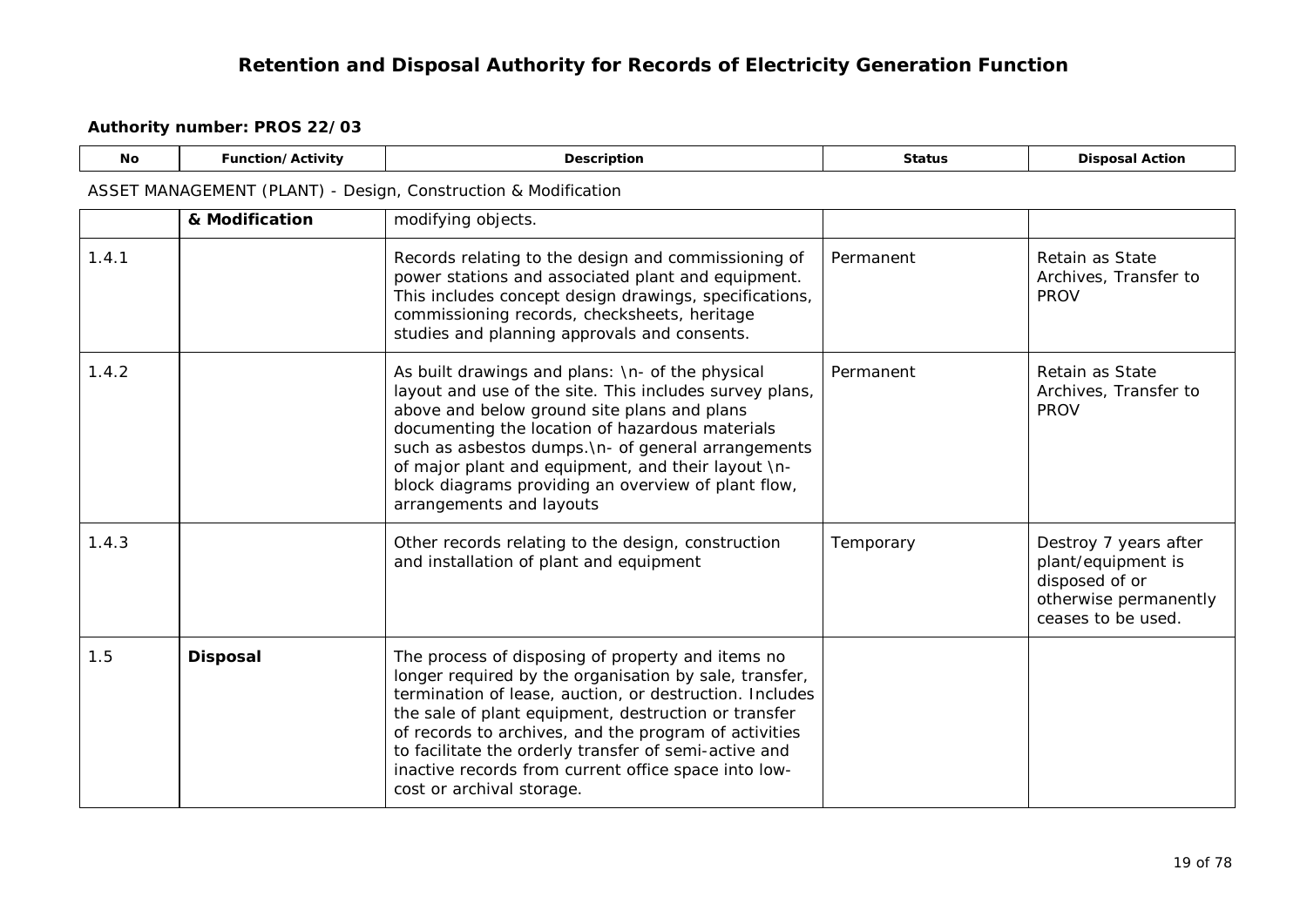<span id="page-19-1"></span><span id="page-19-0"></span>

| <b>No</b> | Function/Activity                   | Description                                                                                                                                                                                                                                                                                                                                                                                                                      | <b>Status</b> | <b>Disposal Action</b>                                                                                       |  |  |  |
|-----------|-------------------------------------|----------------------------------------------------------------------------------------------------------------------------------------------------------------------------------------------------------------------------------------------------------------------------------------------------------------------------------------------------------------------------------------------------------------------------------|---------------|--------------------------------------------------------------------------------------------------------------|--|--|--|
|           | ASSET MANAGEMENT (PLANT) - Disposal |                                                                                                                                                                                                                                                                                                                                                                                                                                  |               |                                                                                                              |  |  |  |
| 1.5.1     |                                     | Records relating to the disposal of electricity<br>generating plant and associated equipment.                                                                                                                                                                                                                                                                                                                                    | Temporary     | Destroy 7 years after<br>plant/equipment is<br>disposed of or<br>otherwise permanently<br>ceases to be used. |  |  |  |
| 1.6       | <b>Maintenance</b>                  | The activities associated with the upkeep, repair,<br>servicing and preservation of internal/external<br>conditions of premises, equipment, vehicles, etc. For<br>method sheets providing procedural details for<br>repairs of electrical and mechanical plant repairs, see<br>ASSET MANAGEMENT (PLANT) - Standards &<br>Procedures. For permits to work on certain areas of<br>the plant, see PLANT OPERATIONS - Authorisation. |               |                                                                                                              |  |  |  |
| 1.6.1     |                                     | Records relating to the maintenance of electricity<br>generating plant and associated equipment, including<br>planned maintenance and maintenance undertaken<br>to rectify plant and equipment faults. Includes work<br>orders for maintenance, repair reports and plans,<br>check sheets and plant restoration/isolation<br>instructions.                                                                                       | Temporary     | Destroy 7 years after<br>plant/equipment is<br>disposed of or<br>otherwise permanently<br>ceases to be used. |  |  |  |
| 1.7       | <b>Meetings</b>                     | The activities associated with gatherings held to<br>formulate, discuss, update or resolve issues,<br>including matters pertaining to the management of<br>the section, department or organisation as a whole.<br>Includes arrangements, agenda, taking of minutes,<br>etc.                                                                                                                                                      |               |                                                                                                              |  |  |  |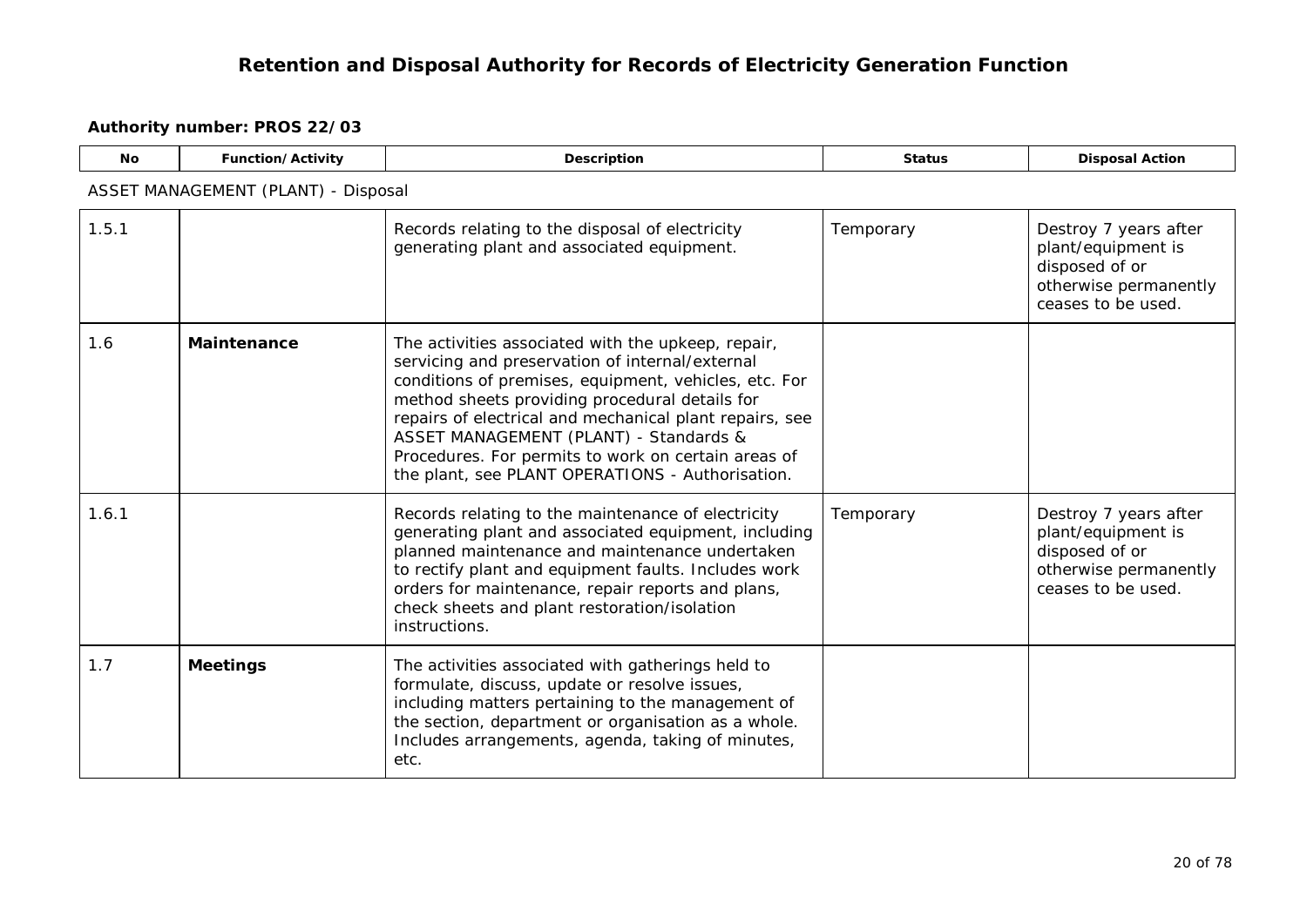<span id="page-20-0"></span>

| <b>No</b> | Function/Activity                          | <b>Description</b>                                                                                                                                                                                                                      | <b>Status</b> | <b>Disposal Action</b>                                                                                       |  |  |  |
|-----------|--------------------------------------------|-----------------------------------------------------------------------------------------------------------------------------------------------------------------------------------------------------------------------------------------|---------------|--------------------------------------------------------------------------------------------------------------|--|--|--|
|           | <b>ASSET MANAGEMENT (PLANT) - Meetings</b> |                                                                                                                                                                                                                                         |               |                                                                                                              |  |  |  |
| 1.7.1     |                                            | Records of meetings, either internal or external,<br>relating to policy or strategic planning matters<br>impacting on the Asset Management function.                                                                                    | Temporary     | Destroy 7 years after<br>plant/equipment is<br>disposed of or<br>otherwise permanently<br>ceases to be used. |  |  |  |
| 1.7.2     |                                            | Records of meetings, either internal or external, held<br>for routine sharing of information and consultation<br>purposes.                                                                                                              | Temporary     | Destroy 7 years after<br>last action.                                                                        |  |  |  |
| 1.7.3     |                                            | Routine administrative matters relating to meetings.<br>Includes notice of meetings, room bookings, agenda,<br>draft minutes, written apologies etc.                                                                                    | Temporary     | Destroy 1 year after<br>last action.                                                                         |  |  |  |
| 1.8       | Planning                                   | The process of formulating ways in which objectives<br>can be achieved. Includes determination of services,<br>needs and solutions to those needs.                                                                                      |               |                                                                                                              |  |  |  |
| 1.8.1     |                                            | Master copies of approved strategic plans developed<br>to support the Asset Management function.                                                                                                                                        | Permanent     | Retain as State<br>Archives, Transfer to<br><b>PROV</b>                                                      |  |  |  |
| 1.8.2     |                                            | Final versions of routine plans supporting the Asset<br>Management function. Includes outage plans and<br>schedules, maintenance plans, asset management<br>plans. Also includes evaluation reports developed to<br>support strategies. | Temporary     | Destroy 7 years after<br>plant/equipment is<br>disposed of or<br>otherwise permanently<br>ceases to be used. |  |  |  |
| 1.8.3     |                                            | Records relating to the development of operational or<br>business plans, including routine administrative<br>records, working papers and drafts. Also includes                                                                          | Temporary     | Destroy 2 years after<br>last action.                                                                        |  |  |  |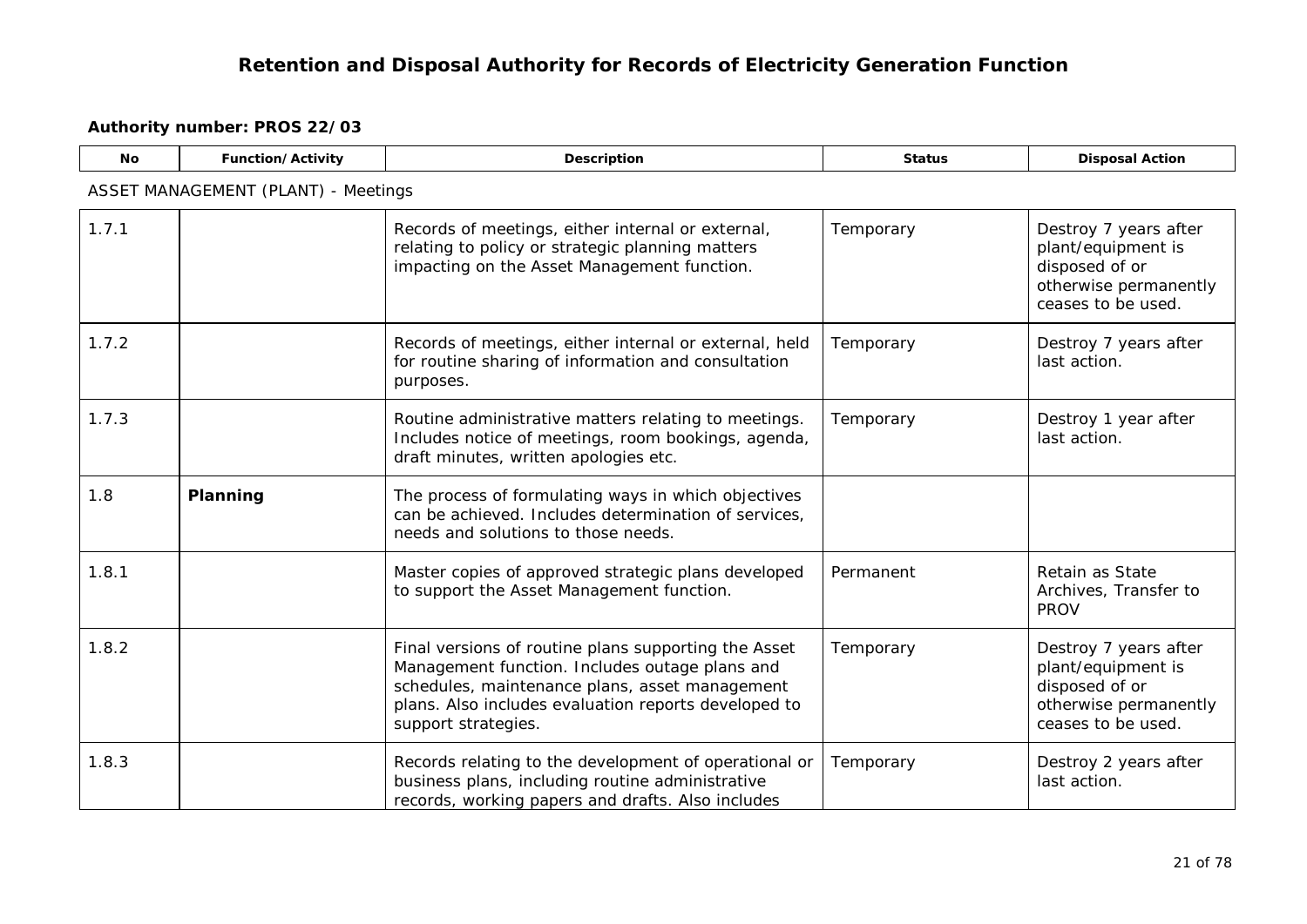<u> 2008 - Andrea State Barbara, amerikan personal di sebagai personal di sebagai personal di sebagai personal d</u>

<span id="page-21-1"></span><span id="page-21-0"></span>

| <b>No</b> | Function/Activity                        | Description                                                                                                                                                                                                                                                                                                                                                                                                                                                                                               | <b>Status</b> | <b>Disposal Action</b>                                                                                       |  |  |  |
|-----------|------------------------------------------|-----------------------------------------------------------------------------------------------------------------------------------------------------------------------------------------------------------------------------------------------------------------------------------------------------------------------------------------------------------------------------------------------------------------------------------------------------------------------------------------------------------|---------------|--------------------------------------------------------------------------------------------------------------|--|--|--|
|           | ASSET MANAGEMENT (PLANT) - Plant History |                                                                                                                                                                                                                                                                                                                                                                                                                                                                                                           |               |                                                                                                              |  |  |  |
|           |                                          | plans not approved.                                                                                                                                                                                                                                                                                                                                                                                                                                                                                       |               |                                                                                                              |  |  |  |
| 1.9       | <b>Plant History</b>                     | The activity of maintaining a consolidated history of<br>plant design, investigations and maintenance on<br>items of plant.                                                                                                                                                                                                                                                                                                                                                                               |               |                                                                                                              |  |  |  |
| 1.9.1     |                                          | Records documenting the operational and<br>maintenance history of plant and equipment<br>considered to be of state or national significance<br>(e.g. those of heritage value or that display<br>significant design innovation). Includes plant design,<br>investigations carried out after fault/failure or<br>improvement, performance statistics and<br>maintenance matters relating to major works carried<br>out on plant. Also includes maintenance data<br>recorded in the works management system. | Permanent     | Retain as State<br>Archives, Transfer to<br><b>PROV</b>                                                      |  |  |  |
| 1.9.2     |                                          | Records documenting the operational and<br>maintenance history for other plant and equipment.                                                                                                                                                                                                                                                                                                                                                                                                             | Temporary     | Destroy 7 years after<br>plant/equipment is<br>disposed of or<br>otherwise permanently<br>ceases to be used. |  |  |  |
| 1.10      | <b>Plant Investigation</b>               | The activity of collecting and analysing data, and<br>conducting physical or other investigations to<br>determine the condition, efficiency, or other<br>characteristics of specific plant equipment items.                                                                                                                                                                                                                                                                                               |               |                                                                                                              |  |  |  |
| 1.10.1    |                                          | Records relating to plant investigations carried out to<br>determine the condition, efficiency or other<br>characteristics of plant equipment items. Includes                                                                                                                                                                                                                                                                                                                                             | Temporary     | Destroy 7 years after<br>plant/equipment is<br>disposed of or                                                |  |  |  |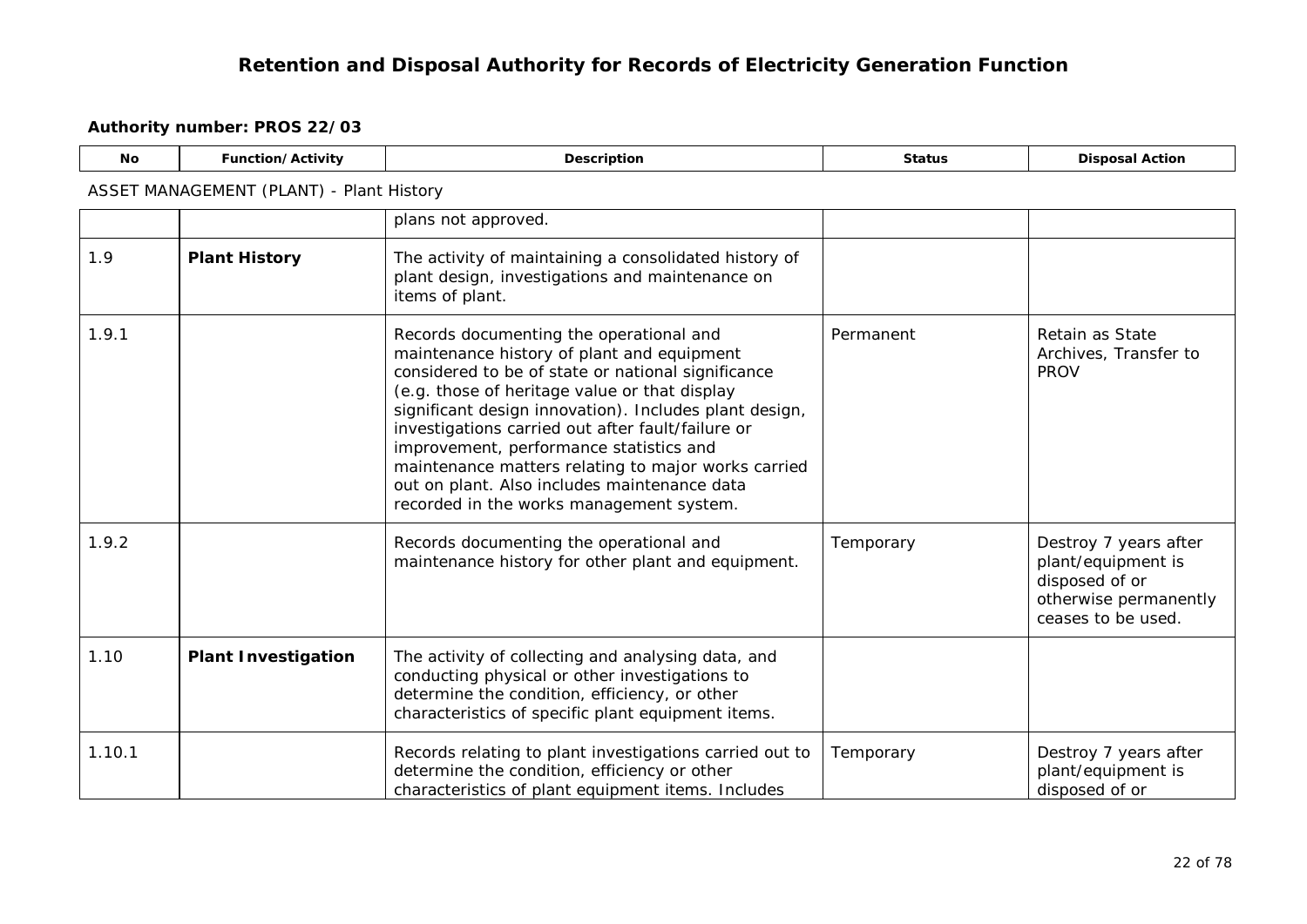<span id="page-22-1"></span><span id="page-22-0"></span>

| <b>No</b> | Function/Activity                           | Description                                                                                                                                                                                                                                                                                                                                                                                                                                   | <b>Status</b> | <b>Disposal Action</b>                                  |  |  |  |  |
|-----------|---------------------------------------------|-----------------------------------------------------------------------------------------------------------------------------------------------------------------------------------------------------------------------------------------------------------------------------------------------------------------------------------------------------------------------------------------------------------------------------------------------|---------------|---------------------------------------------------------|--|--|--|--|
|           | <b>ASSET MANAGEMENT (PLANT) - Reporting</b> |                                                                                                                                                                                                                                                                                                                                                                                                                                               |               |                                                         |  |  |  |  |
|           |                                             | test data and analysis for plant items, investigation<br>reports, and records relating to the digital control<br>system.                                                                                                                                                                                                                                                                                                                      |               | otherwise permanently<br>ceases to be used.             |  |  |  |  |
| 1.11      | Reporting                                   | The processes associated with initiating or providing<br>a formal response to a situation or request (either<br>internal, external or as a requirement of corporate<br>policies), and to provide formal statements or<br>findings of the results of the examination or<br>investigation. Includes statistics and returns.                                                                                                                     |               |                                                         |  |  |  |  |
| 1.11.1    |                                             | Final versions of formal internal reports, and reports<br>made to external bodies relating to the Asset<br>Management function that contain detailed<br>recommendations and initiatives, or have a<br>significant impact on agency policies, e.g. reporting<br>on the organisation's direction for construction of<br>sustainable energy assets, following requests from<br>the Minister. Includes reports submitted to regulatory<br>bodies. | Permanent     | Retain as State<br>Archives, Transfer to<br><b>PROV</b> |  |  |  |  |
| 1.11.2    |                                             | Final versions of internal reports and reports made to<br>external bodies covering routine issues relating to<br>the Asset Management function.                                                                                                                                                                                                                                                                                               | Temporary     | Destroy 7 years after<br>last action.                   |  |  |  |  |
| 1.11.3    |                                             | Records relating to the development of agency<br>reports. Includes working papers, drafts, comments<br>etc.                                                                                                                                                                                                                                                                                                                                   | Temporary     | Destroy 2 years after<br>last action.                   |  |  |  |  |
| 1.12      | <b>Risk Management</b>                      | The processes involved in the identification of risks,<br>and the implementation of appropriate practices and                                                                                                                                                                                                                                                                                                                                 |               |                                                         |  |  |  |  |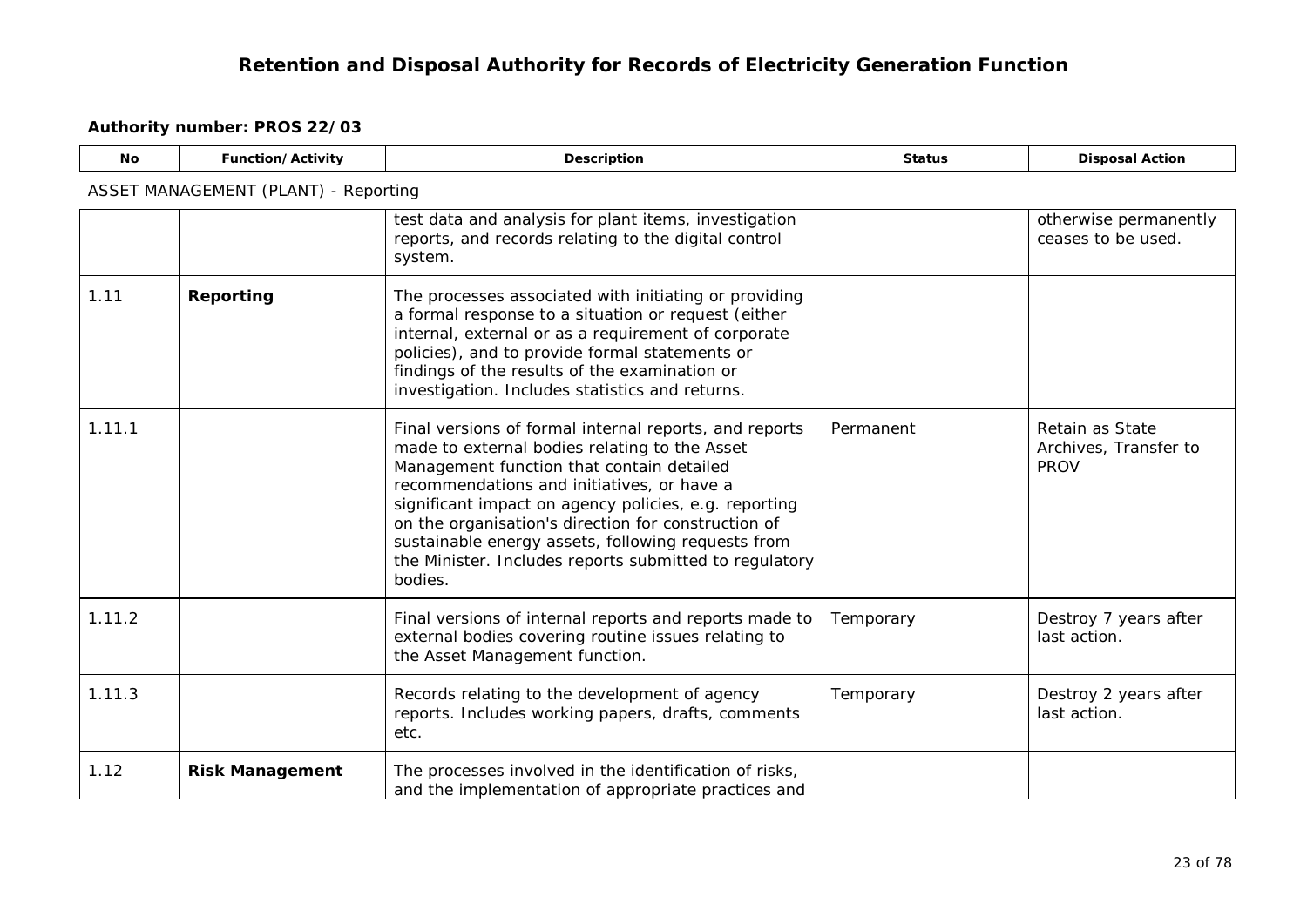<span id="page-23-0"></span>

| <b>No</b> | Function/Activity                          | Description                                                                                                                                                                                                                 | <b>Status</b> | <b>Disposal Action</b>                                                                                       |
|-----------|--------------------------------------------|-----------------------------------------------------------------------------------------------------------------------------------------------------------------------------------------------------------------------------|---------------|--------------------------------------------------------------------------------------------------------------|
|           | ASSET MANAGEMENT (PLANT) - Risk Management |                                                                                                                                                                                                                             |               |                                                                                                              |
|           |                                            | procedures which will reduce wastage and the impact<br>of economic loss arising from an incident. For records<br>relating to operational incidents, see PLANT<br><b>OPERATIONS - Incidents.</b>                             |               |                                                                                                              |
| 1.12.1    |                                            | Records relating to the identification, assessment and<br>management of risks supporting the Asset<br>Management function. Includes risk assessments,<br>risk reviews, treatment schedules and action plans.                | Temporary     | Destroy 7 years after<br>plant/equipment is<br>disposed of or<br>otherwise permanently<br>ceases to be used. |
| 1.13      | Standards &<br><b>Procedures</b>           | The activity of developing and establishing standard<br>methods of operating. Includes guidelines and<br>instructions (including work instructions).                                                                        |               |                                                                                                              |
| 1.13.1    |                                            | Final versions of standards and procedures relating<br>to the Asset Management function. Includes master<br>set of manufacturers, maintenance and operating<br>manuals, method sheets, outage management<br>guidelines etc. | Temporary     | Destroy 7 years after<br>plant/equipment is<br>disposed of or<br>otherwise permanently<br>ceases to be used. |
| 1.13.2    |                                            | Site and manufacturer's Instructions outlining<br>limitations on the plant's operation (plant limit<br>books).                                                                                                              | Temporary     | Destroy 7 years after<br>superseded.                                                                         |
| 1.13.3    |                                            | Records relating to the development and<br>implementation of standards and procedures<br>supporting the Asset Management function. Includes<br>working papers, drafts, comments, etc.                                       | Temporary     | Destroy 2 years after<br>last action.                                                                        |
| 1.13.4    |                                            | Plant notes documenting changes to plant prior to                                                                                                                                                                           | Temporary     | Destroy after                                                                                                |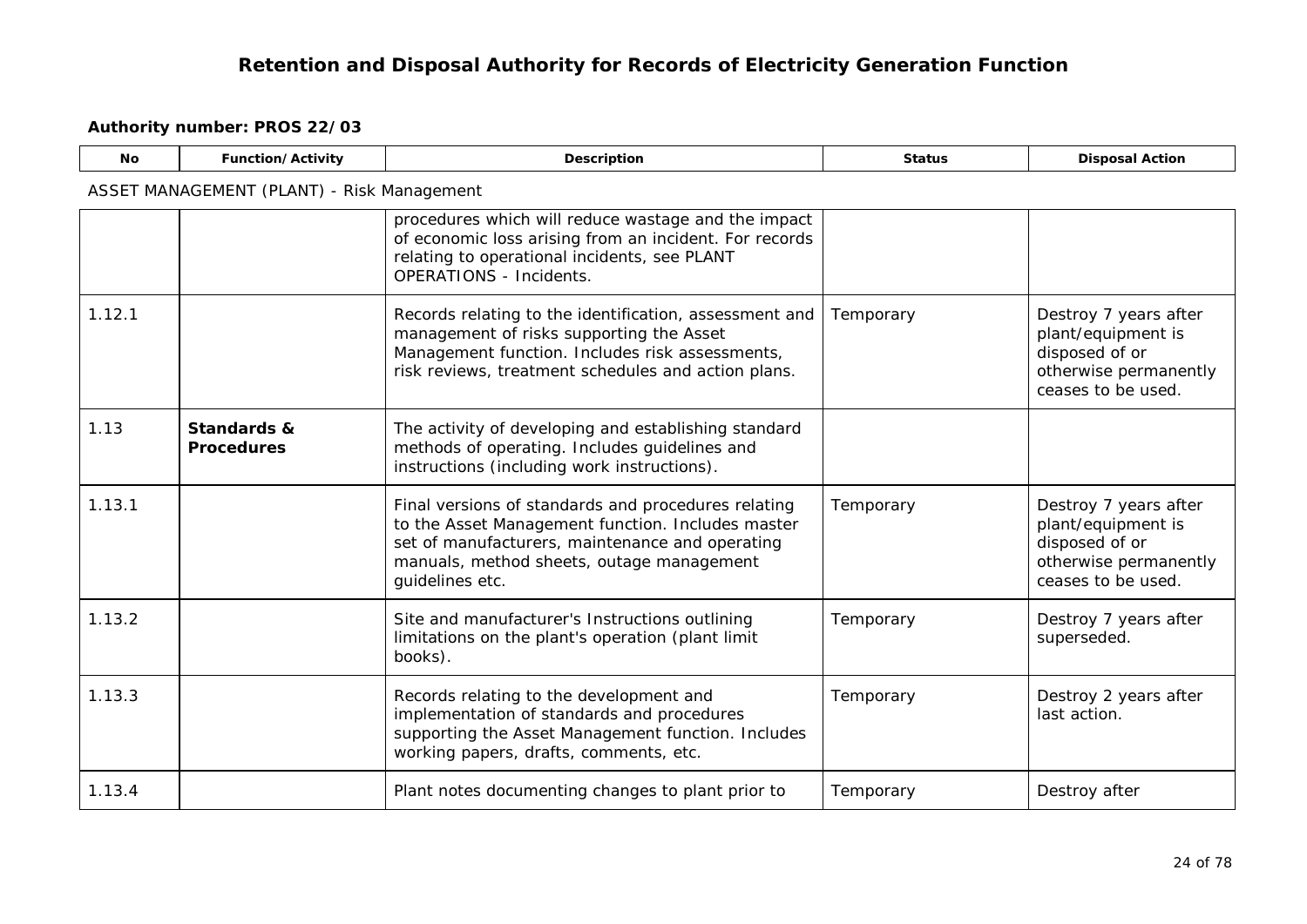<span id="page-24-1"></span><span id="page-24-0"></span>

| <b>No</b>      | Function/Activity       | Description                                                                                                                                                                                                                                                                                                                                                                                                                                                               | <b>Status</b> | <b>Disposal Action</b>                                                           |
|----------------|-------------------------|---------------------------------------------------------------------------------------------------------------------------------------------------------------------------------------------------------------------------------------------------------------------------------------------------------------------------------------------------------------------------------------------------------------------------------------------------------------------------|---------------|----------------------------------------------------------------------------------|
| <b>BOARD</b>   |                         |                                                                                                                                                                                                                                                                                                                                                                                                                                                                           |               |                                                                                  |
|                |                         | inclusion into procedures manuals.                                                                                                                                                                                                                                                                                                                                                                                                                                        |               | modifications and<br>warnings are<br>incorporated into the<br>procedures manual. |
| $\overline{2}$ | <b>BOARD</b>            | The function of supporting and managing the<br>organisation's relationship with its governing Board.<br>Includes the appointment and separation of<br>members, remuneration, meetings, and associated<br>policies and procedures. Use this function also for<br>matters relating to the board of the electricity<br>generator's subsidiary company. See Records of<br>Common Administrative Functions COMMITTEES for<br>records documenting the activities of Committees. |               |                                                                                  |
| 2.1            | <b>Board Membership</b> | The activity of managing the appointment, induction,<br>and separation of board members. It includes re-<br>appointments, removal, retirement and resignation<br>processes, and declarations of interest.                                                                                                                                                                                                                                                                 |               |                                                                                  |
| 2.1.1          |                         | Records relating to the nomination, appointment and<br>resignations of persons to the Board. Includes<br>gazettal notices, nominations, instruments of<br>appointment, approvals, conditions of appointment,<br>and related correspondence.                                                                                                                                                                                                                               | Permanent     | Retain as State<br>Archives, Transfer to<br><b>PROV</b>                          |
| 2.1.2          |                         | Records relating to members declarations and<br>disclosures of pecuniary interest. NB: In accordance<br>with the requirements of the State Owned<br>Enterprises Act, disclosures of Director's pecuniary<br>interests should be recorded in the minutes of the                                                                                                                                                                                                            | Temporary     | Destroy 7 years after<br>Board member's term<br>expires.                         |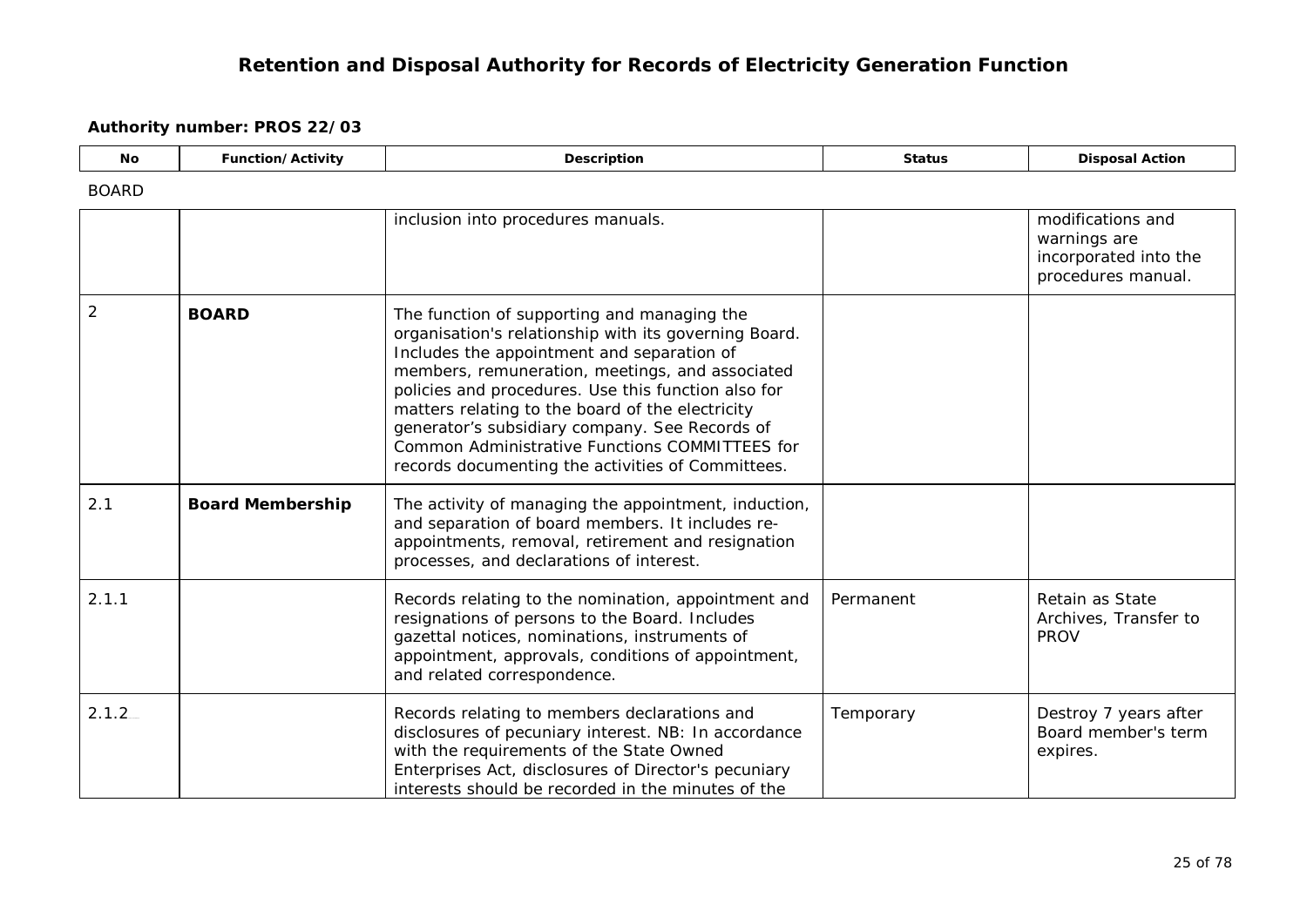| No | <b>Function/Activity</b> | Description              | <b>Status</b> | <b>Disposal Action</b> |  |  |
|----|--------------------------|--------------------------|---------------|------------------------|--|--|
|    | BOARD - Board Membership |                          |               |                        |  |  |
|    |                          | I meetings of the Board. |               |                        |  |  |

<span id="page-25-1"></span><span id="page-25-0"></span>

| 2.1.3 |                 | Register of disclosures of Board members' pecuniary<br>interest.                                                                                                                                                                                                                                                                                                                                                 | Permanent | Retain as State<br>Archives, Transfer to<br><b>PROV</b> |
|-------|-----------------|------------------------------------------------------------------------------------------------------------------------------------------------------------------------------------------------------------------------------------------------------------------------------------------------------------------------------------------------------------------------------------------------------------------|-----------|---------------------------------------------------------|
| 2.2   | Liaison         | The activities associated with maintaining general<br>contact between the organisation and other bodies<br>(e.g. government agencies, boards or non-<br>government groups such as professional<br>associations, professionals in related fields, private<br>sector organisations, and community groups).<br>Includes sharing of informal advice and discussions,<br>and membership of professional associations. |           |                                                         |
| 2.2.1 |                 | Records relating to liaison activities undertaken with<br>external organisations such as the private sector,<br>local government or with other stakeholders relating<br>to the Board function.                                                                                                                                                                                                                   | Temporary | Destroy 10 years after<br>last action.                  |
| 2.3   | <b>Meetings</b> | The activities associated with gatherings held to<br>formulate, discuss, update or resolve issues,<br>including matters pertaining to the management of<br>the section, department or organisation as a whole.<br>Includes arrangements, agenda, taking of minutes,<br>etc.                                                                                                                                      |           |                                                         |
| 2.3.1 |                 | Master sets of agenda, minutes, briefing papers, etc.<br>of Board meetings.                                                                                                                                                                                                                                                                                                                                      | Permanent | Retain as State<br>Archives, Transfer to<br><b>PROV</b> |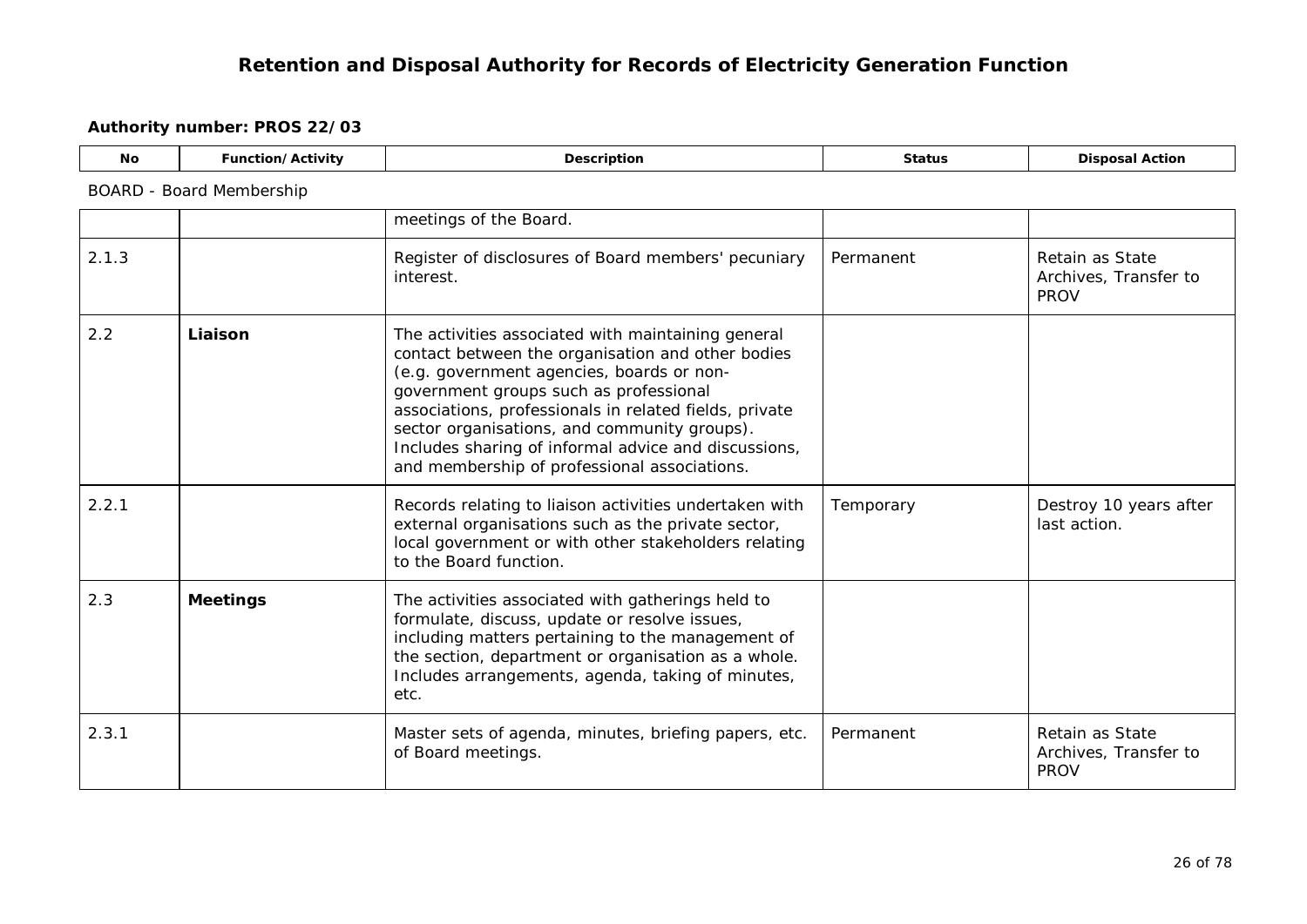<span id="page-26-2"></span><span id="page-26-1"></span><span id="page-26-0"></span>

| <b>No</b> | Function/Activity         | Description                                                                                                                                                                                                                                                                                                                                                                                | <b>Status</b> | <b>Disposal Action</b>                |
|-----------|---------------------------|--------------------------------------------------------------------------------------------------------------------------------------------------------------------------------------------------------------------------------------------------------------------------------------------------------------------------------------------------------------------------------------------|---------------|---------------------------------------|
|           | <b>BOARD</b> - Meetings   |                                                                                                                                                                                                                                                                                                                                                                                            |               |                                       |
| 2.3.2     |                           | Routine administrative matters relating to meetings.<br>Includes notice of meetings, room bookings, agenda,<br>draft minutes, written apologies etc.                                                                                                                                                                                                                                       | Temporary     | Destroy 1 year after<br>last action.  |
| 2.4       | Performance<br>Management | The process of identifying, evaluating, and<br>developing corporate, group and employee work<br>performance so that the organisation's goals and<br>objectives are achieved and also benefiting<br>employees through recognition, performance<br>feedback, and catering for work needs.                                                                                                    |               |                                       |
| 2.4.1     |                           | Records relating to the performance management of<br>the Board. Includes individual performance<br>assessment criteria, results and reports of Board<br>members.                                                                                                                                                                                                                           | Temporary     | Destroy 7 years after<br>last action. |
| 2.5       | <b>Presentations</b>      | The activity of giving presentations for business,<br>professional, or community relations purposes.<br>Includes speeches and multi-media presentations.<br>Add the title of the address as free text. For Board<br>decisions resulting from presentations, see BOARD -<br>Resolutions. For copies of presentation briefing<br>material included in Board papers, see BOARD -<br>Meetings. |               |                                       |
| 2.5.1     |                           | Final versions of presentations given at Board<br>meetings. Includes presentation material.                                                                                                                                                                                                                                                                                                | Temporary     | Destroy 2 years after<br>last action. |
| 2.6       | Remuneration              | The activity of paying Board members for their<br>services. It includes fees, percentages,<br>superannuation, allowances and other amounts paid.                                                                                                                                                                                                                                           |               |                                       |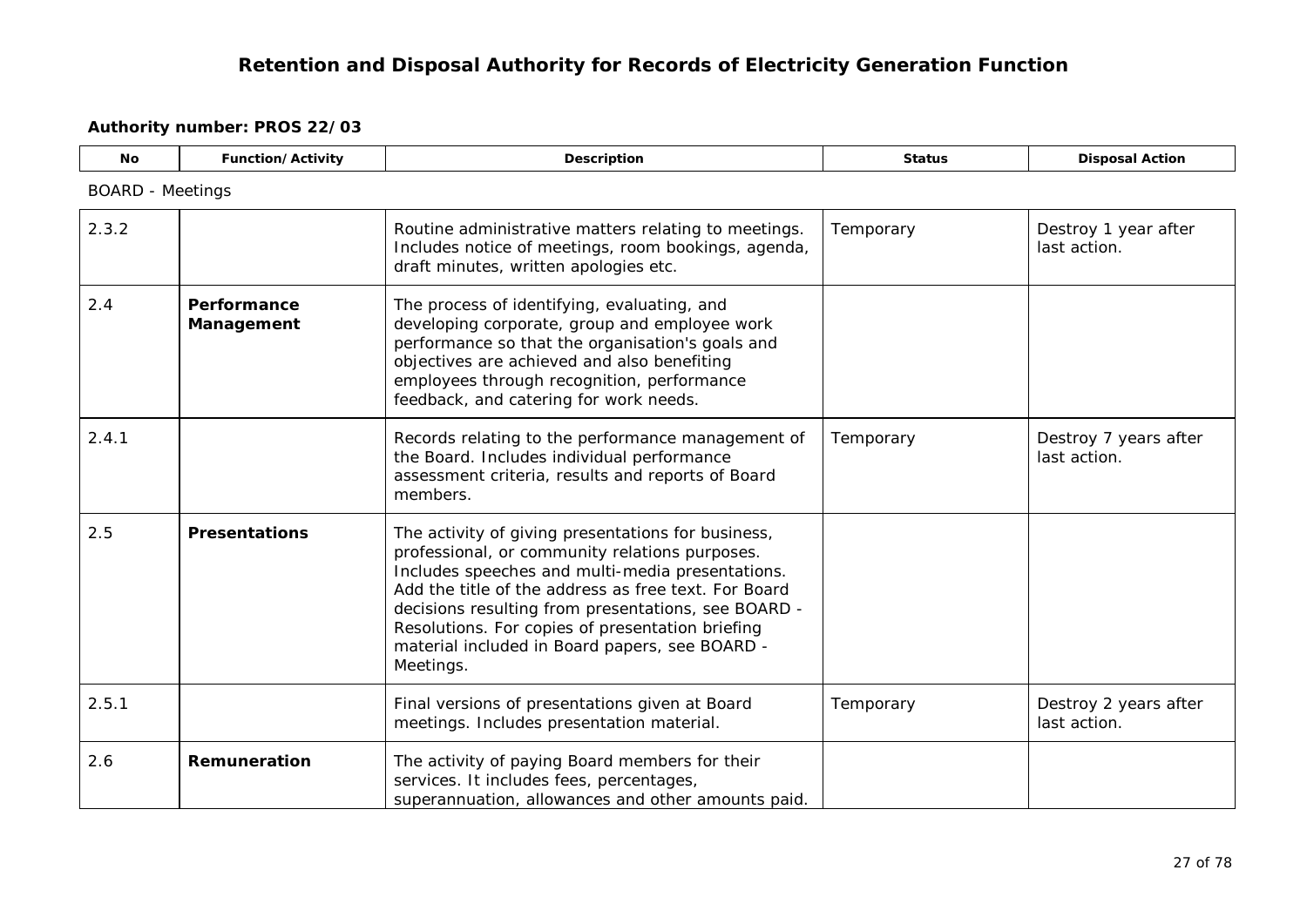<span id="page-27-1"></span><span id="page-27-0"></span>

| <b>No</b> | Function/Activity                    | Description                                                                                                                                                                                                                                                                                                                                                                                                                                                                                                                                                                                                                                                                             | <b>Status</b> | <b>Disposal Action</b>                                   |  |  |  |  |
|-----------|--------------------------------------|-----------------------------------------------------------------------------------------------------------------------------------------------------------------------------------------------------------------------------------------------------------------------------------------------------------------------------------------------------------------------------------------------------------------------------------------------------------------------------------------------------------------------------------------------------------------------------------------------------------------------------------------------------------------------------------------|---------------|----------------------------------------------------------|--|--|--|--|
|           | <b>BOARD</b> - Remuneration          |                                                                                                                                                                                                                                                                                                                                                                                                                                                                                                                                                                                                                                                                                         |               |                                                          |  |  |  |  |
|           |                                      | It also includes determining changes to amounts<br>paid.                                                                                                                                                                                                                                                                                                                                                                                                                                                                                                                                                                                                                                |               |                                                          |  |  |  |  |
| 2.6.1     |                                      | Records relating to travel and subsistence<br>allowances, superannuation, and other fees paid to<br>Board members.                                                                                                                                                                                                                                                                                                                                                                                                                                                                                                                                                                      | Temporary     | Destroy 7 years after<br>Board member's term<br>expires. |  |  |  |  |
| 2.6.2     |                                      | Lists of scheduled directors' fees and approvals.                                                                                                                                                                                                                                                                                                                                                                                                                                                                                                                                                                                                                                       | Temporary     | Destroy 7 years after<br>superseded.                     |  |  |  |  |
| 2.7       | <b>Resolutions</b>                   | The activity of recording and distributing Board<br>decisions for action.                                                                                                                                                                                                                                                                                                                                                                                                                                                                                                                                                                                                               |               |                                                          |  |  |  |  |
| 2.7.1     |                                      | Records relating to Board resolutions and actions<br>required as a result.                                                                                                                                                                                                                                                                                                                                                                                                                                                                                                                                                                                                              | Permanent     | Retain as State<br>Archives, Transfer to<br><b>PROV</b>  |  |  |  |  |
| 3         | <b>COMMUNITY</b><br><b>RELATIONS</b> | The function of establishing rapport with the<br>community and raising and maintaining the<br>organisation's broad public profile. Includes<br>marketing, advertising, media liaison, exhibitions,<br>celebrations, ceremonies, speeches, official<br>representation at functions and participation in<br>community activities. Also includes relationships with<br>professional bodies and industry, the management of<br>customer services, handling reactions to those<br>services, customer consultation and feedback. For<br>registers of complaints received from the public<br>relating to reportable environmental incidents, see<br><b>ENVIRONMENT MANAGEMENT - Incidents.</b> |               |                                                          |  |  |  |  |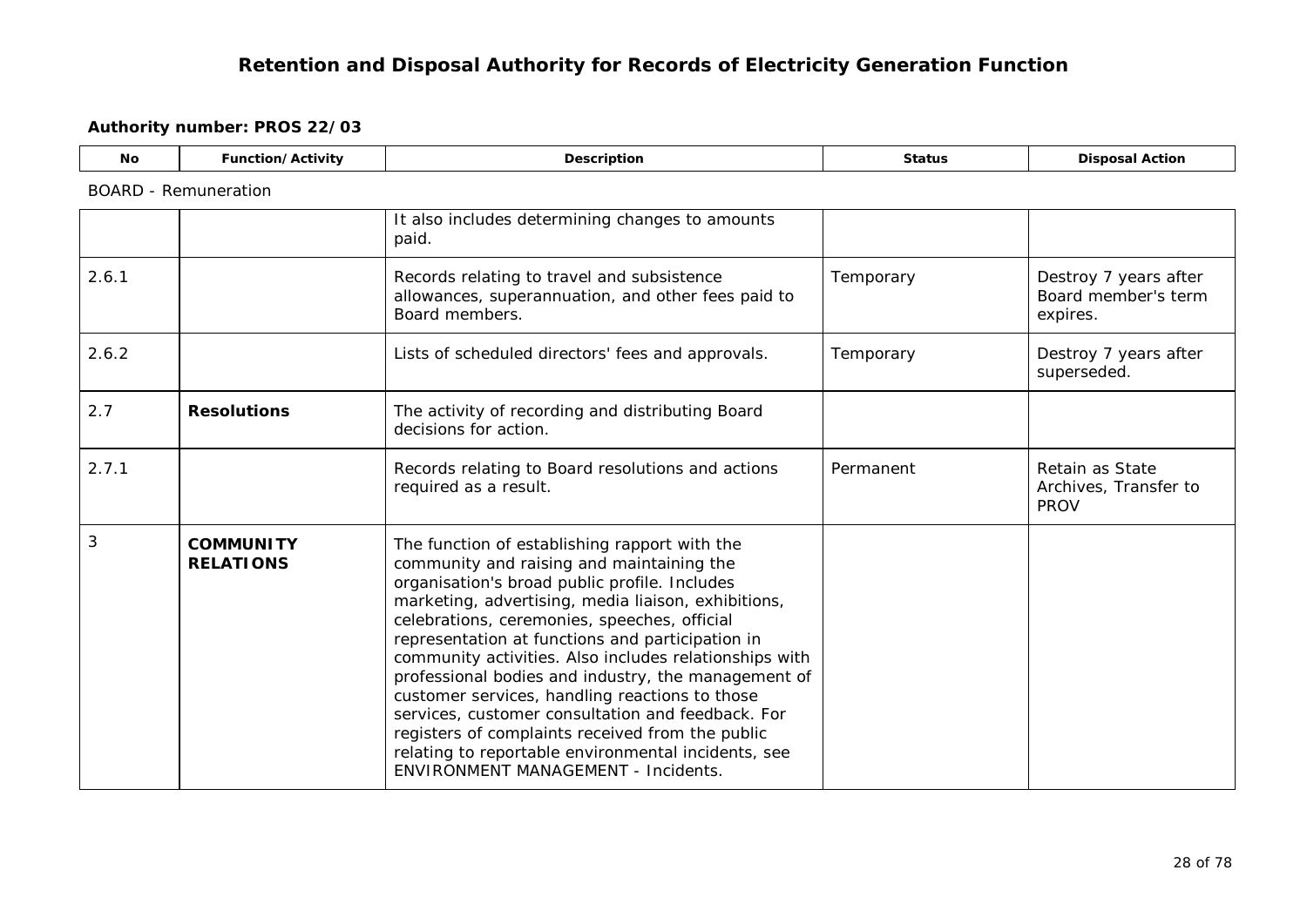<span id="page-28-2"></span><span id="page-28-1"></span><span id="page-28-0"></span>

| <b>No</b> | Function/Activity                     | <b>Description</b>                                                                                                                                                                                                                                                          | <b>Status</b> | <b>Disposal Action</b>                |  |  |  |  |
|-----------|---------------------------------------|-----------------------------------------------------------------------------------------------------------------------------------------------------------------------------------------------------------------------------------------------------------------------------|---------------|---------------------------------------|--|--|--|--|
|           | <b>COMMUNITY RELATIONS - Meetings</b> |                                                                                                                                                                                                                                                                             |               |                                       |  |  |  |  |
| 3.1       | <b>Meetings</b>                       | The activities associated with gatherings held to<br>formulate, discuss, update or resolve issues,<br>including matters pertaining to the management of<br>the section, department or organisation as a whole.<br>Includes arrangements, agenda, taking of minutes,<br>etc. |               |                                       |  |  |  |  |
| 3.1.1     |                                       | Records of meetings, either internal or external, held<br>to support the Community Relations function.                                                                                                                                                                      | Temporary     | Destroy 3 years after<br>last action. |  |  |  |  |
| 3.1.2     |                                       | Routine administrative matters relating to meetings.<br>Includes notice of meetings, room bookings, agenda,<br>draft minutes, written apologies etc.                                                                                                                        | Temporary     | Destroy after reference<br>ceases.    |  |  |  |  |
| 3.2       | Planning                              | The process of formulating ways in which objectives<br>can be achieved. Includes determination of services,<br>needs and solutions to those needs.                                                                                                                          |               |                                       |  |  |  |  |
| 3.2.1     |                                       | Final versions of plans supporting the Community<br>Relations function, e.g. sponsorship and donation<br>plans.                                                                                                                                                             | Temporary     | Destroy after plan<br>superseded.     |  |  |  |  |
| 3.2.2     |                                       | Working papers supporting the development of<br>plans. Includes background papers, drafts,<br>comments etc. Also includes plans not approved.                                                                                                                               | Temporary     | Destroy 1 year after<br>last action.  |  |  |  |  |
| 3.3       | Reporting                             | The processes associated with initiating or providing<br>a formal response to a situation or request (either<br>internal, external or as a requirement of corporate<br>policies), and to provide formal statements or<br>findings of the results of the examination or      |               |                                       |  |  |  |  |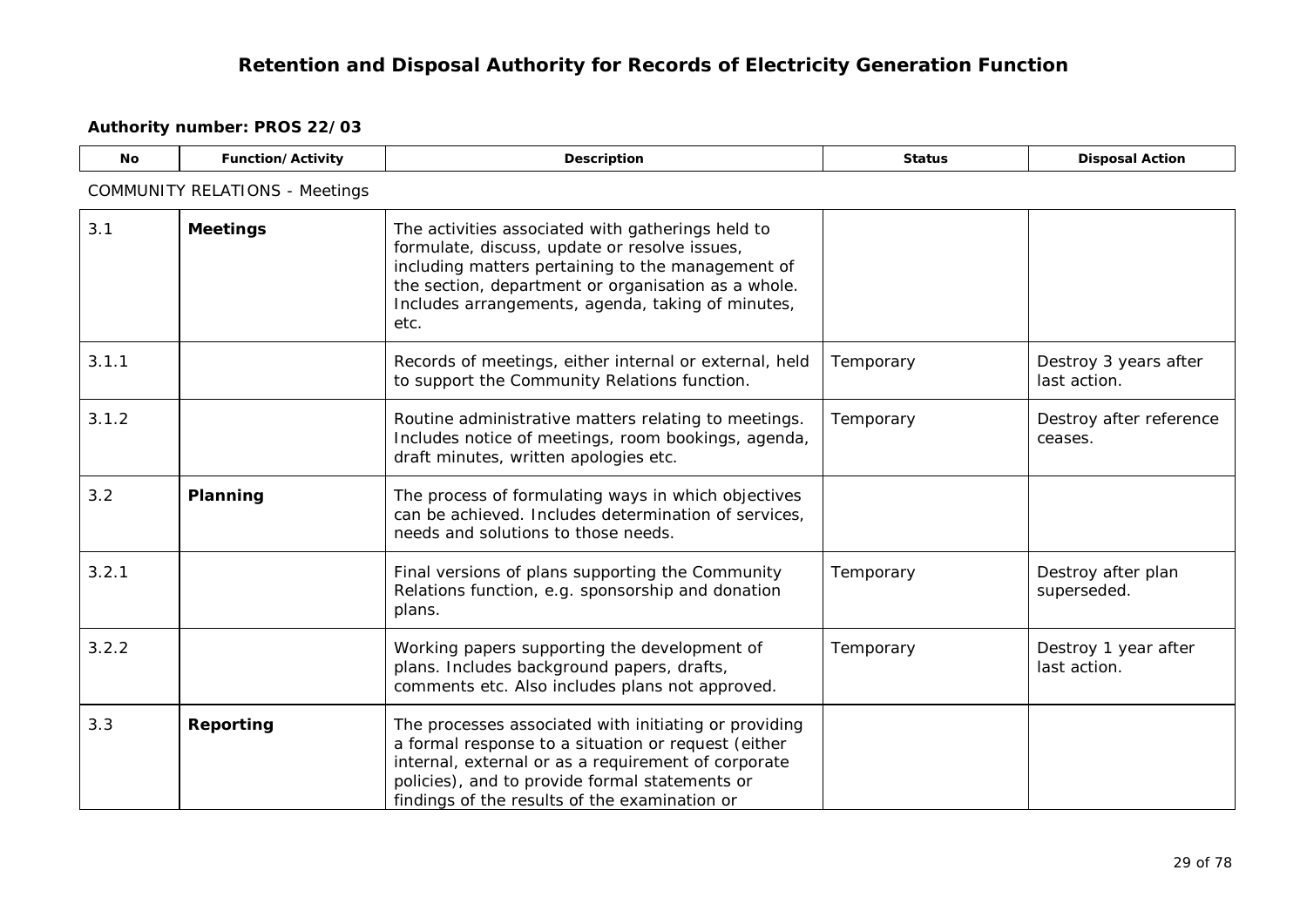<span id="page-29-1"></span><span id="page-29-0"></span>

| <b>No</b> | Function/Activity                      | Description                                                                                                                                                                                                                                                                                                                                                                                                                                                                                                                                                                                               | <b>Status</b> | <b>Disposal Action</b>                |  |  |  |
|-----------|----------------------------------------|-----------------------------------------------------------------------------------------------------------------------------------------------------------------------------------------------------------------------------------------------------------------------------------------------------------------------------------------------------------------------------------------------------------------------------------------------------------------------------------------------------------------------------------------------------------------------------------------------------------|---------------|---------------------------------------|--|--|--|
|           | <b>COMMUNITY RELATIONS - Reporting</b> |                                                                                                                                                                                                                                                                                                                                                                                                                                                                                                                                                                                                           |               |                                       |  |  |  |
|           |                                        | investigation. Includes statistics and returns.                                                                                                                                                                                                                                                                                                                                                                                                                                                                                                                                                           |               |                                       |  |  |  |
| 3.3.1     |                                        | Final versions of formal internal reports and reports<br>made to external agencies supporting the<br>Community Relations function.                                                                                                                                                                                                                                                                                                                                                                                                                                                                        | Temporary     | Destroy 5 years after<br>last action. |  |  |  |
| 3.3.2     |                                        | Final versions of periodic internal reports and reports<br>made to external bodies and the community covering<br>routine issues relating to the Community Relations<br>function. Includes statistical reports and any<br>published regular summaries of the electricity<br>generator's community relations activities.                                                                                                                                                                                                                                                                                    | Temporary     | Destroy 3 years after<br>last action. |  |  |  |
| 3.3.3     |                                        | Working papers documenting the development of<br>agency reports. Includes drafts and comments.                                                                                                                                                                                                                                                                                                                                                                                                                                                                                                            | Temporary     | Destroy after reference<br>ceases.    |  |  |  |
| 4         | <b>CONTRACTING</b><br><b>SERVICES</b>  | The function of competing for contracts for the<br>provision of maintenance services by the<br>organisation, for external and internal customers.<br>This includes identification of contract opportunities,<br>creating strategic alliances with other organisations,<br>and responding to tenders. See Records of Common<br>Administrative Functions CONTRACTING-OUT for<br>records documenting the activities of managing<br>contracts; EQUIPMENT & STORES for records<br>documenting materials supply; and OCCUPATIONAL<br>HEALTH & SAFETY (OH&S) - COMPLIANCE for records<br>documenting compliance. |               |                                       |  |  |  |
| 4.1       | <b>Agreements</b>                      | The processes associated with the establishment,<br>maintenance, review and negotiation of agreements.                                                                                                                                                                                                                                                                                                                                                                                                                                                                                                    |               |                                       |  |  |  |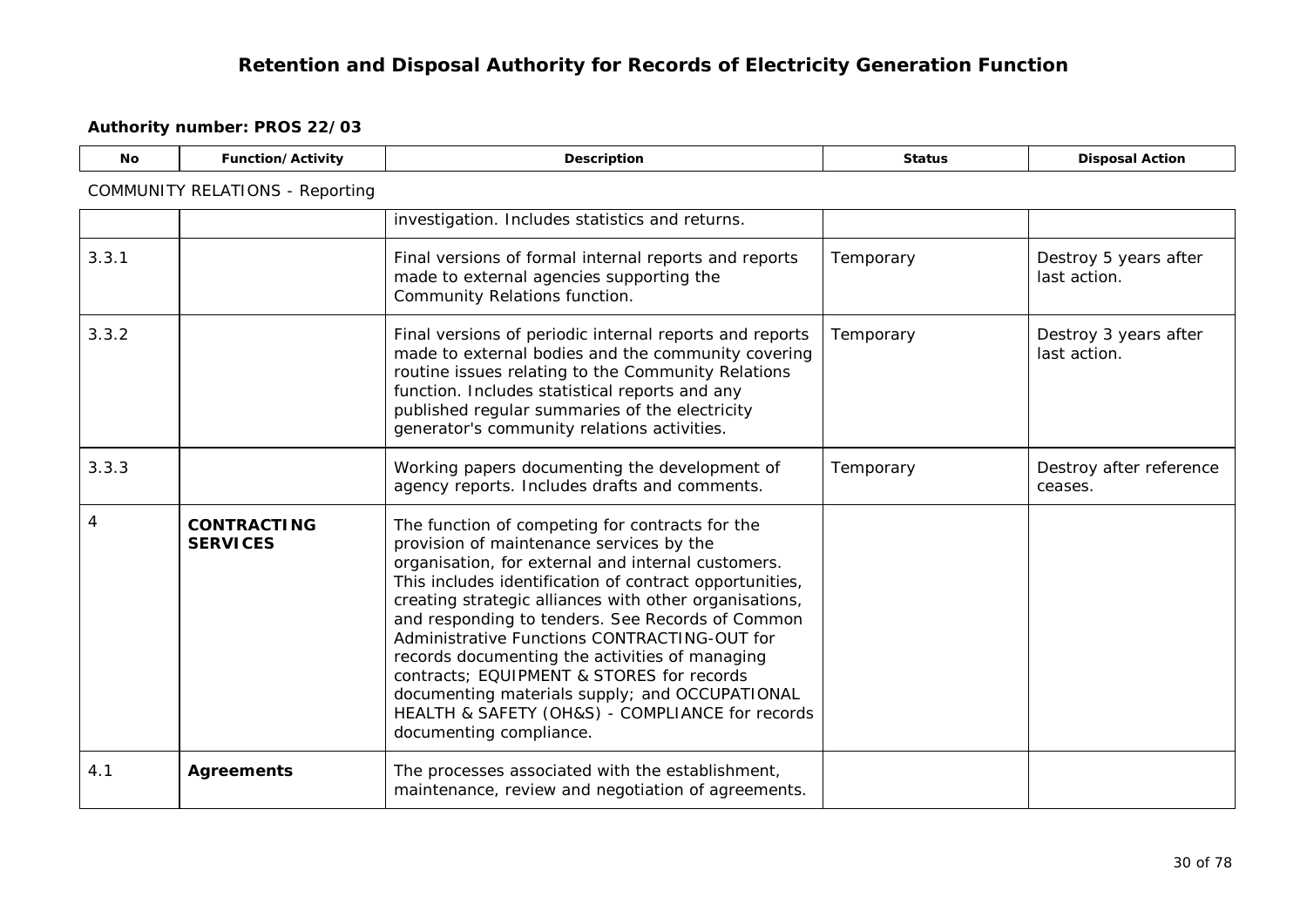<span id="page-30-0"></span>

| <b>No</b> | Function/Activity                        | <b>Description</b>                                                                                                                                                                                                                                                                                                                                                                                                                                                                                                                                                                                         | <b>Status</b> | <b>Disposal Action</b>                                                                                                             |  |  |  |
|-----------|------------------------------------------|------------------------------------------------------------------------------------------------------------------------------------------------------------------------------------------------------------------------------------------------------------------------------------------------------------------------------------------------------------------------------------------------------------------------------------------------------------------------------------------------------------------------------------------------------------------------------------------------------------|---------------|------------------------------------------------------------------------------------------------------------------------------------|--|--|--|
|           | <b>CONTRACTING SERVICES - Agreements</b> |                                                                                                                                                                                                                                                                                                                                                                                                                                                                                                                                                                                                            |               |                                                                                                                                    |  |  |  |
| 4.1.1     |                                          | Records relating to the establishment, maintenance,<br>review and negotiation of agreements under seal and<br>strategic alliances relating to the provision of<br>contracting services.                                                                                                                                                                                                                                                                                                                                                                                                                    | Temporary     | Destroy 12 years after<br>expiry termination of<br>the agreement, unless<br>a longer period is<br>specified in the<br>agreement.   |  |  |  |
| 4.1.2     |                                          | Records relating to the establishment, maintenance,<br>review and negotiation of simple agreements relating<br>to the provision of contracting services.                                                                                                                                                                                                                                                                                                                                                                                                                                                   | Temporary     | Destroy 7 years after<br>expiry or termination of<br>the agreement, unless<br>a longer period is<br>specified in the<br>agreement. |  |  |  |
| 4.2       | Auditing                                 | The activities associated with officially checking<br>financial, quality assurance and operational records<br>to ensure they have been kept and maintained in<br>accordance with agreed or legislated standards and<br>correctly record the events, processes and business<br>of the organisation in a specified period. Includes<br>compliance audits, financial audits, operational<br>audits, recordkeeping audits, skills audits, system<br>audits and quality assurance audits. For audit reports<br>produced as a result of compliance requirements, see<br><b>CONTRACTING SERVICES - Reporting.</b> |               |                                                                                                                                    |  |  |  |
| 4.2.1     |                                          | Audit reports relating to the Contracting Services<br>function. Includes regular audits undertaken in<br>relation to quality assurance accreditation.                                                                                                                                                                                                                                                                                                                                                                                                                                                      | Temporary     | Destroy 7 years after<br>last action.                                                                                              |  |  |  |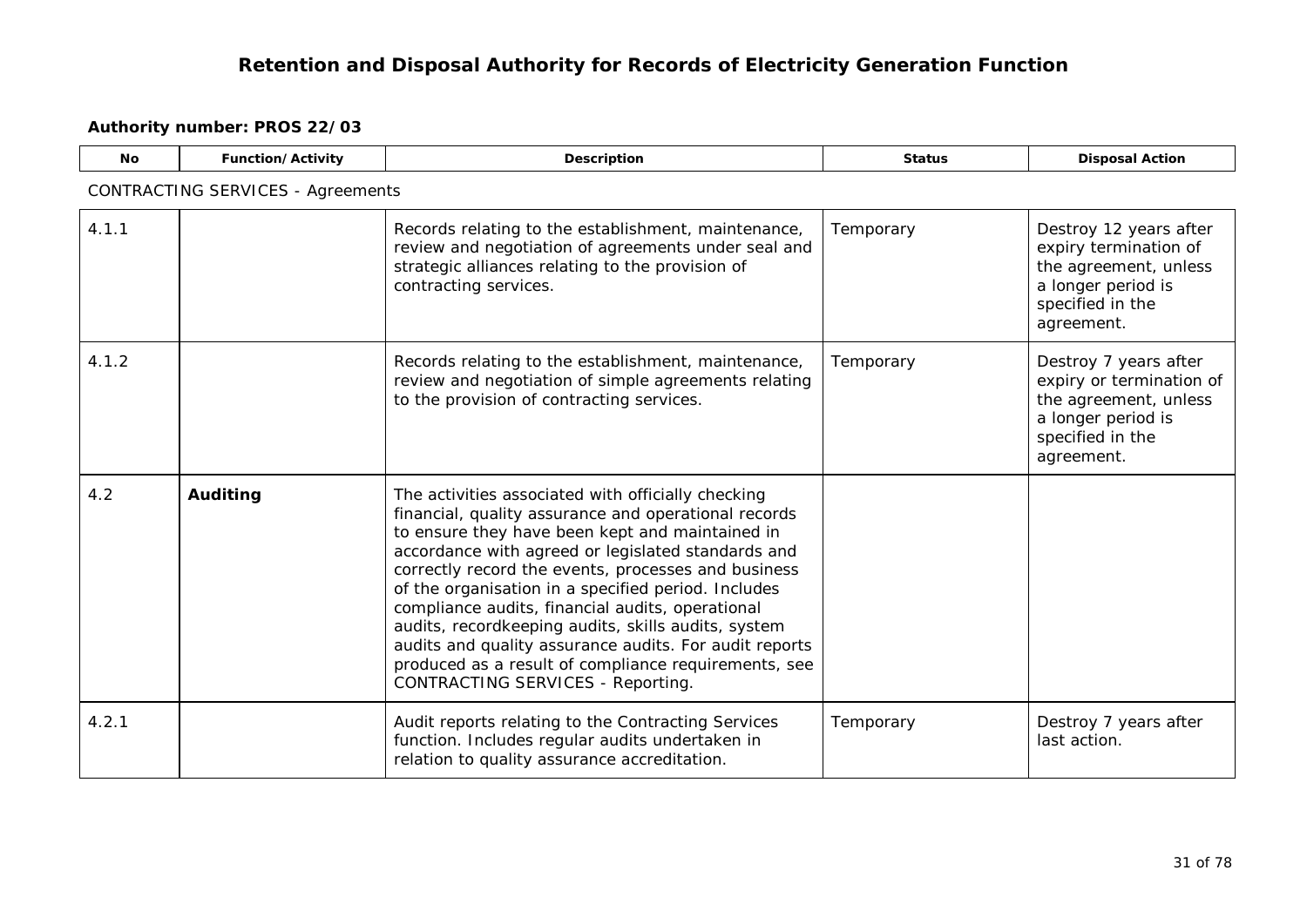<span id="page-31-1"></span><span id="page-31-0"></span>

| <b>No</b> | Function/Activity                      | Description                                                                                                                                                                                                                                                                 | <b>Status</b> | <b>Disposal Action</b>                 |  |  |  |  |
|-----------|----------------------------------------|-----------------------------------------------------------------------------------------------------------------------------------------------------------------------------------------------------------------------------------------------------------------------------|---------------|----------------------------------------|--|--|--|--|
|           | <b>CONTRACTING SERVICES - Auditing</b> |                                                                                                                                                                                                                                                                             |               |                                        |  |  |  |  |
| 4.2.2     |                                        | Records relating to the planning and conduct of<br>internal and external audits. Includes arrangements<br>made to carry out the audit, liaison with auditing<br>bodies, audit schedules, draft reports and<br>background information.                                       | Temporary     | Destroy 2 years after<br>last action.  |  |  |  |  |
| 4.3       | <b>Meetings</b>                        | The activities associated with gatherings held to<br>formulate, discuss, update or resolve issues,<br>including matters pertaining to the management of<br>the section, department or organisation as a whole.<br>Includes arrangements, agenda, taking of minutes,<br>etc. |               |                                        |  |  |  |  |
| 4.3.1     |                                        | Records of meetings, either internal or external,<br>relating to policy or strategic planning matters<br>impacting on the Contracting Services function.                                                                                                                    | Temporary     | Destroy 10 years after<br>last action. |  |  |  |  |
| 4.3.2     |                                        | Records of meetings, either internal or external, held<br>for routine sharing of information and consultation<br>purposes.                                                                                                                                                  | Temporary     | Destroy 3 years after<br>last action.  |  |  |  |  |
| 4.3.3     |                                        | Routine administrative matters relating to meetings.<br>Includes notice of meetings, room bookings, agenda,<br>draft minutes, written apologies etc.                                                                                                                        | Temporary     | Destroy 1 year after<br>last action.   |  |  |  |  |
| 4.4       | <b>Policy</b>                          | The activities associated with developing and<br>establishing decisions, directions and precedents<br>which act as a reference for future decision making,<br>as the basis from which the organisation's operating<br>procedures are determined.                            |               |                                        |  |  |  |  |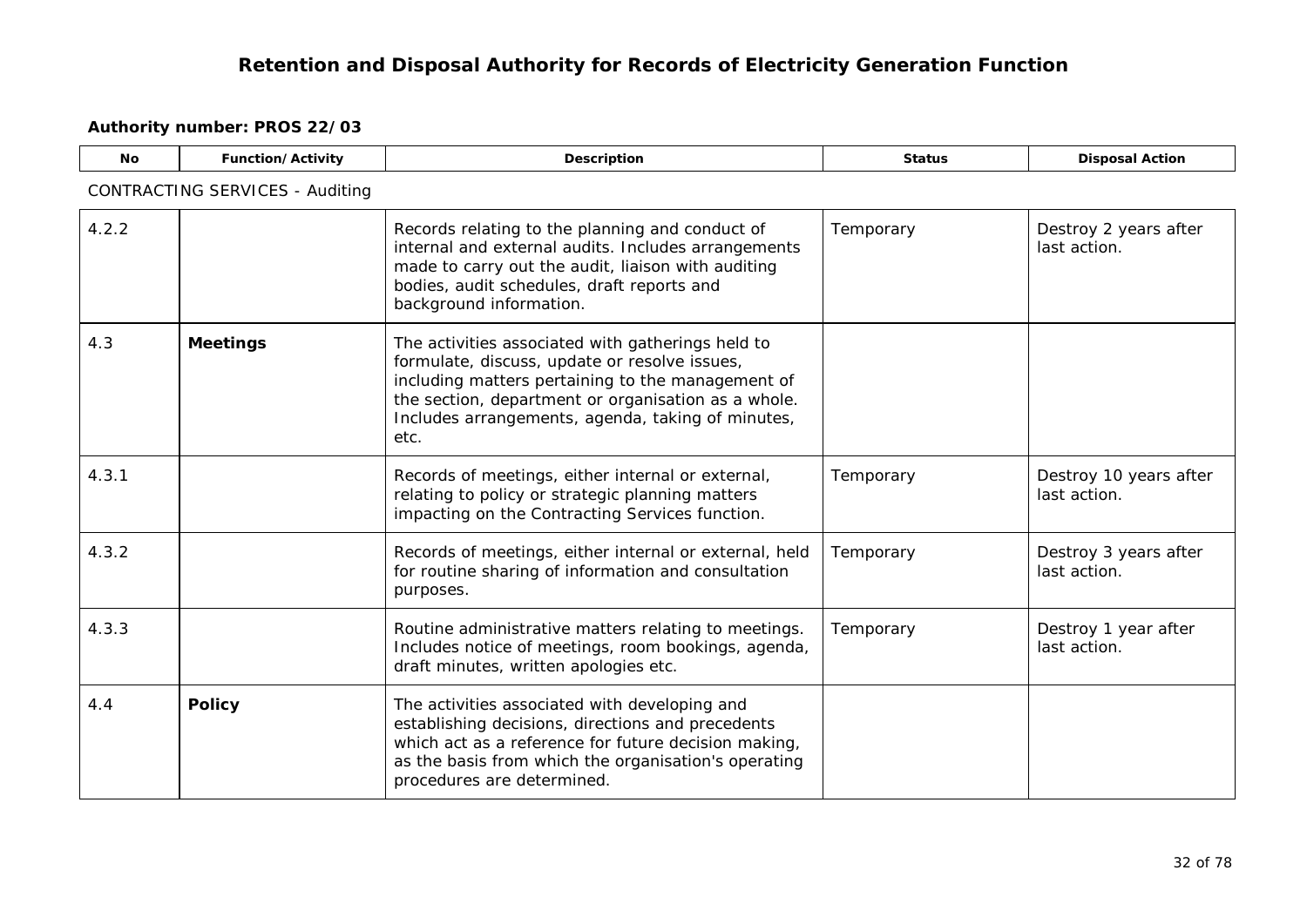<span id="page-32-1"></span><span id="page-32-0"></span>

| <b>No</b> | <b>Function/Activity</b>             | <b>Description</b>                                                                                                                                                                                                                                                                                                                                  | <b>Status</b> | <b>Disposal Action</b>                                        |  |  |  |  |
|-----------|--------------------------------------|-----------------------------------------------------------------------------------------------------------------------------------------------------------------------------------------------------------------------------------------------------------------------------------------------------------------------------------------------------|---------------|---------------------------------------------------------------|--|--|--|--|
|           | <b>CONTRACTING SERVICES - Policy</b> |                                                                                                                                                                                                                                                                                                                                                     |               |                                                               |  |  |  |  |
| 4.4.1     |                                      | Records relating to the establishment and<br>development of policy to support the Contracting<br>Services function. Includes policy proposals, research<br>papers, results of consultation, supporting reports<br>and final policy documents.                                                                                                       | Temporary     | Destroy 10 years after<br>policy is superseded.               |  |  |  |  |
| 4.4.2     |                                      | Administrative records relating to the implementation<br>of policy.                                                                                                                                                                                                                                                                                 | Temporary     | Destroy after reference<br>ceases.                            |  |  |  |  |
| 4.5       | Pricing                              | The activity of forecasting prices and the<br>determination of prices for offers in respect of<br>contracts. Records relating to the forecasting and<br>determination of pricing supporting the Contracting<br>Services function. Includes price forecasting,<br>determinations, modelling, pricing analysis and<br>reviews, and pricing schedules. |               |                                                               |  |  |  |  |
| 4.5.1     |                                      | Records relating to the forecasting and determination<br>of pricing supporting the Contracting Services<br>function. Includes price forecasting, determinations,<br>modelling, pricing analysis and reviews, and pricing<br>schedules.                                                                                                              | Temporary     | Destroy 7 years after<br>superseded.                          |  |  |  |  |
| 4.6       | Standards &<br><b>Procedures</b>     | The activity of developing and establishing standard<br>methods of operating. Includes guidelines and<br>instructions (including work instructions).                                                                                                                                                                                                |               |                                                               |  |  |  |  |
| 4.6.1     |                                      | Final versions of standards and procedures relating<br>to the Contracting Services function.                                                                                                                                                                                                                                                        | Temporary     | Destroy 7 years after<br>standard or procedure<br>superseded. |  |  |  |  |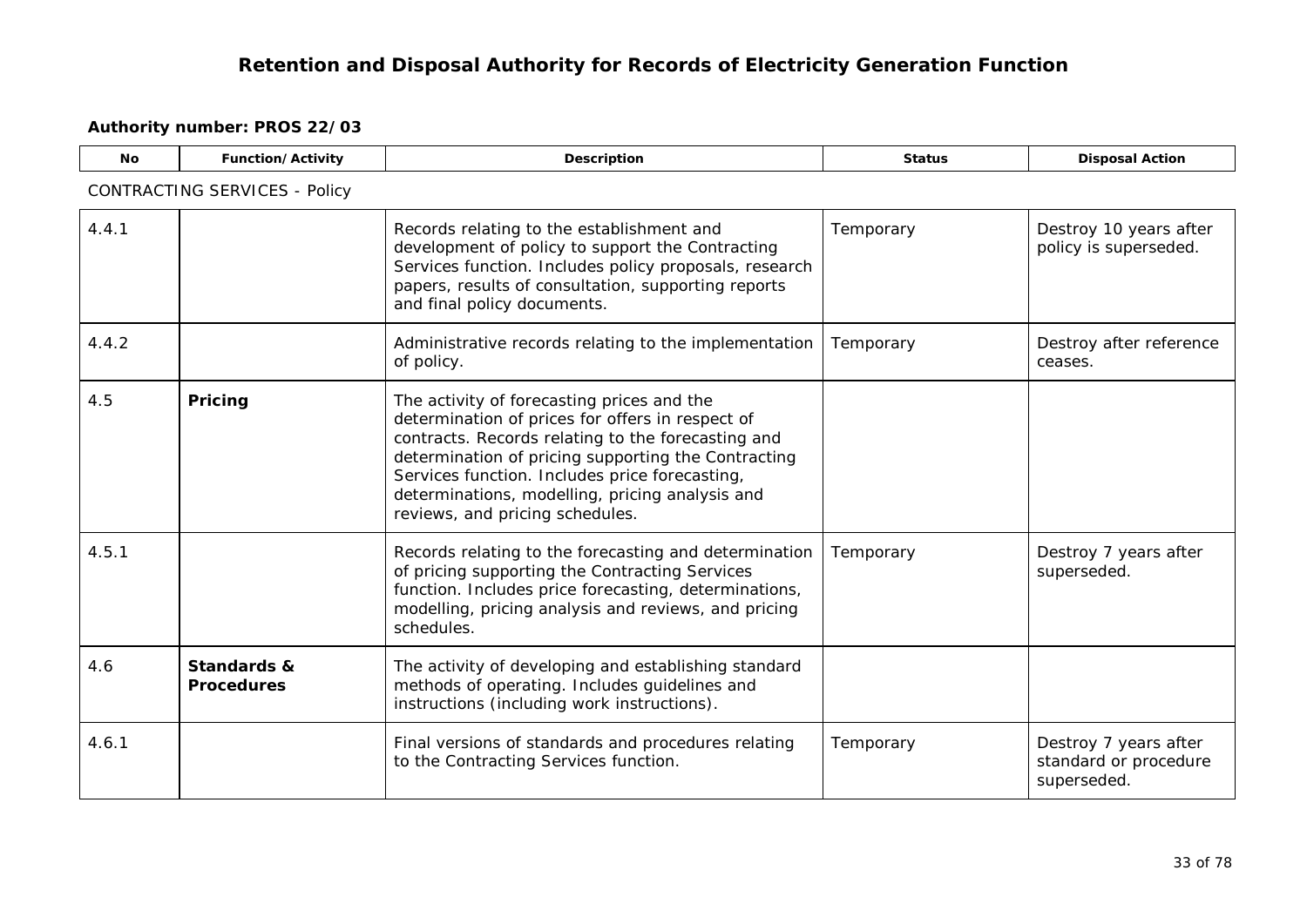<span id="page-33-1"></span><span id="page-33-0"></span>

| No    | Function/Activity                                        | Description                                                                                                                                                                                                                                                                                                              | <b>Status</b> | <b>Disposal Action</b>                                          |  |  |  |  |
|-------|----------------------------------------------------------|--------------------------------------------------------------------------------------------------------------------------------------------------------------------------------------------------------------------------------------------------------------------------------------------------------------------------|---------------|-----------------------------------------------------------------|--|--|--|--|
|       | <b>CONTRACTING SERVICES - Standards &amp; Procedures</b> |                                                                                                                                                                                                                                                                                                                          |               |                                                                 |  |  |  |  |
| 4.6.2 |                                                          | Records relating to the development and<br>implementation of standards and procedures<br>supporting the Contracting Services function.<br>Includes working papers, drafts, comments, etc.                                                                                                                                | Temporary     | Destroy 2 years after<br>last action.                           |  |  |  |  |
| 4.7   | <b>Tendering</b>                                         | The process of preparing and submitting tender<br>responses on a competitive basis within the<br>organisation and for external parties.                                                                                                                                                                                  |               |                                                                 |  |  |  |  |
| 4.7.1 |                                                          | Records relating to tenders for works or services<br>supporting the Contracting Services function which<br>resulted in a successful tender. Includes expressions<br>of interest, quotations, tender submissions,<br>responses, and other supporting documentation such<br>as scope of work, specifications etc.          | Temporary     | Destroy 7 years after<br>expiry or termination of<br>agreement. |  |  |  |  |
| 4.7.2 |                                                          | Records relating to tenders for works or services<br>supporting the Contracting Services function which<br>resulted in an unsuccessful tender. Includes<br>expressions of interest, quotations, tender<br>submissions and responses, and other supporting<br>documentation such as scope of work, specifications<br>etc. | Temporary     | Destroy 2 years after<br>last action.                           |  |  |  |  |
| 5     | <b>ELECTRICITY</b><br><b>MARKETS</b>                     | The function of managing the electricity generator's<br>participation in the physical National Electricity<br>Market (energy and ancillary services), "green"<br>market, and associated derivatives markets. Includes<br>sales, trading, energy dispatch, compliance and<br>market development.                          |               |                                                                 |  |  |  |  |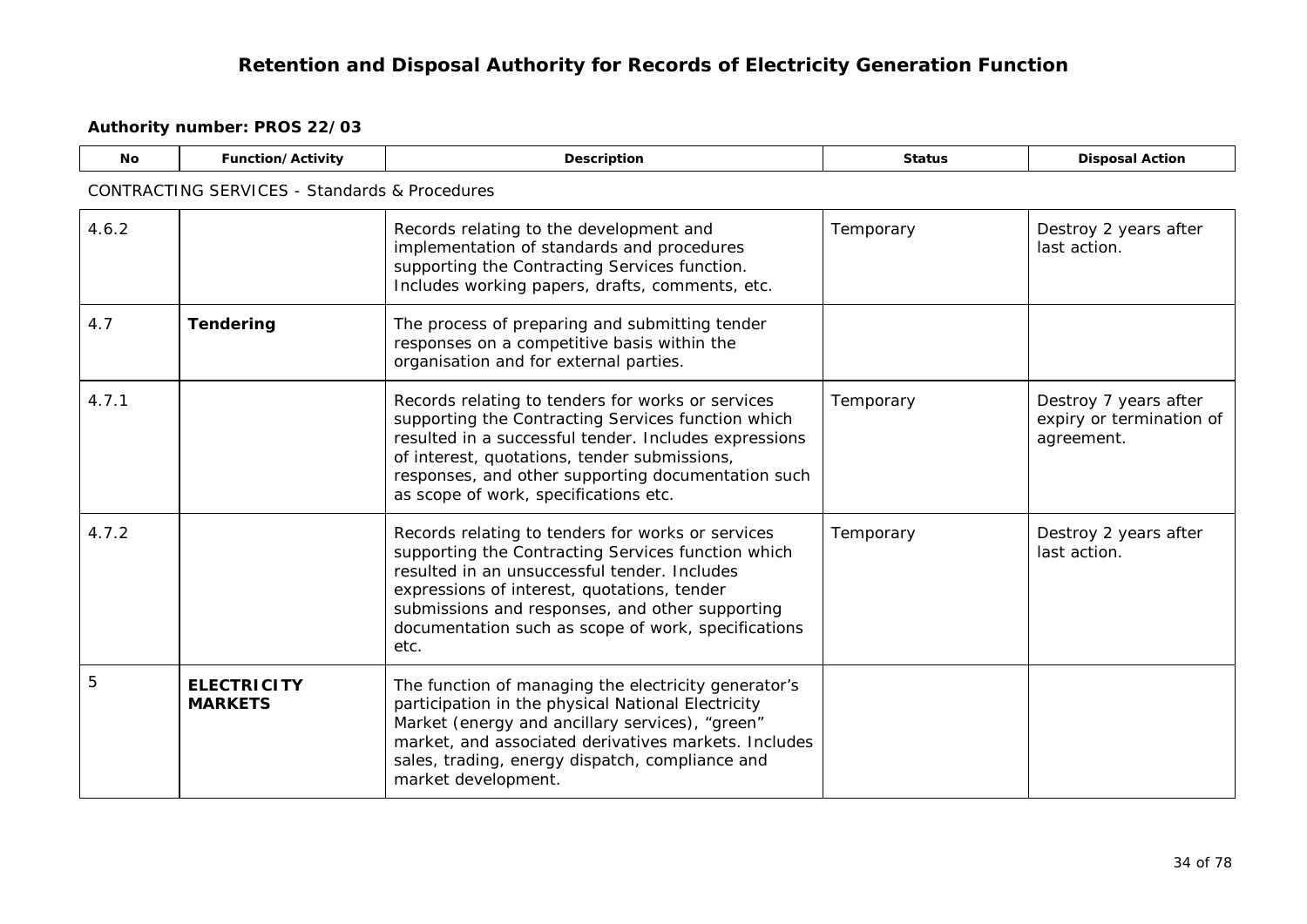<span id="page-34-1"></span><span id="page-34-0"></span>

| <b>No</b> | Function/Activity                    | Description                                                                                                                                                                                                                                                                                                                                                                                                                                                                                                                                                                                               | <b>Status</b> | <b>Disposal Action</b>                                  |  |  |  |  |
|-----------|--------------------------------------|-----------------------------------------------------------------------------------------------------------------------------------------------------------------------------------------------------------------------------------------------------------------------------------------------------------------------------------------------------------------------------------------------------------------------------------------------------------------------------------------------------------------------------------------------------------------------------------------------------------|---------------|---------------------------------------------------------|--|--|--|--|
|           | <b>ELECTRICITY MARKETS - Bidding</b> |                                                                                                                                                                                                                                                                                                                                                                                                                                                                                                                                                                                                           |               |                                                         |  |  |  |  |
| 5.1       | <b>Bidding</b>                       | The activity of submitting offers to the NEM spot<br>market indicating the volume of electricity available<br>for a particular price.                                                                                                                                                                                                                                                                                                                                                                                                                                                                     |               |                                                         |  |  |  |  |
| 5.1.1     |                                      | Records relating to offers submitted to the National<br>Electricity Market (NEM) on a daily basis. Includes<br>energy bids and summary sheets.                                                                                                                                                                                                                                                                                                                                                                                                                                                            | Temporary     | Destroy 7 years after<br>submission.                    |  |  |  |  |
| 5.2       | Compliance                           | The activities associated with complying with<br>mandatory or optional accountability, fiscal, legal,<br>regulatory or quality standards or requirements to<br>which the organisation is subject. Includes<br>compliance with internal policies, legislation and with<br>national and international standards, such as the ISO<br>9000 series. For reports produced as a result of<br>compliance requirements, see ELECTRICITY<br>MARKETS - Reporting. For other records relating to<br>compliance, see Records of Common Administrative<br>Functions OCCUPATIONAL HEALTH & SAFETY (OH&S)<br>- COMPLIANCE |               |                                                         |  |  |  |  |
| 5.2.1     |                                      | Records relating to serious breaches or failures of an<br>agency to meeting compliance requirements, e.g.<br>those that result in the cancellation or suspension of<br>trading licences.                                                                                                                                                                                                                                                                                                                                                                                                                  | Permanent     | Retain as State<br>Archives, Transfer to<br><b>PROV</b> |  |  |  |  |
| 5.2.2     |                                      | Records relating to minor breaches or failures to<br>meet compliance requirements                                                                                                                                                                                                                                                                                                                                                                                                                                                                                                                         | Temporary     | Destroy 7 years after<br>last action.                   |  |  |  |  |
| 5.2.3     |                                      | Records relating to agency compliance with<br>mandatory, statutory operational requirements and                                                                                                                                                                                                                                                                                                                                                                                                                                                                                                           | Temporary     | Destroy 7 years after                                   |  |  |  |  |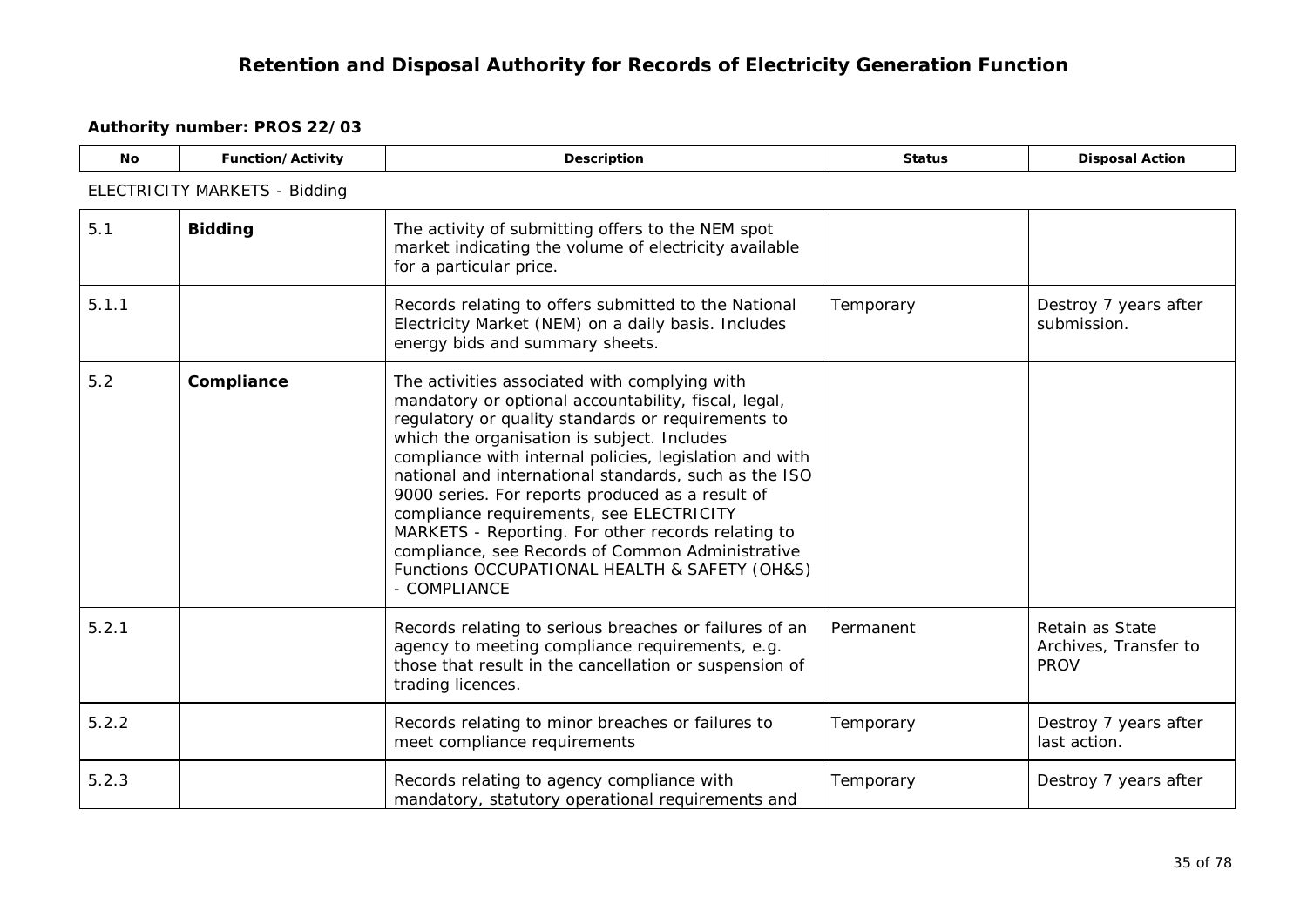<span id="page-35-0"></span>

| <b>No</b> | Function/Activity                         | Description                                                                                                                                                                                                                                                                                                                                                                                                                                              | <b>Status</b> | <b>Disposal Action</b>                                             |
|-----------|-------------------------------------------|----------------------------------------------------------------------------------------------------------------------------------------------------------------------------------------------------------------------------------------------------------------------------------------------------------------------------------------------------------------------------------------------------------------------------------------------------------|---------------|--------------------------------------------------------------------|
|           | ELECTRICITY MARKETS - Compliance          |                                                                                                                                                                                                                                                                                                                                                                                                                                                          |               |                                                                    |
|           |                                           | standards.                                                                                                                                                                                                                                                                                                                                                                                                                                               |               | last action.                                                       |
| 5.2.4     |                                           | Records relating to the establishment and<br>management of licences for the agency to operate as<br>an electricity supplier.                                                                                                                                                                                                                                                                                                                             | Temporary     | Destroy 7 years after<br>expiry of licence.                        |
| 5.3       | <b>Contracts (ISDA &amp;</b><br>non-ISDA) | The activity of providing offers, confirmations,<br>master agreements and associated ISDA documents<br>executed between the electricity generator and its<br>counterparties for the "buying" and "selling" of<br>electricity derivatives, and establishing of contracts<br>between the electricity generator and its<br>counterparties for the transaction of electricity<br>related products and derivatives, and any other<br>Marketing related areas. |               |                                                                    |
| 5.3.1     |                                           | Records documenting the establishment of ISDA<br>contracts and non ISDA contracts under seal.<br>Includes records of master agreements, terms and<br>conditions, negotiations, ASIC search results, credit<br>check results, amendments to terms and conditions,<br>acknowledgements of signatory authorities,<br>correspondence, notifications regarding<br>counterparty's trading status.                                                              | Temporary     | Destroy 12 years after<br>trading ceases with the<br>counterparty. |
| 5.3.2     |                                           | Records documenting the establishment of ISDA<br>contracts and non ISDA contracts which are not<br>under seal. Includes records of master agreements,<br>terms and conditions, negotiations, ASIC search<br>results, credit check results, amendments to terms<br>and conditions, acknowledgements of signatory                                                                                                                                          | Temporary     | Destroy 7 years after<br>trading ceases with the<br>counterparty.  |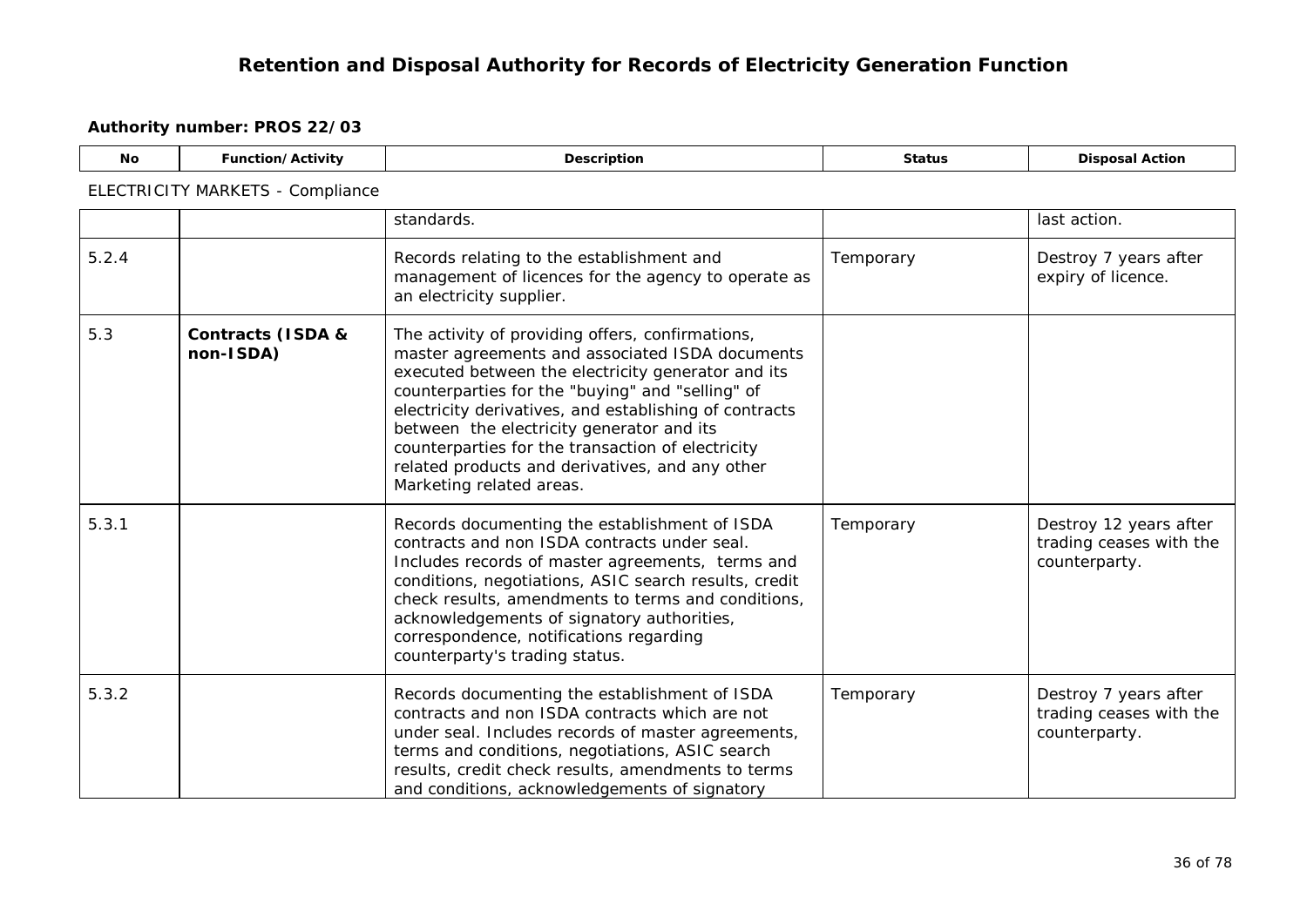| <b>No</b> | Function/Activity                                 | Description                                                                                                                                                                                                                                                   | <b>Status</b> | <b>Disposal Action</b>                                            |
|-----------|---------------------------------------------------|---------------------------------------------------------------------------------------------------------------------------------------------------------------------------------------------------------------------------------------------------------------|---------------|-------------------------------------------------------------------|
|           | ELECTRICITY MARKETS - Contracts (ISDA & non-ISDA) |                                                                                                                                                                                                                                                               |               |                                                                   |
|           |                                                   | authorities, correspondence, notifications regarding<br>counterparty's trading status.                                                                                                                                                                        |               |                                                                   |
| 5.3.3     |                                                   | Records relating to contract negotiations that do not<br>proceed.                                                                                                                                                                                             | Temporary     | Destroy 2 years after<br>last action.                             |
| 5.3.4     |                                                   | Records documenting sales deals or purchases of<br>electricity under existing master agreements.<br>Includes copies of approvals and offers, market<br>sheets, correspondence, adjustments, schedules,<br>telephone recordings and other background material. | Temporary     | Destroy 7 years after<br>completion of sales deal<br>or purchase. |
| 5.3.5     |                                                   | Records documenting the production and issue of<br>renewable energy certificates.                                                                                                                                                                             | Temporary     | Destroy 7 years after<br>issue of certificate.                    |
| 5.3.6     |                                                   | Working documents supporting offers and<br>agreements. Includes updated summaries of<br>counterparty offers.                                                                                                                                                  | Temporary     | Destroy after reference<br>ceases.                                |
| 5.3.7     |                                                   | Records relating to counterparty background<br>reference material.                                                                                                                                                                                            | Temporary     | Destroy 2 years after<br>date of publication.                     |
| 5.3.8     |                                                   | Working documents supporting offers and<br>agreements. Includes updated summaries of<br>counterparty offers.                                                                                                                                                  | Temporary     | Destroy after reference<br>ceases.                                |
| 5.3.9     |                                                   | Records relating to counterparty background<br>reference material (e.g. annual reports, business<br>articles).                                                                                                                                                | Temporary     | Destroy after reference<br>ceases.                                |
| 5.3.10    |                                                   | Working documents supporting offers and                                                                                                                                                                                                                       | Temporary     | Destroy after reference                                           |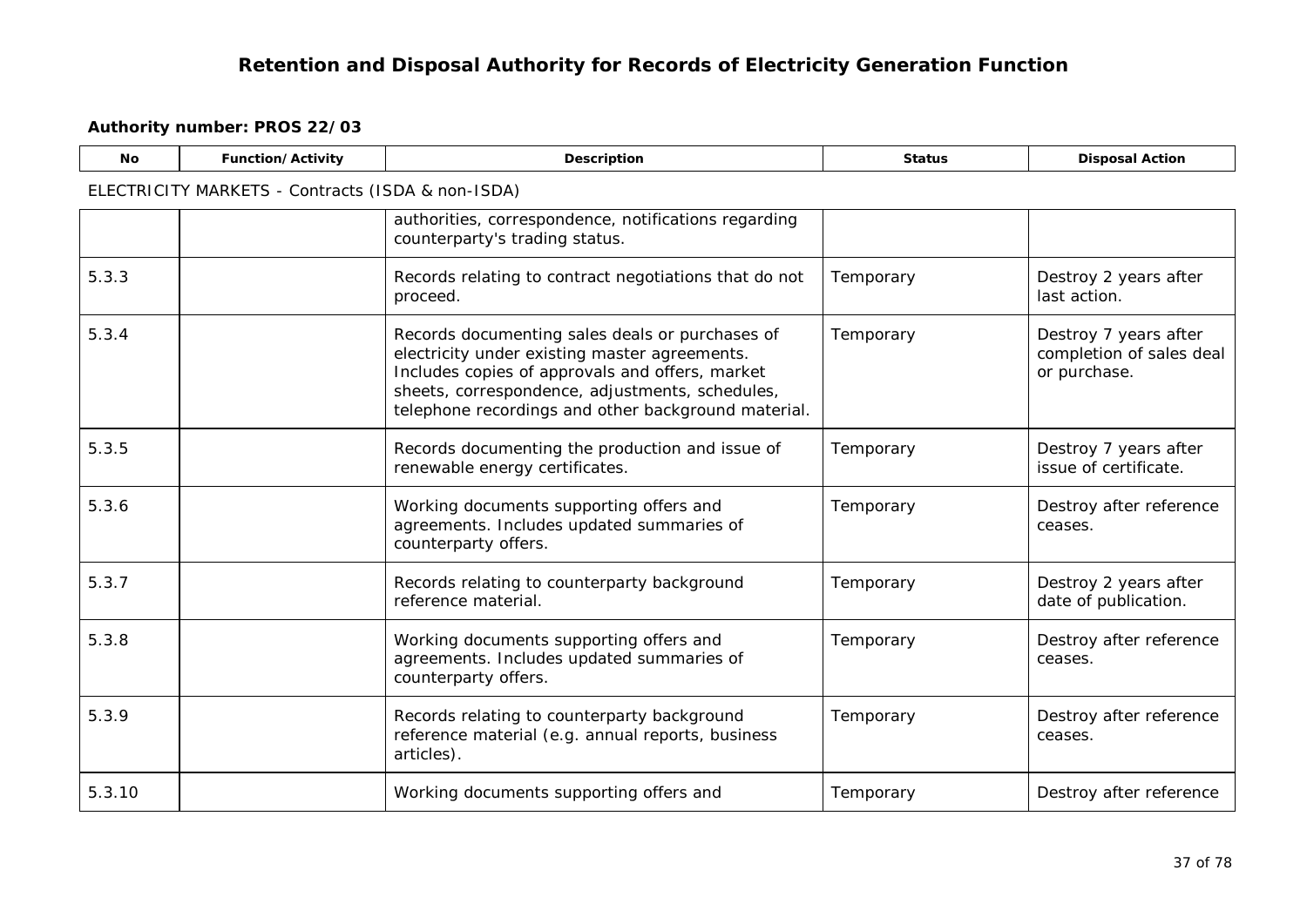| <b>No</b> | Function/Activity                               | Description                                                                                                                                                                                                                                                                                                                                                                                    | <b>Status</b> | <b>Disposal Action</b>                 |
|-----------|-------------------------------------------------|------------------------------------------------------------------------------------------------------------------------------------------------------------------------------------------------------------------------------------------------------------------------------------------------------------------------------------------------------------------------------------------------|---------------|----------------------------------------|
|           | <b>ELECTRICITY MARKETS - Customer Relations</b> |                                                                                                                                                                                                                                                                                                                                                                                                |               |                                        |
|           |                                                 | agreements. Includes updated summaries of<br>counterparty offers.                                                                                                                                                                                                                                                                                                                              |               | ceases.                                |
| 5.4       | <b>Customer Relations</b>                       | The activity of establishing and maintaining<br>relationships with the organisation's customers or<br>potential customers.                                                                                                                                                                                                                                                                     |               |                                        |
| 5.4.1     |                                                 | Records relating to the maintenance of relations with<br>existing and potential customers to support the<br>Electricity Markets function. Includes survey reports,<br>contact journals and status reports on customer<br>relations.                                                                                                                                                            | Temporary     | Destroy 10 years after<br>last action. |
| 5.5       | <b>Major Electricity</b><br><b>Offers</b>       | The activity of establishing and maintaining<br>relationships with the organisation's customers or<br>potential customers.                                                                                                                                                                                                                                                                     |               |                                        |
| 5.5.1     |                                                 | Records documenting negotiations and offers in<br>relation to major electricity supply projects that may<br>or may not result in a contract.                                                                                                                                                                                                                                                   | Temporary     | Destroy 20 years after<br>last action. |
| 5.6       | <b>Market Development</b>                       | The activity of consulting with regulatory bodies such<br>as the National Electricity Code Administrator<br>(NECA), National Electricity Market Management<br>Company (NEMMCO), Australian Competition and<br>Consumer Commission (ACCC) and other<br>organisations regarding the development of the<br>National Electricity Market (NEM), the Code, and<br>associated regulatory instruments. |               |                                        |
| 5.6.1     |                                                 | Records relating to detailed investigations or findings                                                                                                                                                                                                                                                                                                                                        | Permanent     | Retain as State                        |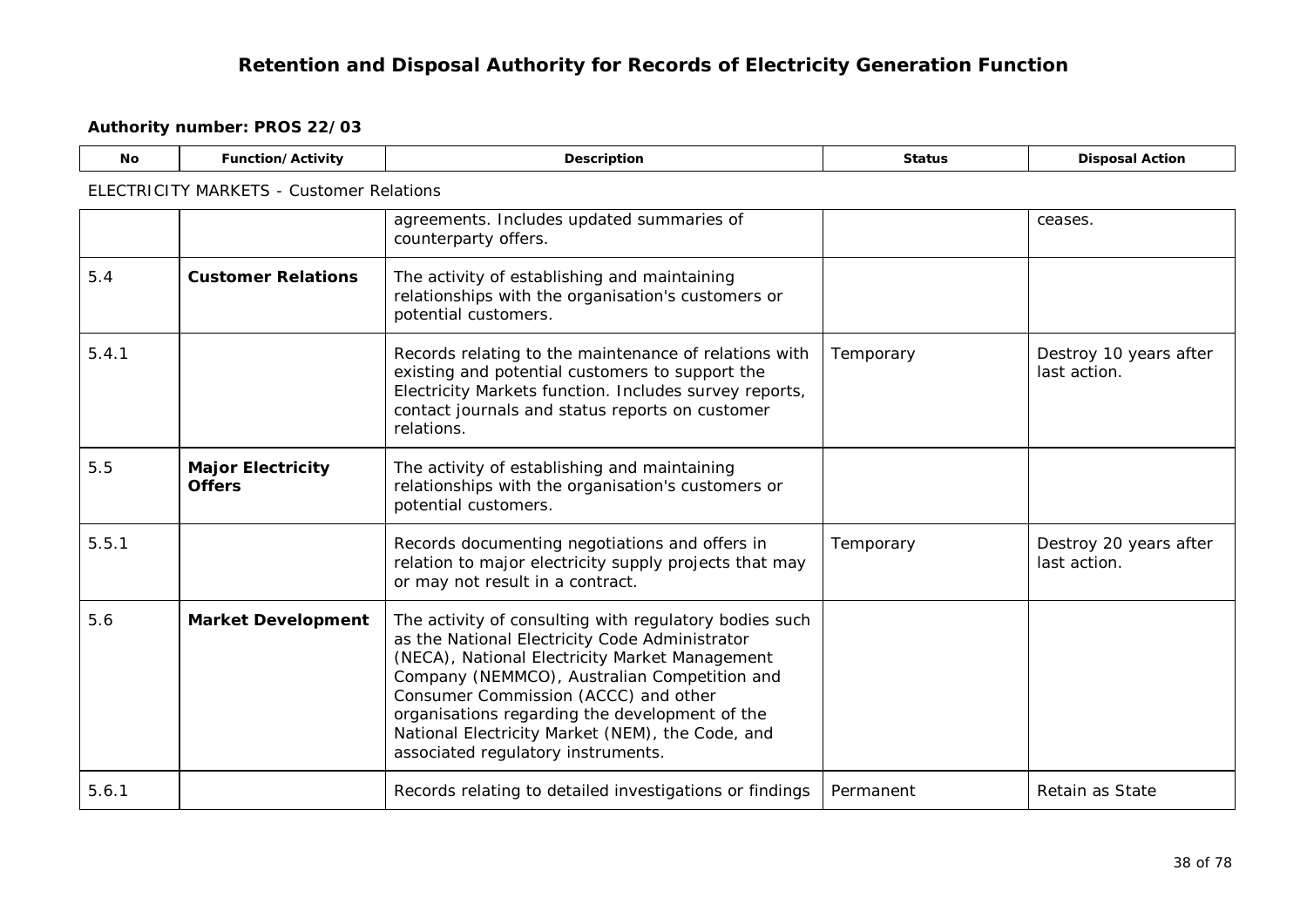| <b>No</b> | Function/Activity                        | Description                                                                                                                                                                                                                                                                                                 | <b>Status</b> | <b>Disposal Action</b>                                  |  |  |  |
|-----------|------------------------------------------|-------------------------------------------------------------------------------------------------------------------------------------------------------------------------------------------------------------------------------------------------------------------------------------------------------------|---------------|---------------------------------------------------------|--|--|--|
|           | ELECTRICITY MARKETS - Market Development |                                                                                                                                                                                                                                                                                                             |               |                                                         |  |  |  |
|           |                                          | that have a significant impact on the development of<br>new markets. Includes records relating to the<br>consultation process, submissions etc.                                                                                                                                                             |               | Archives, Transfer to<br><b>PROV</b>                    |  |  |  |
| 5.6.2     |                                          | Records relating to other investigations or findings<br>supporting the development of new markets.                                                                                                                                                                                                          | Temporary     | Destroy 7 years after<br>last action.                   |  |  |  |
| 5.7       | <b>Market Research</b>                   | The process of collecting data about various<br>marketing matters such as new product development<br>and emerging trends in energy markets. Includes ad<br>hoc research.                                                                                                                                    |               |                                                         |  |  |  |
| 5.7.1     |                                          | Final market research reports which result in a<br>change of policy direction, or development of a new<br>strategy.                                                                                                                                                                                         | Permanent     | Retain as State<br>Archives, Transfer to<br><b>PROV</b> |  |  |  |
| 5.7.2     |                                          | Final reports of other market research.                                                                                                                                                                                                                                                                     | Temporary     | Destroy 10 years after<br>last action.                  |  |  |  |
| 5.7.3     |                                          | Working papers, background material and<br>administrative records supporting the development<br>of final reports. Includes questionnaires, surveys and<br>other raw data, and records relating to the design<br>and development of surveys and questionnaires.                                              | Temporary     | Destroy 2 years after<br>last action.                   |  |  |  |
| 5.7.4     |                                          | Records documenting market research activities used<br>to gather intelligence relating to other participants of<br>the National Electricity Market, 'green market, and<br>associated derivatives markets. Includes background<br>material, statistics, and records documenting findings<br>and conclusions. | Temporary     | Destroy 7 years after<br>last action.                   |  |  |  |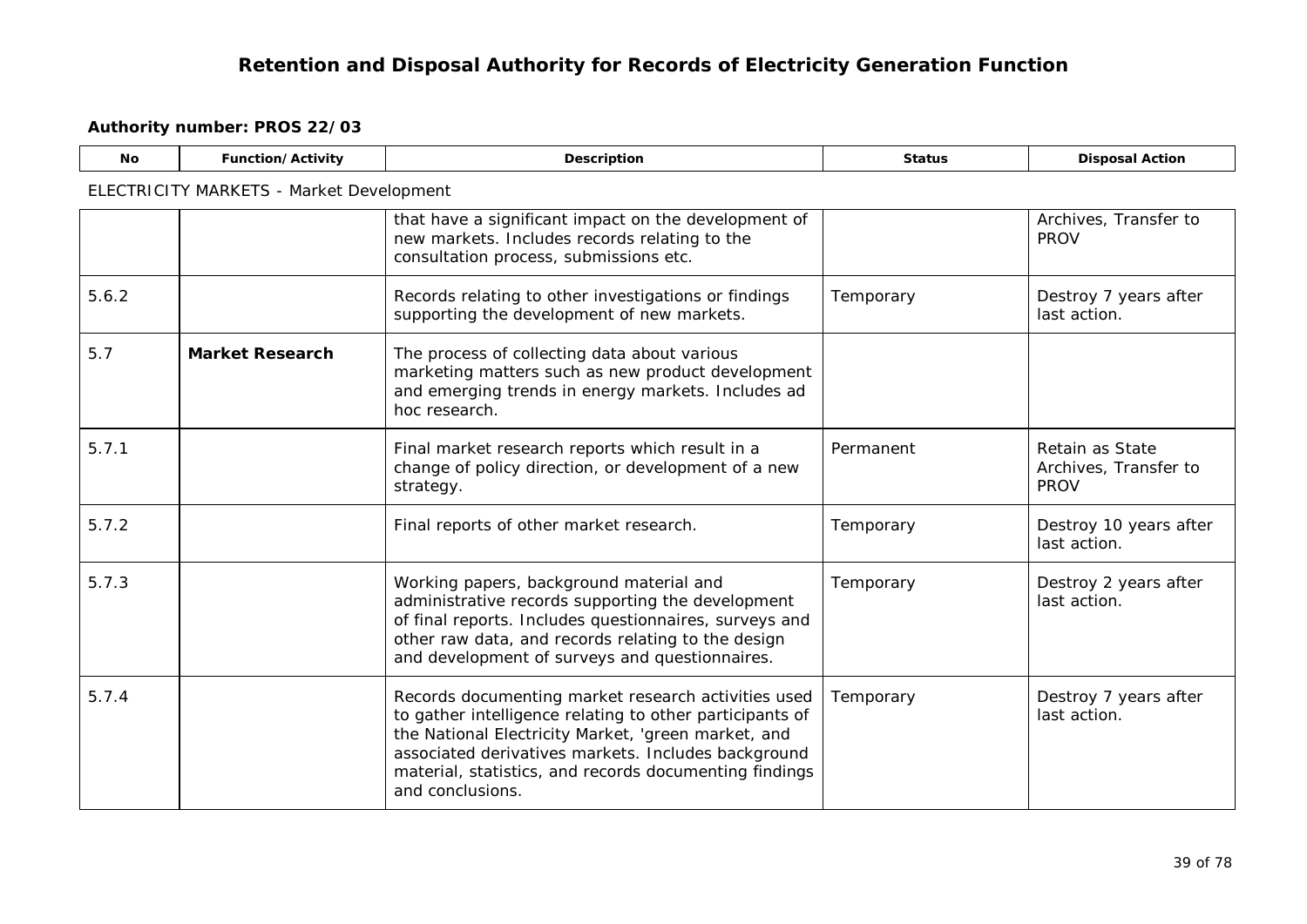| <b>No</b> | Function/Activity            | Description                                                                                                                                                                                                                                      | <b>Status</b> | <b>Disposal Action</b>                          |  |  |  |
|-----------|------------------------------|--------------------------------------------------------------------------------------------------------------------------------------------------------------------------------------------------------------------------------------------------|---------------|-------------------------------------------------|--|--|--|
|           | ELECTRICITY MARKETS - Policy |                                                                                                                                                                                                                                                  |               |                                                 |  |  |  |
| 5.8       | <b>Policy</b>                | The activities associated with developing and<br>establishing decisions, directions and precedents<br>which act as a reference for future decision making,<br>as the basis from which the organisation's operating<br>procedures are determined. |               |                                                 |  |  |  |
| 5.8.1     |                              | Records relating to the establishment and<br>development of policy to support the Electricity<br>Markets function. Includes policy proposals, research<br>papers, results of consultation, supporting reports<br>and final policy documents.     | Temporary     | Destroy 10 years after<br>policy is superseded. |  |  |  |
| 5.8.2     |                              | Administrative records relating to the implementation<br>of policy.                                                                                                                                                                              | Temporary     | Destroy after reference<br>ceases.              |  |  |  |
| 5.9       | Pricing                      | The activity of forecasting prices and the<br>determination of prices for offers in respect of<br>contracts.                                                                                                                                     |               |                                                 |  |  |  |
| 5.9.1     |                              | Pricing submissions, returns and reports to<br>regulatory bodies such as the Independent Pricing<br>and Review Tribunal (IPART), National Electricity<br>Market Management Company and Australian<br>Competition and Consumer Commission (ACCC). | Temporary     | Destroy 7 years after<br>last action.           |  |  |  |
| 5.9.2     |                              | Records relating to the forecasting and determination<br>of pricing supporting the Electricity Markets function.<br>Includes price forecasting, determinations,<br>modelling, pricing analysis and reviews, and pricing<br>schedules.            | Temporary     | Destroy 7 years after<br>superseded.            |  |  |  |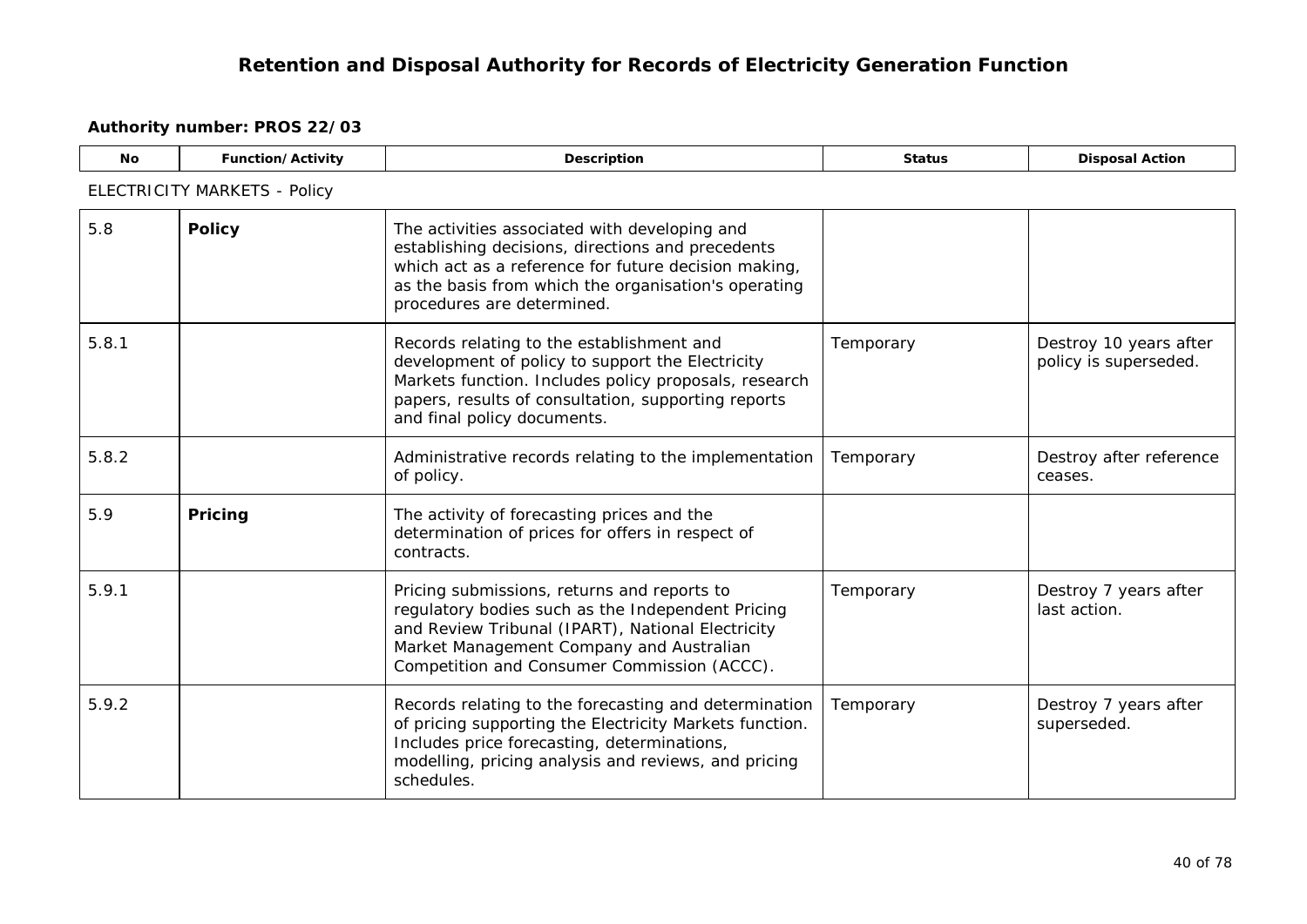| <b>No</b> | Function/Activity               | Description                                                                                                                                                                                                                                                                                                                                                                                                                              | <b>Status</b> | <b>Disposal Action</b>                                  |  |  |  |
|-----------|---------------------------------|------------------------------------------------------------------------------------------------------------------------------------------------------------------------------------------------------------------------------------------------------------------------------------------------------------------------------------------------------------------------------------------------------------------------------------------|---------------|---------------------------------------------------------|--|--|--|
|           | ELECTRICITY MARKETS - Reporting |                                                                                                                                                                                                                                                                                                                                                                                                                                          |               |                                                         |  |  |  |
| 5.10      | Reporting                       | The processes associated with initiating or providing<br>a formal response to a situation or request (either<br>internal, external or as a requirement of corporate<br>policies), and to provide formal statements or<br>findings of the results of the examination or<br>investigation. Includes statistics and returns. For<br>pricing submissions, returns and reports to<br>regulatory bodies, see ELECTRICITY MARKETS -<br>Pricing. |               |                                                         |  |  |  |
| 5.10.1    |                                 | Final versions of internal reports, and reports made<br>to external bodies relating to the Electricity Markets<br>function that contain detailed recommendations and<br>initiatives, or have a significant impact on agency<br>policies. Includes reports submitted to regulatory<br>bodies, and Market Strategy Steering Committee<br>Reports.                                                                                          | Permanent     | Retain as State<br>Archives, Transfer to<br><b>PROV</b> |  |  |  |
| 5.10.2    |                                 | Final versions of internal reports and reports made to<br>external bodies covering routine issues relating to<br>the Electricity Markets function. Includes sales<br>reports, trading position reports, market analysis<br>reports etc.                                                                                                                                                                                                  | Temporary     | Destroy 7 years after<br>last action.                   |  |  |  |
| 5.10.3    |                                 | Records relating to the development of agency<br>reports. Includes working papers, drafts, comments<br>etc.                                                                                                                                                                                                                                                                                                                              | Temporary     | Destroy 2 years after<br>last action.                   |  |  |  |
| 5.11      | <b>Settlements</b>              | The activity of establishing arrangements for<br>payments/receipts associated with the purchase/sale                                                                                                                                                                                                                                                                                                                                     |               |                                                         |  |  |  |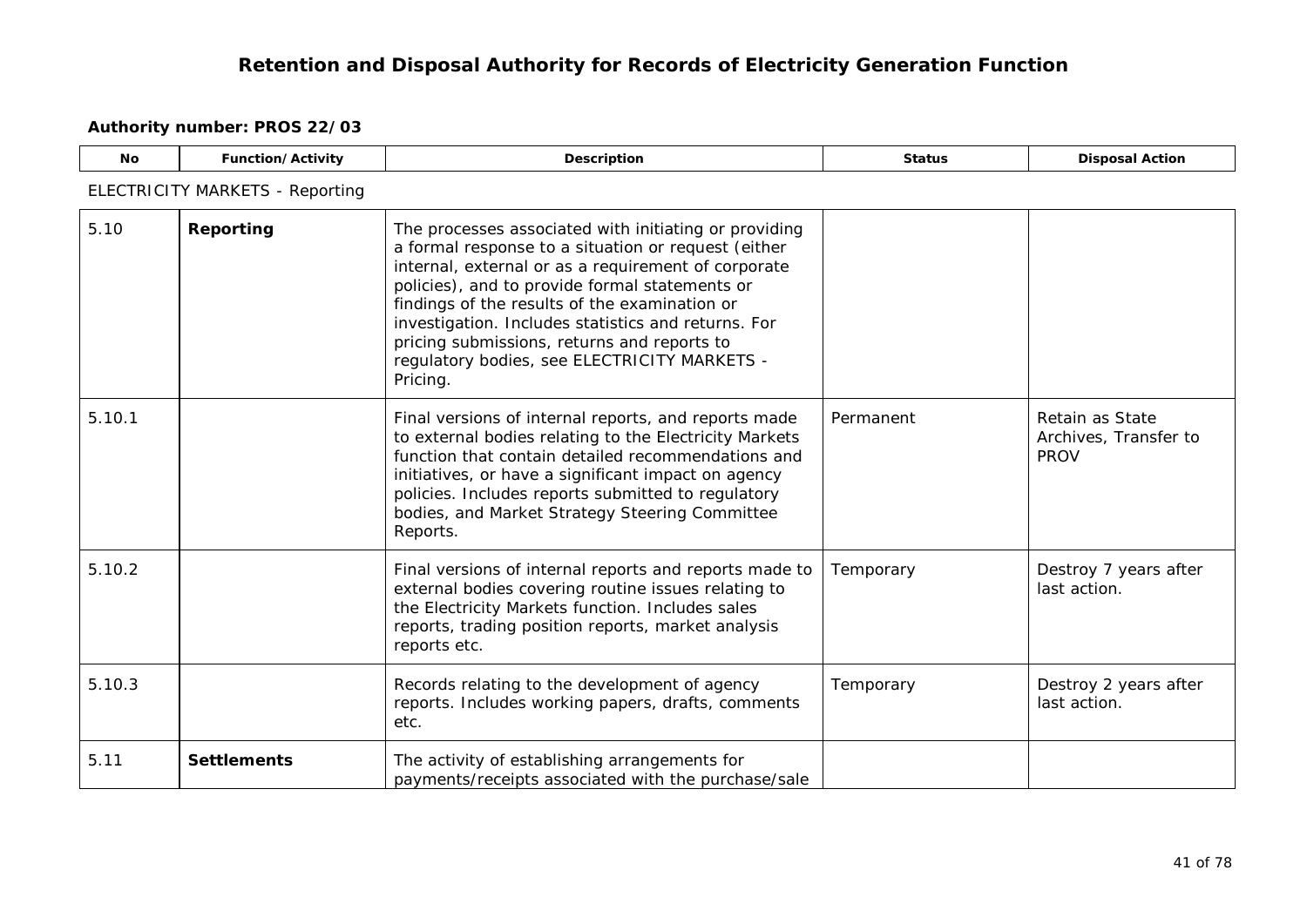| No.    | Function/Activity                           | Description                                                                                                                                                                                                                                                                                                                                                                                                      | <b>Status</b> | <b>Disposal Action</b>                                        |  |  |
|--------|---------------------------------------------|------------------------------------------------------------------------------------------------------------------------------------------------------------------------------------------------------------------------------------------------------------------------------------------------------------------------------------------------------------------------------------------------------------------|---------------|---------------------------------------------------------------|--|--|
|        | <b>ELECTRICITY MARKETS - Settlements</b>    |                                                                                                                                                                                                                                                                                                                                                                                                                  |               |                                                               |  |  |
|        |                                             | of energy within the wholesale electricity market.                                                                                                                                                                                                                                                                                                                                                               |               |                                                               |  |  |
| 5.11.1 |                                             | Records documenting the authorisation and settling<br>of amounts payable and receivable in relation to<br>energy deals. Includes original offers and<br>confirmation documents.                                                                                                                                                                                                                                  | Temporary     | Destroy 10 years after<br>last action.                        |  |  |
| 5.12   | Standards &<br><b>Procedures</b>            | The activity of developing and establishing standard<br>methods of operating. Includes guidelines and<br>instructions (including work instructions).                                                                                                                                                                                                                                                             |               |                                                               |  |  |
| 5.12.1 |                                             | Final versions of standards and procedures relating<br>to the Electricity Markets function.                                                                                                                                                                                                                                                                                                                      | Temporary     | Destroy 7 years after<br>standard or procedure<br>superseded. |  |  |
| 5.12.2 |                                             | Records relating to the development and<br>implementation of standards and procedures<br>supporting the Electricity Markets function. Includes<br>working papers, drafts, comments, etc.                                                                                                                                                                                                                         | Temporary     | Destroy 2 years after<br>last action.                         |  |  |
| 6      | <b>ENERGY PROJECT</b><br><b>DEVELOPMENT</b> | The function of managing new energy projects from<br>concept stage through progressive stages of<br>research, scoping, analysis and approvals prior to<br>construction. Includes projects such as renewable<br>energy and gas-fired generation. For the construction<br>of new plant, as a result of project development<br>initiatives, see ASSET MANAGEMENT (PLANT) -<br>Design, Construction and Modification |               |                                                               |  |  |
| 6.1    | <b>Agreements</b>                           | The processes associated with the establishment,<br>maintenance, review and negotiation of agreements.                                                                                                                                                                                                                                                                                                           |               |                                                               |  |  |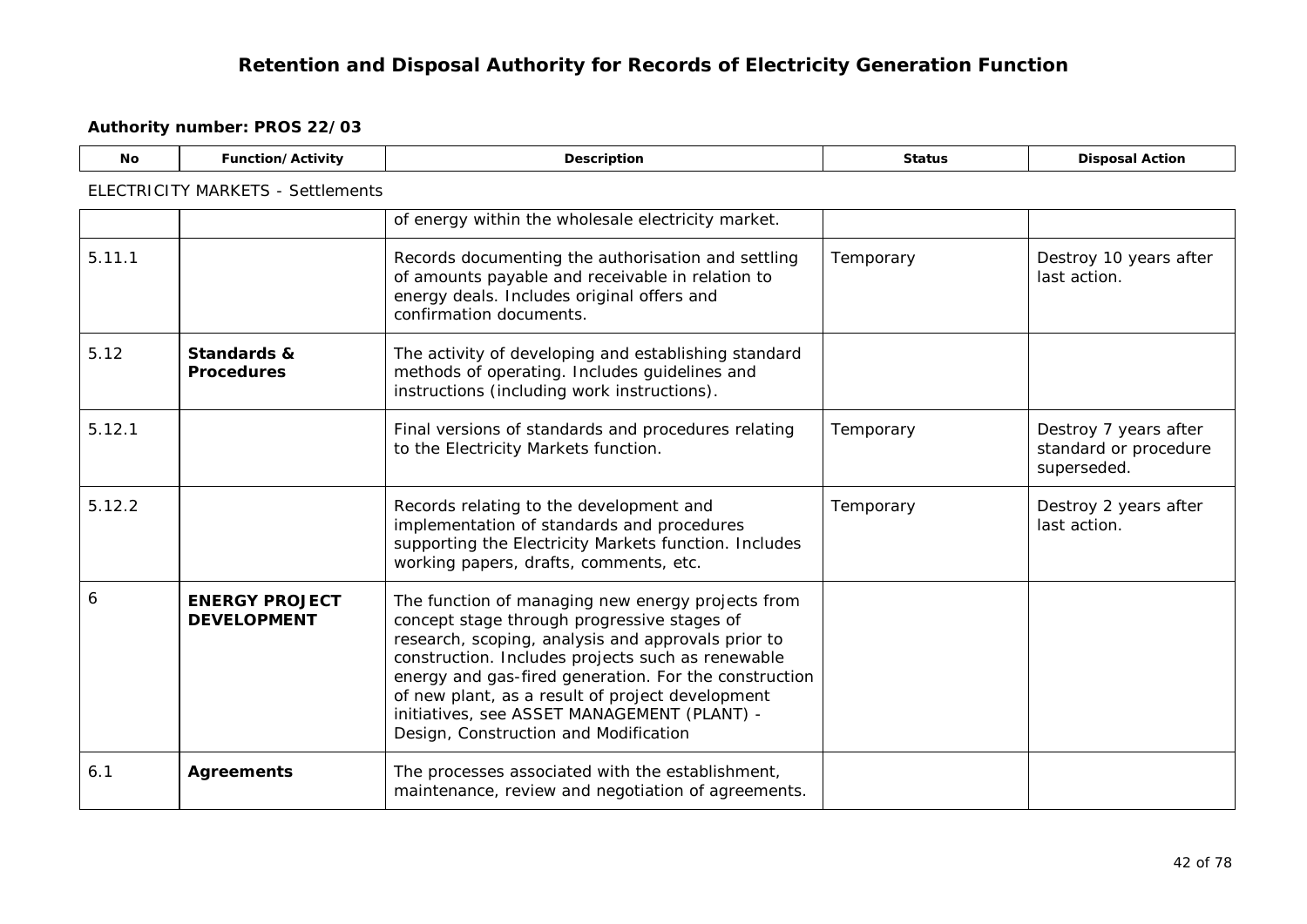| No.   | <b>Function/Activity</b>                       | Description                                                                                                                                                                                                                                              | <b>Status</b> | <b>Disposal Action</b>                                                                                                           |  |  |  |
|-------|------------------------------------------------|----------------------------------------------------------------------------------------------------------------------------------------------------------------------------------------------------------------------------------------------------------|---------------|----------------------------------------------------------------------------------------------------------------------------------|--|--|--|
|       | <b>ENERGY PROJECT DEVELOPMENT - Agreements</b> |                                                                                                                                                                                                                                                          |               |                                                                                                                                  |  |  |  |
| 6.1.1 |                                                | Records relating to the establishment, maintenance,<br>review and negotiation of agreements and strategic<br>alliances relating to the development of major energy<br>projects such as those that involve innovative<br>technology and energy solutions. | Permanent     | Retain as State<br>Archives, Transfer to<br><b>PROV</b>                                                                          |  |  |  |
| 6.1.2 |                                                | Records relating to the establishment, maintenance,<br>review and negotiation of other agreements relating<br>to the development of energy projects.                                                                                                     | Temporary     | Destroy 7 years after<br>expiry or termination of<br>the agreement, unless<br>a longer time is<br>specified in the<br>agreement. |  |  |  |
| 6.2   | Authorisation                                  | The process of seeking and granting permission to<br>undertake a requested action.                                                                                                                                                                       |               |                                                                                                                                  |  |  |  |
| 6.2.1 |                                                | Records documenting the approvals relating to the<br>Energy Project Development function. Includes actual<br>approvals, monitoring of their implementation, their<br>review, amendment and revocation.                                                   | Temporary     | Destroy 7 years after<br>delegation expires.                                                                                     |  |  |  |
| 6.3   | Planning                                       | The process of formulating ways in which objectives<br>can be achieved. Includes determination of services,<br>needs and solutions to those needs.                                                                                                       |               |                                                                                                                                  |  |  |  |
| 6.3.1 |                                                | Master copies of approved strategic plans to support<br>the development of projects that have a major<br>impact on the provision of energy. Includes concept<br>development plans, feasibility studies and pre-<br>feasibility studies.                  | Permanent     | Retain as State<br>Archives, Transfer to<br><b>PROV</b>                                                                          |  |  |  |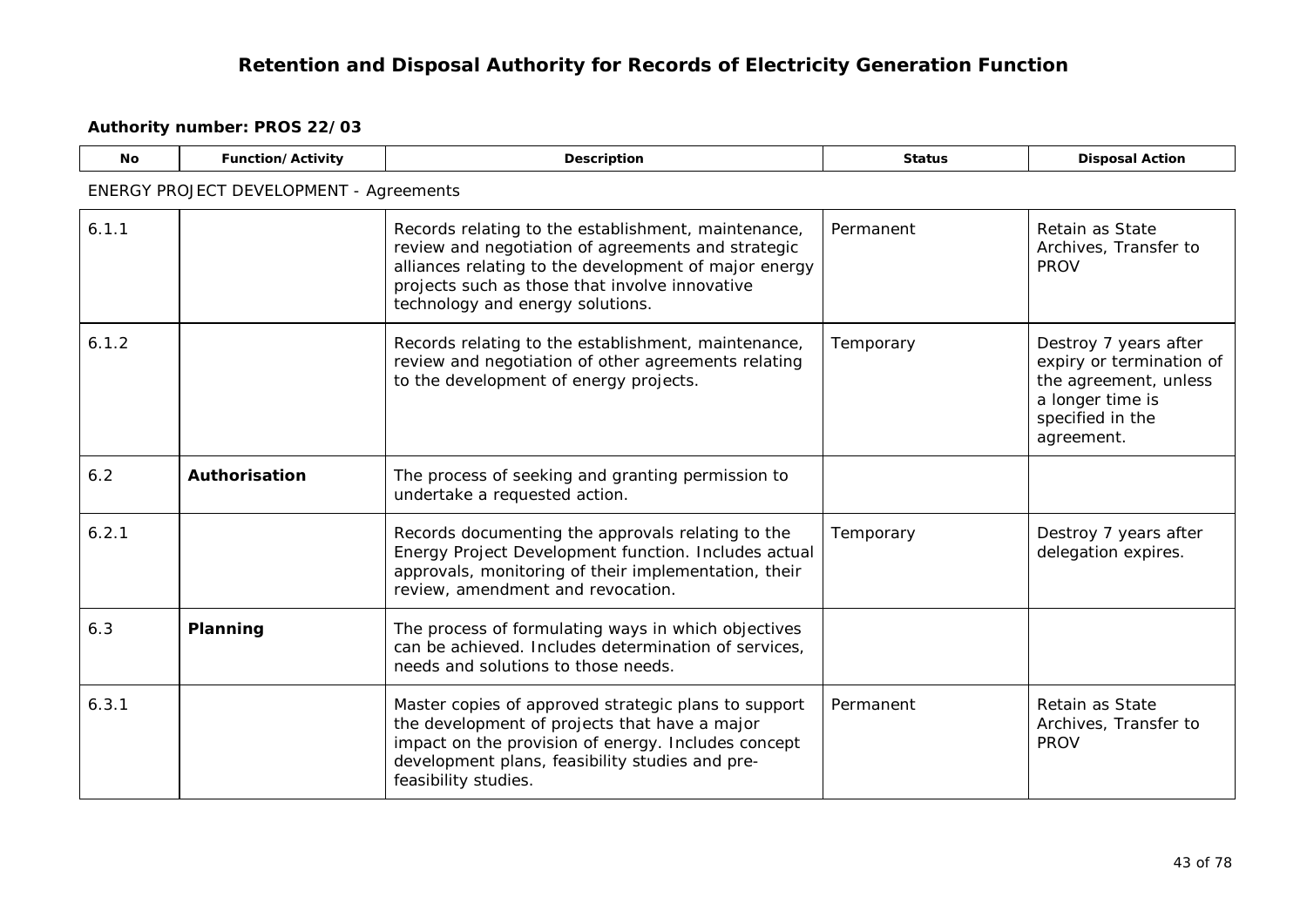| <b>No</b>      | Function/Activity                            | Description                                                                                                                                                                                                                                                                                                                                                                                                            | <b>Status</b> | <b>Disposal Action</b>                                         |
|----------------|----------------------------------------------|------------------------------------------------------------------------------------------------------------------------------------------------------------------------------------------------------------------------------------------------------------------------------------------------------------------------------------------------------------------------------------------------------------------------|---------------|----------------------------------------------------------------|
|                | <b>ENERGY PROJECT DEVELOPMENT - Planning</b> |                                                                                                                                                                                                                                                                                                                                                                                                                        |               |                                                                |
| 6.3.2          |                                              | Master copies of other approved plans supporting the<br>development of energy projects. Includes concept<br>development plans, feasibility studies and pre-<br>feasibility studies.                                                                                                                                                                                                                                    | Temporary     | Destroy 7 years after<br>plan is implemented or<br>superseded. |
| 6.3.3          |                                              | Working papers supporting the development of<br>plans. Includes background papers, drafts,<br>comments etc. Also includes plans not approved.                                                                                                                                                                                                                                                                          | Temporary     | Destroy 1 year after<br>last action.                           |
| 6.4            | <b>Research</b>                              | The activities involved in investigating or enquiring<br>into a subject or area of interest in order to discover<br>facts, principles etc. Used to support the<br>development of projects, standards, guidelines etc.,<br>and the business activities of the organisation in<br>general. Includes following up enquiries relating to<br>organisational programs, projects, working papers,<br>literature searches etc. |               |                                                                |
| 6.4.1          |                                              | Final reports of detailed original research and<br>analysis to support the development of significant<br>energy projects impacting on agency policies or<br>operations.                                                                                                                                                                                                                                                | Permanent     | Retain as State<br>Archives, Transfer to<br><b>PROV</b>        |
| 6.4.2          |                                              | Final reports of other research projects.                                                                                                                                                                                                                                                                                                                                                                              | Temporary     | Destroy 7 years after<br>last action.                          |
| $\overline{7}$ | <b>ENVIRONMENT</b><br><b>MANAGEMENT</b>      | The function of managing the electricity generator's<br>operations to ensure the organisation complies with<br>its social and regulatory environmental<br>responsibilities. See Records of Common<br>Administrative Functions CONTRACTING OUT for                                                                                                                                                                      |               |                                                                |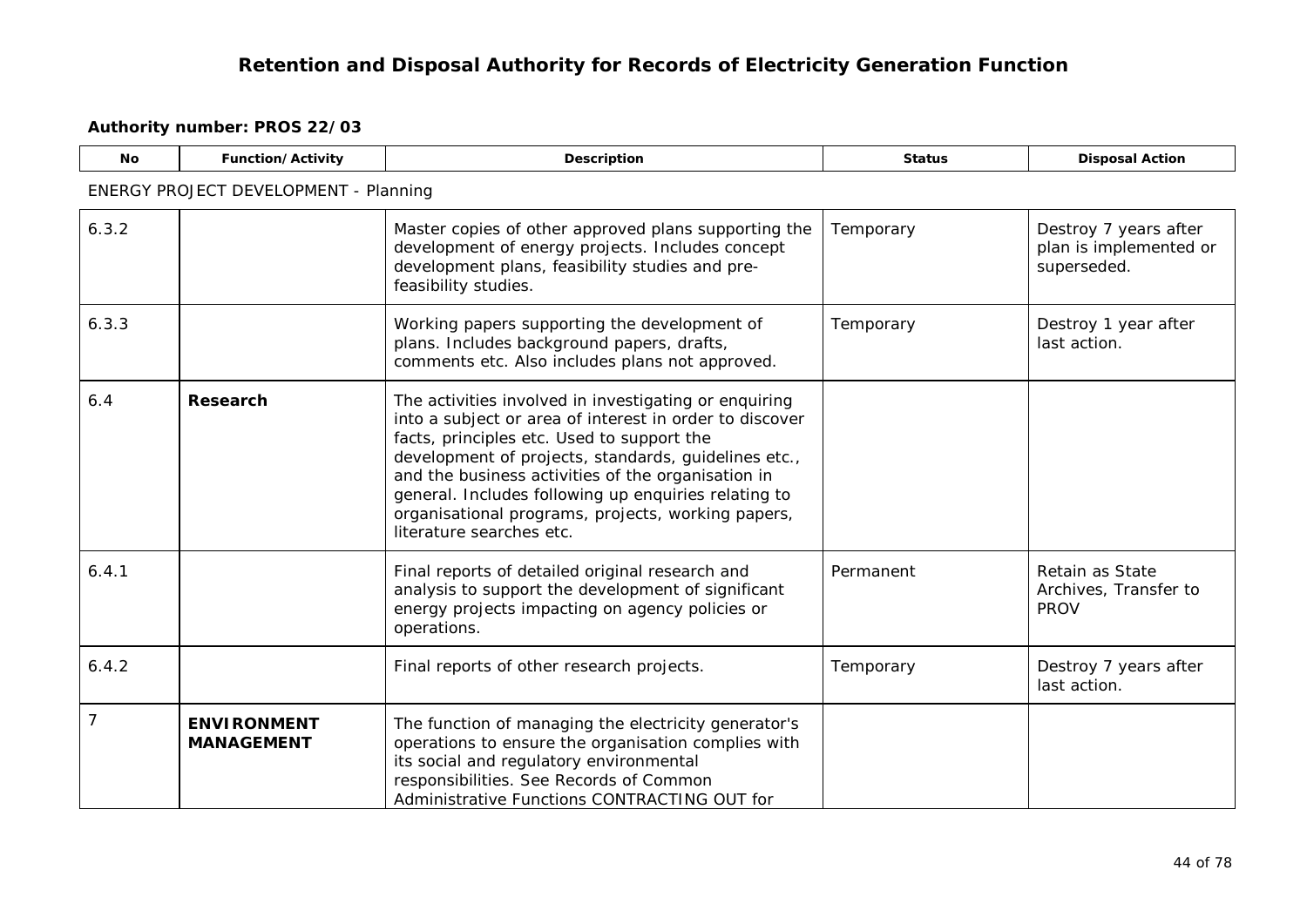| <b>No</b> | Function/Activity                 | Description                                                                                                                                                                                                                                                                                                                                                                                                                                                                                                                                                                                           | <b>Status</b> | <b>Disposal Action</b>                                  |  |  |  |
|-----------|-----------------------------------|-------------------------------------------------------------------------------------------------------------------------------------------------------------------------------------------------------------------------------------------------------------------------------------------------------------------------------------------------------------------------------------------------------------------------------------------------------------------------------------------------------------------------------------------------------------------------------------------------------|---------------|---------------------------------------------------------|--|--|--|
|           | ENVIRONMENT MANAGEMENT - Auditing |                                                                                                                                                                                                                                                                                                                                                                                                                                                                                                                                                                                                       |               |                                                         |  |  |  |
|           |                                   | records documenting the activities of managing<br>contracts; and COMMITTEES for records documenting<br>the activities of managing committees.                                                                                                                                                                                                                                                                                                                                                                                                                                                         |               |                                                         |  |  |  |
| 7.1       | Auditing                          | The activities associated with officially checking<br>financial, quality assurance and operational records<br>to ensure they have been kept and maintained in<br>accordance with agreed or legislated standards and<br>correctly record the events, processes and business<br>of the organisation in a specified period. Includes<br>compliance audits, financial audits, operational<br>audits, recordkeeping audits, skills audits, system<br>audits and quality assurance audits. For audit reports<br>produced as a result of compliance requirements, see<br>ENVIRONMENT MANAGEMENT - Reporting. |               |                                                         |  |  |  |
| 7.1.1     |                                   | Final reports of major internal and external audits<br>relating to the Environment Management function<br>that result in significant or substantial changes to<br>policies. Includes records of actions taken as a result<br>of audits such as fines and other corrective action.                                                                                                                                                                                                                                                                                                                     | Permanent     | Retain as State<br>Archives, Transfer to<br><b>PROV</b> |  |  |  |
| 7.1.2     |                                   | Other audit reports relating to the Environmental<br>Management function such as regular audits relating<br>to the organisation's international environmental<br>standards accreditation. Includes records of actions<br>taken as a result of audits.                                                                                                                                                                                                                                                                                                                                                 | Temporary     | Destroy 7 years after<br>last action.                   |  |  |  |
| 7.1.3     |                                   | Records relating to the planning and conduct of<br>internal and external audits. Includes arrangements<br>made to carry out the audit, liaison with auditing                                                                                                                                                                                                                                                                                                                                                                                                                                          | Temporary     | Destroy 2 years after<br>last action.                   |  |  |  |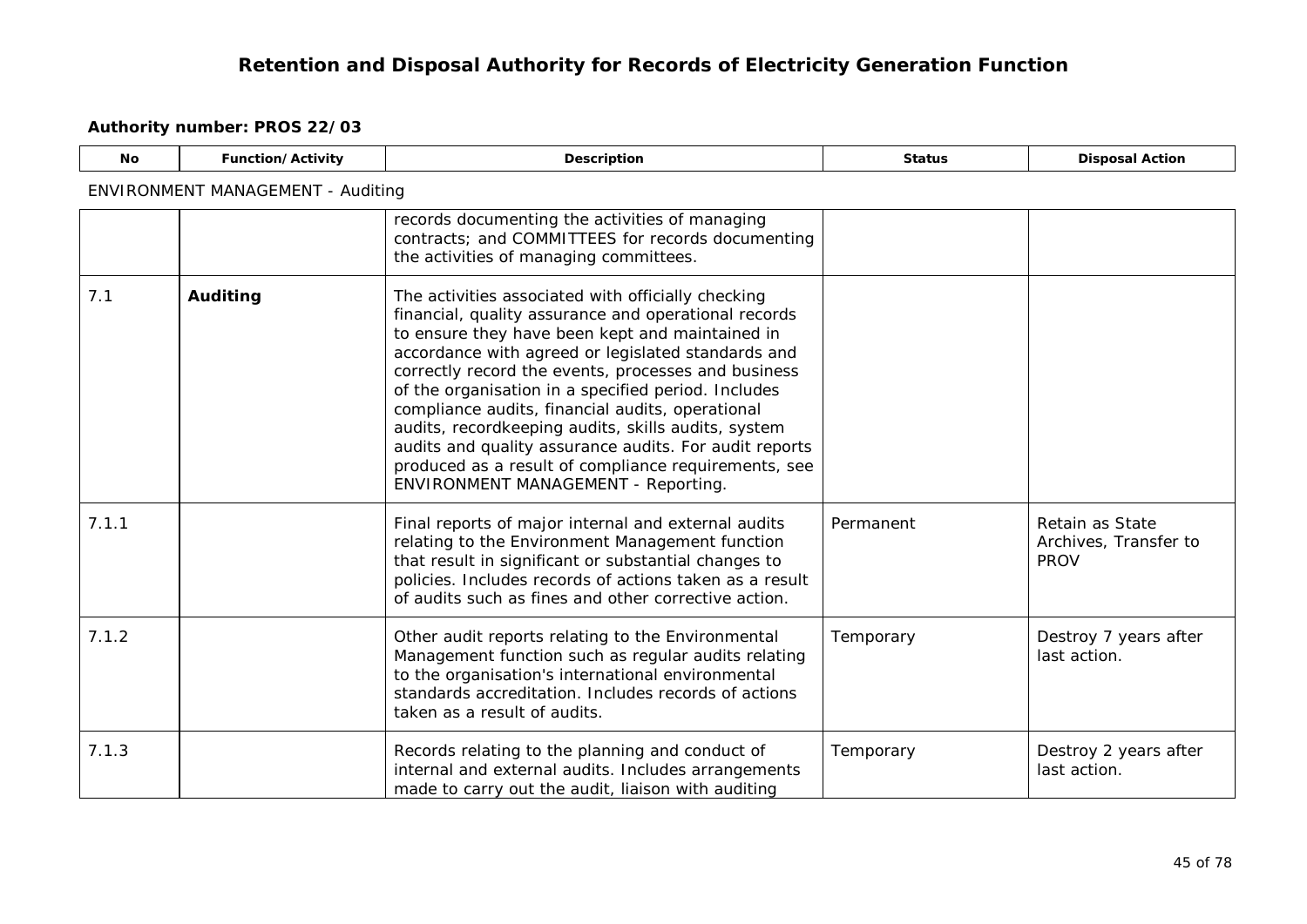| <b>No</b> | <b>Function/Activity</b>                      | <b>Description</b>                                                                                                                                                                                                                                                                                                                                                                                                                                                                                                                                                                                                                                                            | <b>Status</b> | <b>Disposal Action</b>                                                     |  |  |
|-----------|-----------------------------------------------|-------------------------------------------------------------------------------------------------------------------------------------------------------------------------------------------------------------------------------------------------------------------------------------------------------------------------------------------------------------------------------------------------------------------------------------------------------------------------------------------------------------------------------------------------------------------------------------------------------------------------------------------------------------------------------|---------------|----------------------------------------------------------------------------|--|--|
|           | <b>ENVIRONMENT MANAGEMENT - Authorisation</b> |                                                                                                                                                                                                                                                                                                                                                                                                                                                                                                                                                                                                                                                                               |               |                                                                            |  |  |
|           |                                               | bodies, audit schedules, draft reports and<br>background information.                                                                                                                                                                                                                                                                                                                                                                                                                                                                                                                                                                                                         |               |                                                                            |  |  |
| 7.2       | Authorisation                                 | The process of seeking and granting permission to<br>undertake a requested action.                                                                                                                                                                                                                                                                                                                                                                                                                                                                                                                                                                                            |               |                                                                            |  |  |
| 7.2.1     |                                               | Records documenting approvals from regulatory<br>authorities to undertake activities having or<br>considered likely to have an environmental impact.<br>Includes actual authorisations, monitoring of their<br>implementation, their review, amendment and<br>revocation.                                                                                                                                                                                                                                                                                                                                                                                                     | Temporary     | Destroy 7 years after<br>authorisation expires.                            |  |  |
| 7.3       | Compliance                                    | The activities associated with complying with<br>mandatory or optional accountability, fiscal, legal,<br>regulatory or quality standards or requirements to<br>which the organisation is subject. Includes<br>compliance with internal policies, legislation and with<br>national and international standards, such as the ISO<br>9000 series. For records of audits undertaken to<br>validate compliance, see ENVIRONMENT<br>MANAGEMENT - Auditing. For compliance reporting,<br>use ENVIRONMENT MANAGEMENT - Reporting. For<br>other records relating to compliance, see Records of<br>Common Administrative Functions OCCUPATIONAL<br>HEALTH & SAFETY (OH&S) - COMPLIANCE. |               |                                                                            |  |  |
| 7.3.1     |                                               | Records establishing and maintaining environmental<br>related licences and certification, including dangerous<br>goods licences, environmental protection licences,<br>trade waste licences, water management licences,                                                                                                                                                                                                                                                                                                                                                                                                                                                       | Temporary     | Destroy 7 years after<br>expiry or withdrawal of<br>licence/accreditation. |  |  |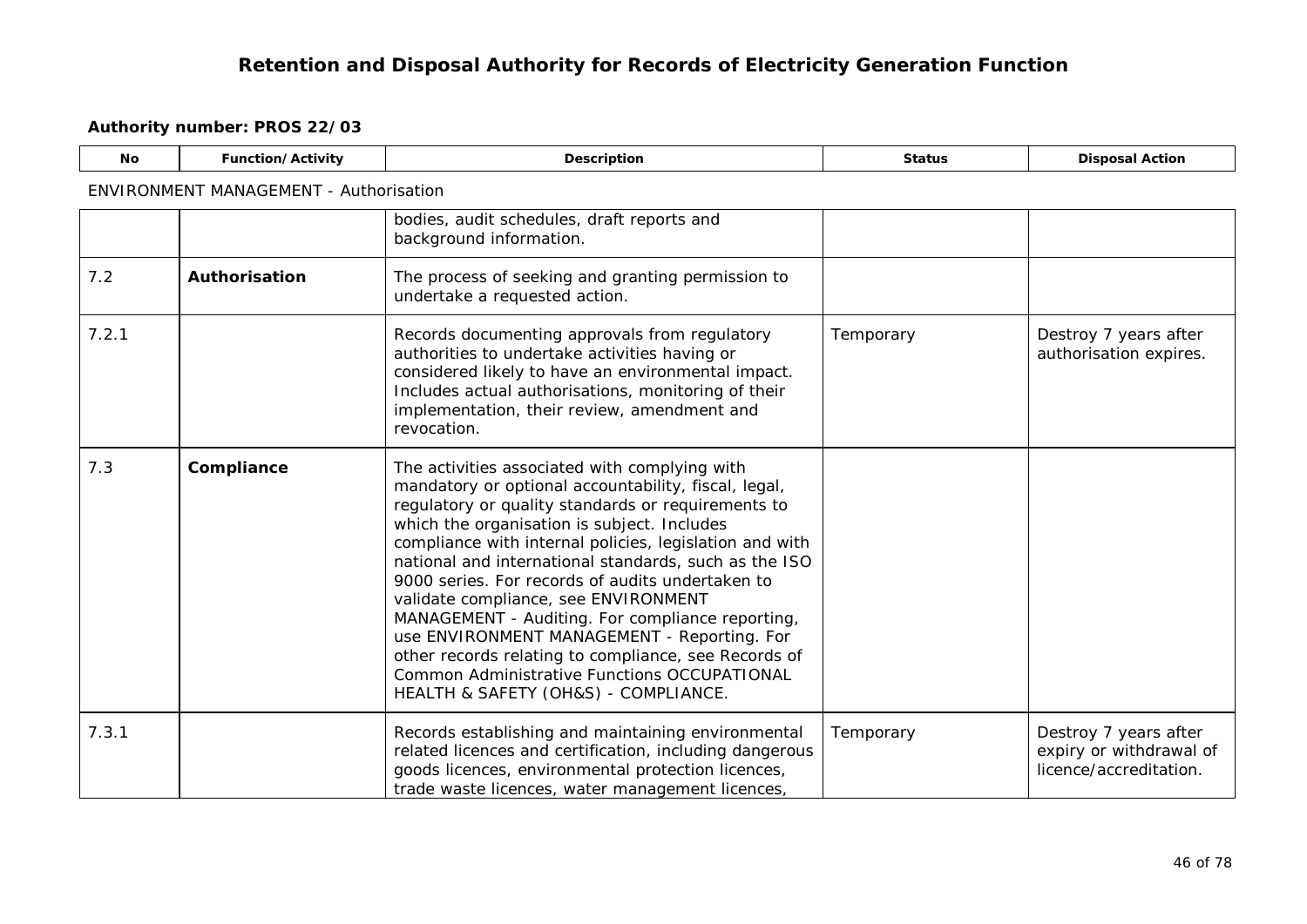| No.   | Function/Activity                   | <b>Description</b>                                                                                                                                                                                                                                                                                                                                                                                                                       | <b>Status</b> | <b>Disposal Action</b>                              |
|-------|-------------------------------------|------------------------------------------------------------------------------------------------------------------------------------------------------------------------------------------------------------------------------------------------------------------------------------------------------------------------------------------------------------------------------------------------------------------------------------------|---------------|-----------------------------------------------------|
|       | ENVIRONMENT MANAGEMENT - Compliance |                                                                                                                                                                                                                                                                                                                                                                                                                                          |               |                                                     |
|       |                                     | and ISO 14000 accreditation.                                                                                                                                                                                                                                                                                                                                                                                                             |               |                                                     |
| 7.3.2 |                                     | Non-conformance registers                                                                                                                                                                                                                                                                                                                                                                                                                | Temporary     | Destroy 30 years after<br>last entry.               |
| 7.4   | <b>Emergency Response</b>           | The activity of responding to any incident or situation<br>that represents an imminent hazard, or threat of a<br>hazard, to the public health, welfare and safety, or<br>the environment, and to protect the public safety and<br>the environment through planning and organisation<br>of resources. For records relating to procedures for<br>responding to emergency situations, see EMERGENCY<br>MANAGEMENT - Standards & Procedures. |               |                                                     |
| 7.4.1 |                                     | Final copies of emergency response plans and<br>guides.                                                                                                                                                                                                                                                                                                                                                                                  | Temporary     | Destroy 7 years after<br>plan superseded.           |
| 7.4.2 |                                     | Working papers used to develop emergency response<br>plans and guides. Includes drafts, comments, etc.                                                                                                                                                                                                                                                                                                                                   | Temporary     | Destroy 2 years after<br>plan/guide<br>promulgated. |
| 7.4.3 |                                     | Records relating to the planning, implementation and<br>review of emergency response simulation exercises<br>to support the Environment Management function.                                                                                                                                                                                                                                                                             | Temporary     | Destroy 7 years after<br>last action.               |
| 7.4.4 |                                     | Emergency equipment register.                                                                                                                                                                                                                                                                                                                                                                                                            | Temporary     | Destroy 7 years after<br>last entry.                |
| 7.5   | <b>Enquiries</b>                    | The activities associated with the handling of<br>requests for information about the organisation and<br>its services by the general public or another                                                                                                                                                                                                                                                                                   |               |                                                     |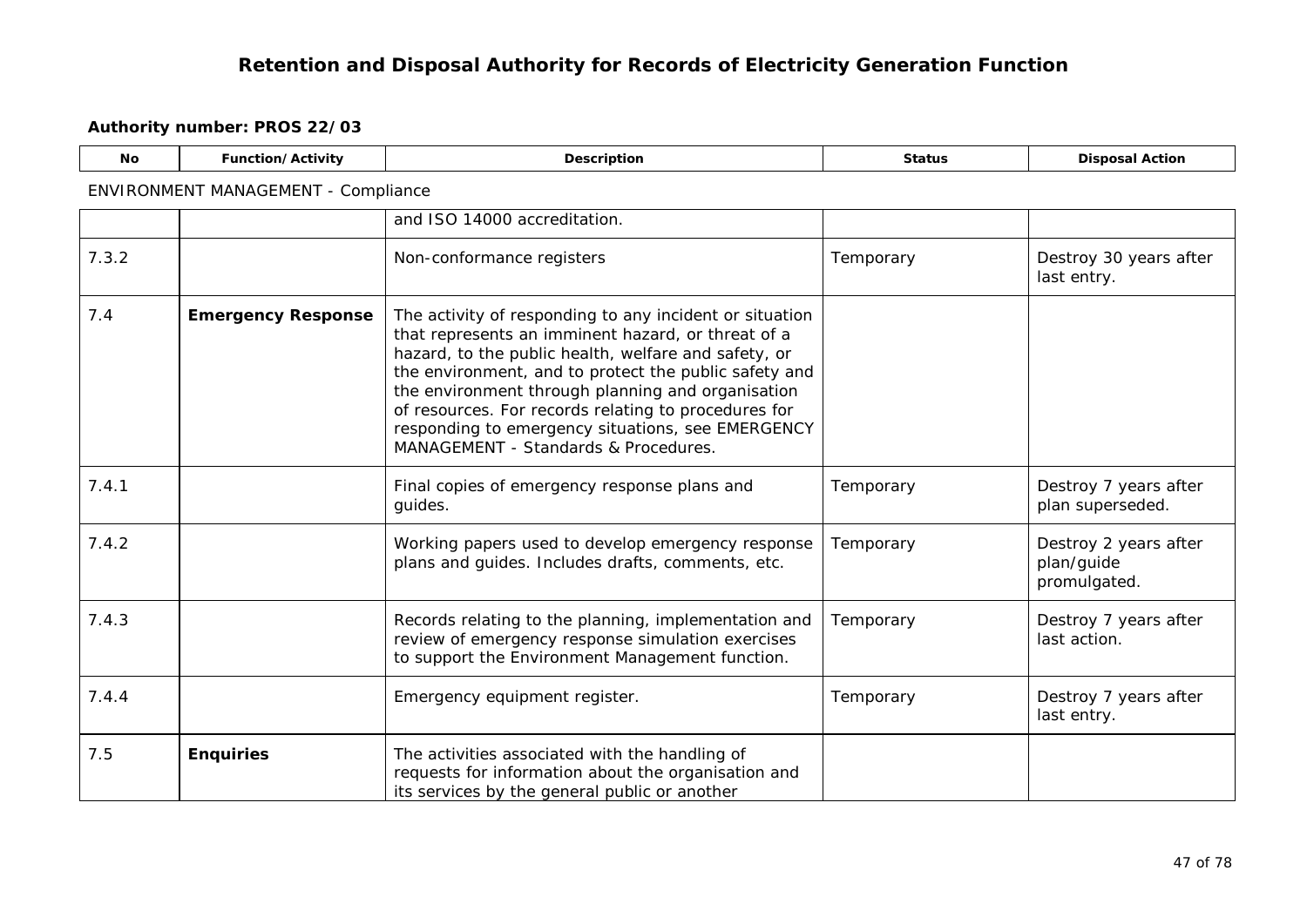| <b>No</b> | Function/Activity                         | Description                                                                                                                                                                                                                                                                                                                                            | <b>Status</b> | <b>Disposal Action</b>                                  |  |  |  |
|-----------|-------------------------------------------|--------------------------------------------------------------------------------------------------------------------------------------------------------------------------------------------------------------------------------------------------------------------------------------------------------------------------------------------------------|---------------|---------------------------------------------------------|--|--|--|
|           | <b>ENVIRONMENT MANAGEMENT - Enquiries</b> |                                                                                                                                                                                                                                                                                                                                                        |               |                                                         |  |  |  |
|           |                                           | organisation.                                                                                                                                                                                                                                                                                                                                          |               |                                                         |  |  |  |
| 7.5.1     |                                           | Records relating to routine enquiries about the<br>Environment Management function.                                                                                                                                                                                                                                                                    | Temporary     | Destroy 1 year after<br>last action.                    |  |  |  |
| 7.6       | <b>External Studies</b>                   | The activity of arranging and receiving the results of<br>studies undertaken by external persons/bodies.                                                                                                                                                                                                                                               |               |                                                         |  |  |  |
| 7.6.1     |                                           | Final versions of reports and studies into the<br>electricity generator's sites and areas of operation.                                                                                                                                                                                                                                                | Permanent     | Retain as State<br>Archives, Transfer to<br><b>PROV</b> |  |  |  |
| 7.6.2     |                                           | Final versions of other external reports and studies.                                                                                                                                                                                                                                                                                                  | Temporary     | Destroy 7 years after<br>last action.                   |  |  |  |
| 7.6.3     |                                           | Records relating to the development of external<br>studies. Includes working papers, drafts, comments<br>etc.                                                                                                                                                                                                                                          | Temporary     | Destroy 1 year after<br>last action.                    |  |  |  |
| 7.7       | <b>Incidents</b>                          | The activity of dealing with unplanned events that<br>cause injury to persons, damage to property, or<br>disruption to operations, or have the potential to do<br>so. See Records of Common Administrative Functions<br>COMMUNITY RELATIONS - COMPLAINTS for the<br>receipt of and response to complaints concerning the<br>organisation's operations. |               |                                                         |  |  |  |
| 7.7.1     |                                           | Records relating to incidents involving either death,<br>serious injury, extensive damage to property, or<br>which have a significant impact on customers,<br>community, environment or business operations,                                                                                                                                           | Permanent     | Retain as State<br>Archives, Transfer to<br><b>PROV</b> |  |  |  |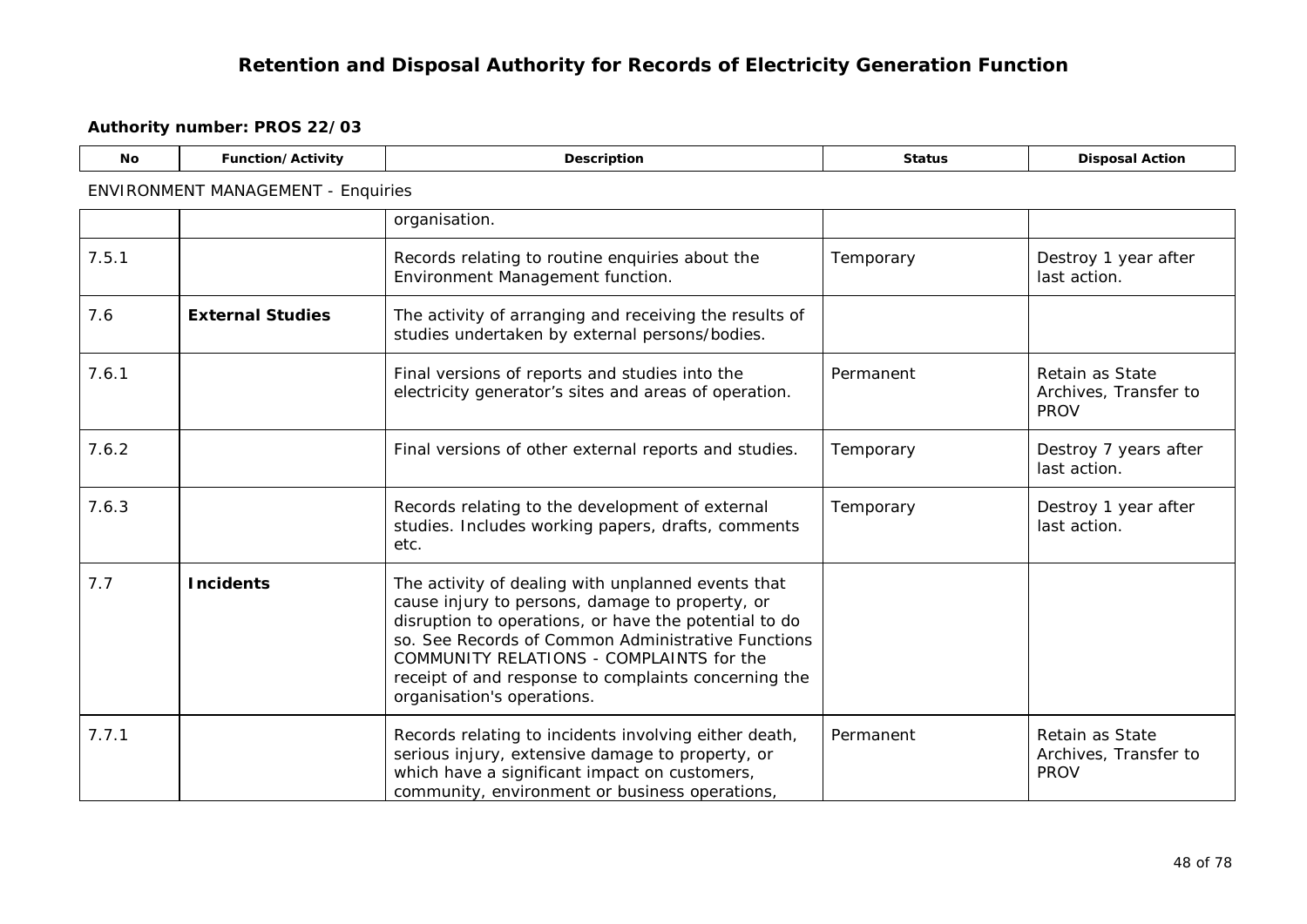| <b>No</b> | Function/Activity                         | <b>Description</b>                                                                                                                                                                                                                                       | <b>Status</b> | <b>Disposal Action</b>                 |  |  |
|-----------|-------------------------------------------|----------------------------------------------------------------------------------------------------------------------------------------------------------------------------------------------------------------------------------------------------------|---------------|----------------------------------------|--|--|
|           | <b>ENVIRONMENT MANAGEMENT - Incidents</b> |                                                                                                                                                                                                                                                          |               |                                        |  |  |
|           |                                           | including stakeholder/political sensitivity. Includes<br>notification of incidents to regulatory bodies, incident<br>reports and photographs taken to record incidents.                                                                                  |               |                                        |  |  |
| 7.7.2     |                                           | Records relating to routine incidents, managed at a<br>local level as part of routine operations, which have<br>minor or no adverse effects to customers,<br>community, environment or business operations.                                              | Temporary     | Destroy 10 years after<br>last action. |  |  |
| 7.7.3     |                                           | Register of complaints concerning reportable<br>environmental incidents.                                                                                                                                                                                 | Temporary     | Destroy 30 years after<br>last entry.  |  |  |
| 7.8       | <b>Land Management</b>                    | The activity of implementing measures to manage<br>natural land resources. Includes bushfire prevention,<br>flora and fauna control, and soil conservation.                                                                                              |               |                                        |  |  |
| 7.8.1     |                                           | Land management plans and associated reports<br>documenting strategies to maintain or improve the<br>integrity of the agencies land holdings and address<br>land management issues such as environmental<br>heritage and rehabilitation.                 | Temporary     | Destroy 2 years after<br>superseded.   |  |  |
| 7.8.2     |                                           | Working papers supporting land management plans<br>and reports. Includes background material, drafts,<br>etc.                                                                                                                                            | Temporary     | Destroy after reference<br>ceases.     |  |  |
| 7.9       | Liaison                                   | The activities associated with maintaining general<br>contact between the organisation and other bodies<br>(e.g. government agencies, boards or non-<br>government groups such as professional<br>associations, professionals in related fields, private |               |                                        |  |  |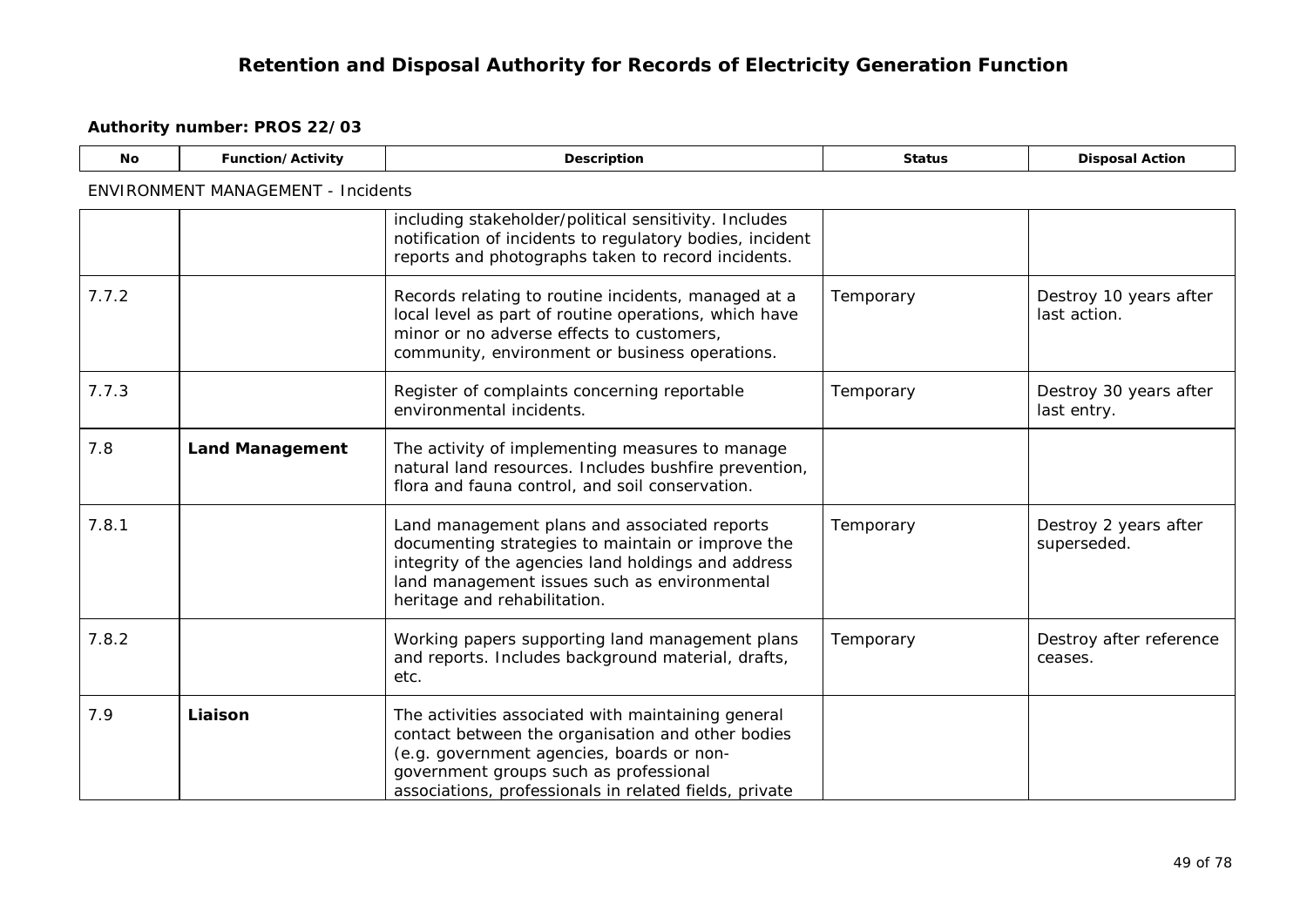| <b>No</b> | Function/Activity                | Description                                                                                                                                                                                                                                                                                            | <b>Status</b> | <b>Disposal Action</b>                                                                                  |  |  |  |
|-----------|----------------------------------|--------------------------------------------------------------------------------------------------------------------------------------------------------------------------------------------------------------------------------------------------------------------------------------------------------|---------------|---------------------------------------------------------------------------------------------------------|--|--|--|
|           | ENVIRONMENT MANAGEMENT - Liaison |                                                                                                                                                                                                                                                                                                        |               |                                                                                                         |  |  |  |
|           |                                  | sector organisations, and community groups).<br>Includes sharing of informal advice and discussions,<br>and membership of professional associations. Specify<br>further by name of association, organisation, agency,<br>etc.                                                                          |               |                                                                                                         |  |  |  |
| 7.9.1     |                                  | Records relating to liaison activities undertaken<br>within the organisation, with government agencies,<br>the community, industry and other professionals, to<br>support the Environment Management function,                                                                                         | Temporary     | Destroy 3 years after<br>last action.                                                                   |  |  |  |
| 7.10      | <b>Monitoring</b>                | The activities of checking, observing and recording<br>the status of items or operations over a period of<br>time, such as fixed plant, other equipment, and the<br>environment. For reports produced as a result of<br>compliance monitoring requirements, see<br>ENVIRONMENT MANAGEMENT - Reporting. |               |                                                                                                         |  |  |  |
| 7.10.1    |                                  | Records relating to environmental monitoring<br>programs and activities. Includes sampling,<br>calibration reports, testing, data collection and<br>analysis, and associated results.                                                                                                                  | Temporary     | Destroy 30 years after<br>the plant is disposed of<br>or otherwise<br>permanently ceases to<br>operate. |  |  |  |
| 7.10.2    |                                  | Working papers relating to the development of<br>monitoring reports supporting the Environment<br>Management function. Includes background<br>documents and drafts.                                                                                                                                    | Temporary     | Destroy 1 year after<br>last action.                                                                    |  |  |  |
| 7.11      | Planning                         | The process of formulating ways in which objectives<br>can be achieved. Includes determination of services,                                                                                                                                                                                            |               |                                                                                                         |  |  |  |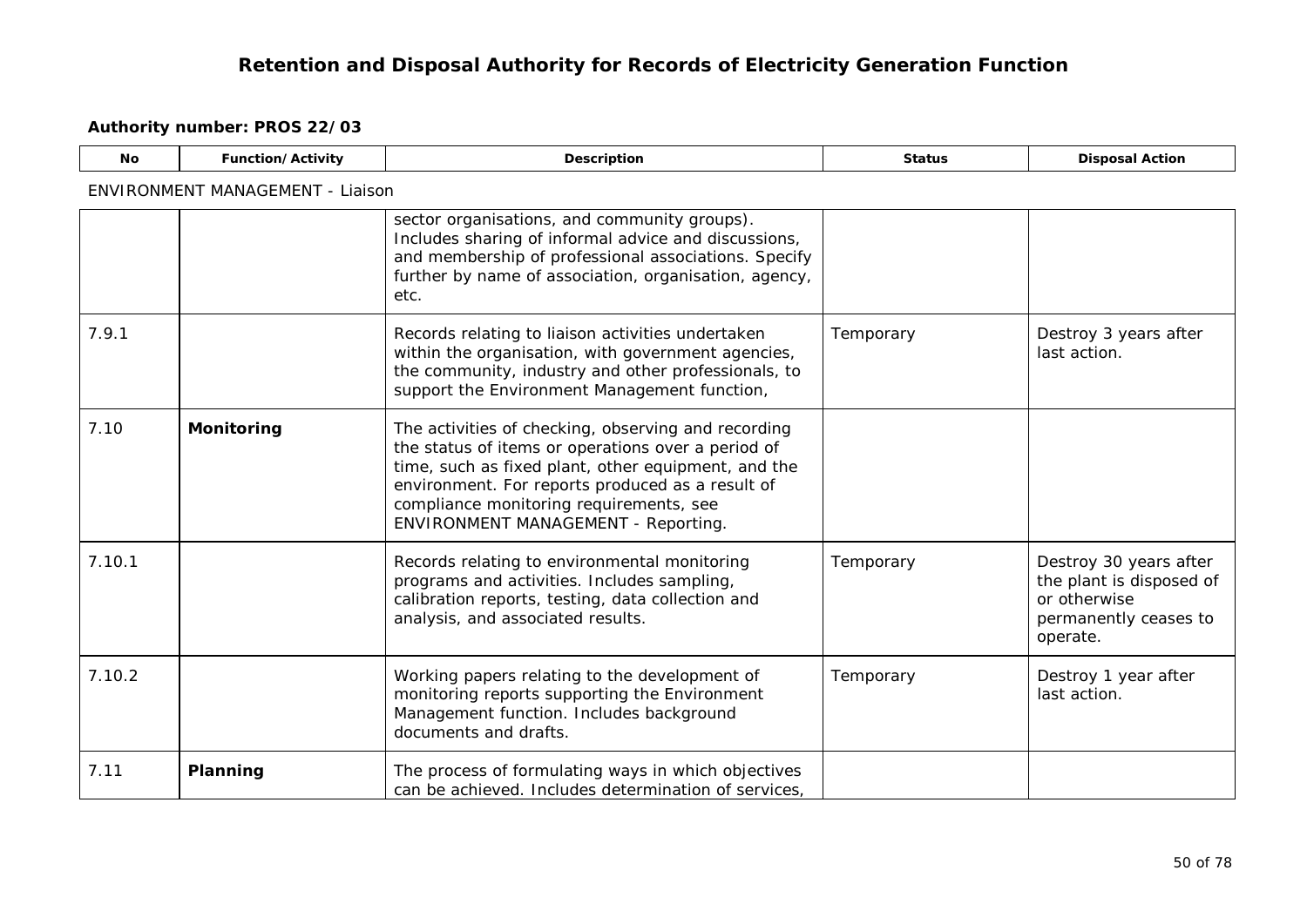| <b>No</b> | Function/Activity                 | Description                                                                                                                                                                                                                                      | <b>Status</b> | <b>Disposal Action</b>                                                                                 |  |  |
|-----------|-----------------------------------|--------------------------------------------------------------------------------------------------------------------------------------------------------------------------------------------------------------------------------------------------|---------------|--------------------------------------------------------------------------------------------------------|--|--|
|           | ENVIRONMENT MANAGEMENT - Planning |                                                                                                                                                                                                                                                  |               |                                                                                                        |  |  |
|           |                                   | needs and solutions to those needs.                                                                                                                                                                                                              |               |                                                                                                        |  |  |
| 7.11.1    |                                   | Final versions of plans supporting the Environment<br>Management function, e.g. the organisation's<br>environmental management plan.                                                                                                             | Temporary     | Destroy 7 years after<br>the plant is disposed of<br>or otherwise<br>permanently ceases to<br>operate. |  |  |
| 7.11.2    |                                   | Working papers supporting the development of<br>environment management plans. Includes<br>background papers, drafts, comments etc. Also<br>includes plans not approved.                                                                          | Temporary     | Destroy 1 year after<br>last action.                                                                   |  |  |
| 7.12      | <b>Policy</b>                     | The activities associated with developing and<br>establishing decisions, directions and precedents<br>which act as a reference for future decision making,<br>as the basis from which the organisation's operating<br>procedures are determined. |               |                                                                                                        |  |  |
| 7.12.1    |                                   | Records relating to the establishment and<br>development of policy to support the Environment<br>Management function. Includes policy proposals,<br>research papers, results of consultation, supporting<br>reports and final policy documents.  | Temporary     | Destroy 7 years after<br>policy superseded.                                                            |  |  |
| 7.12.2    |                                   | Administrative records relating to the implementation<br>of policy.                                                                                                                                                                              | Temporary     | Destroy 1 year after<br>last action.                                                                   |  |  |
| 7.13      | Reporting                         | The processes associated with initiating or providing<br>a formal response to a situation or request (either<br>internal, external or as a requirement of corporate                                                                              |               |                                                                                                        |  |  |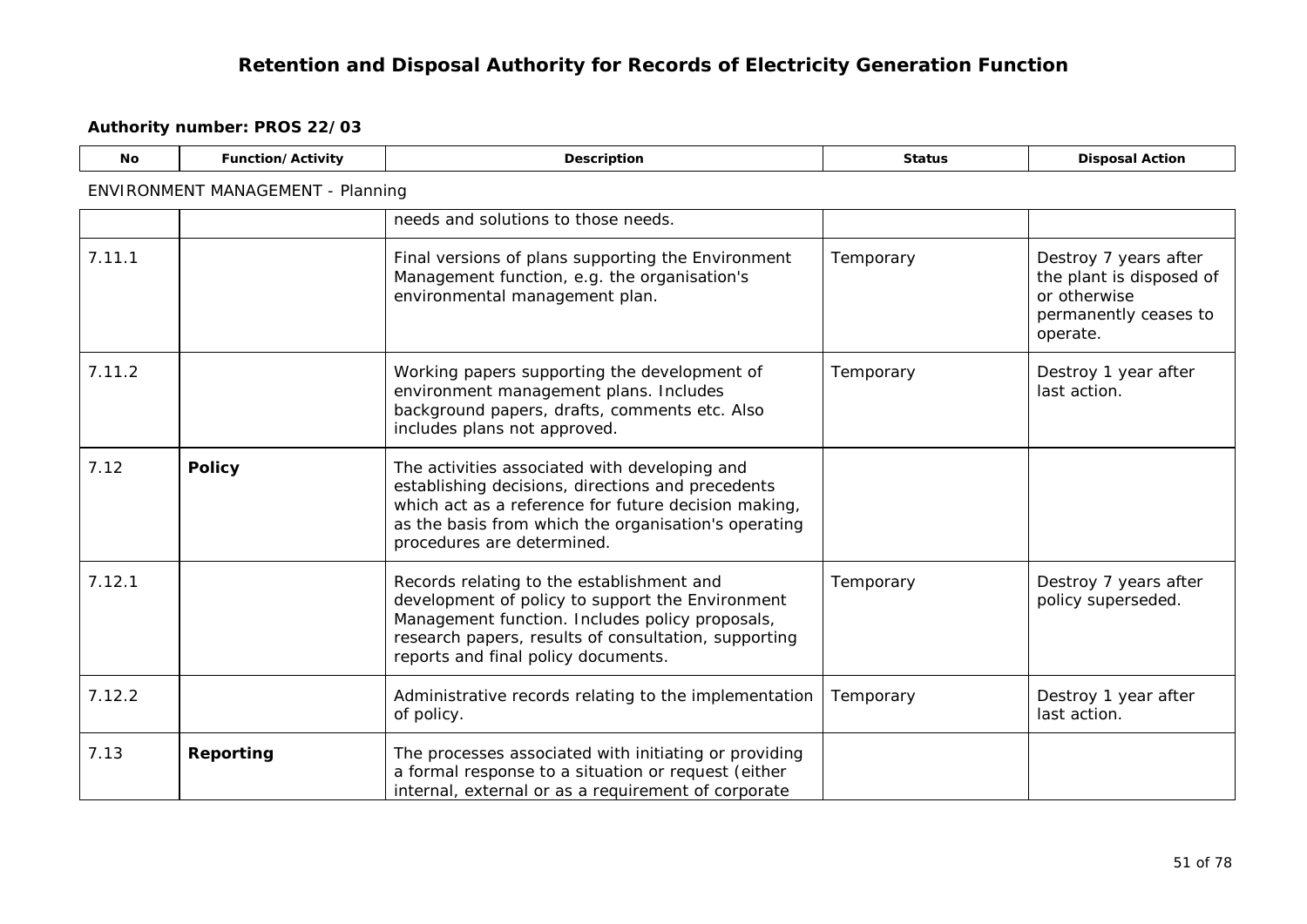| <b>No</b> | Function/Activity                         | <b>Description</b>                                                                                                                                                                                                                                                                                                                                                                                                                                       | <b>Status</b> | <b>Disposal Action</b>                                  |
|-----------|-------------------------------------------|----------------------------------------------------------------------------------------------------------------------------------------------------------------------------------------------------------------------------------------------------------------------------------------------------------------------------------------------------------------------------------------------------------------------------------------------------------|---------------|---------------------------------------------------------|
|           | <b>ENVIRONMENT MANAGEMENT - Reporting</b> |                                                                                                                                                                                                                                                                                                                                                                                                                                                          |               |                                                         |
|           |                                           | policies), and to provide formal statements or<br>findings of the results of the examination or<br>investigation. Includes statistics and returns. For<br>reports developed following environmental incidents,<br>see ENVIRONMENT MANAGEMENT - Incidents.                                                                                                                                                                                                |               |                                                         |
| 7.13.1    |                                           | Final versions of internal reports, and reports made<br>to external bodies relating to the Environment<br>Management function that contain detailed<br>recommendations and initiatives, or have a<br>significant impact on agency policies or long term<br>plans. Includes final reports requested by the<br>Minister or Senior Executive. Also includes<br>environmental impact studies/assessments.                                                    | Permanent     | Retain as State<br>Archives, Transfer to<br><b>PROV</b> |
| 7.13.2    |                                           | Final versions of other reports submitted to external<br>bodies, not covered under 7.13.1. Includes progress<br>reports submitted to the Environmental Protection<br>Authority to support waste management plans,<br>policies and inventories, such as the Waste Reduction<br>and Purchasing Policy (WRAPP), and the National<br>Pollutant Inventory (NPI), and other routine reports<br>and returns to councils and environmental regulatory<br>bodies. | Temporary     | Destroy 4 years after<br>last action.                   |
| 7.13.3    |                                           | Records relating to the development of agency<br>reports. Includes working papers, drafts, comments<br>etc.                                                                                                                                                                                                                                                                                                                                              | Temporary     | Destroy 1 year after<br>last action.                    |
| 7.14      | <b>Risk Management</b>                    | The process involving the identification of risks, and<br>the implementation of appropriate practices and                                                                                                                                                                                                                                                                                                                                                |               |                                                         |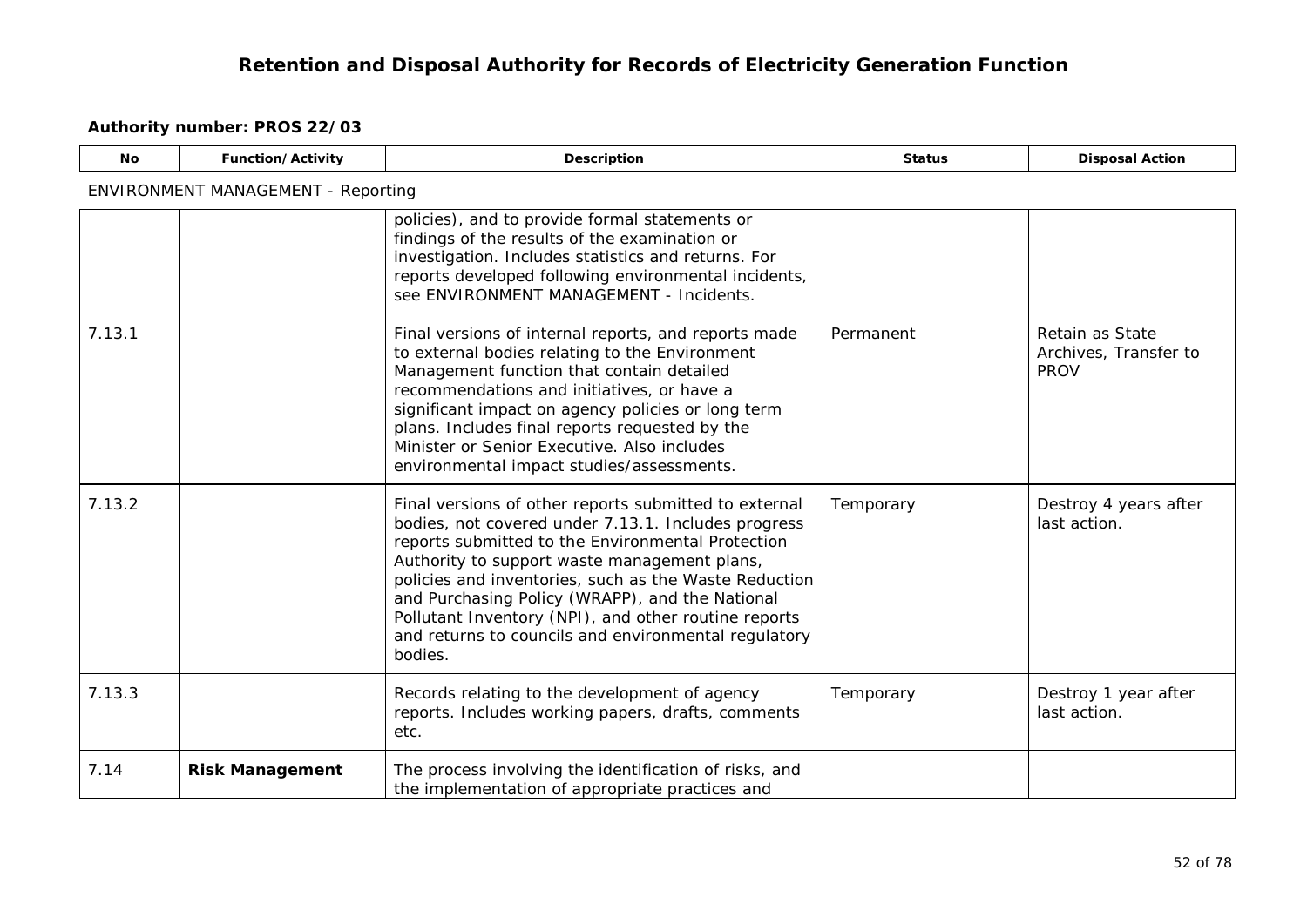| <b>No</b> | Function/Activity                        | Description                                                                                                                                                                                                                                                                  | <b>Status</b> | <b>Disposal Action</b>                                         |  |  |  |
|-----------|------------------------------------------|------------------------------------------------------------------------------------------------------------------------------------------------------------------------------------------------------------------------------------------------------------------------------|---------------|----------------------------------------------------------------|--|--|--|
|           | ENVIRONMENT MANAGEMENT - Risk Management |                                                                                                                                                                                                                                                                              |               |                                                                |  |  |  |
|           |                                          | procedures which will reduce wastage and the impact<br>of economic loss arising from an incident.                                                                                                                                                                            |               |                                                                |  |  |  |
| 7.14.1    |                                          | Records relating to the identification, assessment and<br>management of environmental risks such as those<br>maintained in the environment management system.<br>Includes risk assessments, aspects/impacts register,<br>risk reviews, treatment schedules and action plans. | Temporary     | Destroy 30 years after<br>last action.                         |  |  |  |
| 7.15      | Standards &<br><b>Procedures</b>         | The activity of developing and establishing standard<br>methods of operating. Includes guidelines and<br>instructions (including work instructions).                                                                                                                         |               |                                                                |  |  |  |
| 7.15.1    |                                          | Final versions of standards and procedures relating<br>to the Environment Management function. Includes<br>procedures and guides for the management of<br>hazardous chemicals, such as the guide for the<br>disposal of Poly Chlorinated Biphenyls (PCB).                    | Temporary     | Destroy 30 years after<br>standard or procedure<br>superseded. |  |  |  |
| 7.15.2    |                                          | Records relating to the development and<br>implementation of standards and procedures<br>supporting the Environment Management function.<br>Includes working papers, drafts, comments, etc.                                                                                  | Temporary     | Destroy 1 year after<br>last action.                           |  |  |  |
| 8         | <b>FLEET MANAGEMENT</b>                  | The function of managing, maintaining, repairing and<br>disposing of vehicles. Vehicles are any means of<br>conveyance owned or used by the organisation to<br>transport people or items.                                                                                    |               |                                                                |  |  |  |
| 8.1       | Reporting                                | The processes associated with initiating or providing<br>a formal response to a situation or request (either                                                                                                                                                                 |               |                                                                |  |  |  |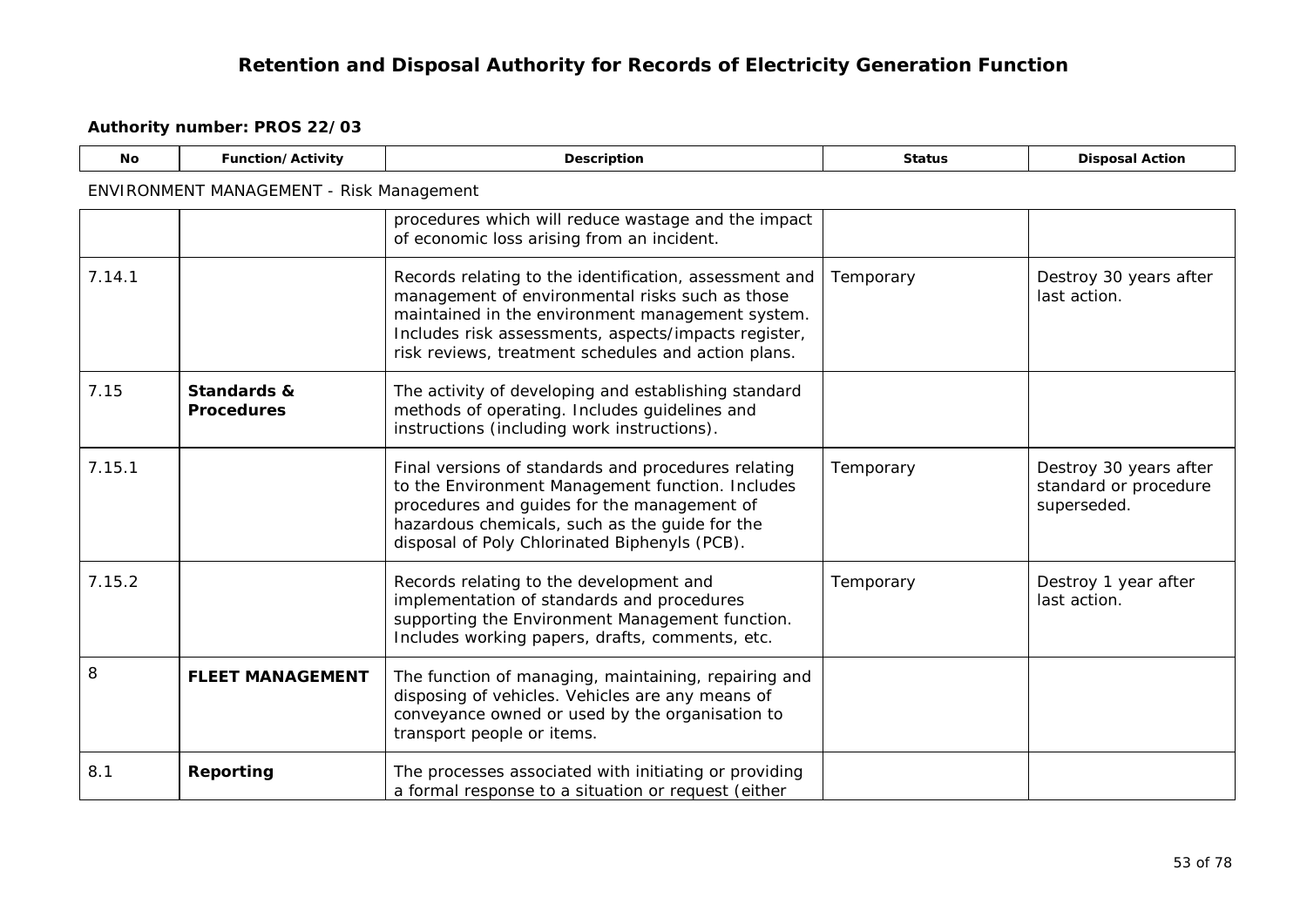| No.   | Function/Activity            | Description                                                                                                                                                                                                                                                                                                                                                                                                                                                                             | <b>Status</b> | <b>Disposal Action</b>                |
|-------|------------------------------|-----------------------------------------------------------------------------------------------------------------------------------------------------------------------------------------------------------------------------------------------------------------------------------------------------------------------------------------------------------------------------------------------------------------------------------------------------------------------------------------|---------------|---------------------------------------|
|       | FLEET MANAGEMENT - Reporting |                                                                                                                                                                                                                                                                                                                                                                                                                                                                                         |               |                                       |
|       |                              | internal, external or as a requirement of corporate<br>policies), and to provide formal statements or<br>findings of the results of the examination or<br>investigation. Includes statistics and returns.                                                                                                                                                                                                                                                                               |               |                                       |
| 8.1.1 |                              | Final versions of formal internal reports and reports<br>made to external agencies supporting the Fleet<br>Management function.                                                                                                                                                                                                                                                                                                                                                         | Temporary     | Destroy 5 years after<br>last action. |
| 8.1.2 |                              | Final versions of periodic internal reports and reports<br>made to external bodies covering routine issues<br>relating to the Fleet Management function. Includes<br>statistical reports.                                                                                                                                                                                                                                                                                               | Temporary     | Destroy 3 years after<br>last action. |
| 8.1.3 |                              | Working papers documenting the development of<br>agency reports. Includes drafts and comments.                                                                                                                                                                                                                                                                                                                                                                                          | Temporary     | Destroy 1 year after<br>last action.  |
| 9     | <b>FUEL MANAGEMENT</b>       | The function of managing the logistics associated<br>with the electricity generator's fuel requirements for<br>the operation of its energy generation plant. Includes<br>forecasting requirements, developing resources and<br>facilities, controlling fuel stocks and managing fuel<br>contracts. See Records of Common Administrative<br>Functions CONTRACTING-OUT for records<br>documenting the activities of managing contracts and<br>materials supply (including fuel supplies). |               |                                       |
| 9.1   | <b>Accounting (Fuel)</b>     | The activity of recording and analysing the receipt,<br>storage and use of fuel (e.g. coal).<br>For equipment certification records relating to                                                                                                                                                                                                                                                                                                                                         |               |                                       |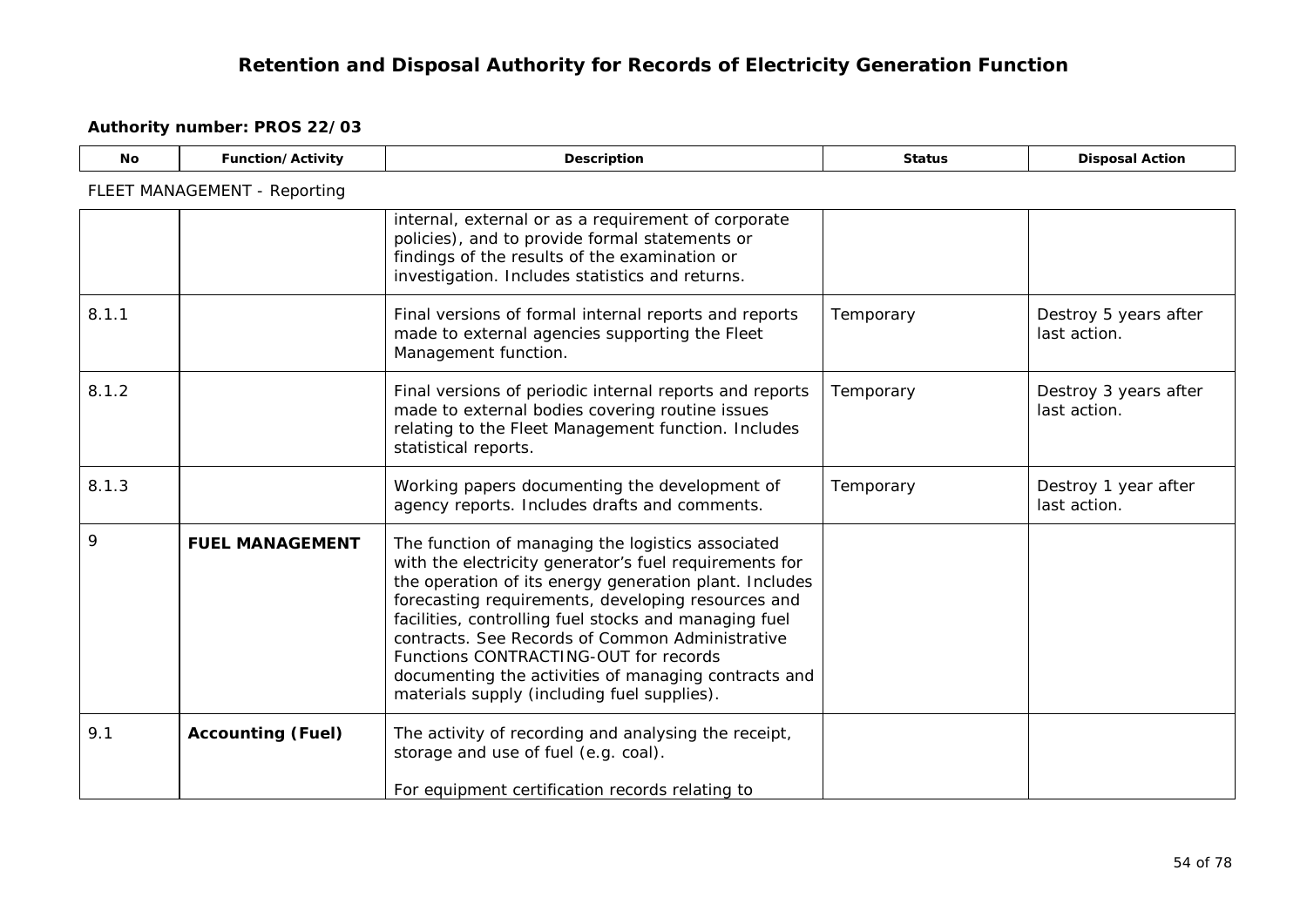| <b>No</b> | Function/Activity                   | Description                                                                                                                                                                                                                                                                                                                                                                                                                                                                                                 | <b>Status</b> | <b>Disposal Action</b>                                   |
|-----------|-------------------------------------|-------------------------------------------------------------------------------------------------------------------------------------------------------------------------------------------------------------------------------------------------------------------------------------------------------------------------------------------------------------------------------------------------------------------------------------------------------------------------------------------------------------|---------------|----------------------------------------------------------|
|           | FUEL MANAGEMENT - Accounting (Fuel) |                                                                                                                                                                                                                                                                                                                                                                                                                                                                                                             |               |                                                          |
|           |                                     | weighing fuel, and required for regulatory<br>compliance, see FUEL MANAGEMENT - Compliance.                                                                                                                                                                                                                                                                                                                                                                                                                 |               |                                                          |
| 9.1.1     |                                     | Master set of reports on the chemical analysis of coal<br>supplied to power stations.                                                                                                                                                                                                                                                                                                                                                                                                                       | Temporary     | Destroy after<br>operational or reference<br>use ceases. |
| 9.1.2     |                                     | Final versions of fuel accounting reports supporting<br>the Fuel Management function. Includes fuel analysis<br>reports and coal accounting reports.                                                                                                                                                                                                                                                                                                                                                        | Temporary     | Destroy 7 years after<br>action completed.               |
| 9.1.3     |                                     | Records documenting the quantities of fuel received<br>from suppliers, e.g. weightometer readings, and<br>surveys of stockpiles, e.g. coal stack survey reports.                                                                                                                                                                                                                                                                                                                                            | Temporary     | Destroy 7 years after<br>action completed.               |
| 9.1.4     |                                     | Working papers and drafts used to support the<br>development of final reports. Includes drafts and<br>comments.                                                                                                                                                                                                                                                                                                                                                                                             | Temporary     | Destroy after final<br>report is released.               |
| 9.2       | Compliance                          | The activities associated with complying with<br>mandatory or optional accountability, fiscal, legal,<br>regulatory or quality standards or requirements to<br>which the organisation is subject. Includes<br>compliance with internal policies, legislation and with<br>national and international standards, such as the ISO<br>9000 series.<br>For reports produced as a result of compliance<br>requirements, see FUEL MANAGEMENT - Reporting.<br>For other records relating to compliance, see General |               |                                                          |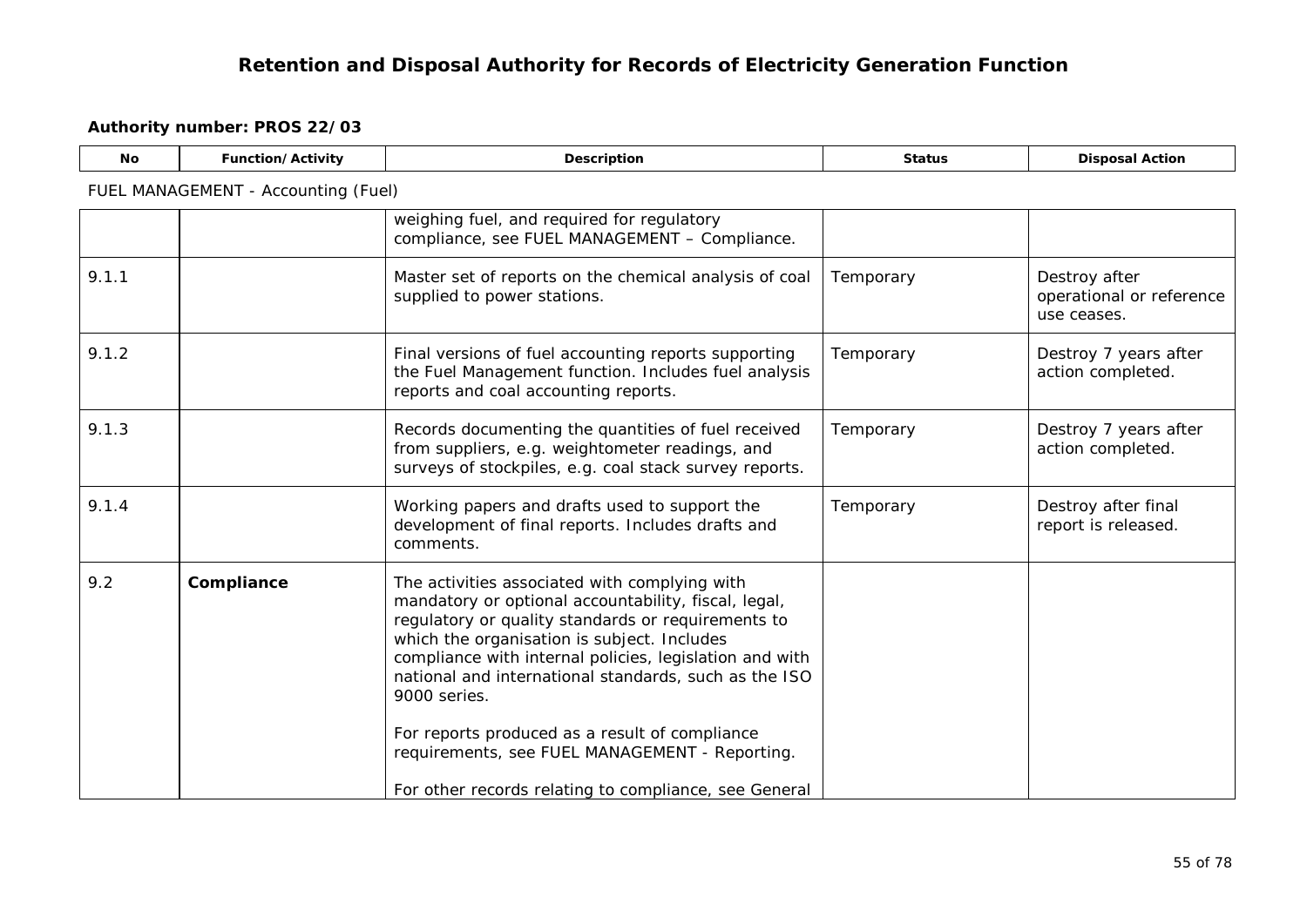| <b>No</b> | Function/Activity            | <b>Description</b>                                                                                                                                                                                                                                                     | <b>Status</b> | <b>Disposal Action</b>                  |  |  |  |
|-----------|------------------------------|------------------------------------------------------------------------------------------------------------------------------------------------------------------------------------------------------------------------------------------------------------------------|---------------|-----------------------------------------|--|--|--|
|           | FUEL MANAGEMENT - Compliance |                                                                                                                                                                                                                                                                        |               |                                         |  |  |  |
|           |                              | Disposal Authority - Administrative Records:<br>COMPLIANCE.                                                                                                                                                                                                            |               |                                         |  |  |  |
| 9.2.1     |                              | Records documenting compliance requirements<br>relating to the Fuel Management function. Includes<br>certification of equipment used for weighing coal.                                                                                                                | Temporary     | Destroy after the life of<br>the plant. |  |  |  |
| 9.3       | Forecasting                  | The activity of predicting requirements, costs, usage<br>and performance.                                                                                                                                                                                              |               |                                         |  |  |  |
| 9.3.1     |                              | Records relating to forecasting fuel management<br>requirements and performance. Includes forecasting<br>reports and spreadsheets.                                                                                                                                     | Temporary     | Destroy 7 years after<br>last action.   |  |  |  |
| 9.3.2     |                              | Working documents supporting the development of<br>forecasting reports and spreadsheets. Includes<br>background material and drafts etc.                                                                                                                               | Temporary     | Destroy after reference<br>ceases.      |  |  |  |
| 9.4       | <b>Market Analysis</b>       | The activity of performing a watching brief on<br>relevant market sectors for competitive analysis<br>and/or benchmarking purposes.                                                                                                                                    |               |                                         |  |  |  |
| 9.4.1     |                              | Records documenting market analysis relating to fuel<br>management. Includes market analysis reports,<br>notes, spreadsheets and other working papers.                                                                                                                 | Temporary     | Destroy after reference<br>ceases.      |  |  |  |
| 9.5       | Reporting                    | The processes associated with initiating or providing<br>a formal response to a situation or request (either<br>internal, external or as a requirement of corporate<br>policies), and to provide formal statements or<br>findings of the results of the examination or |               |                                         |  |  |  |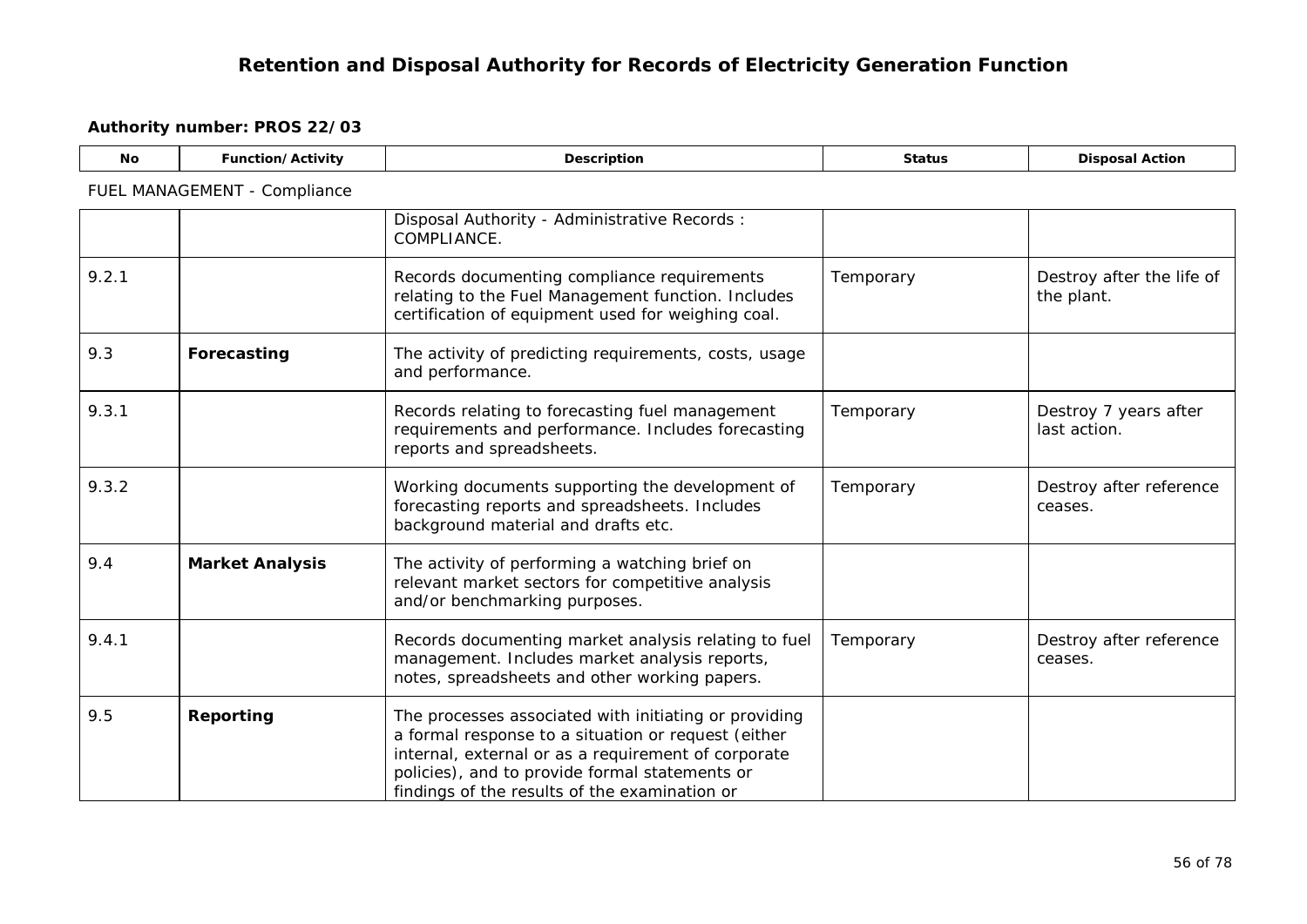| <b>No</b> | Function/Activity                           | Description                                                                                                                                                                                 | <b>Status</b> | <b>Disposal Action</b>                                  |  |  |  |
|-----------|---------------------------------------------|---------------------------------------------------------------------------------------------------------------------------------------------------------------------------------------------|---------------|---------------------------------------------------------|--|--|--|
|           | FUEL MANAGEMENT - Reporting                 |                                                                                                                                                                                             |               |                                                         |  |  |  |
|           |                                             | investigation. Includes statistics and returns.                                                                                                                                             |               |                                                         |  |  |  |
| 9.5.1     |                                             | Final versions of internal reports and reports made to<br>external bodies covering issues relating to the Fuel<br>Management function such as statistical reports etc.                      | Temporary     | Destroy 7 years after<br>last action.                   |  |  |  |
| 9.5.2     |                                             | Records relating to the development of agency<br>reports. Includes working papers, drafts, comments<br>etc.                                                                                 | Temporary     | Destroy 1 year after<br>last action.                    |  |  |  |
| 9.6       | <b>Resource</b><br>Development              | The activity of assessing regional fuel resources and<br>investigating ways in which facilities can be<br>developed.                                                                        |               |                                                         |  |  |  |
| 9.6.1     |                                             | Final reports of investigations and assessments that<br>contain detailed recommendations and initiatives, or<br>have a significant impact on agency policies or<br>regional supply of fuel. | Permanent     | Retain as State<br>Archives, Transfer to<br><b>PROV</b> |  |  |  |
| 9.6.2     |                                             | Final reports of other investigations and<br>assessments.                                                                                                                                   | Temporary     | Destroy 5 years after<br>last action.                   |  |  |  |
| 9.6.3     |                                             | Working papers, background material and drafts<br>used to support the development of final<br>investigation reports.                                                                        | Temporary     | Destroy 2 years after<br>last action.                   |  |  |  |
| 9.7       | <b>Standards &amp;</b><br><b>Procedures</b> | The activity of developing and establishing standard<br>methods of operating. Includes guidelines and<br>instructions (including work instructions).                                        |               |                                                         |  |  |  |
| 9.7.1     |                                             | Final versions of standards and procedures relating                                                                                                                                         | Temporary     | Destroy 7 years after                                   |  |  |  |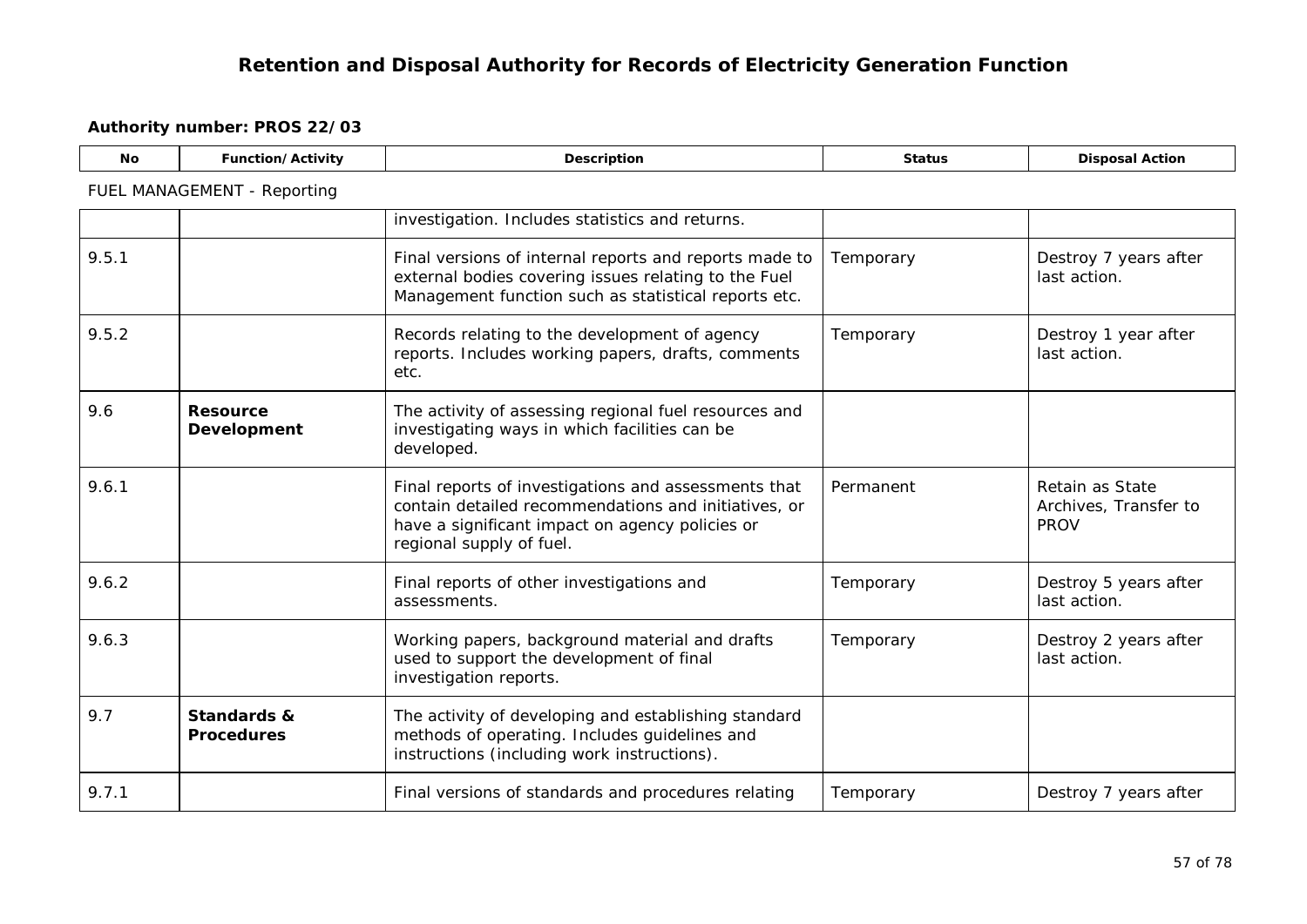| <b>No</b> | Function/Activity                        | <b>Description</b>                                                                                                                                                                                                                                                                                                                                                                                                                                                                                                                                                                                                                  | <b>Status</b> | <b>Disposal Action</b>                |  |  |  |
|-----------|------------------------------------------|-------------------------------------------------------------------------------------------------------------------------------------------------------------------------------------------------------------------------------------------------------------------------------------------------------------------------------------------------------------------------------------------------------------------------------------------------------------------------------------------------------------------------------------------------------------------------------------------------------------------------------------|---------------|---------------------------------------|--|--|--|
|           | FUEL MANAGEMENT - Standards & Procedures |                                                                                                                                                                                                                                                                                                                                                                                                                                                                                                                                                                                                                                     |               |                                       |  |  |  |
|           |                                          | to the Fuel Management function.                                                                                                                                                                                                                                                                                                                                                                                                                                                                                                                                                                                                    |               | standard or procedure<br>superseded.  |  |  |  |
| 9.7.2     |                                          | Records relating to the development and<br>implementation of standards and procedures<br>supporting the Fuel Management function. Includes<br>working papers, drafts, comments, etc.                                                                                                                                                                                                                                                                                                                                                                                                                                                | Temporary     | Destroy 2 years after<br>last action. |  |  |  |
| 10        | <b>GOVERNMENT</b><br><b>RELATIONS</b>    | The function of administering the formal relationship<br>between the organisation and those processes of<br>government not covered by other general<br>administrative or functional keywords. Includes the<br>organisation's relationship with Ministers and<br>Members of Parliament and the political processes of<br>Government; liaison with bodies carrying out<br>investigations and participating in formal inquires<br>and investigations such as Royal Commissions, and<br>inquiries by Parliamentary Committees and the<br>Ombudsman; and relationships with other Local,<br>State, Commonwealth or overseas governments. |               |                                       |  |  |  |
| 10.1      | <b>Meetings</b>                          | The activities associated with gatherings held to<br>formulate, discuss, update or resolve issues,<br>including matters pertaining to the management of<br>the section, department or organisation as a whole.<br>Includes arrangements, agenda, taking of minutes,<br>etc. See Records of Common Administrative<br>Functions COMMITTEES for records of meetings of<br>committees, task forces, working and consultative<br>groups etc. For records of meetings directly<br>concerning or impacting on aspects of the functional                                                                                                    |               |                                       |  |  |  |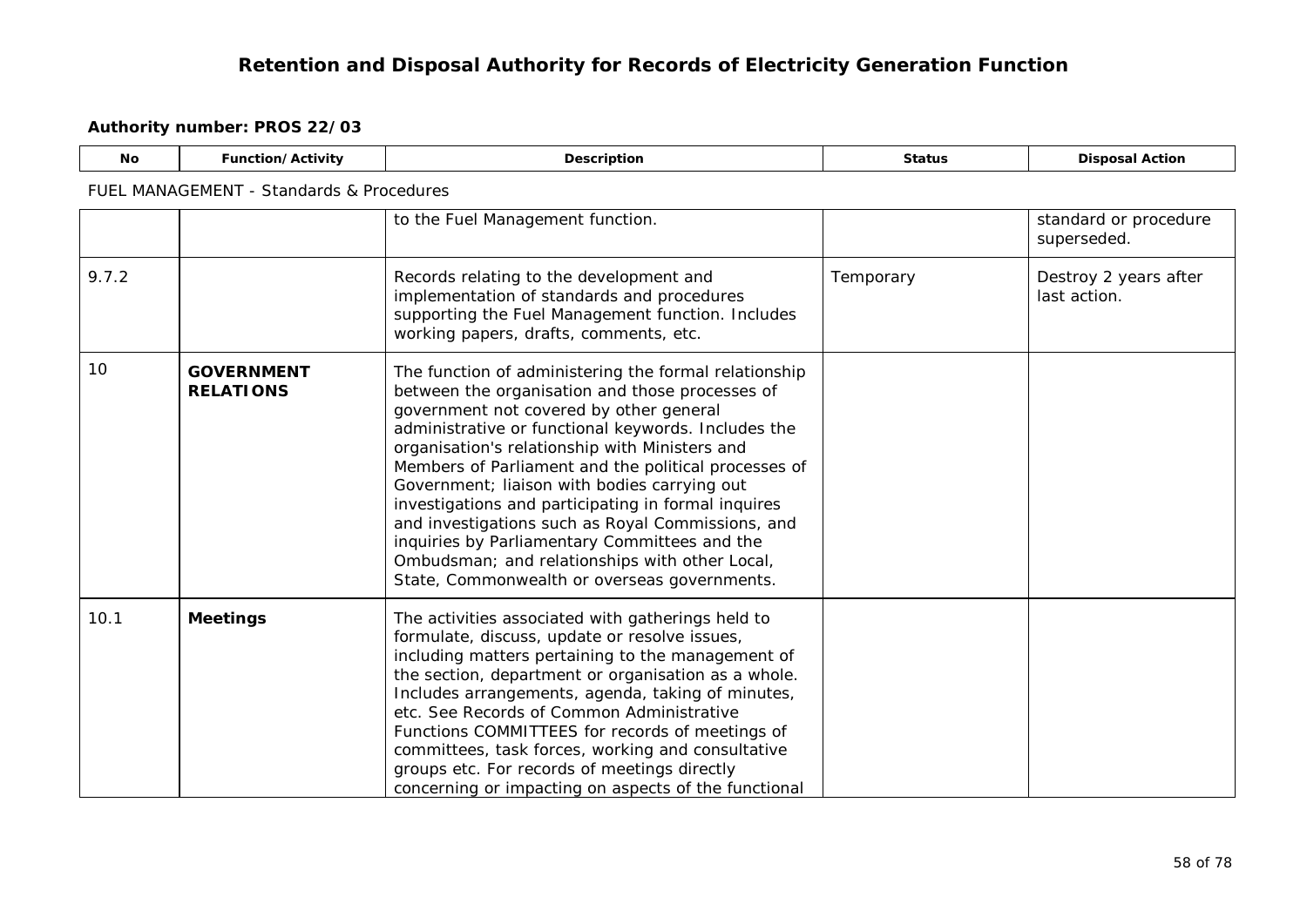| <b>No</b> | Function/Activity                      | Description                                                                                                                                                                                                                                                                                                                                                                                                                                                                                                                                                             | <b>Status</b> | <b>Disposal Action</b>                |  |  |  |
|-----------|----------------------------------------|-------------------------------------------------------------------------------------------------------------------------------------------------------------------------------------------------------------------------------------------------------------------------------------------------------------------------------------------------------------------------------------------------------------------------------------------------------------------------------------------------------------------------------------------------------------------------|---------------|---------------------------------------|--|--|--|
|           | <b>GOVERNMENT RELATIONS - Meetings</b> |                                                                                                                                                                                                                                                                                                                                                                                                                                                                                                                                                                         |               |                                       |  |  |  |
|           |                                        | responsibilities of the organisation see under the<br>relevant Function keyword.                                                                                                                                                                                                                                                                                                                                                                                                                                                                                        |               |                                       |  |  |  |
| 10.1.1    |                                        | Records of meetings with representatives of other<br>government agencies dealing with routine matters or<br>liaison.                                                                                                                                                                                                                                                                                                                                                                                                                                                    | Temporary     | Destroy 3 years after<br>last action. |  |  |  |
| 10.1.2    |                                        | Routine administrative matters relating to meetings.<br>Includes notice of meetings, room bookings, agenda,<br>draft minutes, written apologies etc.                                                                                                                                                                                                                                                                                                                                                                                                                    | Temporary     | Destroy after reference<br>ceases.    |  |  |  |
| 11        | <b>HUMAN RESOURCES</b>                 | The function of managing all employees in the<br>organisation. Employees include permanent,<br>temporary and part-time employees, people working<br>under scholarships, traineeships, apprenticeships and<br>similar relationships. Includes developing and<br>managing human resources policies and procedures,<br>handling appeals in relation to individual members of<br>staff, compliance with various regulations and<br>directives, and managing the overall employment<br>process. See also Records of Common Administrative<br>Functions PERSONNEL MANAGEMENT. |               |                                       |  |  |  |
| 11.1      | Reporting                              | The processes associated with initiating or providing<br>a formal response to a situation or request (either<br>internal, external or as a requirement of corporate<br>policies), and to provide formal statements or<br>findings of the results of the examination or<br>investigation. Includes statistics and returns.                                                                                                                                                                                                                                               |               |                                       |  |  |  |
| 11.1.1    |                                        | Final versions of formal internal reports and reports                                                                                                                                                                                                                                                                                                                                                                                                                                                                                                                   | Temporary     | Destroy 5 years after                 |  |  |  |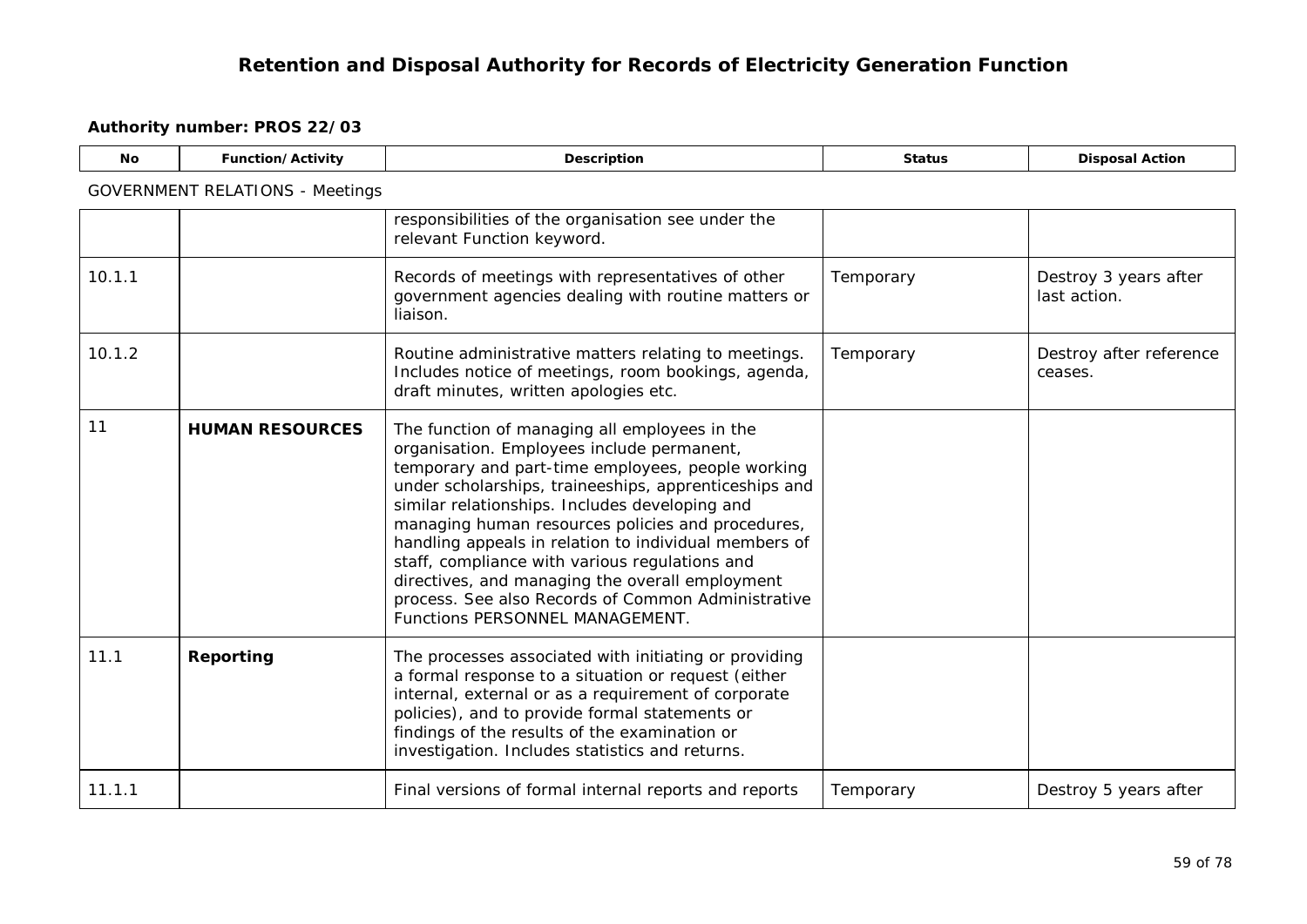| <b>No</b> | Function/Activity                     | Description                                                                                                                                                                                                                                                                                                                                                                                                             | <b>Status</b> | <b>Disposal Action</b>                |  |  |  |
|-----------|---------------------------------------|-------------------------------------------------------------------------------------------------------------------------------------------------------------------------------------------------------------------------------------------------------------------------------------------------------------------------------------------------------------------------------------------------------------------------|---------------|---------------------------------------|--|--|--|
|           | <b>HUMAN RESOURCES - Reporting</b>    |                                                                                                                                                                                                                                                                                                                                                                                                                         |               |                                       |  |  |  |
|           |                                       | made to external agencies supporting the Human<br>Resources function.                                                                                                                                                                                                                                                                                                                                                   |               | last action.                          |  |  |  |
| 11.1.2    |                                       | Final versions of periodic internal reports and reports<br>made to external bodies covering routine issues<br>relating to the Human Resources function. Includes<br>statistical reports.                                                                                                                                                                                                                                | Temporary     | Destroy 3 years after<br>last action. |  |  |  |
| 11.1.3    |                                       | Working papers documenting the development of<br>agency reports. Includes drafts and comments.                                                                                                                                                                                                                                                                                                                          | Temporary     | Destroy 1 year after<br>last action.  |  |  |  |
| 11.2      | Research                              | The activities involved in investigating or enquiring<br>into a subject or area of interest in order to discover<br>facts, principles, etc. Used to support the<br>development of projects, standards, guidelines etc.,<br>and the business activities of the organisation in<br>general. Includes following up enquiries relating to<br>organisational programs, projects, working papers,<br>literature searches etc. |               |                                       |  |  |  |
| 11.2.1    |                                       | Records documenting detailed research carried out to<br>support the Human Resources function.                                                                                                                                                                                                                                                                                                                           | Temporary     | Destroy 5 years after<br>last action. |  |  |  |
| 11.2.2    |                                       | Records documenting routine research carried out to<br>support the Human Resources function.                                                                                                                                                                                                                                                                                                                            | Temporary     | Destroy after reference<br>ceases.    |  |  |  |
| 12        | <b>INDUSTRIAL</b><br><b>RELATIONS</b> | The function of establishing formal relations with the<br>organisation's employees and their representatives to<br>achieve a harmonious workplace. Includes<br>negotiations conducted to obtain determinations,<br>agreements or awards, industrial disputes settled                                                                                                                                                    |               |                                       |  |  |  |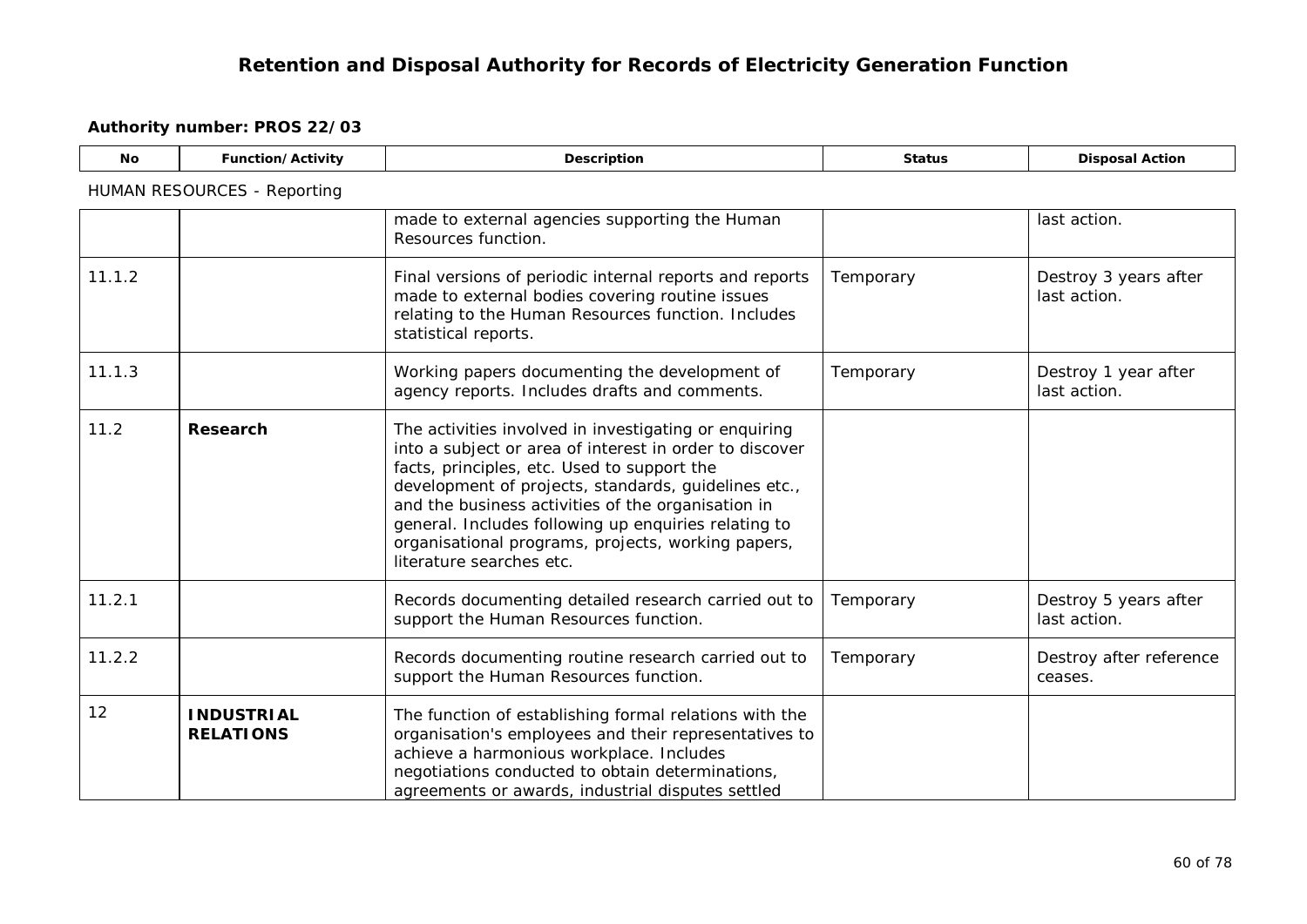| <b>No</b> | Function/Activity                       | Description                                                                                                                                                                                                                                                                                                                                                                                                                                                                                                                                                                                                                                                          | <b>Status</b> | <b>Disposal Action</b>                   |
|-----------|-----------------------------------------|----------------------------------------------------------------------------------------------------------------------------------------------------------------------------------------------------------------------------------------------------------------------------------------------------------------------------------------------------------------------------------------------------------------------------------------------------------------------------------------------------------------------------------------------------------------------------------------------------------------------------------------------------------------------|---------------|------------------------------------------|
|           | <b>INDUSTRIAL RELATIONS - Planning</b>  |                                                                                                                                                                                                                                                                                                                                                                                                                                                                                                                                                                                                                                                                      |               |                                          |
|           |                                         | within the organisation or by an external arbiter and<br>reports of the state of industrial relations within the<br>organisation.                                                                                                                                                                                                                                                                                                                                                                                                                                                                                                                                    |               |                                          |
| 12.1      | Planning                                | The process of formulating ways in which objectives<br>can be achieved. Includes determination of services,<br>needs and solutions to those needs.                                                                                                                                                                                                                                                                                                                                                                                                                                                                                                                   |               |                                          |
| 12.1.1    |                                         | Final versions of plans supporting the Industrial<br>Relations function, including workforce plans.                                                                                                                                                                                                                                                                                                                                                                                                                                                                                                                                                                  | Temporary     | Destroy 1 year after<br>plan superseded. |
| 12.1.2    |                                         | Working papers supporting the development of<br>plans. Includes background papers, drafts,<br>comments etc. Also includes plans not approved.                                                                                                                                                                                                                                                                                                                                                                                                                                                                                                                        | Temporary     | Destroy 2 years after<br>last action.    |
| 13        | <b>INFORMATION</b><br><b>MANAGEMENT</b> | The function of managing the organisation's<br>information resources. Includes creating, capturing,<br>registering, classifying, indexing, storing, retrieving<br>and disposing of records and developing strategies to<br>manage records. Also includes the control and<br>disposal of library and other information products,<br>items kept for reference purposes, and the provision<br>of services to internal and external customers, based<br>on information resources. See Records of Common<br><b>Administrative Functions INFORMATION</b><br>MANAGEMENT - FREEDOM OF INFORMATION (FOI)<br>for records relating to Freedom of Information (FOI)<br>requests. |               |                                          |
| 13.1      | Conservation                            | The activities involved in the preservation,<br>protection, maintenance, restoration and                                                                                                                                                                                                                                                                                                                                                                                                                                                                                                                                                                             |               |                                          |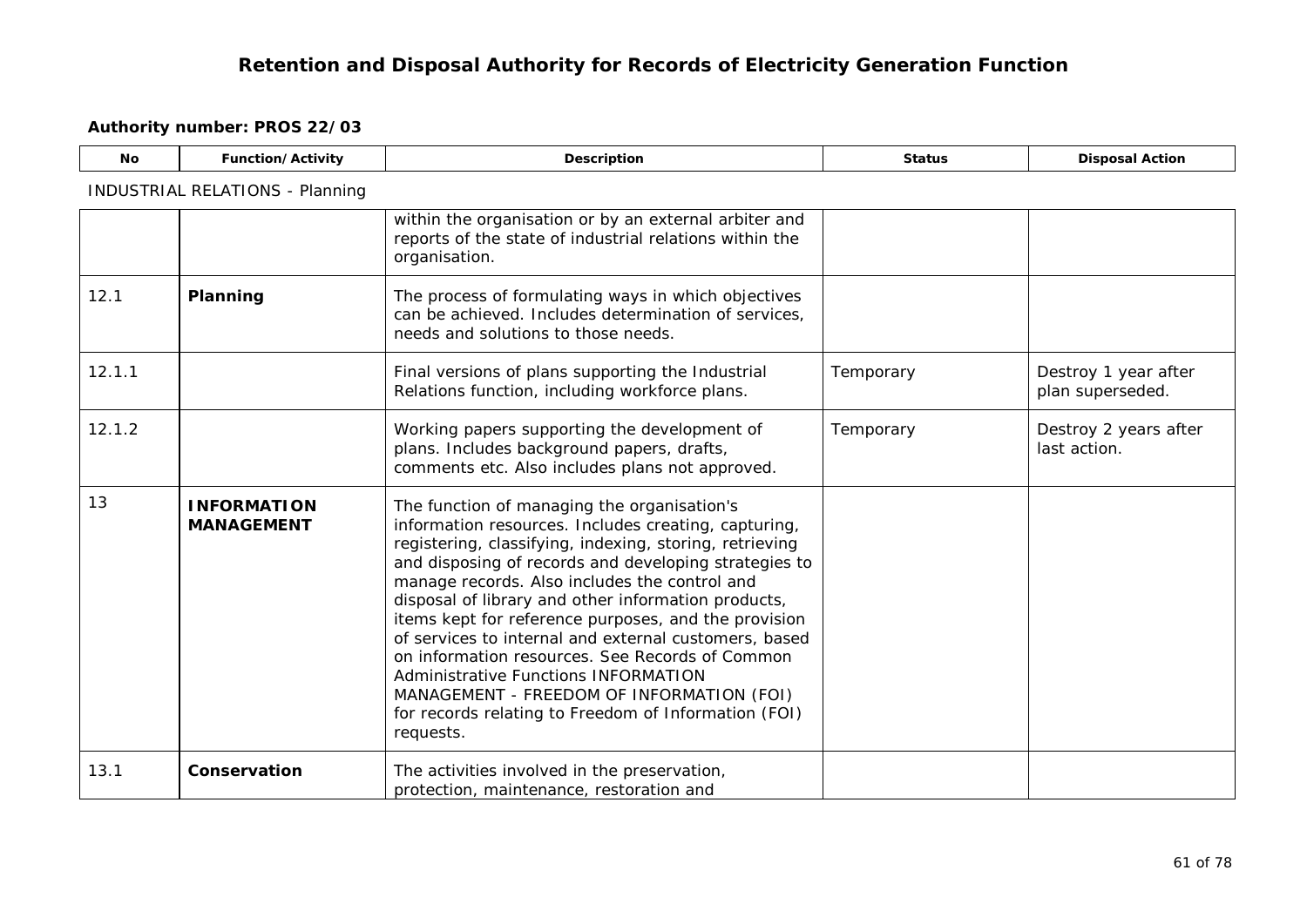| <b>No</b> | Function/Activity                            | Description                                                                                                                                                                                                                                                                                                                                                                                                                 | <b>Status</b> | <b>Disposal Action</b>                |
|-----------|----------------------------------------------|-----------------------------------------------------------------------------------------------------------------------------------------------------------------------------------------------------------------------------------------------------------------------------------------------------------------------------------------------------------------------------------------------------------------------------|---------------|---------------------------------------|
|           | <b>INFORMATION MANAGEMENT - Conservation</b> |                                                                                                                                                                                                                                                                                                                                                                                                                             |               |                                       |
|           |                                              | enhancement of properties, including buildings and<br>land, and information resources and artefacts.                                                                                                                                                                                                                                                                                                                        |               |                                       |
| 13.1.1    |                                              | Records documenting the preservation of agency<br>records and information sources.                                                                                                                                                                                                                                                                                                                                          | Temporary     | Destroy 5 years after<br>last action. |
| 13.2      | <b>Implementation</b>                        | The activities associated with carrying out or putting<br>into action, plans, policies, procedures or<br>instructions, all of which could be internally or<br>externally driven. Includes manual or automated<br>databases, applications or systems, but excludes the<br>installation of equipment. Also includes monitoring to<br>ensure that the implementation goes according to<br>schedule and that standards are met. |               |                                       |
| 13.2.1    |                                              | Records relating to the implementation of<br>information management policies, procedures and<br>systems. Includes implementation projects, pilots<br>and post implementation reviews.                                                                                                                                                                                                                                       | Temporary     | Destroy 3 years after<br>last action. |
| 13.3      | <b>Meetings</b>                              | The activities associated with gatherings held to<br>formulate, discuss, update or resolve issues,<br>including matters pertaining to the management of<br>the section, department or organisation as a whole.<br>Includes arrangements, agenda, taking of minutes,<br>etc.                                                                                                                                                 |               |                                       |
| 13.3.1    |                                              | Records of meetings, either internal or external, held<br>to support the Information Management function.                                                                                                                                                                                                                                                                                                                   | Temporary     | Destroy 3 years after<br>last action. |
| 13.3.2    |                                              | Routine administrative matters relating to meetings.                                                                                                                                                                                                                                                                                                                                                                        | Temporary     | Destroy after reference               |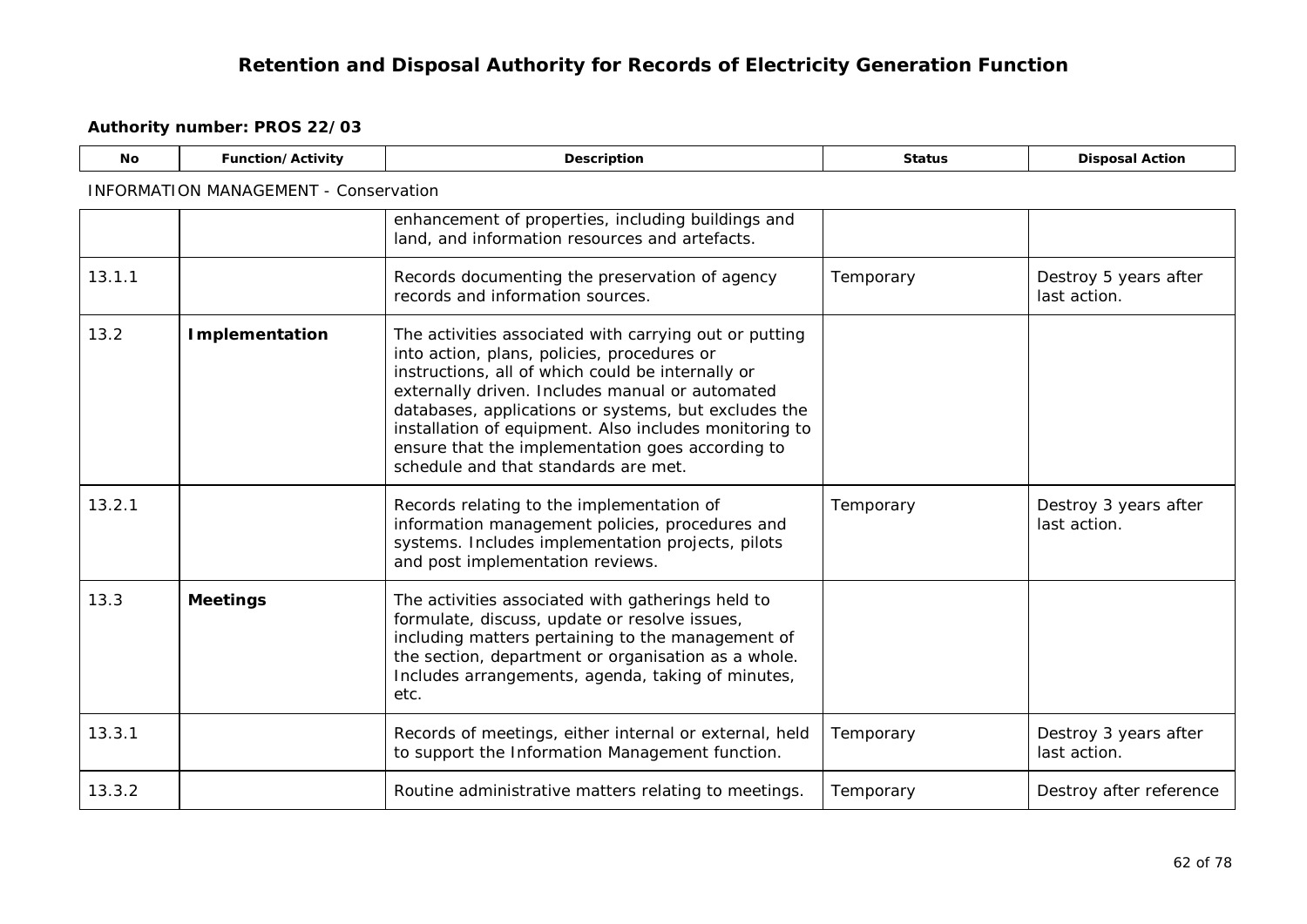| <b>No</b> | <b>Function/Activity</b>                 | <b>Description</b>                                                                                                                                                                                                                                                                                                                                                                                                                                                                                                                                                                                                                                                                        | <b>Status</b> | <b>Disposal Action</b>                |  |  |  |
|-----------|------------------------------------------|-------------------------------------------------------------------------------------------------------------------------------------------------------------------------------------------------------------------------------------------------------------------------------------------------------------------------------------------------------------------------------------------------------------------------------------------------------------------------------------------------------------------------------------------------------------------------------------------------------------------------------------------------------------------------------------------|---------------|---------------------------------------|--|--|--|
|           | <b>INFORMATION MANAGEMENT - Research</b> |                                                                                                                                                                                                                                                                                                                                                                                                                                                                                                                                                                                                                                                                                           |               |                                       |  |  |  |
|           |                                          | Includes notice of meetings, room bookings, agenda,<br>draft minutes, written apologies etc.                                                                                                                                                                                                                                                                                                                                                                                                                                                                                                                                                                                              |               | ceases.                               |  |  |  |
| 13.4      | Research                                 | The activities involved in investigating or enquiring<br>into a subject or area of interest in order to discover<br>facts, principles etc. Used to support the<br>development of projects, standards, guidelines etc.,<br>and the business activities of the organisation in<br>general. Includes following up enquiries relating to<br>organisational programs, projects, working papers,<br>literature searches etc.                                                                                                                                                                                                                                                                    |               |                                       |  |  |  |
| 13.4.1    |                                          | Records documenting detailed research carried out to<br>support the Information Management function.                                                                                                                                                                                                                                                                                                                                                                                                                                                                                                                                                                                      | Temporary     | Destroy 5 years after<br>last action. |  |  |  |
| 13.4.2    |                                          | Records documenting routine research carried out to<br>support the Information Management function.                                                                                                                                                                                                                                                                                                                                                                                                                                                                                                                                                                                       | Temporary     | Destroy after reference<br>ceases.    |  |  |  |
| 14        | <b>LEGAL SERVICES</b>                    | The function of providing legal services to the<br>organisation. Includes the interpretation and<br>provision of advice to the organisation regarding<br>legal matters, the drawing up of legal agreements<br>and the handling of legal action and disputes. Also<br>includes legal advice received from in-house<br>consultants and external sources. See STRATEGIC<br>MANAGEMENT - LEGISLATION for submissions<br>relating to the formulation and amendment of<br>legislation which provides the legislative basis for the<br>organisation. See Records of Common Administrative<br>Functions GOVERNMENT RELATIONS for records<br>relating to advice given on legislation formulated by |               |                                       |  |  |  |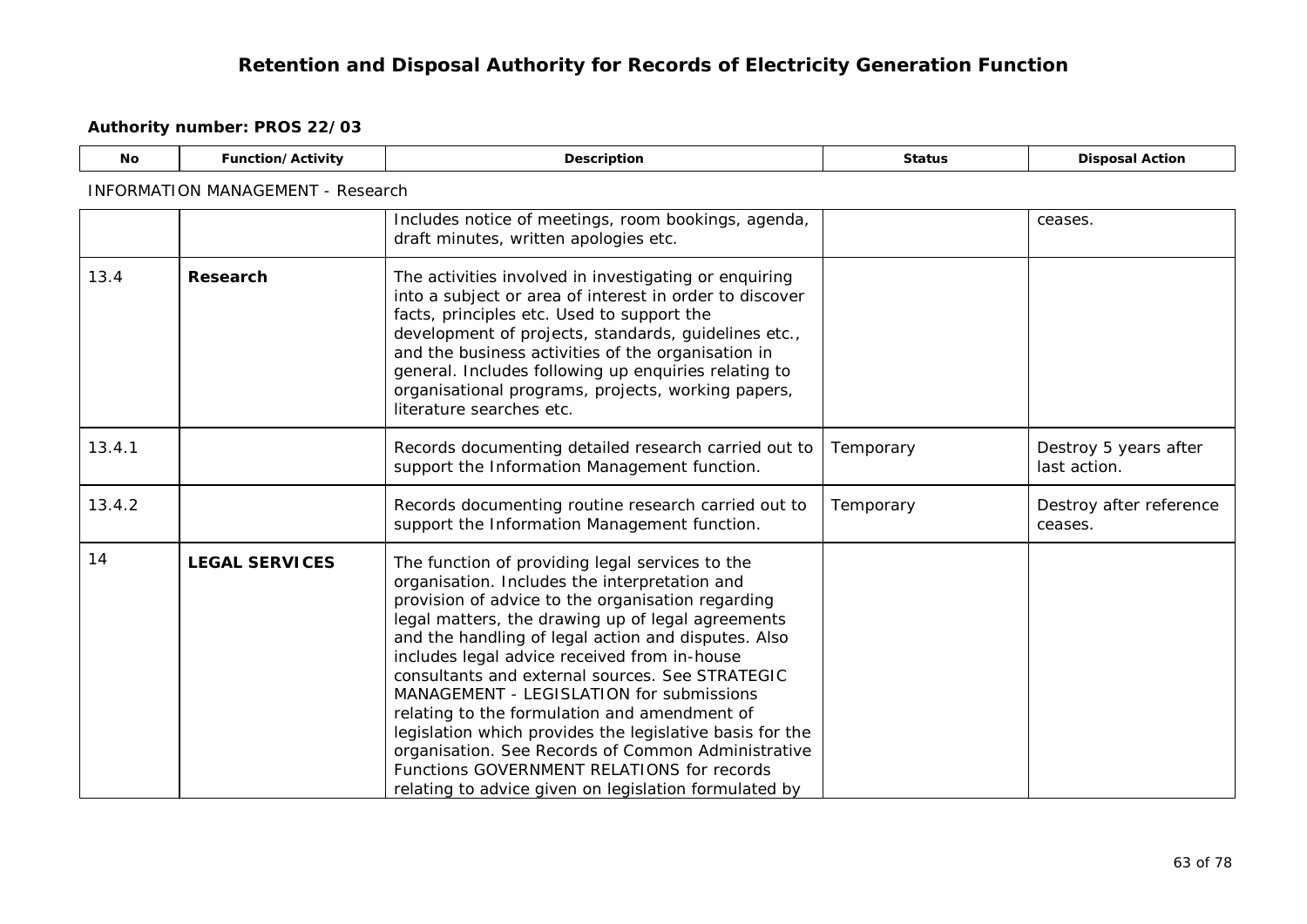| <b>No</b> | Function/Activity                | Description                                                                                                                                                                                                                                                                                                               | <b>Status</b> | <b>Disposal Action</b>                |
|-----------|----------------------------------|---------------------------------------------------------------------------------------------------------------------------------------------------------------------------------------------------------------------------------------------------------------------------------------------------------------------------|---------------|---------------------------------------|
|           | <b>LEGAL SERVICES - Meetings</b> |                                                                                                                                                                                                                                                                                                                           |               |                                       |
|           |                                  | other government bodies or submissions made to<br>external agencies on legal or other matters. See<br>Records of Common Administrative Functions LEGAL<br>SERVICES for subpoenas or discovery orders to<br>produce documents or summons of people to give<br>evidence in court.                                           |               |                                       |
| 14.1      | <b>Meetings</b>                  | The activities associated with gatherings held to<br>formulate, discuss, update or resolve issues,<br>including matters pertaining to the management of<br>the section, department or organisation as a whole.<br>Includes arrangements, agenda, taking of minutes,<br>etc.                                               |               |                                       |
| 14.1.1    |                                  | Records of meetings, either internal or external, held<br>to support the Legal Services function.                                                                                                                                                                                                                         | Temporary     | Destroy 3 years after<br>last action. |
| 14.1.2    |                                  | Routine administrative matters relating to meetings.<br>Includes notice of meetings, room bookings, agenda,<br>draft minutes, written apologies etc.                                                                                                                                                                      | Temporary     | Destroy after reference<br>ceases.    |
| 14.2      | Reporting                        | The processes associated with initiating or providing<br>a formal response to a situation or request (either<br>internal, external or as a requirement of corporate<br>policies), and to provide formal statements or<br>findings of the results of the examination or<br>investigation. Includes statistics and returns. |               |                                       |
| 14.2.1    |                                  | Records relating to the preparation of internally<br>submitted reports on the Legal Services function                                                                                                                                                                                                                     | Temporary     | Destroy 5 years after<br>last action. |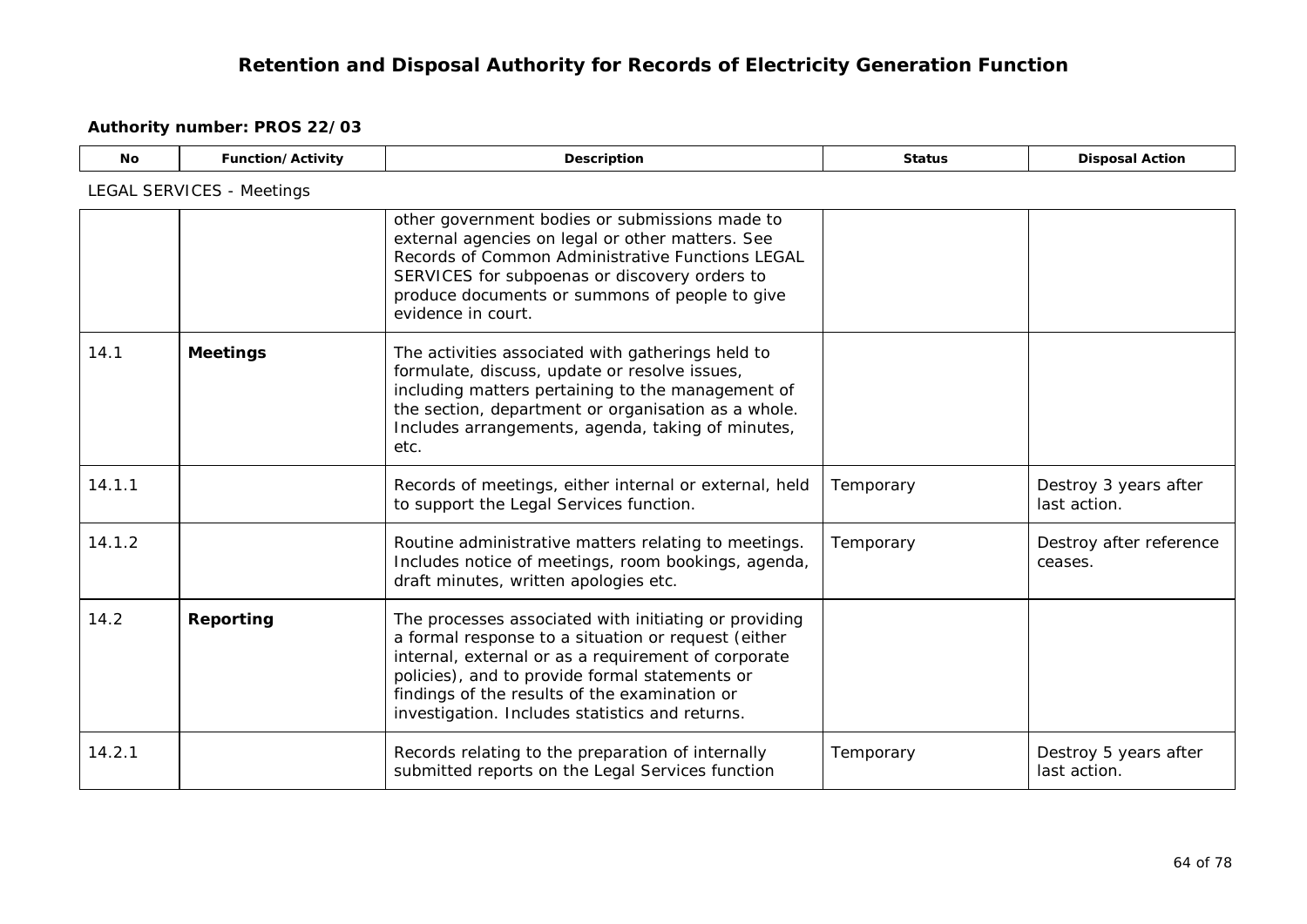| <b>No</b> | Function/Activity                                           | Description                                                                                                                                                                                                                                                                                                                                                                                                                                                                                                                                                                                                | <b>Status</b> | <b>Disposal Action</b>                |  |  |
|-----------|-------------------------------------------------------------|------------------------------------------------------------------------------------------------------------------------------------------------------------------------------------------------------------------------------------------------------------------------------------------------------------------------------------------------------------------------------------------------------------------------------------------------------------------------------------------------------------------------------------------------------------------------------------------------------------|---------------|---------------------------------------|--|--|
|           | OCCUPATIONAL HEALTH & SAFETY (OH&S)                         |                                                                                                                                                                                                                                                                                                                                                                                                                                                                                                                                                                                                            |               |                                       |  |  |
| 15        | <b>OCCUPATIONAL</b><br><b>HEALTH &amp; SAFETY</b><br>(OH&S) | The function of implementing and co-ordinating<br>occupational health and safety and associated<br>legislation throughout the organisation. Includes<br>safety policy and the monitoring of safe work<br>practices, procedures and preventative measures.<br>Includes the establishment of committees to<br>investigate and advise on health and safety issues in<br>the workplace.                                                                                                                                                                                                                        |               |                                       |  |  |
| 15.1      | <b>Meetings</b>                                             | The activities associated with gatherings held to<br>formulate, discuss, update or resolve issues,<br>including matters pertaining to the management of<br>the section, department or organisation as a whole.<br>Includes arrangements, agenda, taking of minutes,<br>etc. For records of executive level OH&S committees<br>see Records of Common Administrative Functions<br>COMMITTEES - INTERNAL COMMITTEES -<br>STRATEGIC. For records of operational OH&S<br>committees or consultative group meetings, see<br>Records of Common Administrative Functions<br>OCCUPATIONAL HEALTH AND SAFETY (OH&S). |               |                                       |  |  |
| 15.1.1    |                                                             | Records of routine, operational, informal or ad hoc<br>meetings relating to the implementation and co-<br>ordination of Occupational Health & Safety.                                                                                                                                                                                                                                                                                                                                                                                                                                                      | Temporary     | Destroy 3 years after<br>last action. |  |  |
| 15.1.2    |                                                             | Routine administrative matters relating to meetings.<br>Includes notice of meetings, room bookings, agenda,<br>draft minutes, written apologies etc.                                                                                                                                                                                                                                                                                                                                                                                                                                                       | Temporary     | Destroy after reference<br>ceases.    |  |  |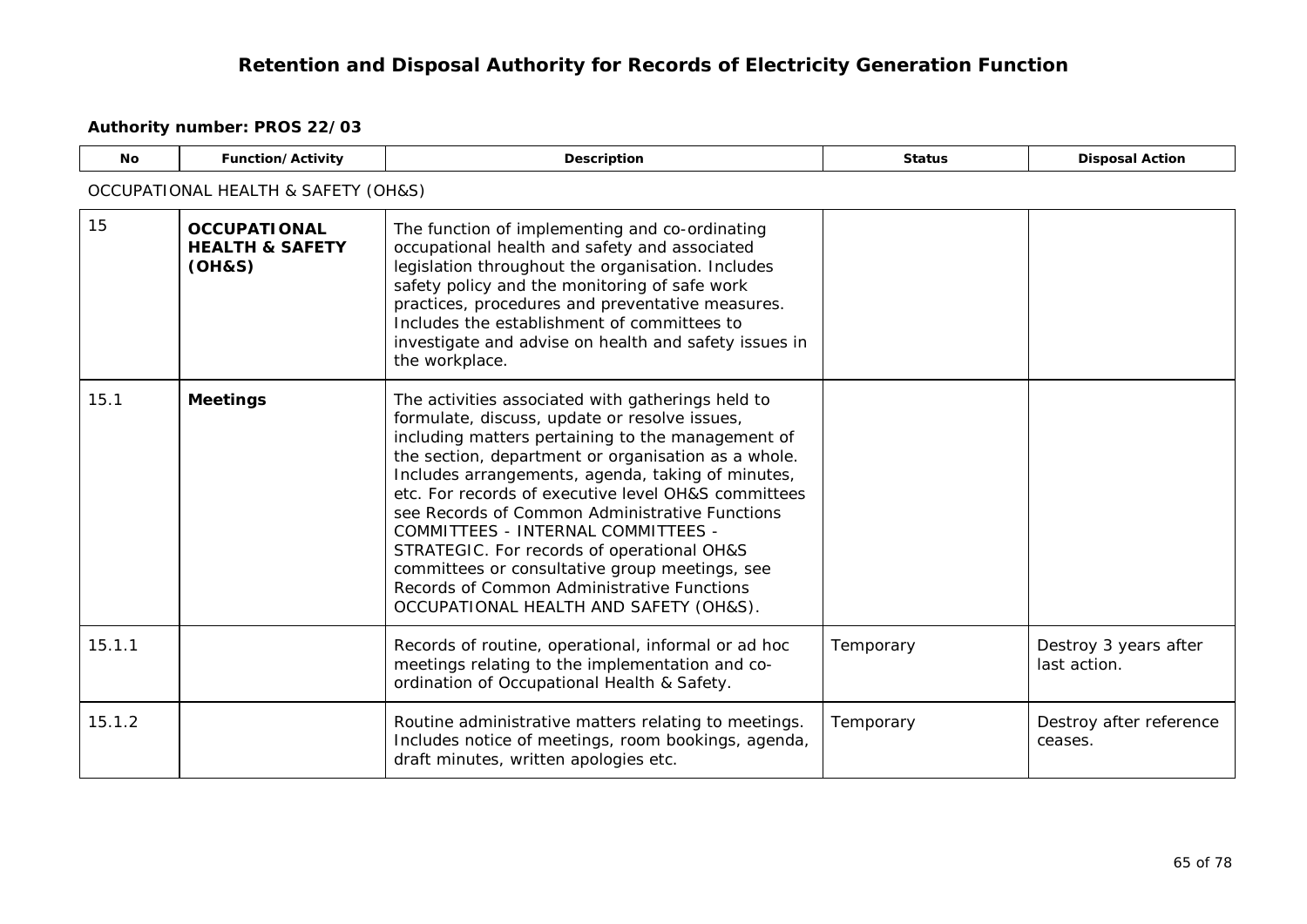| <b>No</b> | Function/Activity                              | Description                                                                                                                                                                                                                                                                                                               | <b>Status</b> | <b>Disposal Action</b>                                  |  |  |  |
|-----------|------------------------------------------------|---------------------------------------------------------------------------------------------------------------------------------------------------------------------------------------------------------------------------------------------------------------------------------------------------------------------------|---------------|---------------------------------------------------------|--|--|--|
|           | OCCUPATIONAL HEALTH & SAFETY (OH&S) - Planning |                                                                                                                                                                                                                                                                                                                           |               |                                                         |  |  |  |
| 15.2      | Planning                                       | The process of formulating ways in which objectives<br>can be achieved. Includes determination of services,<br>needs and solutions to those needs.                                                                                                                                                                        |               |                                                         |  |  |  |
| 15.2.1    |                                                | Master copies of approved strategic plans to support<br>the Occupational Health & Safety function.                                                                                                                                                                                                                        | Temporary     | Destroy 10 years after<br>last action.                  |  |  |  |
| 15.2.2    |                                                | Final versions of operational plans supporting the<br>Occupational Health & Safety function.                                                                                                                                                                                                                              | Temporary     | Destroy 1 year after<br>plan superseded.                |  |  |  |
| 15.2.3    |                                                | Working papers supporting the development of<br>plans. Includes background papers, drafts,<br>comments etc. Also includes plans not approved.                                                                                                                                                                             | Temporary     | Destroy 2 years after<br>last action.                   |  |  |  |
| 15.3      | Reporting                                      | The processes associated with initiating or providing<br>a formal response to a situation or request (either<br>internal, external or as a requirement of corporate<br>policies), and to provide formal statements or<br>findings of the results of the examination or<br>investigation. Includes statistics and returns. |               |                                                         |  |  |  |
| 15.3.1    |                                                | Final versions of internal reports, and reports made<br>to external bodies relating to the Occupational Health<br>& Safety function that contain detailed<br>recommendations and initiatives, or have a<br>significant impact on agency policies.                                                                         | Permanent     | Retain as State<br>Archives, Transfer to<br><b>PROV</b> |  |  |  |
| 15.3.2    |                                                | Final versions of internal reports and reports made to<br>external bodies covering routine issues relating to<br>the Occupational Health & Safety function. Includes                                                                                                                                                      | Temporary     | Destroy 7 years after<br>last action.                   |  |  |  |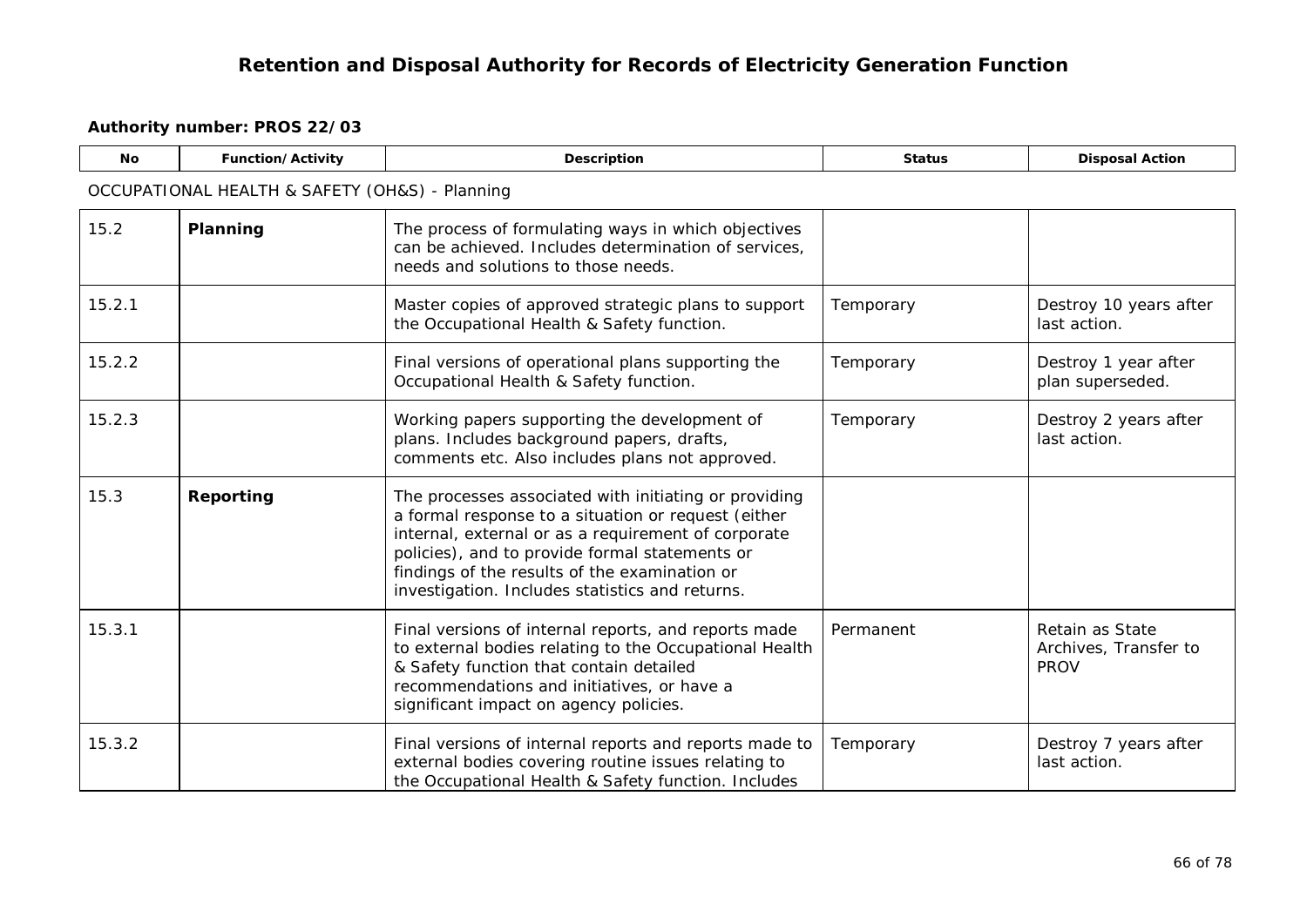| <b>No</b> | Function/Activity                               | Description                                                                                                                                                                                                                                                                                                                                                                                                                                                                                  | <b>Status</b> | <b>Disposal Action</b>                |  |  |  |  |
|-----------|-------------------------------------------------|----------------------------------------------------------------------------------------------------------------------------------------------------------------------------------------------------------------------------------------------------------------------------------------------------------------------------------------------------------------------------------------------------------------------------------------------------------------------------------------------|---------------|---------------------------------------|--|--|--|--|
|           | OCCUPATIONAL HEALTH & SAFETY (OH&S) - Reporting |                                                                                                                                                                                                                                                                                                                                                                                                                                                                                              |               |                                       |  |  |  |  |
|           |                                                 | statistical reports and returns.                                                                                                                                                                                                                                                                                                                                                                                                                                                             |               |                                       |  |  |  |  |
| 15.3.3    |                                                 | Records relating to the development of agency<br>reports. Includes working papers, drafts, comments<br>etc.                                                                                                                                                                                                                                                                                                                                                                                  | Temporary     | Destroy 2 years after<br>last action. |  |  |  |  |
| 15.4      | Research                                        | The activities involved in investigating or enquiring<br>into a subject or area of interest in order to discover<br>facts, principles etc. Used to support the<br>development of projects, standards, guidelines etc.,<br>and the business activities of the organisation in<br>general. Includes following up enquiries relating to<br>organisational programs, projects, working papers,<br>literature searches etc. Add the name of the research<br>topic as free text.                   |               |                                       |  |  |  |  |
| 15.4.1    |                                                 | Records documenting detailed research carried out to<br>support the Occupational Health & Safety function.                                                                                                                                                                                                                                                                                                                                                                                   | Temporary     | Destroy 5 years after<br>last action. |  |  |  |  |
| 15.4.2    |                                                 | Records documenting routine research carried out to<br>support the Occupational Health & Safety function.                                                                                                                                                                                                                                                                                                                                                                                    | Temporary     | Destroy after reference<br>ceases.    |  |  |  |  |
| 16        | <b>PLANT OPERATIONS</b>                         | The function of managing the operations of the<br>electricity generating plant and associated support<br>activities. Includes: - the issue of regular operational<br>instructions- recording of plant production events<br>including incidents and outages- collection and<br>analysis of data relating to plant operations and<br>performance, including process and water chemistry-<br>monitoring of consumption of bulk chemicals and<br>other consumables- the issue of permits to work |               |                                       |  |  |  |  |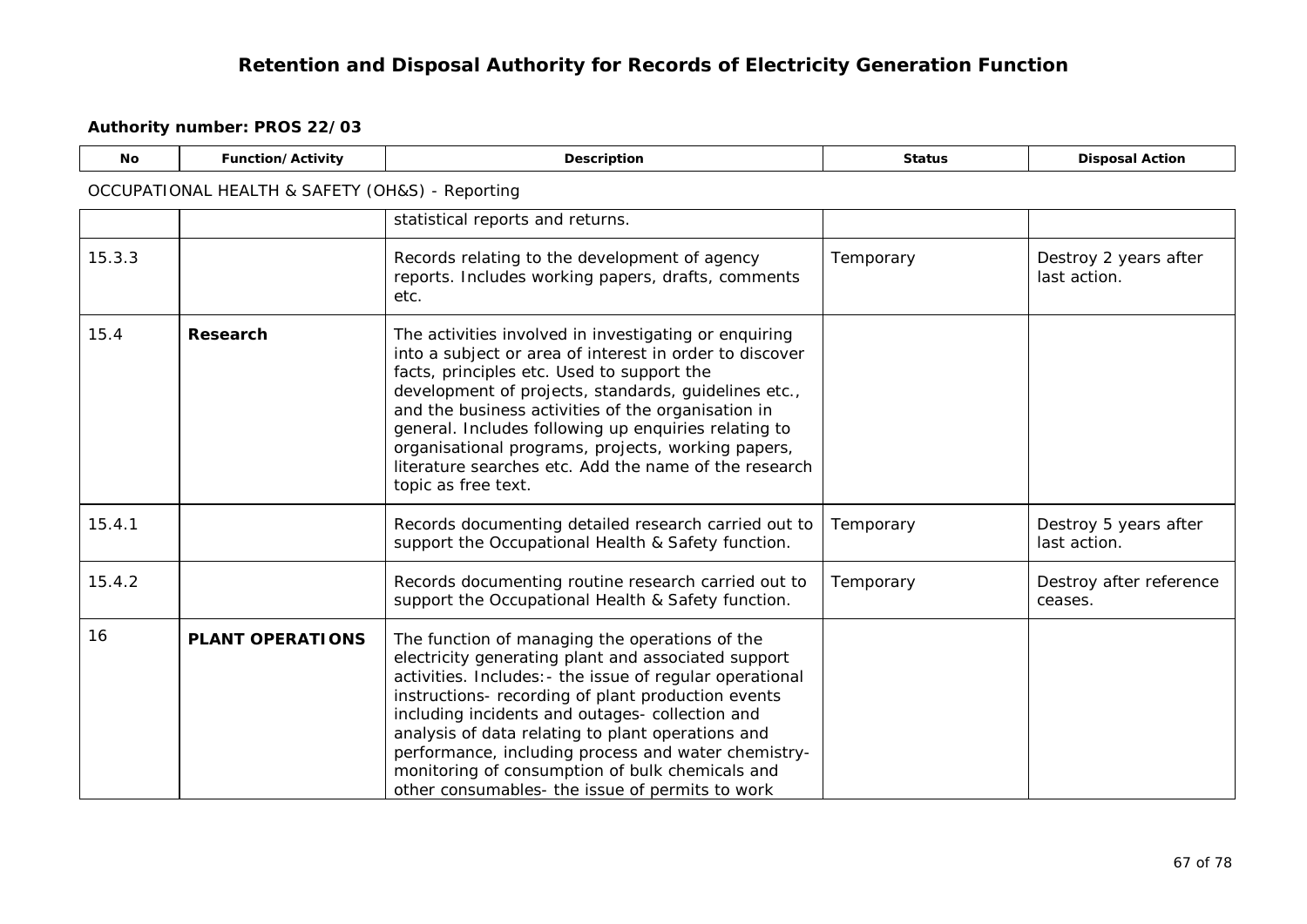| No.    | Function/Activity                                  | Description                                                                                                                                                                                                                                                                                                            | <b>Status</b> | <b>Disposal Action</b>                                                                                 |
|--------|----------------------------------------------------|------------------------------------------------------------------------------------------------------------------------------------------------------------------------------------------------------------------------------------------------------------------------------------------------------------------------|---------------|--------------------------------------------------------------------------------------------------------|
|        | PLANT OPERATIONS - Authorisation                   |                                                                                                                                                                                                                                                                                                                        |               |                                                                                                        |
|        |                                                    | (maintenance)- compliance reporting to external<br>organisations regarding plant operations.                                                                                                                                                                                                                           |               |                                                                                                        |
| 16.1   | Authorisation                                      | The process of seeking and granting permission to<br>undertake a requested action.                                                                                                                                                                                                                                     |               |                                                                                                        |
| 16.1.1 |                                                    | Records relating to successful applications and<br>submissions for approvals, permits, authorisations,<br>etc. supporting the Plant Operations function.<br>Includes access authorities and permits to work on<br>plant for the purpose of maintenance, cleaning or<br>repair, and permits to work in confined spaces. | Temporary     | Destroy 7 years after<br>expiry, suspension or<br>cancellation of<br>authority.                        |
| 16.1.2 |                                                    | Records relating to unsuccessful applications and<br>submissions.                                                                                                                                                                                                                                                      | Temporary     | Destroy 7 years after<br>last action.                                                                  |
| 16.2   | <b>Chemical Analysis &amp;</b><br><b>Treatment</b> | The activity of analysing and/or chemically treating<br>substances. Includes using chemicals to control the<br>quality of water, emissions, etc, associated with plant<br>operations.                                                                                                                                  |               |                                                                                                        |
| 16.2.1 |                                                    | Final versions of chemical analysis reports supporting<br>the Plant Operations function. Includes Unit Chemical<br>Out of Limits reports, boiler feed water and boiler<br>water analysis reports, and cooling water analysis<br>reports.                                                                               | Temporary     | Destroy 7 years after<br>the plant is disposed of<br>or otherwise<br>permanently ceases to<br>operate. |
| 16.2.2 |                                                    | Records relating to the application and addition of<br>chemicals to maintain water chemistry.                                                                                                                                                                                                                          | Temporary     | Destroy 7 years after<br>last action.                                                                  |
| 16.3   | Compliance                                         | The activities associated with complying with                                                                                                                                                                                                                                                                          |               |                                                                                                        |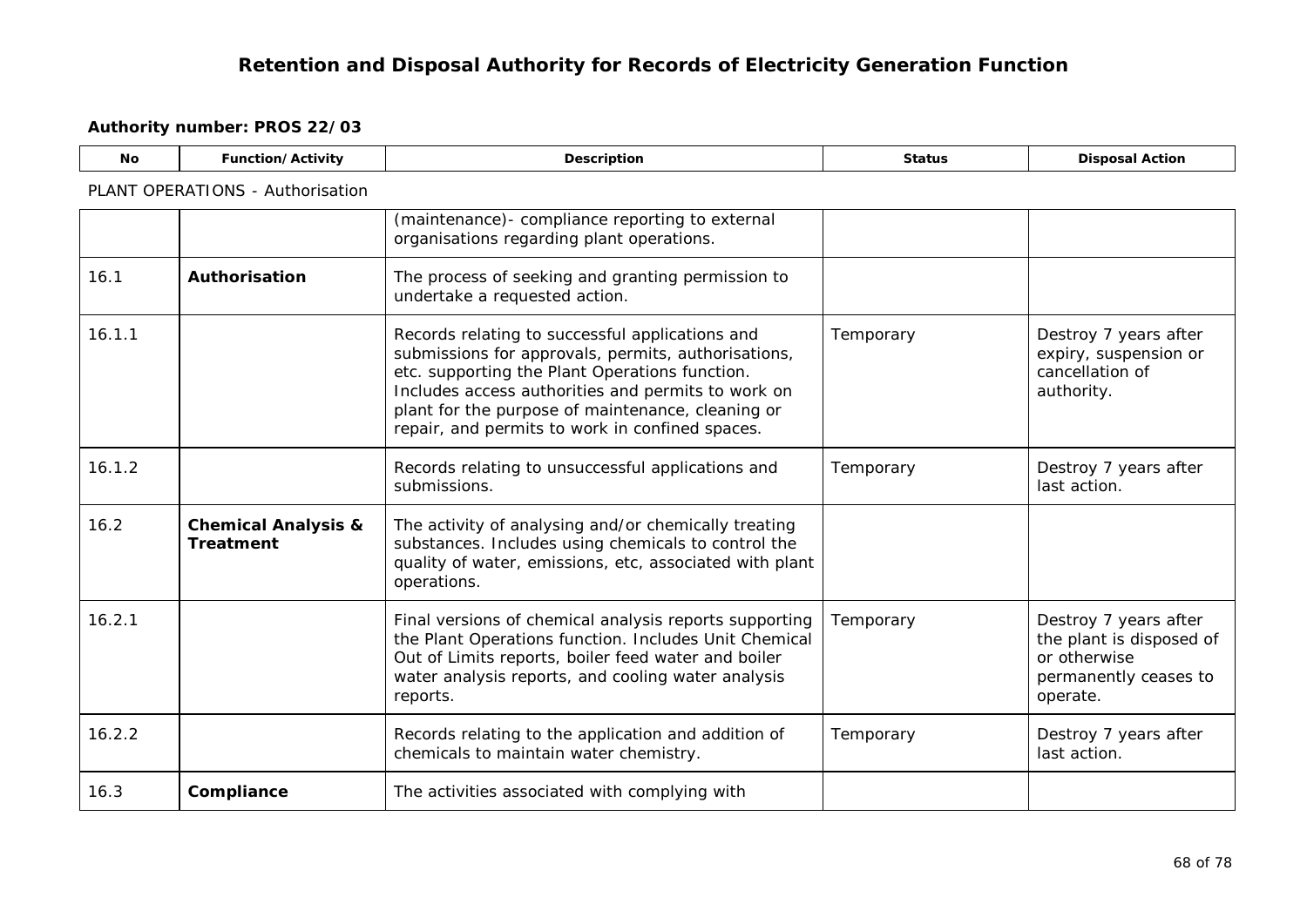| <b>No</b> | Function/Activity             | <b>Description</b>                                                                                                                                                                                                                                                                                                                                                                                                                                                                                                                                     | <b>Status</b> | <b>Disposal Action</b>                                  |
|-----------|-------------------------------|--------------------------------------------------------------------------------------------------------------------------------------------------------------------------------------------------------------------------------------------------------------------------------------------------------------------------------------------------------------------------------------------------------------------------------------------------------------------------------------------------------------------------------------------------------|---------------|---------------------------------------------------------|
|           | PLANT OPERATIONS - Compliance |                                                                                                                                                                                                                                                                                                                                                                                                                                                                                                                                                        |               |                                                         |
|           |                               | mandatory or optional accountability, fiscal, legal,<br>regulatory or quality standards or requirements to<br>which the organisation is subject. Includes<br>compliance with internal policies, legislation and with<br>national and international standards, such as the ISO<br>9000 series. For reports produced as a result of<br>compliance requirements, see PLANT OPERATIONS -<br>Reporting. For other records relating to compliance,<br>see Records of Common Administrative Functions<br>OCCUPATIONAL HEALTH & SAFETY (OH&S) -<br>COMPLIANCE. |               |                                                         |
| 16.3.1    |                               | Records relating to serious breaches of an agency to<br>meet compliance requirements, leading to major<br>penalties such as cancellation of operating licences.                                                                                                                                                                                                                                                                                                                                                                                        | Permanent     | Retain as State<br>Archives, Transfer to<br><b>PROV</b> |
| 16.3.2    |                               | Records relating to minor breaches or failures to<br>meet compliance requirements                                                                                                                                                                                                                                                                                                                                                                                                                                                                      | Temporary     | Destroy 7 years after<br>last action.                   |
| 16.3.3    |                               | Records relating to agency compliance with<br>mandatory, statutory operational requirements and<br>standards, e.g. operating ability statements<br>submitted to the national electricity market<br>regulator.                                                                                                                                                                                                                                                                                                                                          | Temporary     | Destroy 7 years after<br>last action.                   |
| 16.3.4    |                               | Background information and working documents<br>relating to the maintenance of compliant plant<br>operations.                                                                                                                                                                                                                                                                                                                                                                                                                                          | Temporary     | Destroy 2 years after<br>last action.                   |
| 16.4      | <b>Incidents</b>              | The activity of dealing with unplanned events that<br>cause injury to persons, damage to property, or                                                                                                                                                                                                                                                                                                                                                                                                                                                  |               |                                                         |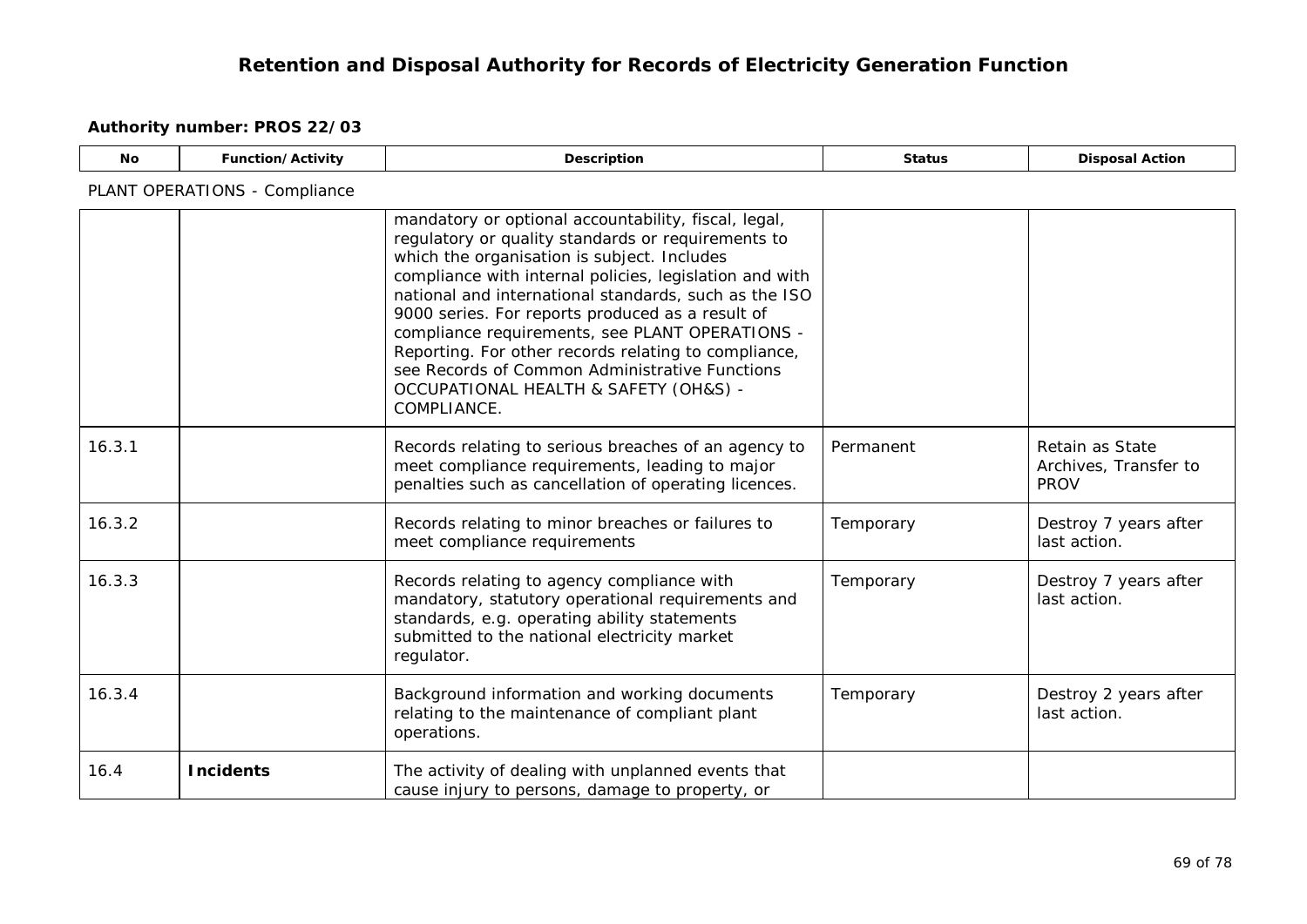| No.    | <b>Function/Activity</b>            | <b>Description</b>                                                                                                                                                                                                                                                                                                                                                                                                                                                                                                                                                                                                                                                                                                                                                       | <b>Status</b> | <b>Disposal Action</b>                                  |  |  |
|--------|-------------------------------------|--------------------------------------------------------------------------------------------------------------------------------------------------------------------------------------------------------------------------------------------------------------------------------------------------------------------------------------------------------------------------------------------------------------------------------------------------------------------------------------------------------------------------------------------------------------------------------------------------------------------------------------------------------------------------------------------------------------------------------------------------------------------------|---------------|---------------------------------------------------------|--|--|
|        | <b>PLANT OPERATIONS - Incidents</b> |                                                                                                                                                                                                                                                                                                                                                                                                                                                                                                                                                                                                                                                                                                                                                                          |               |                                                         |  |  |
|        |                                     | disruption to operations, or have the potential to do<br>so. Includes those incidents involving the<br>organisation's plant assets and other property, the<br>environment, members of staff whilst at work or in<br>transit to/from work, and the general public or<br>visitors whilst on the organisation's premises. Also<br>includes measures to prevent incidents occurring.<br>See also ENVIRONMENTAL MANAGEMENT - Incidents.<br>For health and safety investigations into<br>accidents/incidents, see Records of Common<br>Administrative Functions OCCUPATIONAL HEALTH &<br>SAFETY (OH&S) - ACCIDENTS. For investigations<br>carried out to assess the condition or efficiency of<br>plant following an incident, see ASSET MANAGEMENT<br>- Plant Investigations. |               |                                                         |  |  |
| 16.4.1 |                                     | Records relating to incidents involving plant<br>operations which result in loss of electricity supply,<br>cause damage or have potential long term effects to<br>electricity supply. Includes Plant Incident Reports<br>(PIR), and Plant Outage Reports (POR) / Plant Failure<br>Reports (PFR). Also includes notification of incidents<br>to regulatory bodies, occurrence books, incident<br>reports and photographs taken to record incidents.                                                                                                                                                                                                                                                                                                                       | Permanent     | Retain as State<br>Archives, Transfer to<br><b>PROV</b> |  |  |
| 16.5   | <b>Monitoring</b>                   | The activities of checking, observing and recording<br>the status of items or operations over a period of<br>time, such as fixed plant, other equipment, and the<br>environment.                                                                                                                                                                                                                                                                                                                                                                                                                                                                                                                                                                                         |               |                                                         |  |  |
| 16.5.1 |                                     | Records documenting plant monitoring and                                                                                                                                                                                                                                                                                                                                                                                                                                                                                                                                                                                                                                                                                                                                 | Temporary     | Destroy after                                           |  |  |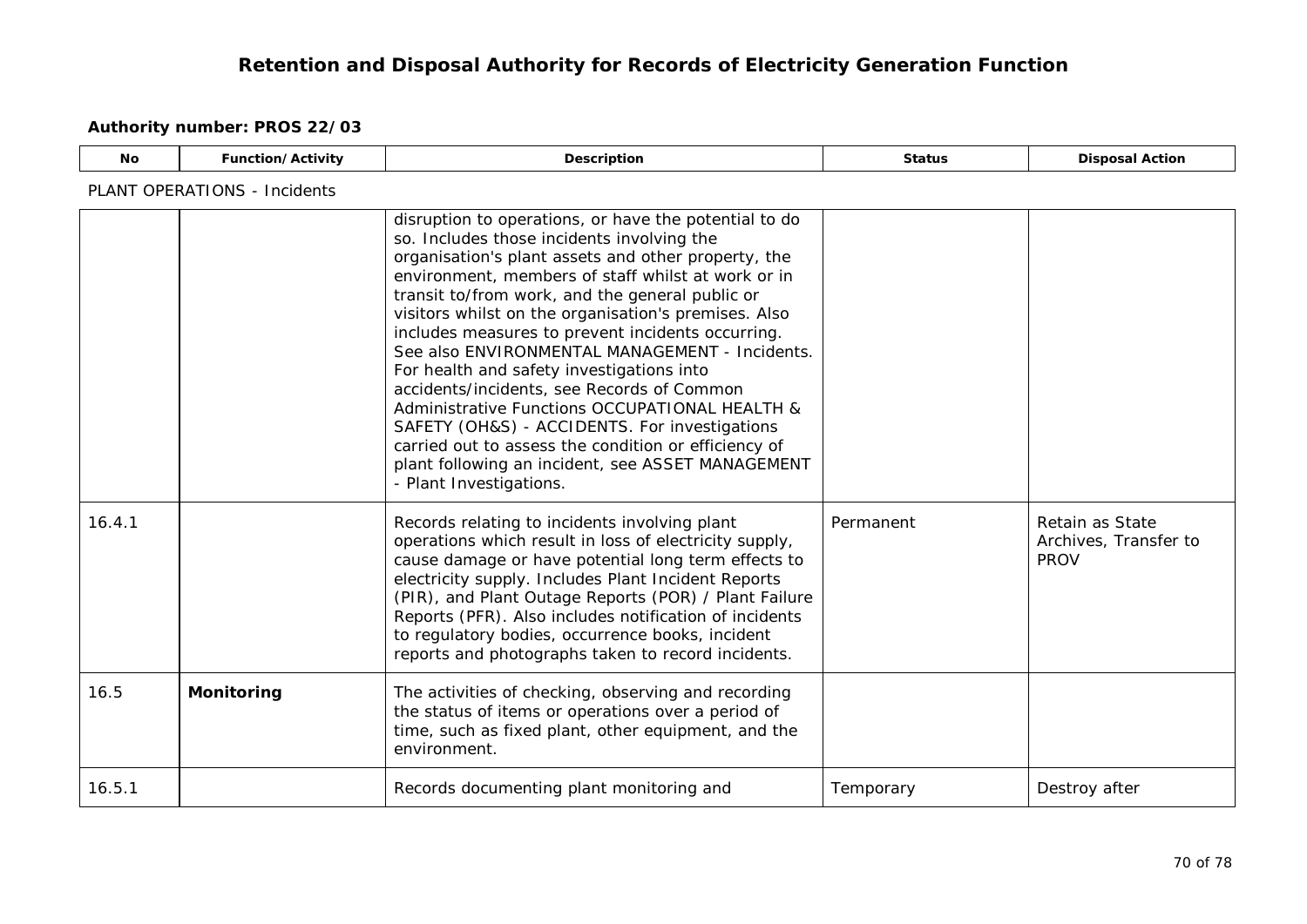| <b>No</b> | Function/Activity            | Description                                                                                                                                                                                                                                                                                                                                                                                                                     | <b>Status</b> | <b>Disposal Action</b>                                                                                 |  |  |  |
|-----------|------------------------------|---------------------------------------------------------------------------------------------------------------------------------------------------------------------------------------------------------------------------------------------------------------------------------------------------------------------------------------------------------------------------------------------------------------------------------|---------------|--------------------------------------------------------------------------------------------------------|--|--|--|
|           | PLANT OPERATIONS - Reporting |                                                                                                                                                                                                                                                                                                                                                                                                                                 |               |                                                                                                        |  |  |  |
|           |                              | performance trends over time. Includes operator<br>logs, summary information recorded on the<br>OPERLOGS system and the on-line plant monitoring<br>system (SRAT), shift manager and event logs,<br>inspection sheets, records held in the alarm<br>database, and records documenting consumption of<br>fuel and consumables to monitor and assess plant<br>performance. Also includes final versions of<br>monitoring reports. |               | operational or reference<br>use ceases.                                                                |  |  |  |
| 16.6      | Reporting                    | The processes associated with initiating or providing<br>a formal response to a situation or request (either<br>internal, external or as a requirement of corporate<br>policies), and to provide formal statements or<br>findings of the results of the examination or<br>investigation. Includes statistics and returns.                                                                                                       |               |                                                                                                        |  |  |  |
| 16.6.1    |                              | Final versions of reports, and reports made to<br>external bodies relating to the Plant Operations<br>function that contain detailed recommendations and<br>initiatives, or have a significant impact on agency<br>policies and procedures. Includes reports submitted<br>to regulatory bodies.                                                                                                                                 | Temporary     | Destroy 7 years after<br>the plant is disposed of<br>or otherwise<br>permanently ceases to<br>operate. |  |  |  |
| 16.6.2    |                              | Final version of internal reports and reports made to<br>external bodies covering routine issues relating to<br>the Plant Operations function. Includes availability<br>reports, efficiency reports, and other statistical<br>reports.                                                                                                                                                                                          | Temporary     | Destroy 7 years after<br>last action.                                                                  |  |  |  |
| 16.6.3    |                              | Records relating to the development of agency                                                                                                                                                                                                                                                                                                                                                                                   | Temporary     | Destroy 1 year after                                                                                   |  |  |  |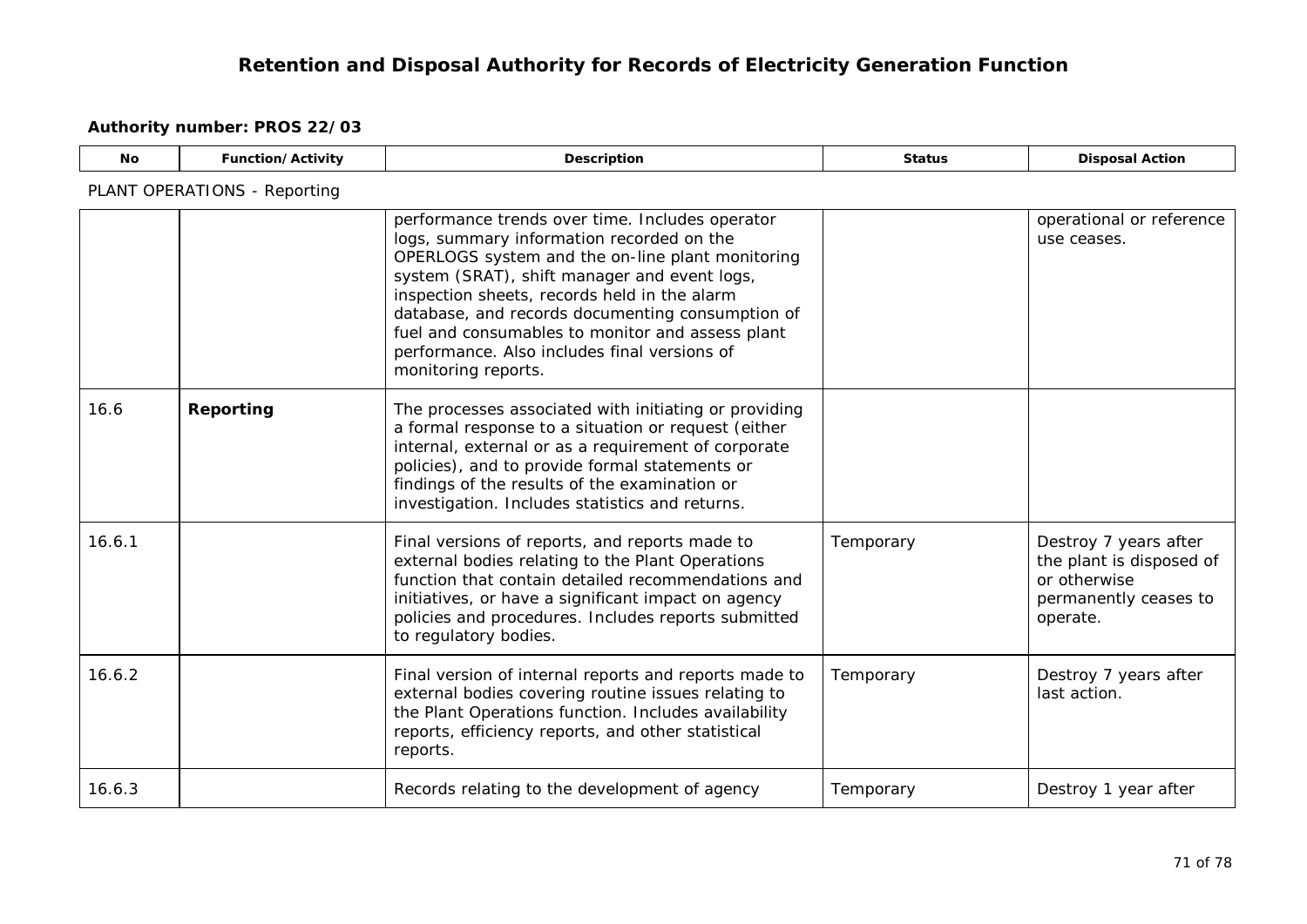| <b>No</b> | Function/Activity                  | Description                                                                                                                                                                                                                                                                                        | <b>Status</b> | <b>Disposal Action</b>                                                                                 |  |  |  |
|-----------|------------------------------------|----------------------------------------------------------------------------------------------------------------------------------------------------------------------------------------------------------------------------------------------------------------------------------------------------|---------------|--------------------------------------------------------------------------------------------------------|--|--|--|
|           | PLANT OPERATIONS - Risk Management |                                                                                                                                                                                                                                                                                                    |               |                                                                                                        |  |  |  |
|           |                                    | reports. Includes working papers, drafts, comments<br>etc.                                                                                                                                                                                                                                         |               | last action.                                                                                           |  |  |  |
| 16.7      | <b>Risk Management</b>             | The process involving the identification of risks, and<br>the implementation of appropriate practices and<br>procedures which will reduce wastage and the impact<br>of economic loss arising from an incident.                                                                                     |               |                                                                                                        |  |  |  |
| 16.7.1    |                                    | Records relating to the identification, assessment and<br>management of risks supporting the Plant Operations<br>function. Includes risk assessments, risk reviews,<br>treatment schedules and action plans.                                                                                       | Temporary     | Destroy 7 years after<br>last action.                                                                  |  |  |  |
| 16.8      | Standards &<br><b>Procedures</b>   | The activity of developing and establishing standard<br>methods of operating. Includes guidelines and<br>instructions (including work instructions).                                                                                                                                               |               |                                                                                                        |  |  |  |
| 16.8.1    |                                    | Final versions of standards and procedures relating<br>to the Plant Operations function. Includes plant<br>operating and production instructions, safety rules,<br>tripping diagrams, display charts etc. Also includes<br>associated updates to standards, procedure manuals<br>and instructions. | Temporary     | Destroy 7 years after<br>the plant is disposed of<br>or otherwise<br>permanently ceases to<br>operate. |  |  |  |
| 16.8.2    |                                    | Records relating to the development and<br>implementation of standards and procedures<br>supporting the Plant Operations function. Includes<br>working papers, drafts, comments, etc.                                                                                                              | Temporary     | Destroy 2 years after<br>last action.                                                                  |  |  |  |
| 16.8.3    |                                    | Plant notes documenting changes to plant prior to<br>inclusion into operator's procedure manuals.                                                                                                                                                                                                  | Temporary     | Destroy after<br>modifications and                                                                     |  |  |  |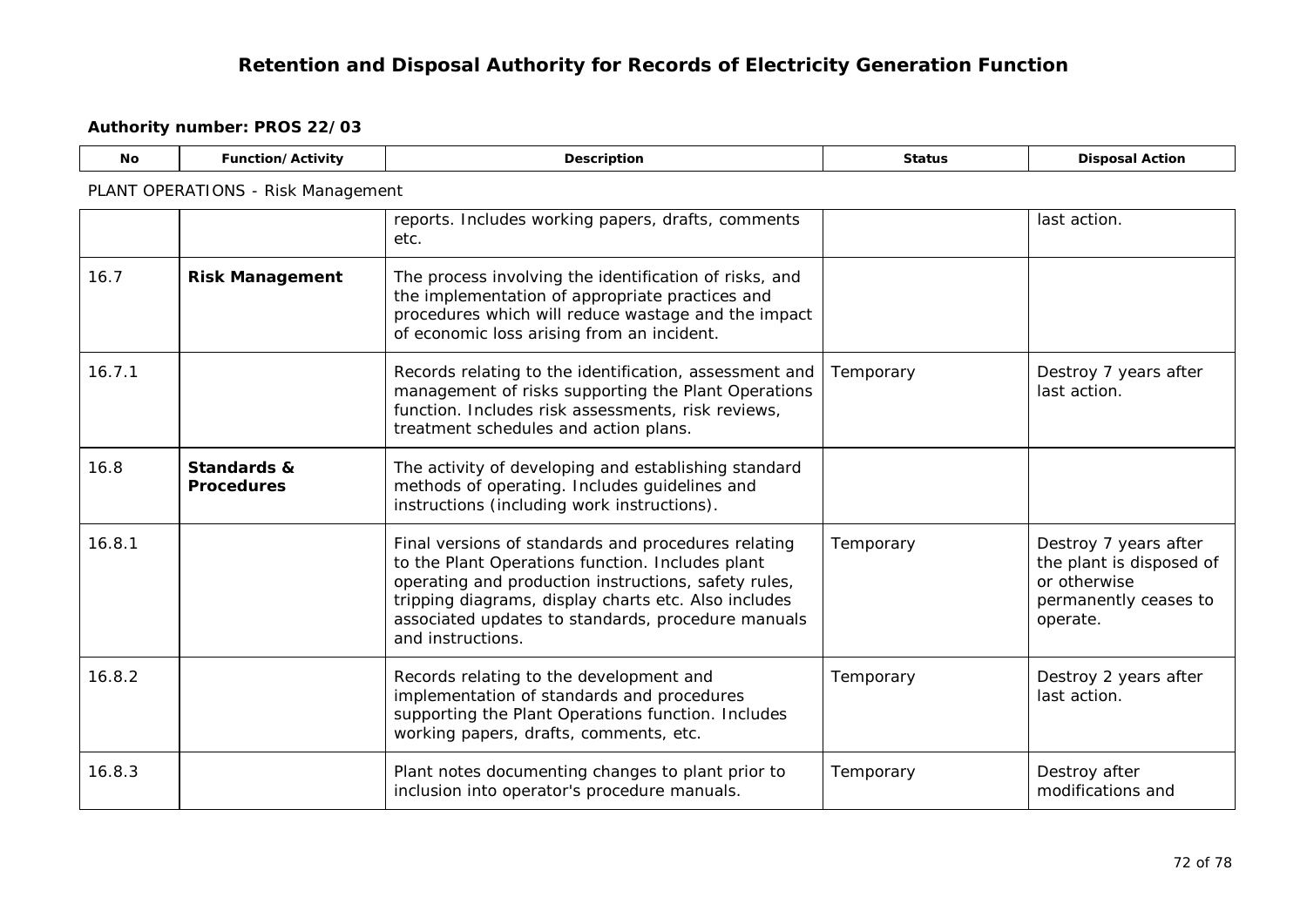| No | <b>Function/Activity</b>                  | Description | <b>Status</b> | <b>Disposal Action</b> |  |  |
|----|-------------------------------------------|-------------|---------------|------------------------|--|--|
|    | PLANT OPERATIONS - Standards & Procedures |             |               |                        |  |  |
|    |                                           |             |               | warnings are           |  |  |

|        |                                       |                                                                                                                                                                                                                                                                                                                                                                                                                                                                                                                                                                                                                                                                                                               |           | warrings are<br>incorporated into the<br>plant operating<br>manuals. |
|--------|---------------------------------------|---------------------------------------------------------------------------------------------------------------------------------------------------------------------------------------------------------------------------------------------------------------------------------------------------------------------------------------------------------------------------------------------------------------------------------------------------------------------------------------------------------------------------------------------------------------------------------------------------------------------------------------------------------------------------------------------------------------|-----------|----------------------------------------------------------------------|
| 16.8.4 |                                       | Job sheets detailing work to be carried out on<br>plant/equipment.                                                                                                                                                                                                                                                                                                                                                                                                                                                                                                                                                                                                                                            | Temporary | Destroy 7 years after<br>work has been<br>completed.                 |
| 17     | <b>STRATEGIC</b><br><b>MANAGEMENT</b> | The function of applying broad systematic<br>management planning for the organisation. Includes<br>the activities involved with the development,<br>monitoring, and reviewing of business plans,<br>strategic plans, work plans, and other long- term<br>organisational strategies, innovations and intentions.<br>Also includes the development of the corporate<br>mission, objectives, continuous improvement<br>processes, quality assurance and certification,<br>compliance with corporate regulations and the<br>formulation and amendment of legislation that<br>provides the legislative basis for the organisation. For<br>records relating to the organisation's Board of<br>Directors, see BOARD. |           |                                                                      |
| 17.1   | Compliance                            | The activities associated with complying with<br>mandatory or optional accountability, fiscal, legal,<br>regulatory or quality standards or requirements to<br>which the organisation is subject. Includes<br>compliance with internal policies, legislation and with<br>national and international standards, such as the ISO<br>9000 series. See Records of Common Administrative                                                                                                                                                                                                                                                                                                                           |           |                                                                      |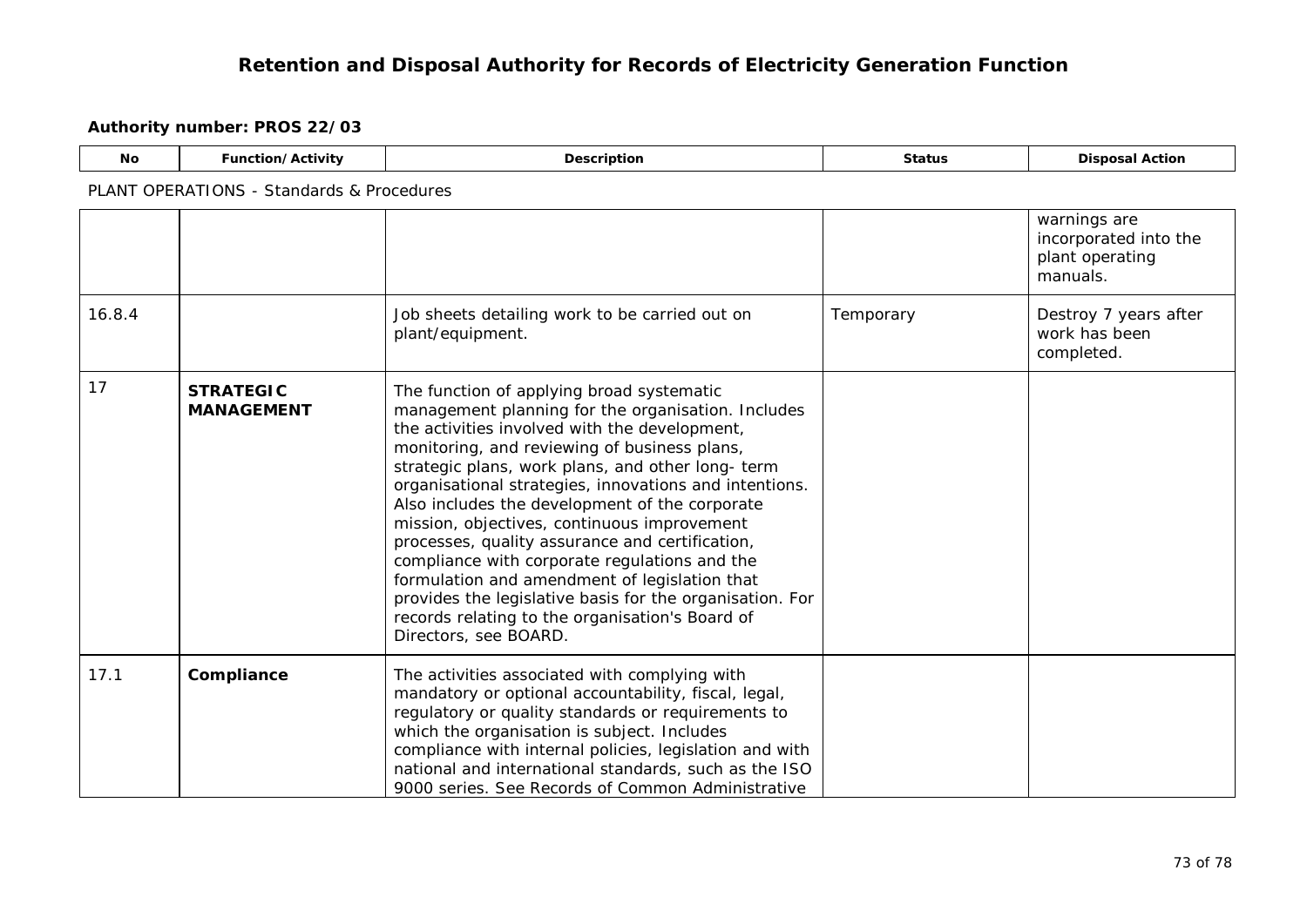| <b>No</b> | Function/Activity                 | Description                                                                                                                                                                                                                                                                 | <b>Status</b> | <b>Disposal Action</b>                                  |  |  |
|-----------|-----------------------------------|-----------------------------------------------------------------------------------------------------------------------------------------------------------------------------------------------------------------------------------------------------------------------------|---------------|---------------------------------------------------------|--|--|
|           | STRATEGIC MANAGEMENT - Compliance |                                                                                                                                                                                                                                                                             |               |                                                         |  |  |
|           |                                   | Functions OCCUPATIONAL HEALTH & SAFETY (OH&S)<br>- COMPLIANCE for other records relating to<br>compliance.                                                                                                                                                                  |               |                                                         |  |  |
| 17.1.1    |                                   | Records establishing the company as a legal entity<br>and prove compliance with statutory requirements.<br>Includes certificates of incorporation, memorandum<br>and articles of association, and corporate registers<br>and seals.                                         | Permanent     | Retain as State<br>Archives, Transfer to<br><b>PROV</b> |  |  |
| 17.2      | <b>Meetings</b>                   | The activities associated with gatherings held to<br>formulate, discuss, update or resolve issues,<br>including matters pertaining to the management of<br>the section, department or organisation as a whole.<br>Includes arrangements, agenda, taking of minutes,<br>etc. |               |                                                         |  |  |
| 17.2.1    |                                   | Records of meetings, either internal or external,<br>relating to strategic policy and planning for the<br>agency.                                                                                                                                                           | Permanent     | Retain as State<br>Archives, Transfer to<br><b>PROV</b> |  |  |
| 17.2.2    |                                   | Records of meetings with external agencies for<br>routine sharing of information and consultation<br>purposes.                                                                                                                                                              | Temporary     | Destroy 5 years after<br>last action.                   |  |  |
| 17.2.3    |                                   | Records relating to internal meetings dealing with<br>routine operational and administrative matters.                                                                                                                                                                       | Temporary     | Destroy 2 years after<br>last action.                   |  |  |
| 17.2.4    |                                   | Routine administrative matters relating to meetings.<br>Includes notice of meetings, room bookings, agenda,<br>draft minutes, written apologies etc.                                                                                                                        | Temporary     | Destroy 1 year after<br>last action.                    |  |  |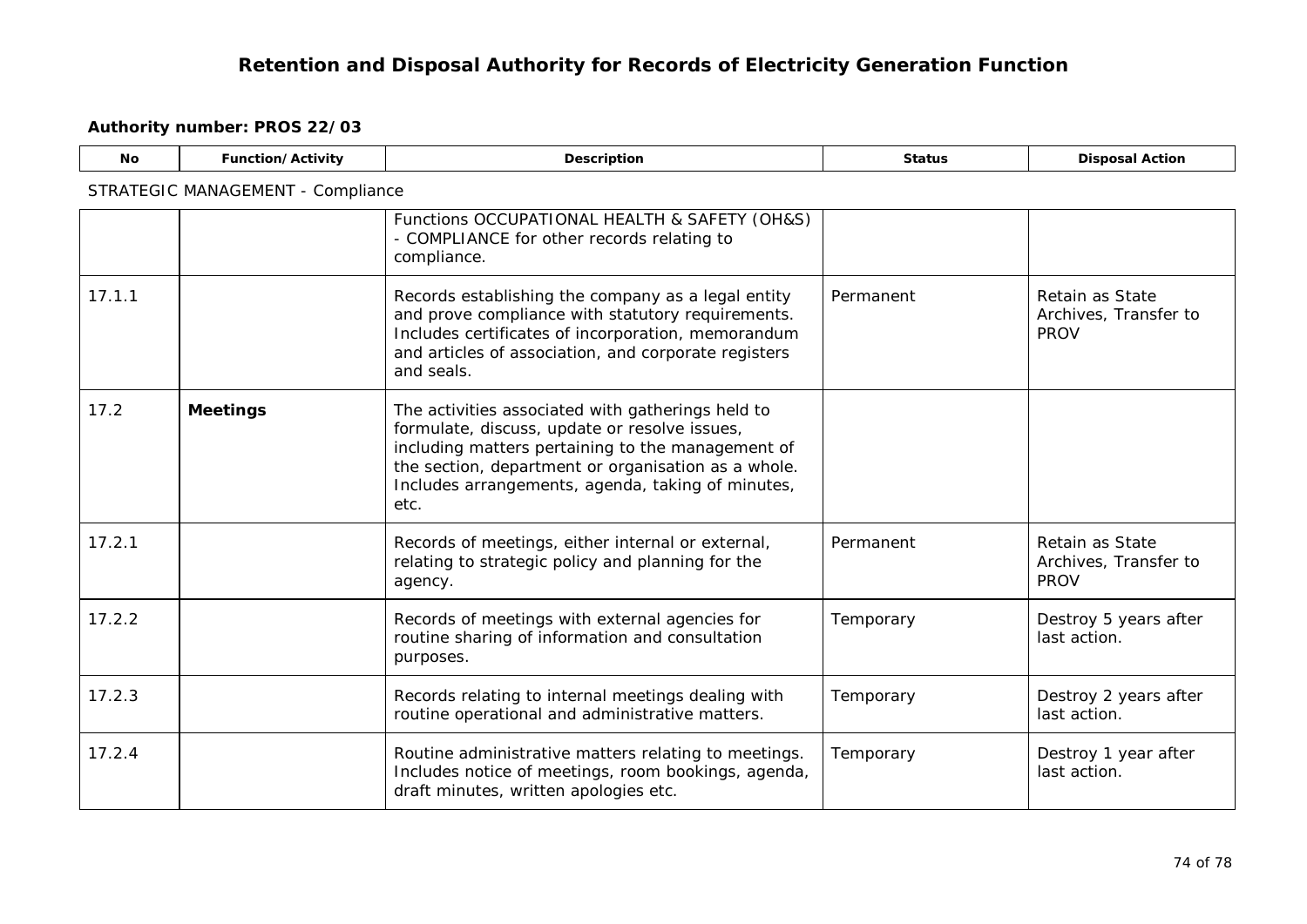| <b>No</b>                               | Function/Activity | <b>Description</b>                                                                                                                                                                                                                                                                                                                                                                                                     | <b>Status</b> | <b>Disposal Action</b>                                  |  |
|-----------------------------------------|-------------------|------------------------------------------------------------------------------------------------------------------------------------------------------------------------------------------------------------------------------------------------------------------------------------------------------------------------------------------------------------------------------------------------------------------------|---------------|---------------------------------------------------------|--|
| <b>STRATEGIC MANAGEMENT - Reporting</b> |                   |                                                                                                                                                                                                                                                                                                                                                                                                                        |               |                                                         |  |
| 17.3                                    | Reporting         | The processes associated with initiating or providing<br>a formal response to a situation or request (either<br>internal, external or as a requirement of corporate<br>policies), and to provide formal statements or<br>findings of the results of the examination or<br>investigation. Includes statistics and returns.                                                                                              |               |                                                         |  |
| 17.3.1                                  |                   | Final versions of internal reports, and reports made<br>to external bodies relating to the Strategic<br>Management function that contain detailed<br>recommendations and initiatives, or have a<br>significant impact on agency policies.                                                                                                                                                                              | Permanent     | Retain as State<br>Archives, Transfer to<br><b>PROV</b> |  |
| 17.3.2                                  |                   | Final versions of internal reports and reports made to<br>external bodies covering routine issues relating to<br>the Strategic Management function.                                                                                                                                                                                                                                                                    | Temporary     | Destroy 7 years after<br>last action.                   |  |
| 17.3.3                                  |                   | Records relating to the development of agency<br>reports. Includes working papers, drafts, comments<br>etc.                                                                                                                                                                                                                                                                                                            | Temporary     | Destroy 1 year after<br>last action.                    |  |
| 17.4                                    | Research          | The activities involved in investigating or enquiring<br>into a subject or area of interest in order to discover<br>facts, principles etc. Used to support the<br>development of projects, standards, guidelines etc.,<br>and the business activities of the organisation in<br>general. Includes following up enquiries relating to<br>organisational programs, projects, working papers,<br>literature searches etc. |               |                                                         |  |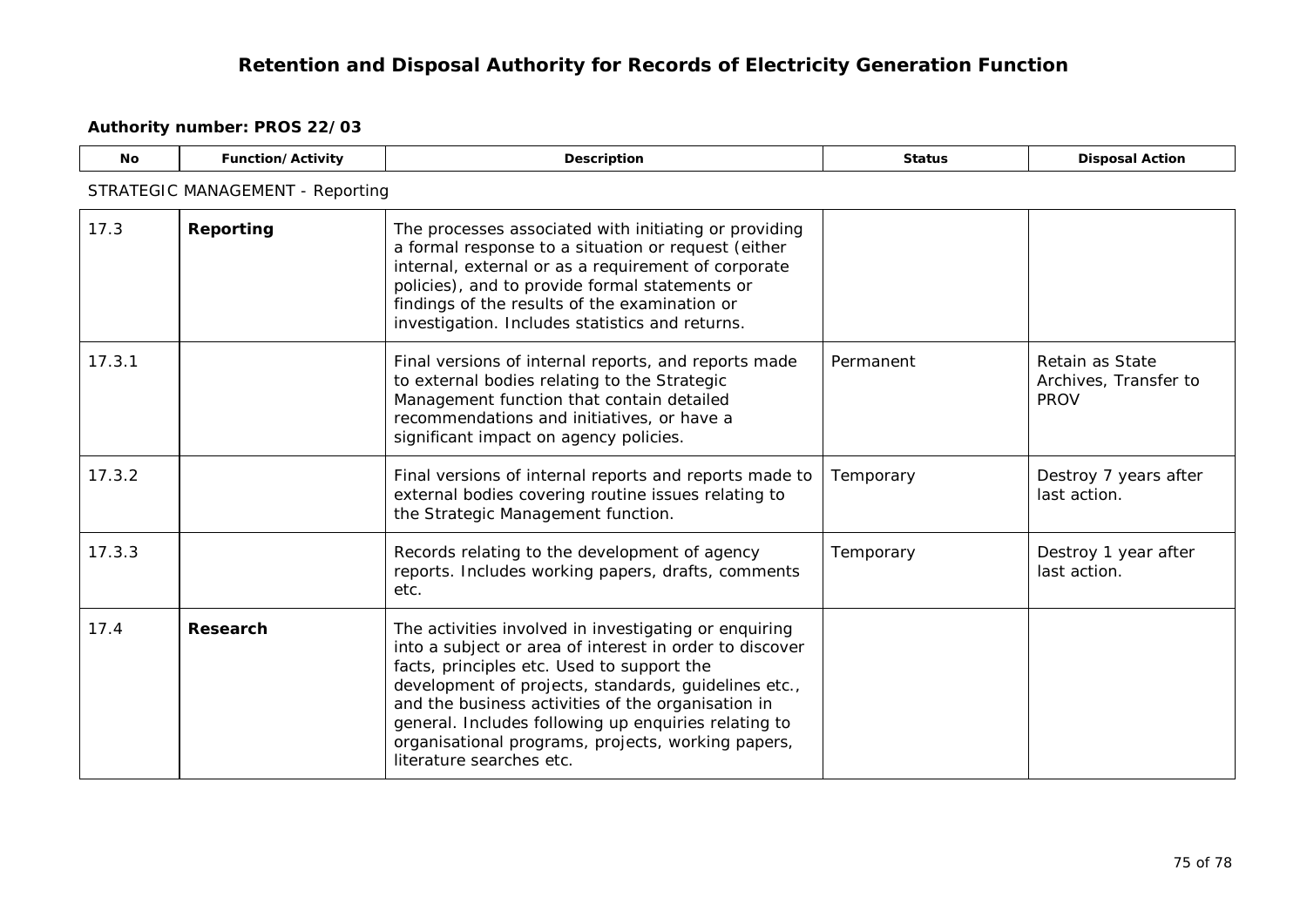| <b>No</b>                       | <b>Function/Activity</b>                    | <b>Description</b>                                                                                                                                                                                                                                                                                                         | <b>Status</b> | <b>Disposal Action</b>                                  |  |  |
|---------------------------------|---------------------------------------------|----------------------------------------------------------------------------------------------------------------------------------------------------------------------------------------------------------------------------------------------------------------------------------------------------------------------------|---------------|---------------------------------------------------------|--|--|
| STRATEGIC MANAGEMENT - Research |                                             |                                                                                                                                                                                                                                                                                                                            |               |                                                         |  |  |
| 17.4.1                          |                                             | Final reports of detailed original research and<br>analysis carried out by the agency to support the<br>development of strategic management projects,<br>programs and studies impacting on agency policies.                                                                                                                | Permanent     | Retain as State<br>Archives, Transfer to<br><b>PROV</b> |  |  |
| 17.4.2                          |                                             | Background information and research data relating to<br>detailed original research reports. Includes research<br>proposals, working papers, surveys, questionnaires,<br>draft reports etc.                                                                                                                                 | Temporary     | Destroy 10 years after<br>last action.                  |  |  |
| 17.4.3                          |                                             | Final reports of other research projects.                                                                                                                                                                                                                                                                                  | Temporary     | Destroy 10 years after<br>last action.                  |  |  |
| 17.4.4                          |                                             | Background information and research data relating to<br>other research reports. Includes research proposals,<br>working papers, surveys, questionnaires, draft<br>reports etc.                                                                                                                                             | Temporary     | Destroy 2 years after<br>last action.                   |  |  |
| 18                              | <b>TRAINING &amp;</b><br><b>DEVELOPMENT</b> | The function of encouraging staff to develop their<br>skills and abilities (through activities, programs and<br>events) to maximise their potential and increase<br>their productivity. Includes identifying and<br>implementing all aspects of training needs and<br>programs (internal and external) available to staff. |               |                                                         |  |  |
| 18.1                            | Planning                                    | The process of formulating ways in which objectives<br>can be achieved. Includes determination of services,<br>needs and solutions to those needs.                                                                                                                                                                         |               |                                                         |  |  |
| 18.1.1                          |                                             | Final versions of operational or business plans                                                                                                                                                                                                                                                                            | Temporary     | Destroy after plan                                      |  |  |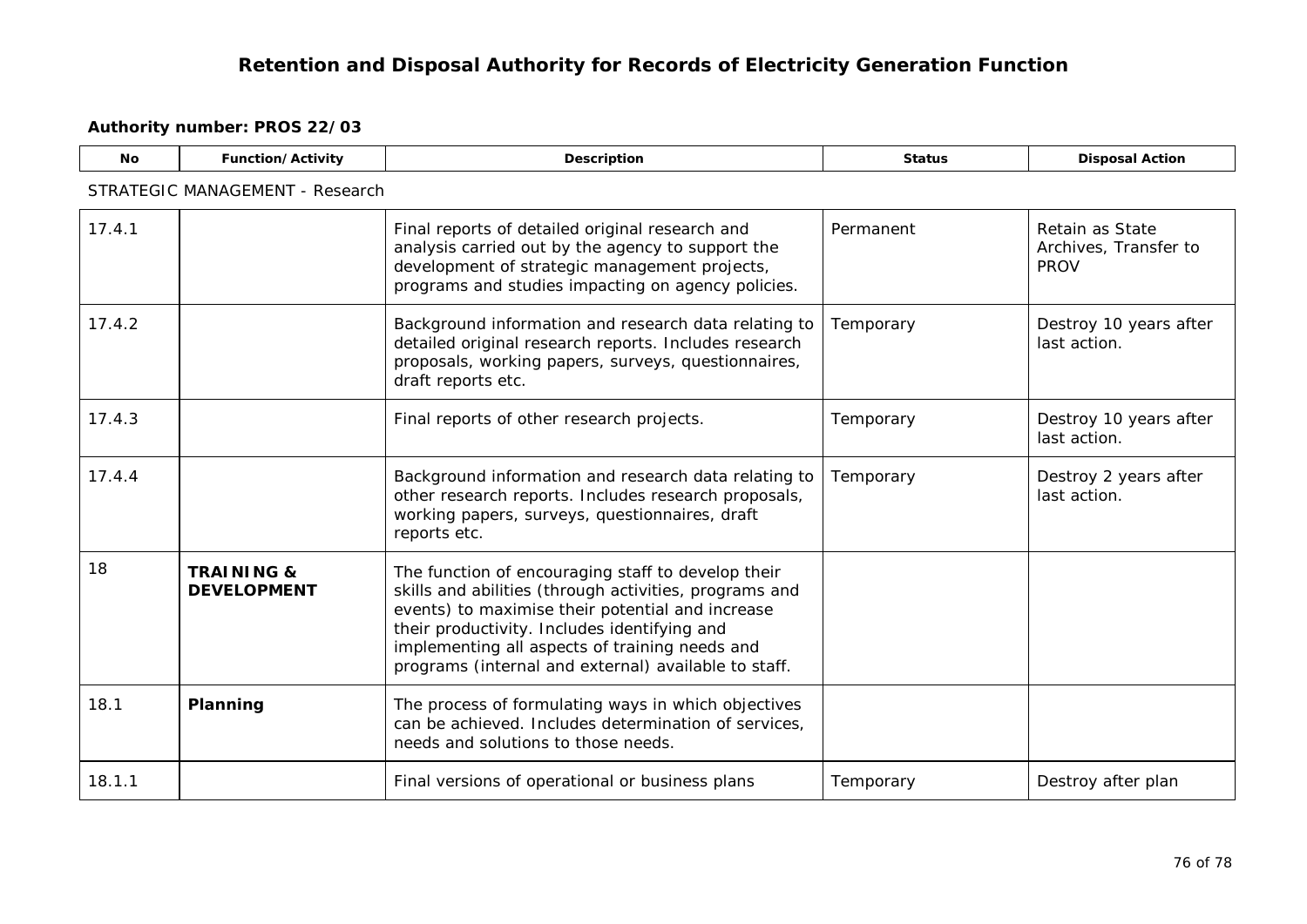| <b>No</b> | Function/Activity                 | <b>Description</b>                                                                                                                                                                                                                                                                | <b>Status</b> | <b>Disposal Action</b>                                                                          |  |  |
|-----------|-----------------------------------|-----------------------------------------------------------------------------------------------------------------------------------------------------------------------------------------------------------------------------------------------------------------------------------|---------------|-------------------------------------------------------------------------------------------------|--|--|
|           | TRAINING & DEVELOPMENT - Planning |                                                                                                                                                                                                                                                                                   |               |                                                                                                 |  |  |
|           |                                   | supporting the Training & Development function.                                                                                                                                                                                                                                   |               | superseded.                                                                                     |  |  |
| 18.1.2    |                                   | Working papers supporting the development of<br>plans. Includes background papers, drafts,<br>comments etc. Also includes plans not approved.                                                                                                                                     | Temporary     | Destroy 2 years after<br>last action.                                                           |  |  |
| 18.2      | Programs                          | The activities associated with all aspects of providing<br>training and development programs<br>(external/internal) to staff. See Records of Common<br>Administrative Functions STAFF DEVELOPMENT for<br>the preparation and distribution of information for<br>public education. |               |                                                                                                 |  |  |
| 18.2.1    |                                   | Records documenting training for working in confined<br>spaces.                                                                                                                                                                                                                   | Temporary     | Destroy 75 years after<br>date of birth or 7 years<br>after last action,<br>whichever is later. |  |  |
| 18.2.2    |                                   | Records documenting health and safety training<br>provided to individual internal staff. Includes<br>hazardous substance training. Excludes training for<br>working in confined spaces.                                                                                           | Temporary     | Destroy 30 years after<br>training is completed.                                                |  |  |
| 18.2.3    |                                   | Health and safety register of internal training<br>courses.                                                                                                                                                                                                                       | Temporary     | Destroy 75 years after<br>date of birth or 7 years<br>after last action,<br>whichever is later. |  |  |
| 18.2.4    |                                   | Master set of health and safety training material for<br>courses run internally (e.g. induction courses).<br>Includes programs, lecture notes, hand-outs and                                                                                                                      | Temporary     | Destroy 30 years after<br>training is completed.                                                |  |  |